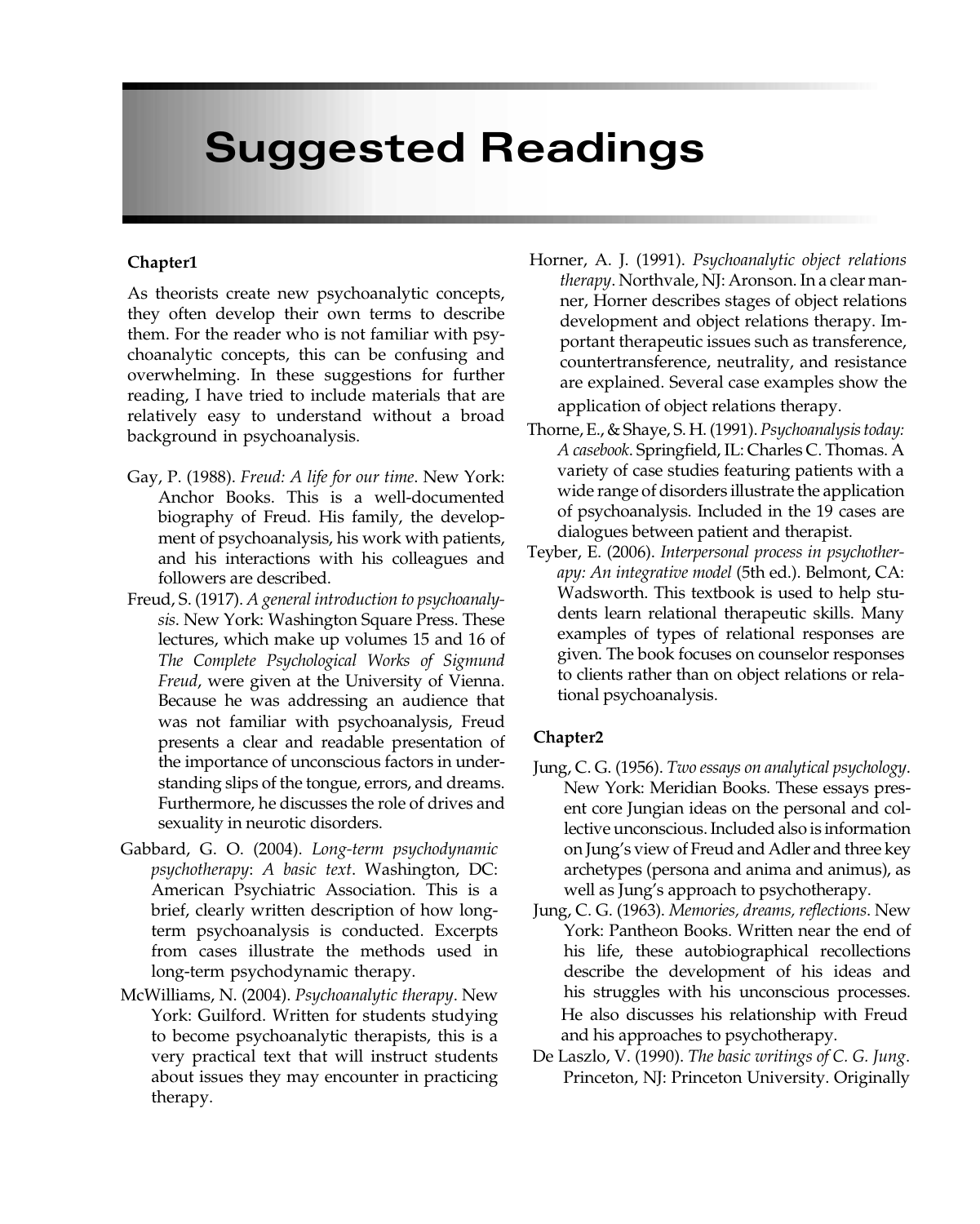published by Random House in 1959, this collection of selected works from Jung includes writings on the psyche, the unconscious, typology, therapy, and human development.

- Harris, A. S. (1996). Living with paradox: An introduction to Jungian psychology. Pacific Grove, CA: Brooks/Cole. This short book describes the major features of Jungian personality theory and treatment techniques. Current issues in Jungian psychology and its practice are discussed.
- Whitmont, E. C. (1991). The symbolic quest. New York: Putnam. In this overview, Jung's major ideas are presented, along with clinical material that illustrates them. This is a good introduction to Jungian thought.

# Chapter3

- Ansbacher, H. L., & Ansbacher, R. (Eds.). (1956). The individual psychology of Alfred Adler. New York: Basic Books. The editors have compiled many of Adler's writings into this volume. The editorial comments provided by the editors are particularly helpful in understanding how Adler's theory developed.
- Ansbacher, H. L., & Ansbacher, R. (Eds.). (1970). Superiority and social interest. Evanston, IL: Northwestern University Press. This book is a compilation of Adler's later writings, mainly between 1931 and 1937. Included are Adler's views on psychotherapy, with ideas on conceptualization and treatment of a variety of psychopathological disorders.
- Ansbacher, H. L., & Ansbacher, R. (Eds.). (1982). Co-operation between the sexes. New York: Norton. This is a compilation of Adler's writings on women and men, love and marriage, and sexuality. It will be of interest to those who would like to learn more about Adler's view on gender issues.
- Carlson, J., Watts, R. E., & Maniacci, M. (2006). Adlerian therapy: Theory and practice. Washington, DC: American Psychological Association. This is a good description of Adlerian theory of personality and psychotherapy. Information on lifestyle assessment and approaches to therapy and tial theory will find helpful. counseling are provided.
- Mosak, H. H., & Maniacci, M. P. (2008). Adlerian psychotherapy. In R. J. Corsini & D. Wedding (Eds.), Current psychotherapies (8th ed., pp. 63–106). Belmont, CA: Cengage Brooks/Cole. This chapter by Harold Mosak and Michael Maniacci, leading Adlerian scholars, describes historical, theoretical, and applied aspects of Adlerian psychotherapy.
- Sweeney, T. J. (2009). Adlerian counseling and psychotherapy: A practitioner's approach (5th ed.). New York: Routledge. This is a well-written introduction to Adlerian counseling and psychotherapy featuring sections on Adlerian personality theory, wellness, assessment, encouragement, and therapeutic techniques. Also included are sections on counseling children, career counseling, family therapy, marriage therapy, and group work.

- Yalom, I. D. (1980). Existential psychotherapy. New York: Basic Books. This excellent book, the source for some of the material in this chapter, deals in depth with existential themes that are covered only briefly here. Yalom uses many clinical examples to illustrate existential themes.
- Yalom, I. D. (1989). Love's executioner. New York: Basic Books. In this selection of 10 case studies, Yalom demonstrates his existential approach to psychotherapy. The cases are engaging and fully developed.
- Yalom, I. D. (1999). Momma and the meaning of life: Tales of psychotherapy. New York: Basic Books. Six cases taken from Yalom's therapeutic work. Well written and interesting reading.
- Bugental, J. F. T. (1987). The art of the psychotherapist. New York: Basic Books. Norton. Bugental describes his own in-depth approach to psychotherapy. The book is clear and well organized.
- Deurzen, E. Van. (2009). Psychotherapy and the quest for happiness. London: Sage. This book deals with many of life's difficult issues. As the title suggests, the book examines what life's goals should be and whether happiness is a valid goal. The book is one that students who wish to learn more about using existen-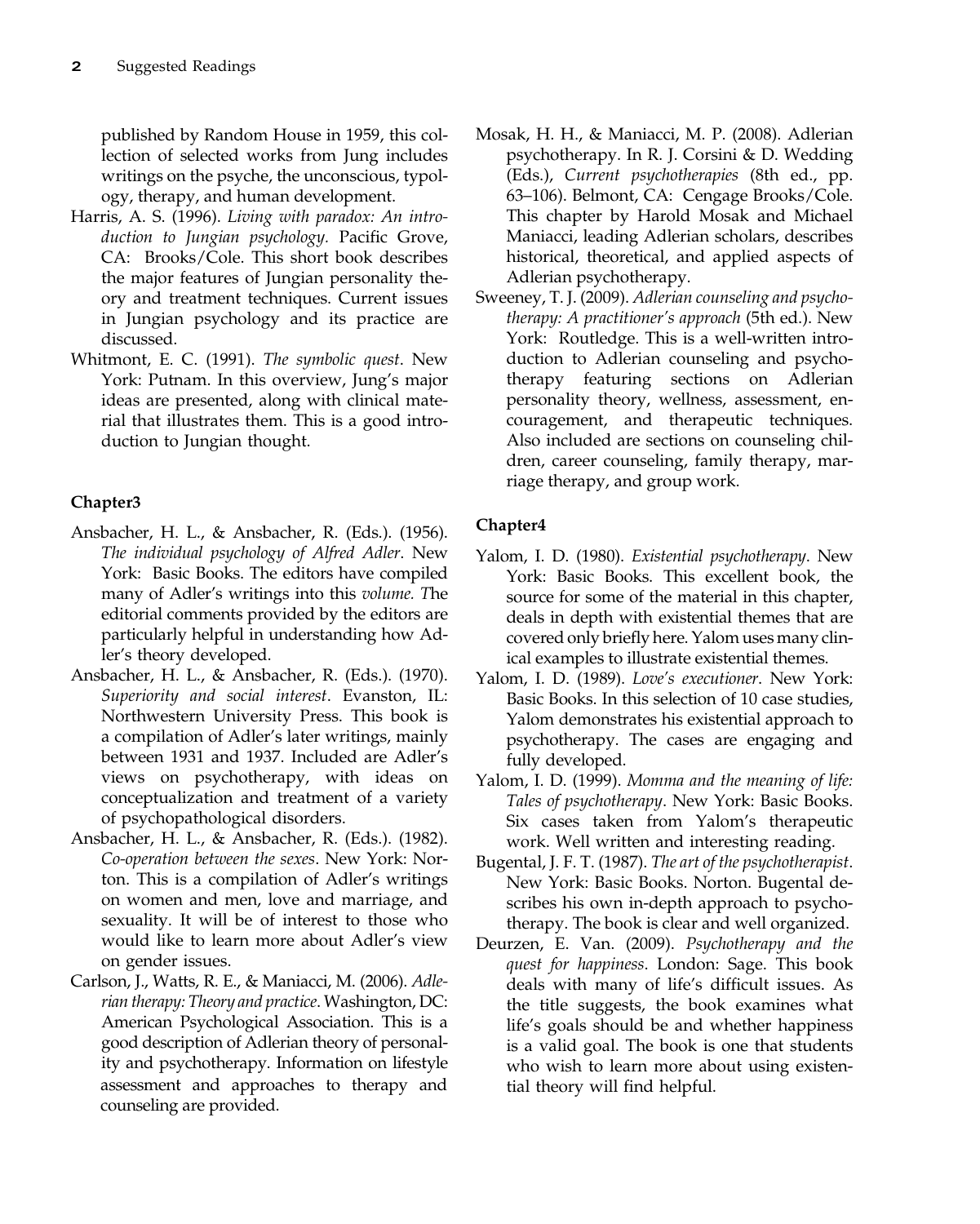- Deurzen, E. Van. (2001). Existential counselling and psychotherapy in practice (2nd ed.). Thousand Oaks, CA: Sage. This is an excellent overview of existential psychotherapy by one of the most current active and representative existential therapists.
- Deurzen, E. Van, & Kenward, R. (2005). Dictionary of existential counseling. London: Sage. This book gives brief definitions of philosophical and therapeutic terms. Included are brief explanations of contributions of existential philosophers and therapists.
- Frankl, V. (1992). Man's search for meaning. Boston: Washington Square Press. This very popular book, in its 26th edition, is an autobiographical account of Frankl's own search for meaning during his experience in World War II Nazi concentration camps. Additionally, he describes his development of logotherapy and its basic approaches.

# Chapter5

- Kirschenbaum, H. (2009). The life and work of Carl Rogers. Alexandria, VA: American Counseling Association. This is both a historical and a therapeutic overview of Carl Rogers. It describes early influences on his life as well as the many contributions he made to the field of psychotherapy.
- Rogers, C. R. (1951). Client-centered therapy. Boston: Houghton Mifflin. Rogers's view of the process of therapy and the conditions under which change takes place is described, along with applications to groups, teaching, and individual therapy.
- Rogers, C. R. (1961). On becoming a person. Boston: Houghton Mifflin. In one of his best-known books, Rogers provides autobiographical comments as well as his view of psychotherapy. He also addresses broader questions such as the place of research and the applications of client-centered principles for education, family life, and interpersonal relations.
- Rogers, C. R. (1980). A way of being. Boston: Houghton Mifflin. Published when Rogers was 78, this book describes changes in events and thoughts over Rogers's life. Of particular interest are his views on the therapist's role in social and political issues.

# Chapter6

- Polster, E., & Polster, M. (1973). Gestalt therapy integrated: Contours of theory and practice. New York: Brunner/Mazel. This excellent book covers present awareness, figure and ground, contact-boundary, and gestalt experiments. The case illustrations are very well written.
- Passons, W. R. (1975). Gestalt approaches in counseling. New York: Holt, Rinehart & Winston. Gestalt experiments and exercises for both individual and group counseling are described systematically and illustrated with examples.
- Clarkson, P. (2004). Gestalt counselling in action (3rd ed.). London: Sage. This brief book gives an overview of gestalt counseling with several case examples. There is a focus on the healthy contact cycle and its application to counseling.
- Elliott, R., Watson, J. C., Goldman, R. N., & Greenberg, L. S. (2004). Learning emotion-focused therapy: The process-experiential approach to change. Washington, DC: American Psychological Association. Although emotion-focused therapy and the process-experiential approach are described rather than gestalt therapy, the methods are very similar to gestalt therapy. This empirically supported treatment is described in detail. Readers will learn many ways to use the twochair method.
- Perls, F. (1969). Gestalt therapy verbatim. Moab, UT: Real People Press. The beginning of the book includes lectures by Perls and answers to questions from the audience. The second part includes verbatim transcripts of Perls doing dream work, seminars, and weekend workshops.

- Spiegler, M. D., & Guevremont, D. C. (2010). Contemporary behavior therapy (5th ed.). Belmont, CA: Wadsworth. This highly readable text gives examples and exercises to explain important behavioral principles and treatment strategies. Included are chapters on cognitive-behavioral therapy and applications to medicine and community psychology, as well as approaches for working with a wide variety of clients.
- Barlow, D. H. (Ed.). (2007). Clinical handbook of psychological disorders: A step-by-step treatment manual (4th ed.). New York: Guilford. Each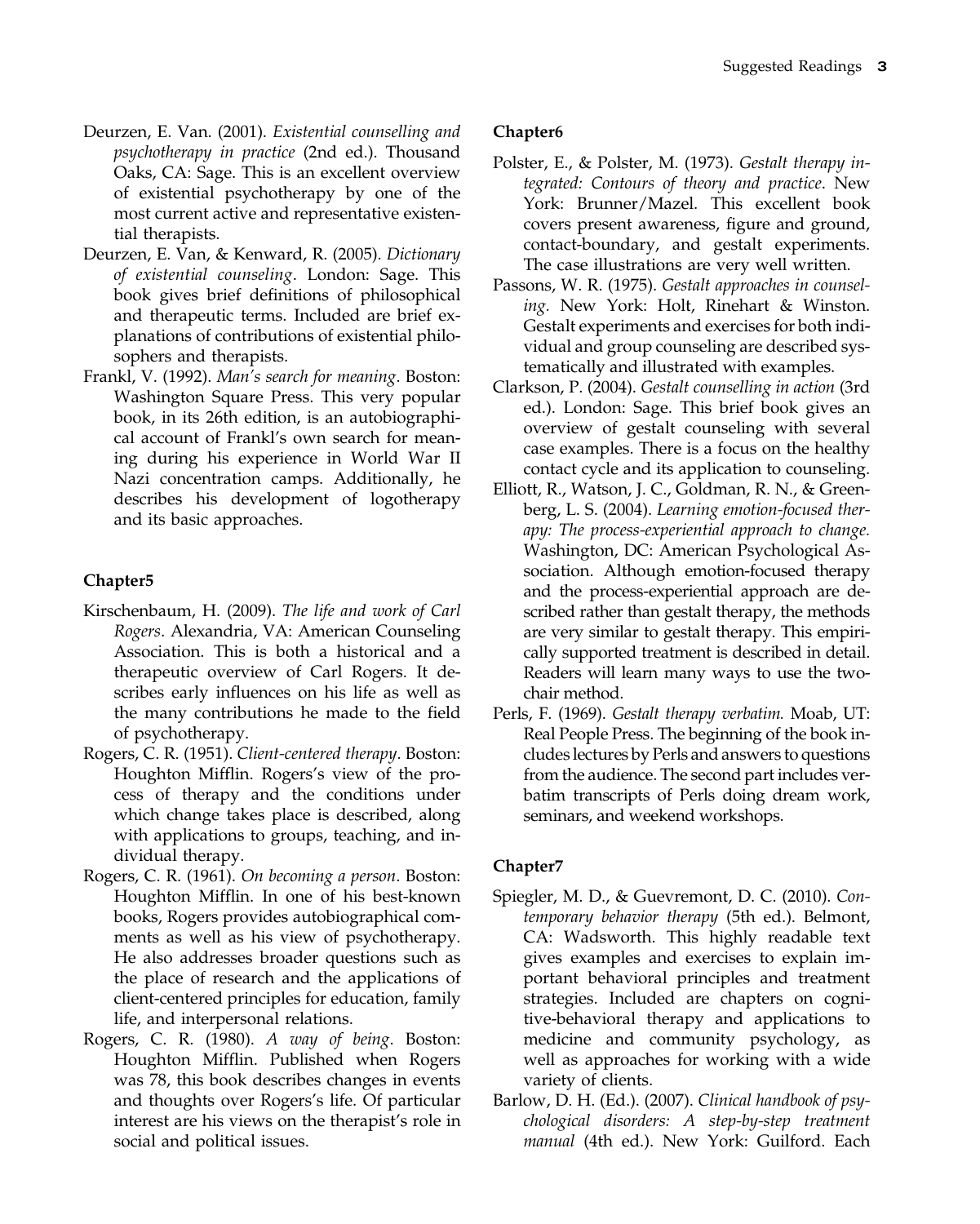of the 16 chapters describes research and practical approaches to dealing with different disorders and includes a case example.

# Chapter8

- Ellis, A. (1973). Humanistic psychotherapy: The rational-emotive approach. New York: McGraw-Hill. Written for the public and the profession, this book shows both the humanistic and the active approach typical of REBT. It shows how the A-B-C model can be applied to therapy.
- Ellis, A., & Harper, R. A. (1997). A new guide to rational living (3rd ed.). North Hollywood: Wilshire Books. Written for the public, this self-help book helps individuals recognize their irrational beliefs and overcome emotional disturbances. Suggestions for changing beliefs and homework to bring about change are given.
- Dryden, W. (2009). How to think and intervene like an REBT therapist. New York: Routledge. This book, geared toward novice therapists, demonstrates how experienced therapists use REBT interventions with clients. There are many examples of therapist/patient dialogues, as well as illustrations of typical beginner errors.
- Ellis, A. (1996). Better, deeper, enduring brief therapy: The rational emotive behavior therapy approach. New York: Brunner/Mazel. This book gives a good perspective on how to apply REBT to a variety of client problems. These include anger, low frustration tolerance, and irrational beliefs. Since REBT is a brief approach, many of the concepts can be applied to REBT in general, but Ellis does address specific issues dealing with brief therapy.
- Dryden, W., & Ellis, A. (2003). Albert Ellis live! London: Sage. Other than an introductory chapter describing REBT, this book consists of five demonstration sessions that Ellis had with audience members. Each chapter is followed by a dialogue and includes Dryden's comments on Ellis's responses.
- David, D., Lynn, S. J., & Ellis, A. (Eds.). (2010). Rational and irrational beliefs: Research, theory, and clinical practice. New York: Oxford University Press. This book is written for psychotherapy practitioners, students, and academic psychologists. It focuses on the key theoretical construct of REBT, irrational and rational

beliefs, and the relationship of irrational beliefs to psychopathology and rational beliefs to emotional health. The book describes the A-B-C-D-E model and contains a comprehensive review of both research and theory.

# Chapter9

- Beck, J. S. (1995). Cognitive therapy: Basics and beyond. New York: Guilford. Written by Aaron Beck's daughter, Judith, this is an excellent overview of cognitive therapy. Diagrams and case examples add to the clarity of this book.
- Beck, J. S. (2005). Cognitive therapy for challenging problems: What to do when the basics don't work. New York: Guilford. This book follows up on the previous book (Beck, 1995). Judith Beck gives many suggestions and uses examples to help therapists deal with problems that occur in cognitive therapy.
- Wills, F. (2009). Beck's cognitive therapy: Distinctive features. New York: Routledge/Taylor & Francis Group. Divided into two parts, the first part describes Beck's theory of cognitive therapy. The second part describes ways to apply cognitive therapy to client problems.
- Freeman, A., & Dattilio, F. M. (1992). Comprehensive casebook of cognitive therapy. New York: Plenum. A brief explanation of treatment strategy along with a case history are given for about 30 different psychological disorders and/or patient populations. The case examples are particularly helpful in understanding a cognitive therapy conceptualization of psychological dysfunction.

- Glasser, W. (1998). Choice theory: A new psychology of personal freedom. New York: HarperCollins. Glasser replaces control theory with choice theory. He focuses on applications to marriage, family, school, and work.
- Glasser, W. (1965). Reality therapy: A new approach to psychiatry. New York: Harper & Row. Although many of the concepts in this book have been modified, the basic principles of reality therapy still pertain. Glasser's writings include many case examples, making his work easy to read and understand.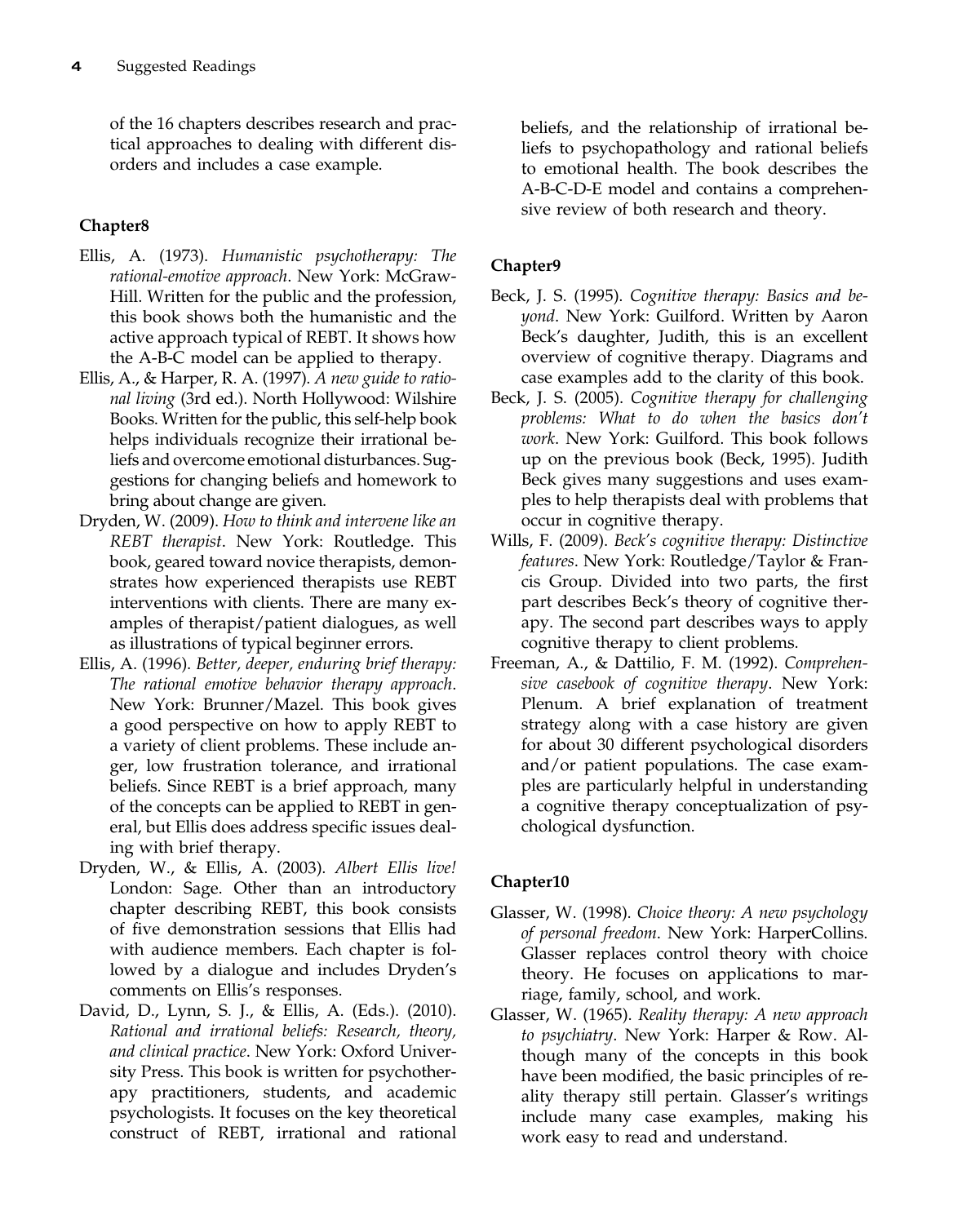- Glasser, W. (2000). Counseling with choice theory. New York: HarperCollins. Each chapter is a case study or a continuation of a case study that illustrates Glasser's use of choice theory with a variety of relationship problems. The style is interesting and easy to follow.
- Wubbolding, R. (2000). Reality therapy for the 21st century. Philadelphia: Brunner-Routledge. Wubbolding describes the basics of choice theory and how to use reality therapy with individuals, groups, and families. He describes the history of reality therapy, use with individuals from a variety of cultures, and research supporting the effectiveness of reality therapy.
- Wubbolding, R. E. (1988). Using reality therapy. New York: Harper & Row. Focusing on the application of reality therapy, Wubbolding explains techniques such as the use of paradox, questioning, and ways to implement reality therapy. Applications to marriage and family counseling are also included.

- Brown, L. S. (2010). Feminist therapy. Washington, DC: American Psychological Association. Many issues that bring feminist therapy and theory together are discussed. The explanation of feminist therapy is clear and concise. The frequent use of case material helps illustrate the applications of feminist therapy.
- Jordan, J. V. (2010). Relational-cultural therapy. Washington, DC: American Psychological Association. Jordan describes the relational cultural approach of the Stone Center in Wellesley, Massachusetts, that she and her colleagues have developed over a number of years. Using excellent case studies, she explains how feminist therapy can be used to make the relationship between client and therapist a helpful one that can empower the client and bring about positive change.
- Enns, C. Z. (2004). Feminist theories and feminist psychotherapies: Origins, themes, and variations (2nd ed.). New York: Haworth. The history of feminist therapy and its principles and variations are summarized. Many types of feminist therapy are also described. Many of the chapters are devoted to feminist therapy and cultural issues and concerns.
- Worell, J., & Remer, P. (2003). Feminist perspectives in therapy: Empowering diverse women. Hoboken, NJ: Wiley. Topics such as assessment and therapeutic approaches are explained in some detail. Culture, gender-role, and power issues are described along with therapeutic approaches to them. Also, approaches to depression, sexual assault, abuse, and working with lesbian and ethnic minority women are described.
- Rabin, C. L. (Ed.). (2005). Understanding gender and culture in the helping process: Practitioners' narratives from global perspectives. Belmont, CA: Thomson Wadsworth. Using narrative therapy to help people from many different cultures, the chapters illustrate a very diverse set of issues that people face where the cultural and gender concerns represent complex social values. The case examples that are in most chapters are enlightening.

# Chapter 11 Chapter 12

- Bitter, J. (2009). Theory and practice of family therapy and counseling. Belmont: CA: Brooks/Cole Cengage. An extensive textbook on family therapy, this book has three chapters on the basic techniques of family therapy and 11 chapters on theories and techniques of family therapy. There are two chapters on the integration of theories of family therapy. The case examples are excellent and frequent.
- Goldenberg, I., & Goldenberg, H. (2008). Family therapy: An overview (7th ed.). Belmont, CA: Brooks/Cole. Significant theories of family therapy are discussed fully. The background and use of a variety of theoretical approaches are explained in this readable text.
- Nichols, M. P. (2008). Family therapy: Concepts and methods (8th ed.). Boston: Allyn & Bacon. A more extensive text than that of Goldenberg and Goldenberg, this book goes into detail on many systems of family therapy and their development. Discussion of the history as well as the current trends affecting family therapy is extensive.
- Minuchin, S. (1974). Families and family therapy. Cambridge, MA: Harvard University Press. This excellent description of Minuchin's the-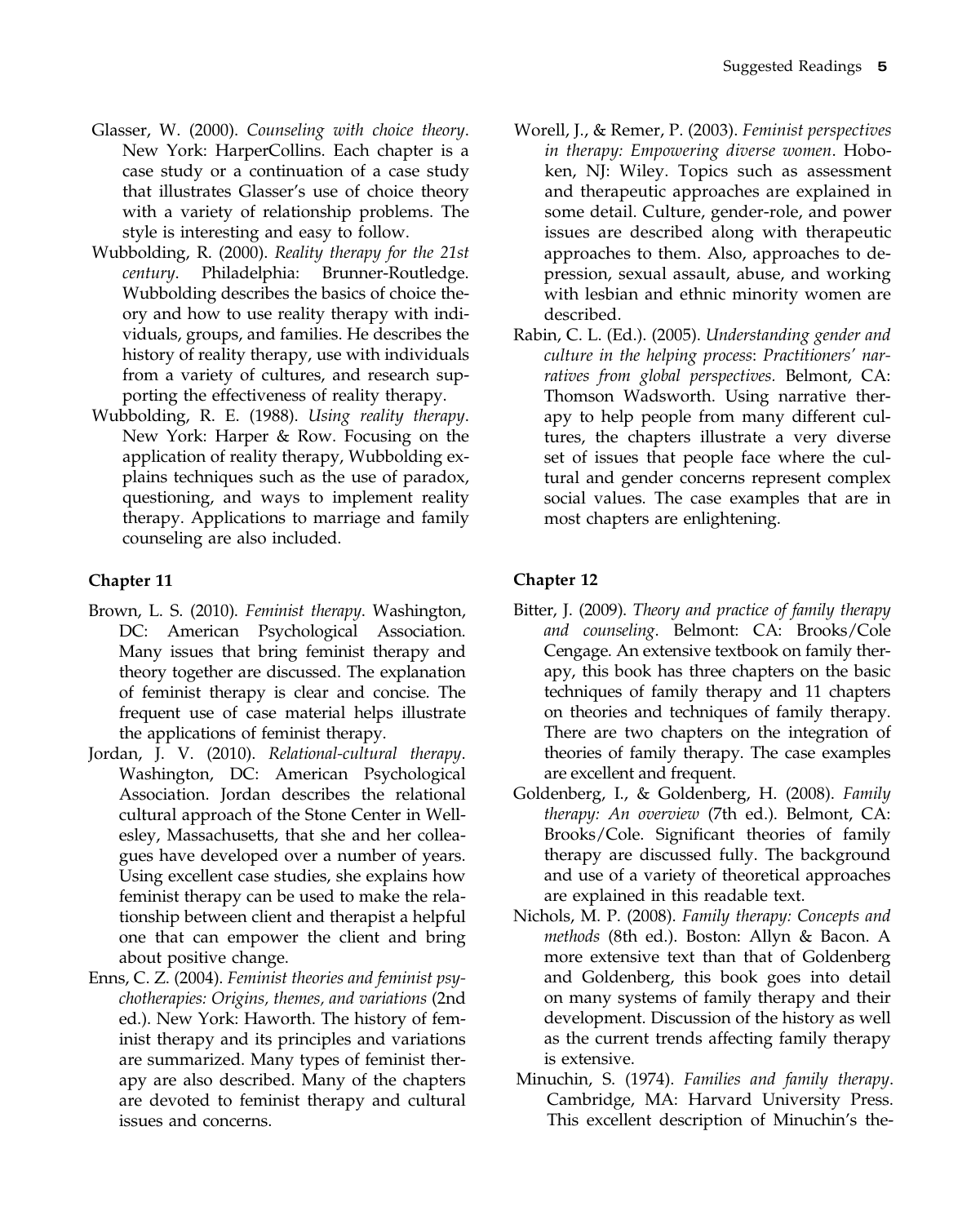ory of structural family therapy is well illustrated with transcripts of therapy sessions. Many techniques are explained, along with their application to different families.

- Madanes, C. (1981). Strategic family therapy. San Francisco: Jossey-Bass. Describing her approach and that of her former husband, Jay Haley, to strategic family therapy, Madanes explains basic dimensions and elements of their work. Particularly helpful in understanding strategic family therapy is the presentation of 15 case studies that illustrate innovative interventions, including direct and paradoxical suggestions, as well as the use of metaphor.
- McGoldrick, M., & Hardy, K. V. (2008). Re-visioning family therapy: Race, culture, and gender in clinical practice (2nd ed.). New York: Guilford. An extremely comprehensive book, this text has 38 chapters describing ethnic and gender issues as they relate to families. Most chapters contain helpful case studies.

### Chapter 14

Norcross, J. C., & Goldfried, M. R. (Eds.). (2005). Handbook of psychotherapy integration (2nd ed.). New York: Oxford University Press. A very thorough treatment of integrative psychotherapy,

this handbook contains chapters written by the developers of more than 15 different approaches to therapeutic integration. Other chapters describe types of integrative approaches, training, outcome research, and future directions in the development of integrative psychotherapy.

- Wachtel, P. L. (1997). Psychoanalysis, behavior therapy and the relational world. Washington, DC: American Psychological Association. The integration of psychoanalysis and behavior analysis is explained, along with an overview of anxiety, learning, and psychoanalysis. The first chapters are a reprint of Wachtel (1977). The last seven chapters update the theory as it relates to modifications in psychoanalysis, cognitive-behavior theory, and constructivism.
- Prochaska, J. O., & Norcross, J. C. (2010). Systems of psychotherapy: A transtheoretical analysis (7th ed.). Belmont, CA: Brooks/Cole–Cengage. Chapter 16 provides a good overview of the transtheoretical model as developed by Prochaska, Norcross, and their colleagues.
- Lazarus, A. A. (1997). Brief but comprehensive psychotherapy: The multimodal way. Baltimore: Johns Hopkins University Press. Lazarus describes multimodal therapy, its techniques and its application. Case material is included, along with explanations about the use of multimodal therapy as it relates to efficient treatment.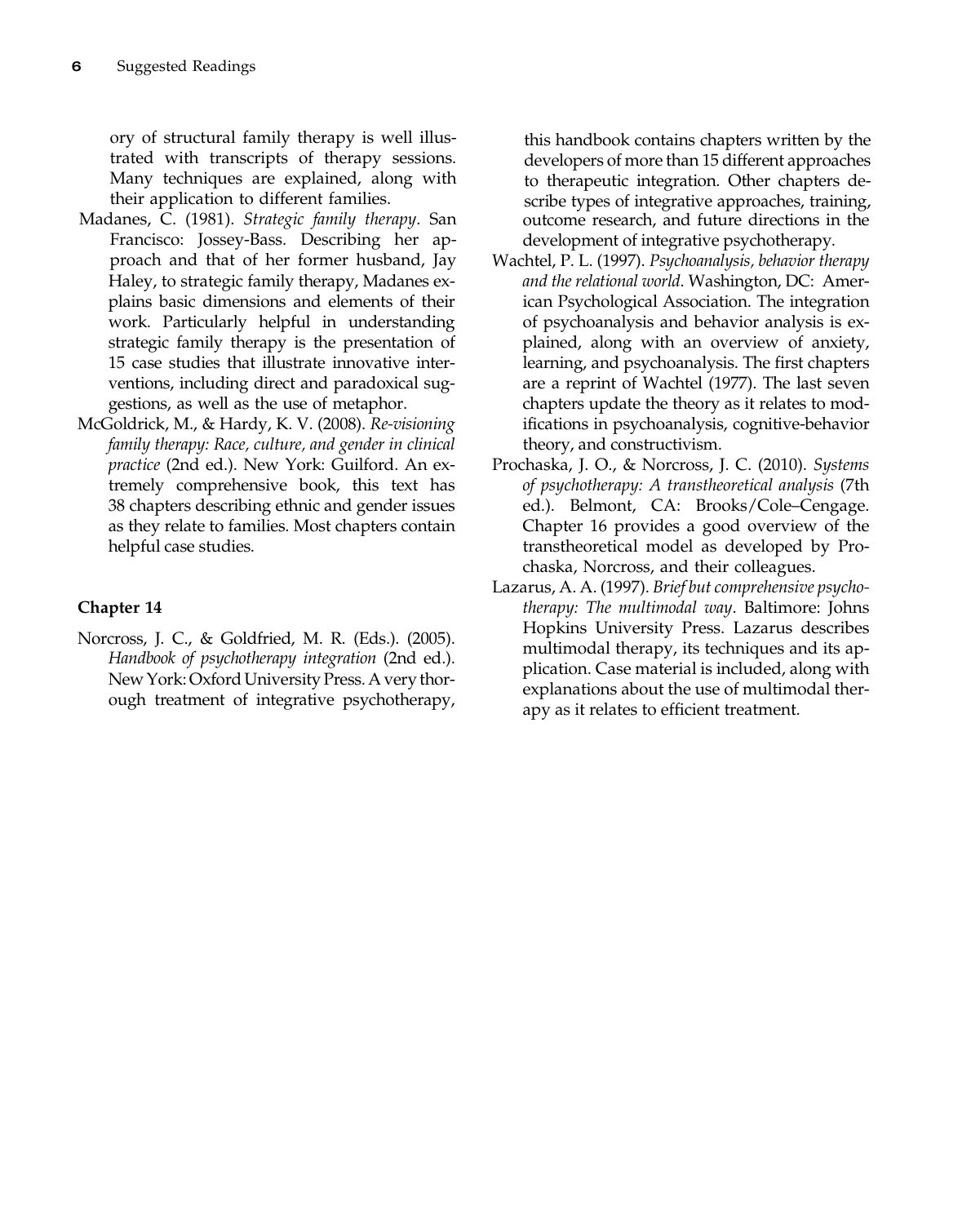# References

- Note: References to Sigmund Freud are from the Complete Works of Sigmund Freud published by Hogarth Press, London.
- Abend, S. M. (2001). Expanding psychological possibilities. The Psychoanalytic Quarterly, 70, 3–14.
- Ainsworth, M. D. S. (1982). Attachment: Retrospect and prospect. In C. M. Parkes & J. Stevenson-Hinde (Eds.), The place of attachment in human behavior (pp. 3–30). New York: Basic Books.
- Akhtar, S. (Ed.). (2008). The crescent and the couch: Cross-currents between Islam and psychoanalysis. Lanham, MD: Aronson.
- Arlow, J. A. (1987). The dynamics of interpretation. Psychoanalytic Quarterly, 20, 68–87.
- Bacal, H. A., & Newman, K. M. (Eds.). (1990). Theories of object relations: Bridges to self psychology. New York: Columbia University Press.
- Balint, M. (1952). Primary love and psychoanalytic technique. London: Hogarth Press.
- Balint, M. (1968). The basic fault. London: Tavistock Publications.
- Barber, J. P., Gallop, R., Crits-Christoph, P., Barrett, M. S., Klostermann, S., McCarthy, K. S., & Sharpless, B. A. (2008). The role of the alliance and techniques in predicting outcome of supportive–expressive dynamic therapy for cocaine dependence. Psychoanalytic Psychology, 25(3), 461–482.
- Barber, J. P., Luborsky, L., Gallop, R., Crits-Cristoph, P., Frank, A., Weiss, R. D., Thase, M. E., Connolly, M. B., Gladis, M., Foltz, C., & Siqueland, L. (2001). Therapeutic alliance as a predictor of outcome and retention in the National Institute on Drug Abuse Collaborative Cocaine Treatment Study. Journal of Consulting and Clinical Psychology, 69, 119–124.
- Bion, W. R. (1963). Elements of psycho-analysis. New York: Basic Books.
- Blanck, R., & Blanck, G. (1986). Beyond ego psychology: Developmental object relations theory. New York: Columbia University Press.
- Bloom, B. L. (1997). Planned short-term psychotherapy (2nd ed.). Boston: Allyn & Bacon.
- Blum, G. S. (1949). A study of the psychoanalytic theory of psychosexual development. Genetic Psychology Monograph, 39, 3–99.
- Book, H. E. (1998). How to practice brief psychodynamic psychotherapy: The Core Conflictual Relationship Theme method. Washington, DC: American Psychological Association.
- Bowlby, J. (1969). Attachment and loss: Vol. 1. Attachment. New York: Basic Books.
- Bowlby, J. (1973). Attachment and loss: Vol. 2. Separation. New York: Basic Books.
- Bowlby, J. (1980). Attachment and loss: Vol. 3. Loss, sadness and depression. New York: Basic Books.
- Breuer, J., & Freud, S. (1895). Studies on hysteria (Standard Edition, Vol. 2).
- Busseri, M., & Tyler, J. D. (2003). Interchangeability of the Working Alliance Inventory and Working Alliance Inventory, short form. Psychological Assessment, 15(2), 193–197.
- Caligor, E., Diamond, D., Yeomans, F. E., & Kernberg, O. F. (2009). The interpretive process in the psychoanalytic psychotherapy of borderline personality pathology. Journal of the American Psychoanalytic Association, 57(2), 271–301.
- Chamoun, M. (2005). Islam and psychoanalysis in the Arab-Islamic civilization/Islam et psychanalyse dans la culture Arabo-Musulmane. Pratiques Psychologiques, 11(1), 3–13.
- Chasseguet-Smirgel, J. (1976). Freud and female sexuality. International Journal of Psycho-Analysis, 57, 275–287.
- Chessick, R. D. (2007). The future of psychoanalysis. Albany: State University of New York Press.
- Chodorow, N. J. (1978). The reproduction of mothering. Berkeley: University of California Press.
- Chodorow, N. J. (1996a). Reflections on the authority of the past in psychoanalytic thinking. Psychoanalytic Quarterly, 65, 32–51.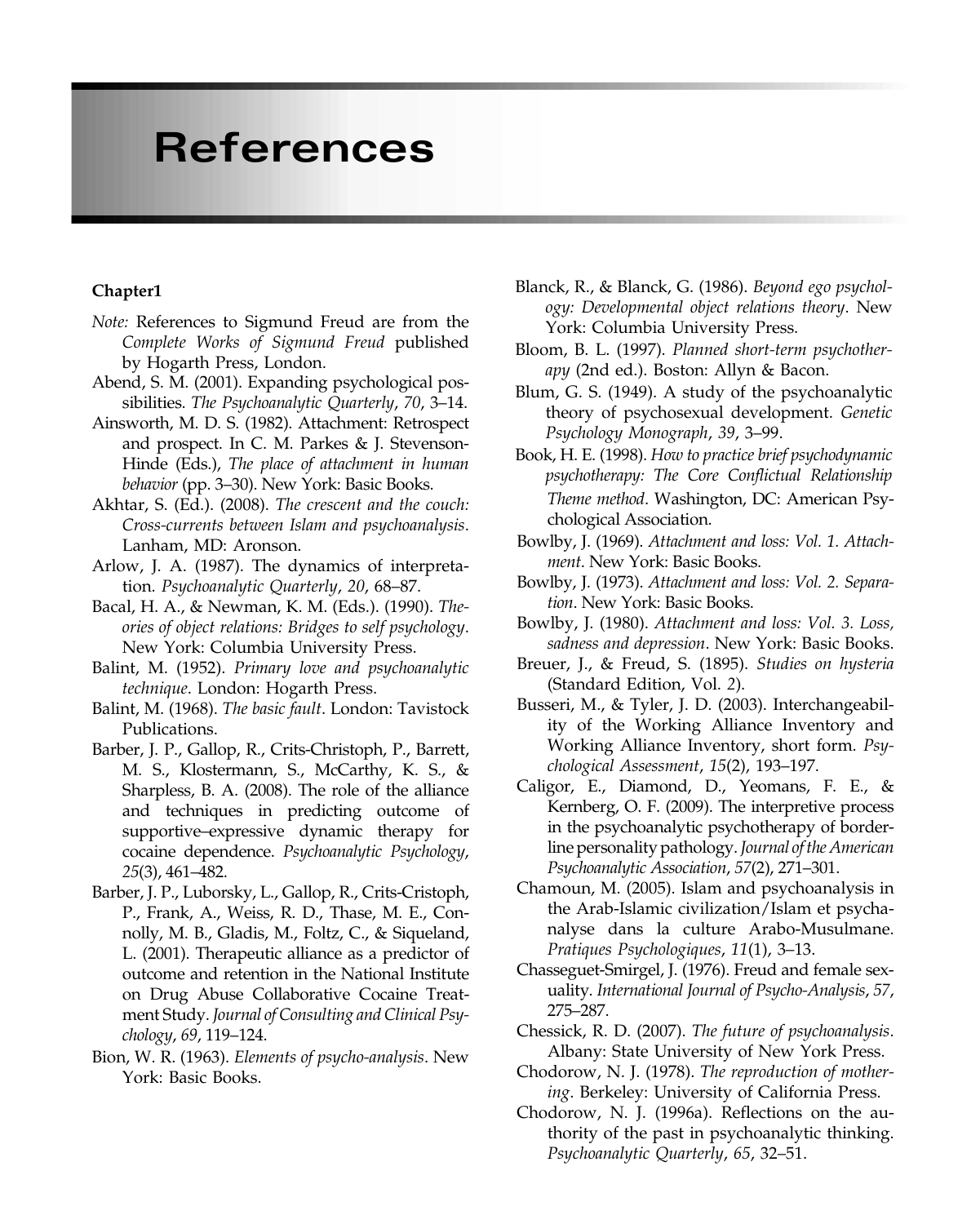- Chodorow, N. J. (1996b). Theoretical gender and clinical gender: Epistemological reflections of the psychology of woman. Journal of the American Psychoanalytic Association, 44, 215–238.
- Chodorow, N. J. (1999). The power of feelings: Personal meaning in psychoanalysis, gender, and culture. New Haven, CT: Yale University Press.
- Chodorow, N. J. (2004). Psychoanalysis and women: A personal thirty-five-year retrospect. Annual of Psychoanalysis, 32, 101–129.
- Clarkin, J. F., Levy, K. N., Lenzenweger, M. F., & Kernberg, O. F. (2007). Evaluating three treatments for borderline personality disorder: A multiwave study. American Journal of Psychiatry, 164(6), 922–928.
- Corey, G. (2008). Theory and practice of group counseling (7th ed.). Belmont, CA: Brooks/Cole.
- Crits-Cristoph, P., Connolly, M. B., Azarian, K., Crits-Cristoph, K., & Shappell, S. (1996). An open trial of brief supportive–expressive psychotherapy in the treatment of generalized anxiety disorder. Psychotherapy, 33, 418–430.
- Crits-Christoph, P., Gibbons, M. B. C., Gallop, R., Ring-Kurtz, S., Barber, J. P., Worley, M., Present, J., & Hearon, B. (2008). Supportive–expressive psychodynamic therapy for cocaine dependence: A closer look. Psychoanalytic Psychology, 25(3), 483–498.
- Crits-Christoph, P., Gibbons, M. B. C., Losardo, D., Narducci, J., Schamberger, M., & Gallop, R. (2004). Who benefits from brief psychodynamic therapy for generalized anxiety disorder? Canadian Journal of Psychoanalysis, 12(2), 301–324.
- Demorest, A. (2005). Psychology's grand theorists: How personal experience shaped professional ideas. Mahwah, NJ: Erlbaum.
- Deutsch, B. G. (1992). Women in psychotherapy. In M. J. Aronson & M. A. Scharfman (Eds.), Psychotherapy: The analytic approach (pp. 183–202). Northvale, NJ: Aronson.
- Drapeau, M., & Perry, J. C. (2009). The core conflictual relationship themes (CCRT) in borderline personality disorder. Journal of Personality Disorders, 23(4), 425–431.
- Durham, R. C., Fisher, P. L., Treliving, L. R., Hau, C. M., Richard, K., Stewart, J. B. (1999). One-year follow-up of cognitive therapy, analytic psychotherapy and anxiety management training for generalized anxiety disorder: Symptom change, medication usage, and attitudes to therapy. Behavioral and Cognitive Psychotherapy, 27, 19–35.
- Eagle, M. N. (2000). A critical evaluation of current conceptions of transference and countertransference. Psychoanalytic Psychology, 17(1) 24 -37.
- Eagle, M. N. (2003). Clinical implications of attachment theory. Psychoanalytic Inquiry, 23(1), 27–53.
- Eagle, M. N. (2007). Psychoanalysis and its critics. Psychoanalytic Psychology, 24(1), 10–24.
- Eagle, M., & Wolitzky, D. L. (2009). Adult psychotherapy from the perspectives of attachment theory and psychoanalysis. In J. H. Obegi & E. Berant (Eds.), Attachment theory and research in clinical work with adults (pp. 351–378). New York: Guilford Press.
- Ellenberger, H. F. (1970). The discovery of the unconscious. New York: Basic Books.
- Enns, C. Z. (2004). Feminist theories and feminist psychotherapies: Origins, themes, and variation (2nd ed.). New York: Haworth.
- Erikson, E. H. (1950). Childhood and society. New York: Norton.
- Erikson, E. H. (1968). Identity: Youth and crisis. New York: Norton.
- Erikson, E. H. (1969). Gandhi's truth. New York: Norton.
- Erikson, E. H. (1982). The life cycle completed. New York: Norton.
- Erikson, E. H. Extended by Erikson, J. M. (1997). The life cycle completed. New York: Norton.
- Fairbairn, W. R. D. (1954). An object relations theory of the personality. New York: Basic Books.
- Fisher, S. P., & Greenberg, R. P. (1996). Freud scientifically reappraised: Testing the theories and therapy. New York: Basic Books.
- Freud, A. (1936). The ego and mechanisms of defense. New York: International Universities Press.
- Freud, A. (1965). Normality and pathology in childhood: Assessments of development. In Writings (Vol. 6). New York: International Universities Press.
- Freud, S. (1894). The neuropsychoses of defense (Standard Edition, Vol. 3).
- Freud, S. (1900). The interpretation of dreams (Standard Edition, Vol. 4).
- Freud, S. (1901). The psychopathology of everyday life (Standard Edition, Vol. 6).
- Freud, S. (1905a). Jokes and their relationship to the unconscious (Standard Edition, Vol. 8).
- Freud, S. (1905b). Three essays on sexuality (Standard Edition, Vol. 7).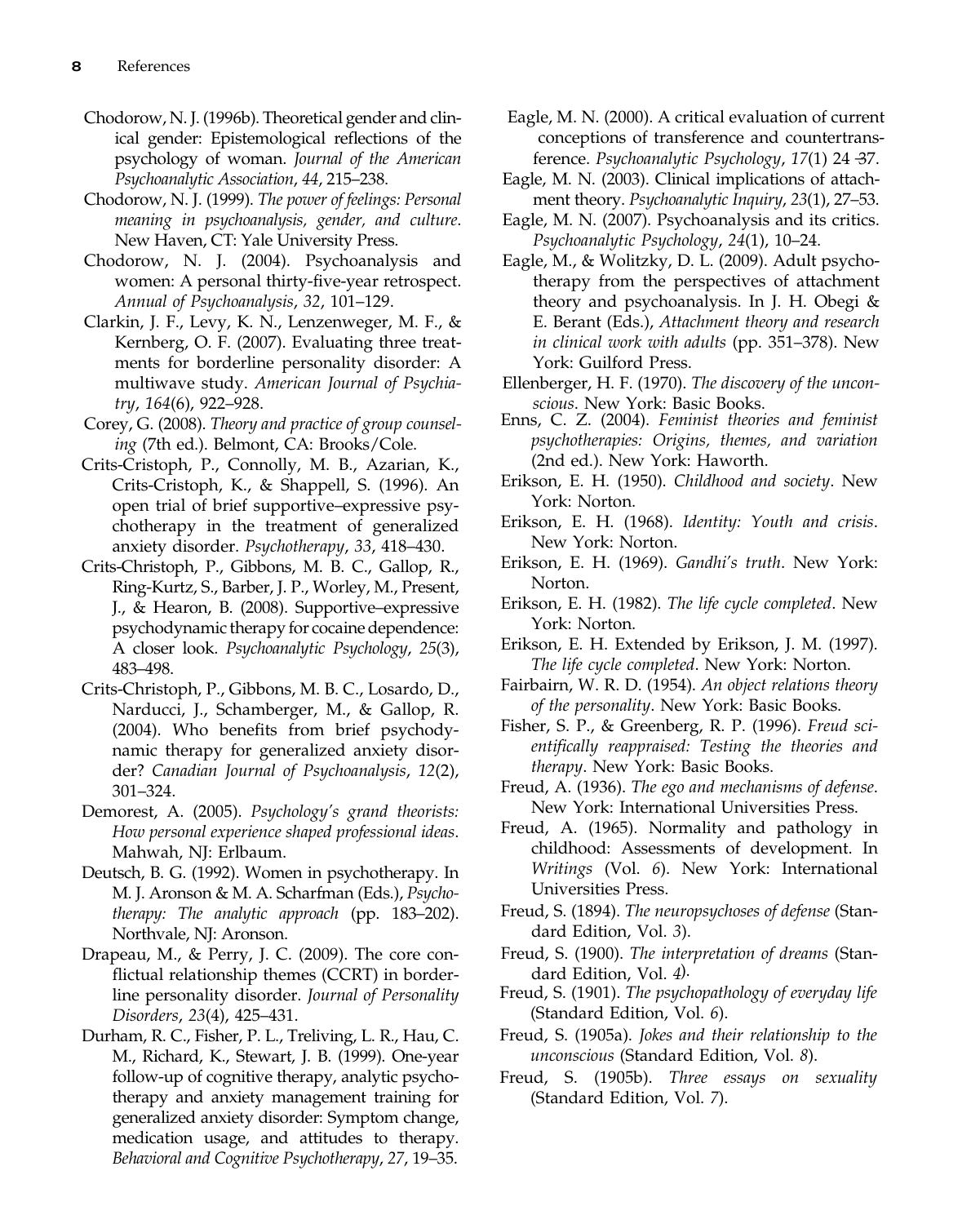- Freud, S. (1914). On narcissism: An introduction (Standard Edition, Vol. 14).
- Freud, S. (1917). Introductory lectures on psychoanalysis (Standard Edition, Vols. 15 and 16).
- Freud, S. (1920). Beyond the pleasure principle (Standard Edition, Vol. 18).
- Freud, S. (1923). The ego and the id (Standard Edition, Vol. 19).
- Freud, S. (1926). Inhibitions, symptoms and anxiety (Standard Edition, Vol. 20).
- Fromm, E. (1955). The sane society. New York: Holt, Rinehart, and Winston.
- Gabbard, G. O. (2004). Long-term psychodynamic psychotherapy: A basic text. Washington, DC: American Psychiatric Publishing.
- Gabbard, G. O. (2005). Psychodynamic psychiatry in clinical practice (4th ed.) Washington, DC: American Psychiatric Publishing.
- Galatzer-Levy, R. M., Bachrach, H., Skolnikoff, & Waldron, S. Jr. (2000). Does psychoanalysis work? New Haven, CT: Yale University Press.
- Gay, P. (1988). Freud: A life for our time. New York: Anchor Books.
- Gelso, C. J., & Fretz, B. R. (1992). Counseling psychology. New York: Harcourt Brace Jovanovich.
- Gibbons, M. B. C., Crits-Christoph, P., & Apostol, P. (2004). Constructing interpretations and assessing their accuracy. Mahwah, NJ: Lawrence Erlbaum Associates.
- Gibbons, M. B. C., Crits-Christoph, P., & Hearon, B. (2008). The empirical status of psychodynamic therapies. Annual Review of Clinical Psychology, 4, 93–108.
- Goldberg, R. W., Rollins, A. L., & Mcnary, S. W. (2004). The Working Alliance Inventory: Modification and use with people with mental illness in a vocational rehabilitation program. Psychiatric Rehabilitation Journal, 27(3), 267–270.
- Greenberg, J. R. (2001). The analyst's participation: A new look. Journal of the American Psychoanalytic Association, 49, 417–426.
- Greenberg, J. R., & Mitchell, S. A. (1983). Object relations in psychoanalytic theory. Cambridge: Harvard University Press.
- Greene, B. (2004). African American lesbians and other culturally diverse people in psychodynamic therapies: Useful paradigms or oxymoron? Journal of Lesbian Studies, 8 (1-2) 57–77.
- Guntrip, H. (1968). Schizoid phenomena, object relations and the self. New York: International Uni-

versities Press.

- Hedges, L. E. (1983). Listening perspectives in psychotherapy. New York: Aronson.
- Hedges, L. E. (1992). Interpreting the countertransference. Northvale, NJ: Aronson.
- Hilsenroth, M. J., Ackerman, S. J., Blagys, M. D., Baity, M. R., & Mooney, M. A. (2003). Short-term psychodynamic psychotherapy for depression: An examination of statistical, clinically significant, and technique-specific change. Journal of Nervous and Mental Disease, 191, 349–357.
- Horner, A. J. (1991). Psychoanalytic object relations theory. Northvale, NJ: Aronson.
- Horner, A. J. (2005). Dealing with resistance in psychotherapy. Lanham, MD: Aronson.
- Horney, K. (1937). The neurotic personality of our time. New York: Norton.
- Horney, K. (1967). On the genesis of the castration complex in women. In K. Horney, Feminine psychology (pp. 37–53). New York: Norton.
- Jackson, L. C., & Greene, B. (Eds.). (2000). Psychotherapy with African-American women: Innovations in psychodynamic perspective and practice. New York: Guilford.
- Jacobson, E. (1964). The self and object world. New York: International Universities Press.
- Javier, R. A. (1996). In search of repressed memories in bilingual individuals. In R. M. Perez Foster, M. Moskowitz, & R. A. Javier (Eds.), Reaching across boundaries of culture and class (pp. 225–242). Northvale, NJ: Aronson.
- Jones, E. (1953). The life and work of Sigmund Freud: Vol. 1. The formative years and the great discoveries. New York: Basic Books.
- Jones, E. (1955). The life and work of Sigmund Freud: Vol. 2. Years of maturity. New York: Basic Books.
- Jones, E. (1957). The life and work of Sigmund Freud: Vol. 3. The last phase. New York: Basic Books.
- Kernberg, O. F. (1975). Borderline conditions and pathological narcissism. New York: Aronson.
- Kernberg, O. F. (1976). Object-relations theory and clinical psychoanalysis. New York: Aronson.
- Kernberg, O. F. (1992). Aggression in personality disorders and perversions. New Haven: Yale University Press.
- Klein, M. (1957). Envy and gratitude. New York: Basic Books.
- Klein, M. (1975). Love, guilt and reparation and other works . London: Hogarth.
- Kohut, H. (1971). The analysis of the self. New York: International Universities Press.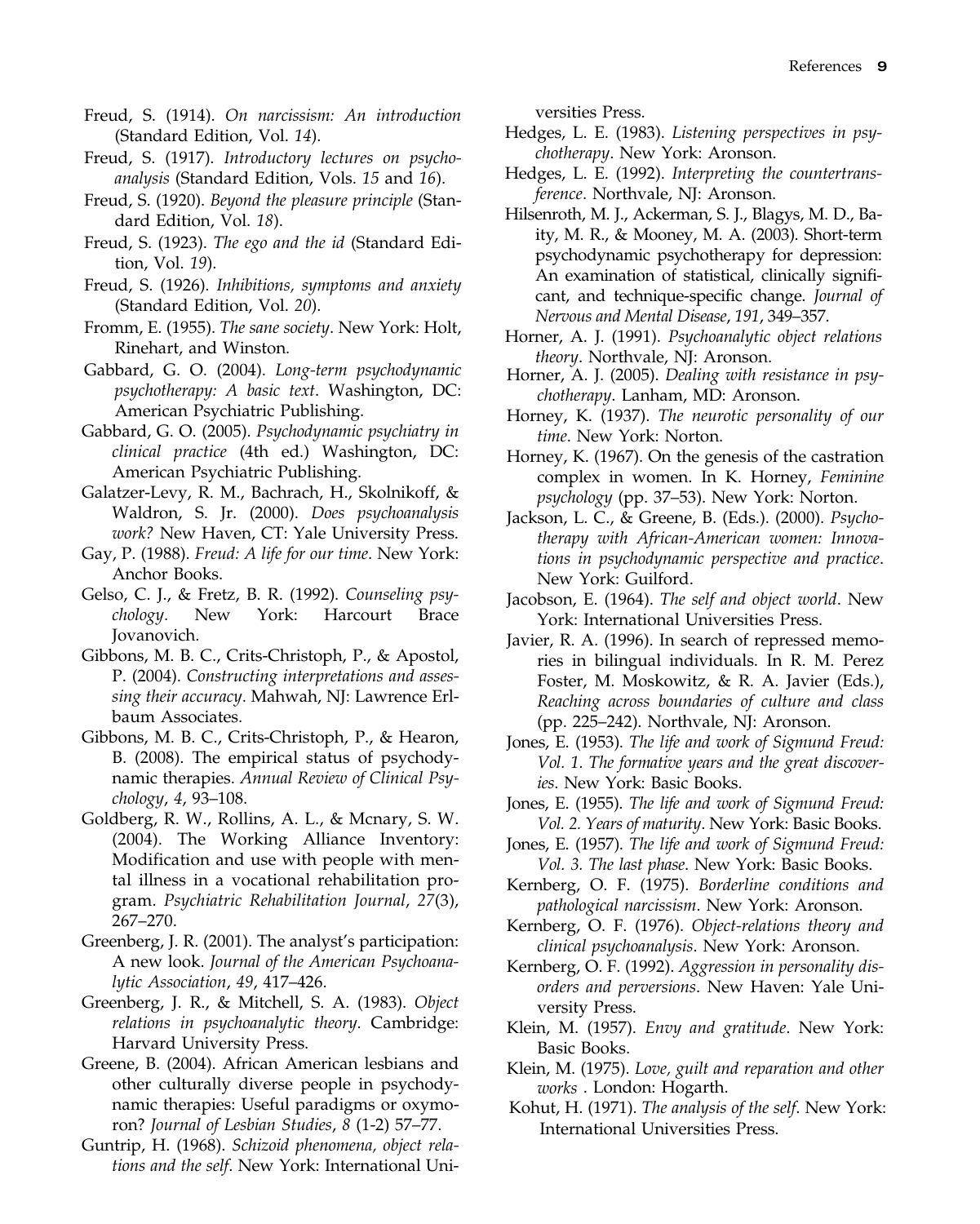- Kohut, H. (1977). The restoration of the self. New York: International Universities Press.
- Kohut, H. (1984). How does analysis cure? Chicago: University of Chicago Press.
- Leichsenring, F., & Leibing, E. (2007). Psychodynamic psychotherapy: A systematic review of techniques, indications and empirical evidence. Psychology and Psychotherapy: Theory, Research and Practice, 80, 217–228.
- Leichsenring, F., Rabung, S., & Leibing, E. (2004). The efficacy of short-term psychodynamic psychotherapy in specific psychiatric disorders: A meta-analysis. Archives of General Psychiatry, 61(12), 1208–1216.
- Leiper, R., & Maltby, M. (2004). The psychodynamic approach to therapeutic change. Thousand Oaks, CA: Sage.
- Lessem, P. A. (2005). Self psychology: An introduction. Lanham, MD: Aronson.
- Lindgren, A., Barber, J. P., & Sandahl, C. (2008). Alliance to the group-as-a-whole as a predictor of outcome in psychodynamic group therapy.International Journal of Group Psychotherapy, 58(2), 163–184.
- Luborsky, L. (1984). Principles of psychoanalytic psychotherapy: A manual for supportive–expressive treatment. New York: Basic Books.
- Luborsky, L., & Crits-Christoph, P. (1998). Understanding transference: The core conflictual relationship theme method (2nd ed.). Washington, DC: American Psychological Association.
- Luborsky, L., Crits-Christoph, P., Mintz, J., & Auberach, A. (1988). Who will benefit from psychotherapy? Predicting therapeutic outcomes. New York: Basic Books.
- Luborsky, L., Rosenthal, R., Diguer, L., Andrusyna, T. P., Levitt, J. T., & Seligman, D. A., et al. (2003). Are some psychotherapies much more effective than others? Journal of Applied Psychoanalytic Studies, 5(4), 455–460.
- Luyten, P., Corveleyn, J., & Blatt, S. J. (2005). The convergence among psychodynamic and cognitive– behavioral theories of depression: A critical review of empirical research. Leuven, Belgium: Leuven University Press (Mahwah, NJ: Lawrence Erlbaum).
- Mahler, M. (1968). On human symbiosis and the vicissitudes of individuation. New York: International Universities Press.
- Mahler, M. (1979a). The selected papers of Margaret S. Mahler: Vol. 1. Infantile psychosis and early contributions. New York: Aronson.
- Mahler, M. (1979b). The selected papers of Margaret S. Mahler: Vol. 2. Separation-individuation. New York: Aronson.
- Main, M., & Solomon, J. (1986). Discovery of an insecure/disorganized attachment pattern. In T. B. Brazelton & M. W. Yogman (Eds.), Affective development in infancy. Norwood, NJ: Ablex.
- Malan, D. (1976). Frontier of brief psychotherapy. New York: Plenum.
- Mattei, L. (2008). Coloring development: Race and culture in psychodynamic theories. In J. Berzoff, L. M. Flanagan, & P. Hertz (Eds.), Inside out and outside in: Psychodynamic clinical theory and psychopathology in contemporary multicultural contexts (2nd ed., pp. 245–269). Lanham, MD: Aronson.
- McWilliams, N. (2004). Psychoanalytic therapy. New York: Guilford.
- Messer, S. B., & Warren, C. S. (1995). Models of brief psychodynamic therapy. New York: Guilford Press.
- Mishne, J. M. (1993). The evolution and application of clinical theory: Perspectives from four psychologies. New York: The Free Press.
- Mitchell, S. A. (1988). Relational concepts in psychoanalysis: An integration. Cambridge: Harvard University Press.
- Mitchell, S. A. (1997). Influence and autonomy in psychoanalysis. Hillsdale, NJ: Analytic Press.
- Mitchell, S. A. (1998). The analyst's knowledge and authority. Psychoanalytic Quarterly, 67, 1–31.
- Mitchell, S. A. (1999). Attachment theory and psychoanalytic tradition. Psychoanalytic Dialogues, 9, 85–108.
- Mitchell, S. A. (2000). Relationality: From attachment to intersubjectivity. Hillsdale, NJ: The Analytic Press.
- Moeller, M. L. (1977). Self and object in countertransference. International Journal of Psychoanalysis, 58, 365–374.
- Nietzsche, F. (1937). The philosophy of Nietzsche (W. Wright, Ed.). New York: Random House.
- Nygren, M. (2004). Rorschach comprehensive system variables in relation to assessing dynamic capacity and ego strength for psychodynamic psychotherapy. Journal of Personality Assessment. Special Issue: Personality Assessment and Psychotherapy , 83(3), 277–292.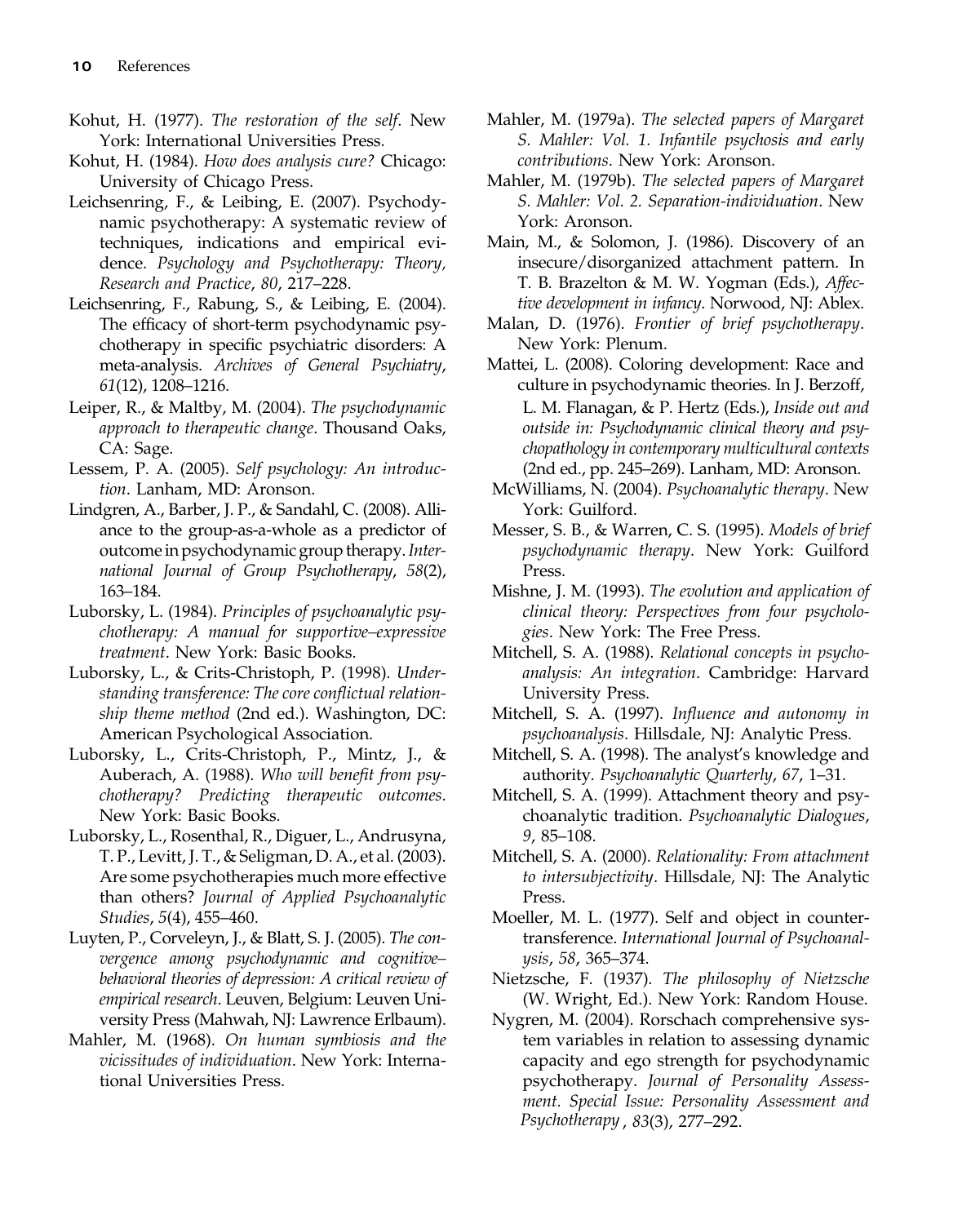- Obegi, J. H., & Berant, E. (Eds.). (2009). Attachment theory and research in clinical work with adults. New York: Guilford.
- Owen, I. R. (2009). The intentionality model: A theoretical integration of psychodynamic talking and relating with cognitive–behavioral interventions. Journal of Psychotherapy Integration, 19(2), 173–186.
- Patton, M. J., & Meara, N. (1992). Psychoanalytic counseling. New York: Wiley.
- Perez Foster, R. M. (1996). Assessing the psychodynamic function of language in the bilingual patient. In R. M. Perez Foster, M. Moskovitz, & R. J. Javier (Eds.), Reaching across boundaries of culture and class (pp. 243–263). Northvale, NJ: Aronson.
- Person, E. (1986). Women in therapy: Therapist gender as a variable. In H. Meyers (Ed.), Between analyst and patient (pp. 193–212). Hillsdale, NJ: Analytic Press.
- Pine, F. (1990). Drive, ego, object, and self. A synthesis for clinical work. New York: Basic Books.
- Quinodoz, D. (2001). The psychoanalyst of the future: Wise enough to dare and to be mad at times. International Journal of Psychoanalysis, 82, 235–248.
- Rendon, M. (2008). Psychoanalysis, a bridge between attachment research and neurobiology. The American Journal of Psychoanalysis, 68(2), 148–155.
- Roazen, P. (2001). The historiography of psychoanalysis. New Brunswick, NJ: Transaction Publishers.
- Robbins, S. B. (1989). Role of contemporary psychoanalysis in counseling psychology. Journal of Counseling Psychology, 36, 267–278.
- Rodriguez, C. I., Cabaniss, D. L., Arbuckle, M. R., & Oquendo, M. A. (2008). The role of culture in psychodynamic psychotherapy: Parallel process resulting from cultural similarities between patient and therapist. American Journal of Psychiatry, 165(11), 1402–1406.
- Rutan, J. S. (2003). Sandor Ferenczi's contributions to psychodynamic group therapy. International Journal of Group Psychotherapy, 53(3), 375–384.
- Rutan, J. S., Stone, W. N., Shay, J .J. (2007). Psychodynamic group psychotherapy (4th ed.). New York: Guilford.
- Sayers, J. (1986). Sexual contradictions: Psychology, psychoanalysis and feminism. London: Tavistock.
- Schultz, D. P., & Schultz, S. E. (2009). Theories of personality (9th ed.). Belmont, CA: Wadsworth.
- Sommerfeld, E., Orbach, I., Zim, S., & Mikulincer, M. (2008). An in-session exploration of ruptures in working alliance and their associations with clients' core conflictual relationship themes, alliance-related discourse, and clients' postsession evaluations. Psychotherapy Research, 18(4), 377–388.
- Spinoza, B. (1952). The chief works of Benedict de Spinoza. New York: Dover Publishing.
- St. Clair, M. (2004). Object relations and self psychology: An introduction (4th ed.). Belmont, CA: Wadsworth.
- Strozier, C. B. (2001). Heinz Kohut: The making of a psychoanalyst. New York: Farrar, Straus, & Giroux.
- Sullivan, H. (1953). Conceptions of modern psychiatry. New York: Norton.
- Target, M. (2005). Attachment theory and research. Washington, DC: American Psychiatric Association.
- Teyber, E. (2006). Interpersonal process in psychotherapy: An integrative model (5th ed.). Belmont, CA: Wadsworth.
- Thompson, C. (1996). The African-American patient in psychodynamic treatment. In R. M. Pérez Foster, M. Moskowitz, & R. A. Javier (Eds.), Reaching across boundaries of culture and class (pp. 115–142). Northvale, NJ: Aronson.
- Thorne, E., & Shaye, S. H. (1991). Psychoanalysis today: A casebook. Springfield, IL: Charles C. Thomas.
- Tornstam, L. (1997). Gerotranscendence: The contemplative dimension of aging. Journal of Aging Studies, 11(2), 143–154.
- Tuber, S. (2008). Attachment, play and authenticity: A Winnicott primer. Lanham, MD: Aronson.
- Vandenbergen, J., Vanheule, S., Rosseel, Y., Desmet, M., & Verhaeghe, P. (2009). Unexplained chronic fatigue and core conflictual relationship themes: A study in a chronically fatigued population. Psychology and Psychotherapy: Theory, Research and Practice, 82(1), 31–40.
- Wachtel, P. L. (2008). Relational theory and the practice of psychotherapy. New York: Guilford.
- Wallerstein, R. S. (1986). Forty-two lives in treatment: A study of psychoanalysis and psychotherapy. New York: Guilford Press.
- Wallerstein, R. S. (1989). The psychotherapy research project of the Menninger Foundation: An overview. Journal of Consulting and Clinical Psychology, 57, 195–205.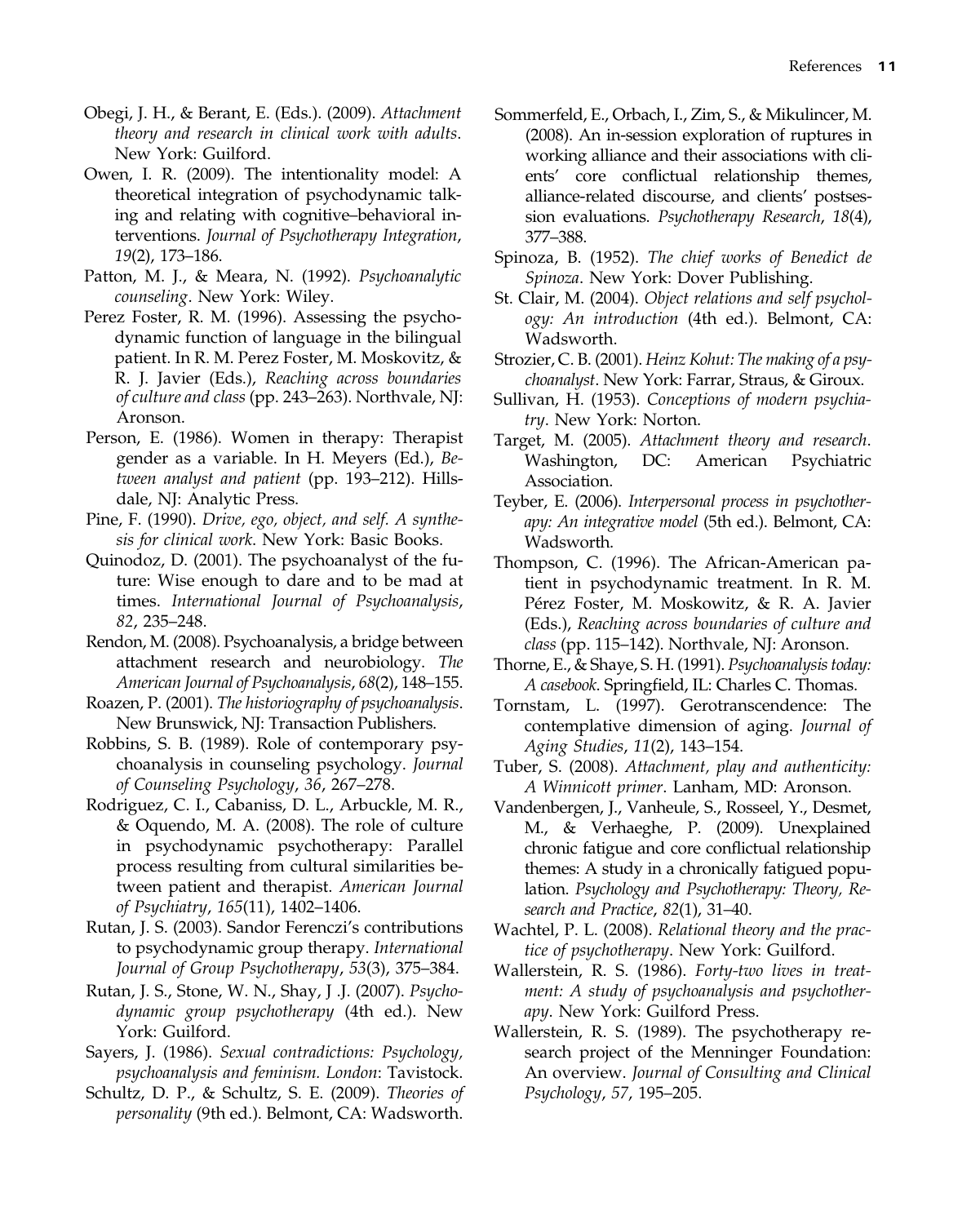- Wallerstein, R. S. (1996). Outcomes of psychoanalysis and psychotherapy of termination and follow up. In E. Nesessian & R. G. Kopff, Jr. (Eds.), Textbook of Psychoanalysis (pp. 531–573). Washington, DC: American Psychiatric Press.
- Wallerstein, R. S. (2001). The generations of psychotherapy research: An overview. Psychoanalytic Psychology, 18, 243–267.
- Wallerstein, R. S. (2005). Outcome research. Washington, DC: American Psychiatric Association.
- Wallerstein, R. S. (2009). What kind of research in psychoanalytic science? The International Journal of Psychoanalysis, 90(1), 109–133.
- Williams, A. C. (1996). Skin color in psychotherapy. In R. M. Pérez Foster, M. Moskowitz, & R. A. Javier (Eds.), Reaching across boundaries of culture (pp. 211–224). Northvale, NJ: Aronson.
- Winnicott, D. W. (1958). Collected papers: Through pediatrics to psychoanalysis. New York: Basic Books.
- Winnicott, D. W. (1965). The maturational processes and the facilitating environment. New York: International Universities Press.
- Winnicott, D. W. (1971). Playing and reality. London: Tavistock.
- Winnicott, D. W. (1975). Fear of breakdown. International Review of Psycho-Analysis, 1, 103–107.
- Wolf, A. (1963). The psychoanalysis of groups. In M. Rosenbaum & M. Berger (Eds.), Group psychotherapy and group function (pp. 321–335). New York: Basic Books.
- Wolf, A. (1975). Psychoanalysis in groups. In G. M. Gazda (Ed.), Basic approaches to group psychotherapy and group counseling (2nd ed., pp. 101–119). Springfield, IL: Charles C. Thomas.
- Wolf, A., & Kutash, I. L. (1986). Psychoanalysis in groups. In I. L. Kutash & A. Wolf (Eds.), Psychotherapist's casebook (pp. 332–352). San Francisco: Jossey-Bass.
- Wolf, E. S. (1988). Treating the self: Elements of clinical self psychology. New York: Guilford.
- Wurmser, L. (2009). The superego as herald of resentment. Psychoanalytic Inquiry, 29(5), 386–410.
- Young-Bruehl, E. (2008). Anna Freud: A biography. New Haven, CT: Yale University Press.

#### Chapter2

- Adams, M. V. (2008). The archetypal school. In P. Young-Eisendrath & T. Dawson (Eds.), The Cambridge companion to Jung (2nd ed., pp. 107–124). New York: Cambridge University Press.
- Adler, G. (1967). Methods of treatment in analytical psychology. In B. Wolman (Ed.), Psychoanalytic techniques (pp. 338–378). New York: Basic Books.
- Arnau, R. C., Rosen, D. H., & Thompson, B. (2000). Reliability and validity of scores from the Singer-Loomis Type Development Inventory. Journal of Analytical Psychology, 45, 409–426.
- Ashton, M. C., Lee, K., & Paunonen, S. V. (2002). What is the central feature of extraversion?: Social attention versus reward sensitivity. Journal of Personality and Social Psychology, 83(1), 245–251.
- Astor, J. (2001). Is transference the 'total situation'? Journal of Analytical Psychology, 46, 415–430.
- Austin, S. (2009). A perspective on the patterns of loss, lack, disappointment and shame encountered in the treatment of six women with severe and chronic anorexia nervosa. Journal of Analytical Psychology, 54(1), 61–80.
- Aziz, R. (2007). The syndetic paradigm: The untrodden path beyond Freud and Jung. Albany: State University of New York Press.
- Bain, D. (2004). Jung: A biography. Boston: Little, Brown.
- Beebe, J. (2004). Can there be a science of the symbolic? Journal of Analytical Psychology, 49(2), 177–191.
- Beebe, J. (2005). Finding our way in the dark. Journal of Analytical Psychology, 50(1), 91–101.
- Bly, R. (1990). Iron John: A book about men. Reading, MA: Addison-Wesley.
- Bouchard, T. J., Jr., Hur, Y. M., & Horn, J. M. (1998). Genetic and environmental influences on the continuous scales of the MBTI. An analysis based on twins reared apart. Journal of Personality, 66, 135–149.
- Brink, S. J., & Allan, J. A. B. (1992). Dreams of anorexic and bulimic women. Journal of Analytical Psychology, 37, 275–297.
- Cambray, J., & Carter, L. (2004). Analytic methods revisited. In J. Cambray & L. Carter (Eds.), Analytical psychology: Contemporary perspectives in Jungian analysis. (pp. 116–148). New York: Brunner-Routledge.

Campbell, J., & Moyers, B. (1988). The power of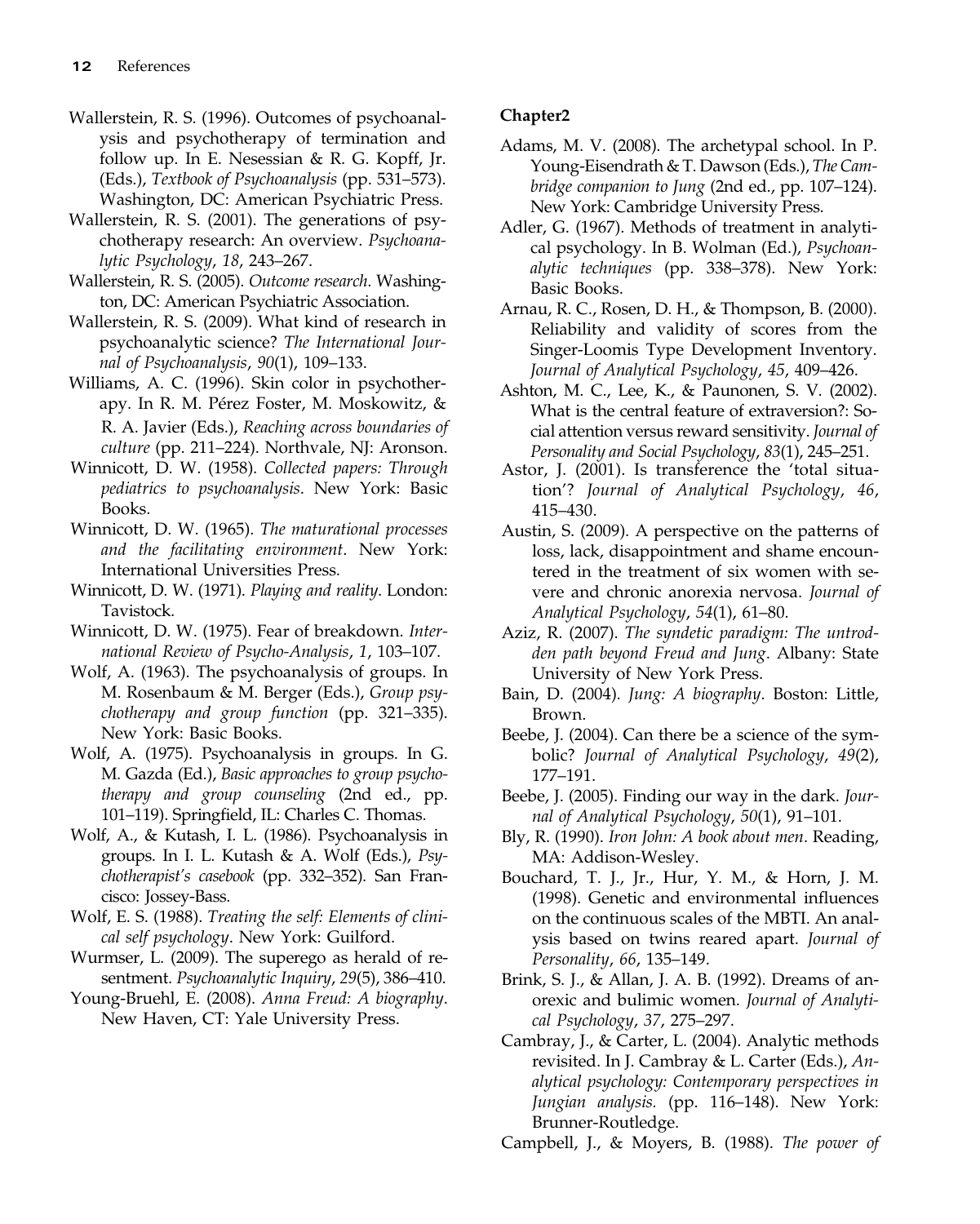myth. Garden City, NY: Doubleday.

- Cann, D. R., & Donderi, D. C. (1986). Jungian personality typology and recall of everyday and archetypal dreams. Journal of Personality and Social Psychology, 50, 1021–1030.
- Castellana, F., & Donfrancesco, A. (2005). Sandplay in Jungian analysis: Matter and symbolic integration. Journal of Analytical Psychology, 50(3), 367–382.
- Charet, F. X. (2000). Understanding Jung: Recent biographies and scholarship. Journal of Analytical Psychology, 45, 195–216.
- Collins, A. (1993). Men within. San Francisco Jung Institute Library Journal, 11, 17–32.
- De Laszlo, V. (1990). The basic writings of C. G. Jung. Princeton, NJ: Princeton University.
- Donahue, B. (2003). C. G. Jung's complex dynamic and the clinical relationship: One map for mystery. Springfield, IL: C. C. Thomas.
- Drob, S. (2005). Jung's Kabbalistic visions. Journal of Jungian Theory and Practice, 7(1), 33–54.
- Ekstrom, S., & PDM Task Force. (2007). Review of Psychodynamic Diagnostic Manual. Journal of Analytical Psychology, 52(1), 111–114.
- Ellenberger, H. F. (1970). The discovery of the unconscious. New York: Basic Books.
- Estes, C. P. (1992). Women who run with the wolves. New York: Ballantine.
- Fordham, M. (1996). Analyst–patient interaction: Collected papers on technique. New York: Routledge.
- Goelitz, A. (2007). Exploring dream work at end of life. Dreaming, 17(3), 159–171.
- Hall, C. S., & Nordby, V. J. (1973). A primer of Jungian psychology. New York: New American Library.
- Hall, J. A. (1986). The Jungian experience: Analysis and individuation. Toronto: Inner City Books.
- Hannah, B. (1976). Jung: His life's work: A biographical memoir. New York: Putnam.
- Hannah, B. (1981). Encounters with the soul: Active imagination as developed by C. G. Jung. Santa Monica, CA: Sigo Press.
- Harding, M. E. (1970). The way of all women. New York: Putnam.
- Harris, A. S. (1996). Living with paradox: An introduction to Jungian psychology. Pacific Grove, CA: Brooks/Cole.
- Hart, D. L. (2008). The classical Jungian school. In P. Young-Eisendrath & T. Dawson (Eds.), The Cambridge companion to Jung (2nd ed., pp. 95–106). New York: Cambridge University Press.
- Haucke, C. (2000). Jung and the postmodern: The interpretation of realities. London: Routledge.
- Henderson, J. L. (1982). Reflections on the history and practice of Jungian analysis. In M. Stein (Ed.), Jungian analysis (pp. 3–26). La Salle, IL: Open Court.
- Hillman, J. (1985). Anima: An anatomy of a personified notion. Dallas, TX: Spring.
- Hillman, J. (1989). A blue fire: Selected writings by James Hillman. (Introduced and edited by Thomas Moore). New York: Harper & Row.
- Hillman, J. (1997). The soul's code: In search of character and calling. New York: Warner.
- Hillman, J. (2004). Archetypal psychology. Putnam, CT: Spring.
- Hogenson, G. B. (2009). Synchronicity and moments of meeting. Journal of Analytical Psychology, 54(2), 183–197.
- Hollis, J. (2000). The archetypal imagination. College Station, TX: Texas A & M University Press.
- Jacka, B. (1991). Personality variables and attitudes towards dream experiences. Journal of Psychology, 125, 27–31.
- Joseph, S. M. (2007). Jung and Kabbalah: Imaginal and noetic aspects. Journal of Analytical Psychology, 52(3), 321–341.
- Jung, C. (1954a). Analytical psychology and education. In The development of personality, Collected works (Vol. 17, pp. 63–132). Princeton, NJ: Princeton University Press. (Original work published 1926.)
- Jung, C. (1954b). Child development and education. In The development of personality, Collected works (Vol. 17, pp. 47–62). Princeton, NJ: Princeton University Press. (Original work published 1928.)
- Jung, C. (1954c). Problems of modern psychotherapy. In The practice of psychotherapy, Collected works (Vol. 16, pp. 53–75). Princeton, NJ: Princeton University Press. (Original work published 1946.)
- Jung, C. (1954d). The development of personality. In The development of personality, Collected works (Vol. 17, pp. 165–186). Princeton, NJ: Princeton University Press. (Original work published 1934.)
- Jung, C. (1954e). The psychology of the transference. In The practice of psychotherapy, Collected works (Vol. 16, pp. 163–322). Princeton, NJ: Princeton University Press. (Original work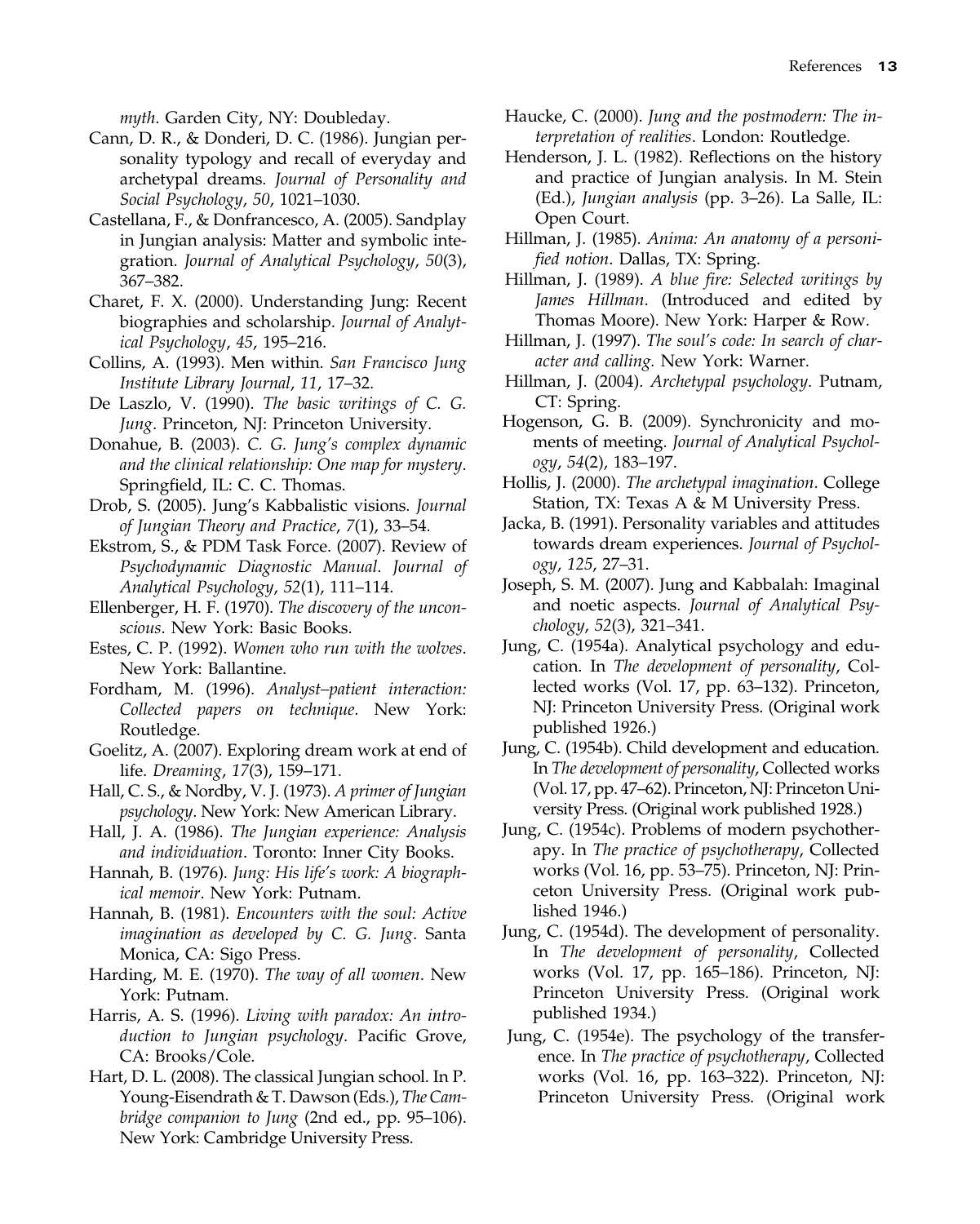published 1946.)

- Jung, C. (1954f). Psychotherapy today. In The practice of psychotherapy, Collected works (Vol. 16, pp. 94–125). Princeton, NJ: Princeton University Press. (Original work published 1945.)
- Jung, C. (1956). Symbols of transformation. Collected works (2nd ed., Vol. 5). Princeton, NJ: Princeton University Press. (Original work published 1911.)
- Jung, C. (1956). Two essays on analytical psychology. New York: Meridian Books.
- Jung, C. (1957). On the psychology and pathology of so-called occult phenomena. In Psychiatric studies, Collected works (Vol. 1, pp. 1–88). Princeton, NJ: Princeton University Press. (Original work published 1902.)
- Jung, C. (1959a). Archetypes of the collective unconscious. In The archetypes and the collective unconscious, Collected works (Vol. 9, Part 1, pp. 3–42). Princeton NJ: Princeton University Press. (Original work published 1954.)
- Jung, C. (1959b). Conscious, unconscious, and individuation. In The archetypes and the collective unconscious, Collected works (Vol. 9, Part 1, pp. 275–289). Princeton, NJ: Princeton University Press. (Original work published 1938.)
- Jung, C. (1959c). The concept of the collective unconscious. In The archetypes and the collective unconscious, Collected works (Vol. 9, Part 1, pp. 42–53). Princeton, NJ: Princeton University Press. (Original work published 1936.)
- Jung, C. (1960a). General aspects of dream psychology. In The structure and dynamics of the psyche, Collected works (Vol. 8, pp. 235–280). Princeton, NJ: Princeton University Press. (Original work published 1916.)
- Jung, C. (1960b). Instinct and the unconscious. In The structure and dynamics of the psyche, Collected works (Vol. 8, pp. 129–138). Princeton, NJ: Princeton University Press. (Original work published 1919.)
- Jung, C. (1960c). On the nature of dreams. In The structure and dynamics of the psyche, Collected works (Vol. 8, pp. 281–297). Princeton, NJ: Princeton University Press. (Original work published 1945.)
- Jung, C. (1960d). The psychology of dementia praecox. In The psychogenesis of mental disease, Collected works (Vol. 3, pp. 1–152). Princeton, NJ: Princeton University Press. (Original work published 1907.)
- Jung, C. (1960e). The stages of life. In The structure and dynamics of the psyche, Collected works (Vol. 8, pp. 387–404). Princeton, NJ: Princeton University Press. (Original work published 1930.)
- Jung, C. (1961). Memories, dreams, reflections. New York: Random House.
- Jung, C. (1963). Memories, dreams, reflections. New York: Pantheon Books.
- Jung, C. (1970a). Symbols and the interpretation of dreams. In The symbolic life, Collected works (Vol. 18, pp. 185–266). Princeton, NJ: Princeton University Press. (Original work published 1950.)
- Jung, C. (1970b). Women in Europe. In Civilization in transition, Collected works (Vol. 10, pp. 113–133). Princeton, NJ: Princeton University Press. (Original work published 1964.)
- Jung, C. (1971). Psychological types, Collected works (Vol. 6). Princeton, NJ: Princeton University Press. (Original work published 1921.)
- Jung, C. (1973). Studies in word association. In Experimental researches, Collected works (Vol. 2, pp. 3–479). Princeton, NJ: Princeton University Press. (Original work published 1904.)
- Jung, E. (1957). Animus and anima. Irving, TX: Spring.
- Kirsch, J. (2007). Reading Jung with Susan Rowland. Jung Journal: Culture & Psyche, 1(1–2), 13–47.
- Kirsch, T. B. (2000). The Jungians: A comparative and historical perspective. Philadelphia: Routledge.
- Knox, J. (2009). The analytic relationship: Integrating Jungian, attachment theory and developmental perspectives. British Journal of Psychotherapy, 25(1), 5–23.
- Krippner, S., & Thompson, A. (1996). A 10-facet model of dreaming applied to dream practices of sixteen Native American cultural groups. Dreaming, 6, 71–96.
- Lauter, E., & Rupprecht, C. S. (1985). Feminist archetypal theory: Interdisciplinary revisions of Jungian thought. Knoxville: University of Tennessee Press.
- Maidenbaum, A., & Martin, S. A. (1991). Lingering shadows: Jungians, Freudians, and anti-Semitism. Boston: Shambhala.
- Maiello, S. (2008). Encounter with a traditional healer: Western and African therapeutic approaches in dialogue. Journal of Analytical Psychology, 53(2), 241–260.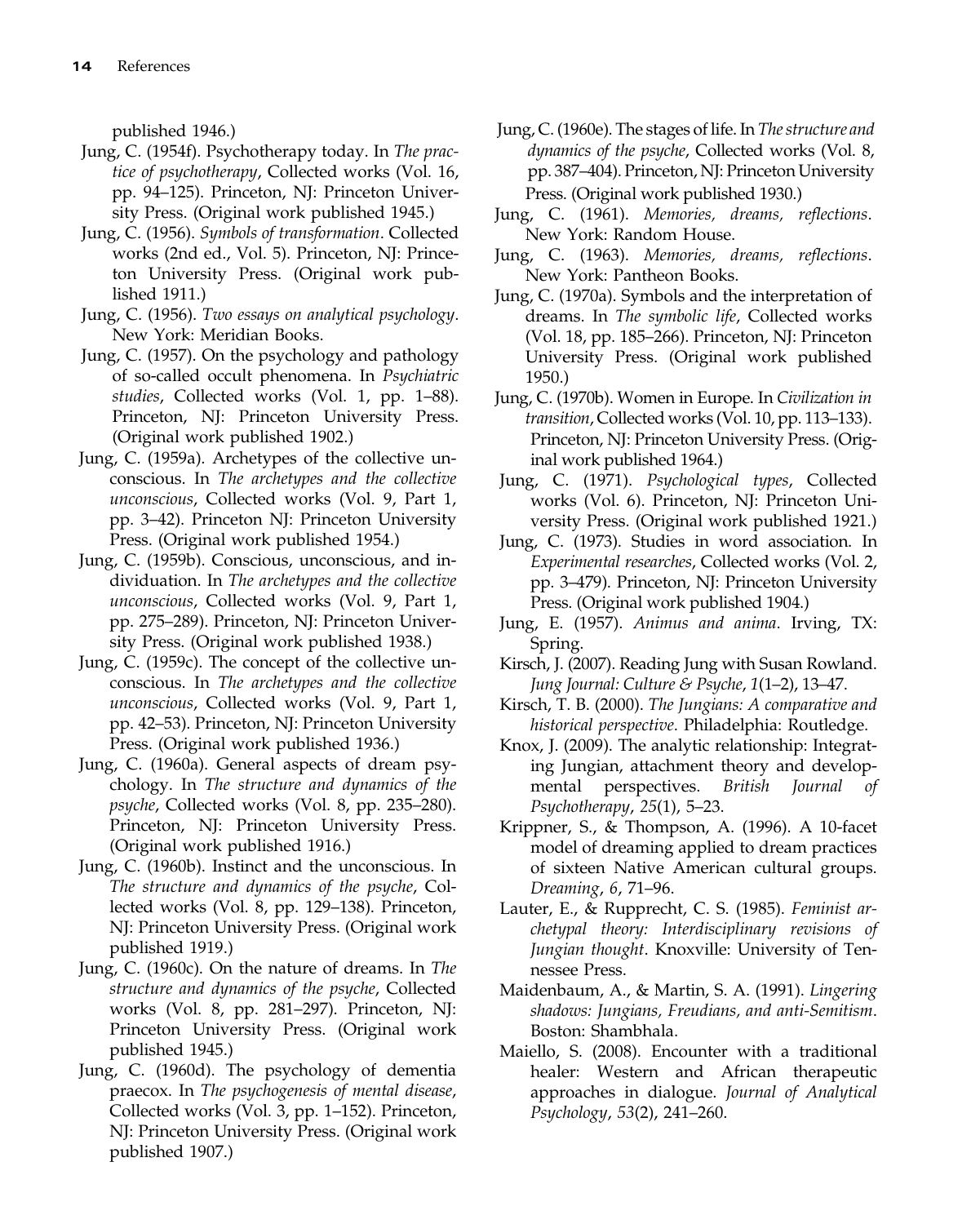- Main, R. (2007). Synchronicity and analysis: Jung and after. European Journal of Psychotherapy and Counselling, 9(4), 359–371. doi:10.1080/ 136425 30701725924
- Martin, S. (1991). Introduction. In A. Maidenbaum & S. A. Martin (Eds.), Lingering shadows: Jungians, Freudians, and anti-Semitism (pp. 1–15). Boston: Shambhala.
- Mattoon, M. A. (1981). Jungian psychology in perspective. New York: Free Press.
- Mattoon, M. A. (1986). Jungian analysis. In I. L. Kutash & A. Wolf (Eds.), Psychotherapist's casebook (pp. 124–143). San Francisco: Jossey-Bass.
- McCully, R. (1971). Rorschach theory and symbolism: A Jungian approach to clinical material. Baltimore: Williams & Wilkins.
- McGuire, W. (Ed.). (1974). The Freud/Jung letters. Princeton, NJ: Princeton University Press.
- Michan, P. (2003). Analysis and individuation in the Mexican psyche: Culture and context. Journal of Jungian Theory and Practice, 5(1), 29–47.
- Miller, J. C. (2004). The transcendent function: Jung's model of psychological growth through dialogues with the unconscious. Albany, NY: State University of New York Press.
- Moore, R., & Gillette, D. (1991). King, warrior, magician, lover: Rediscovering the archetypes of the mature masculine. New York: HarperCollins.
- Moore, R., & Gillette, D. (1992). The king within: Accessing the king in the male psyche. New York: William Morrow.
- Morey, J. R. (2005). Winnicott's splitting headache: Considering the gap between Jungian and object relations concepts. Journal of Analytical Psychology, 50(3), 333–350.
- Myers, J. B., McCaulley, M. H., Quenk, N. L., & Hammer, A. L. (1998). MBTI Manual: A guide to the development and use of the Myers-Briggs Type Indicator (3rd ed.) Palo Alto, CA: Consulting Psychologists Press.
- Nuby, J. F., & Oxford, R. L. (1998). Learning style preferences of Native American and African American secondary students. Journal of Psychological Type, 44, 5–19.
- Perry, C. (2008). Transference and countertransference. In P. Young-Eisendrath & T. Dawson (Eds.), The Cambridge companion to Jung (2nd ed., pp. 147–170). New York: Cambridge Uni- versity Press.
- Perry, J. W. (1987). The self in psychotic process (rev. ed.). Dallas, TX: Spring.
- Petchkovsky, L. (2000). "Stream of consciousness" and "ownership of thought" in indigenous people in Central Australia. Journal of Analytical Psychology, 45, 577–597.
- Petchkovsky, L., Cord-Udy, N., & Grant, L. (2007). A post-Jungian perspective on 55 indigenous suicides in central Australia; deadly cycles of diminished resilience, impaired nurturance, compromised interiority; and possibilities for repair. Australian e-Journal for the Advancement of Mental Health, 6(3), 1–14.
- Petchkovsky, L., San Roque, C., & Beskow, M. (2003). Jung and the dreaming: Analytical psychology's encounters with aboriginal culture. Transcultural Psychiatry, 40(2), 208–238.
- Roazen, P. (2005). An interview with Michael Fordham. Journal of Analytical Psychology, 50(1), 19–26.
- Roesler, C. (2008). The self in cyberspace: Identity formation in postmodern societies and Jung's self as an objective psyche. Journal of Analytical Psychology, 53(3), 421–436.
- Rowland, S. (2002). Jung: A feminist revision. Cambridge, UK: Polity Press.
- Samuels, A. (1991). Psychopathology: Contemporary Jungian perspectives. New York: Guilford Press.
- Samuels, A. (1997). Introduction: Jung and the post-Jungians. In P. Young-Eisendrath & T. Dawson (Eds.), The Cambridge Companion to Jung (1st ed., pp. 1–13). Cambridge, UK: Cambridge University Press.
- Samuels, A. (2000). Post Jungian dialogues. Psychoanalytic Dialogues, 10, 403–426.
- Sandner, D. E., & Beebe, J. (1982). Psychopathology and analysis. In M. Stein (Ed.), Jungian analysis (pp. 294–334). La Salle, IL: Open Court.
- Schaverien, J. (1996). Desire and the female analyst. Journal of Analytical Psychology, 4, 261–287.
- Schaverien, J. (2007). Countertransference as active imagination: Imaginative experiences of the analyst. Journal of Analytical Psychology, 52(4), 413–431.
- Schultz, D. P., & Schultz, S. E. (2009). Theories of personality (9th ed.). Belmont, CA: Wadsworth.
- Schwartz-Salant, N. (1989). The borderline personality: Vision and healing. Wilmette, IL: Chiron.
- Schwartz-Salant, N. (1991). The borderline person-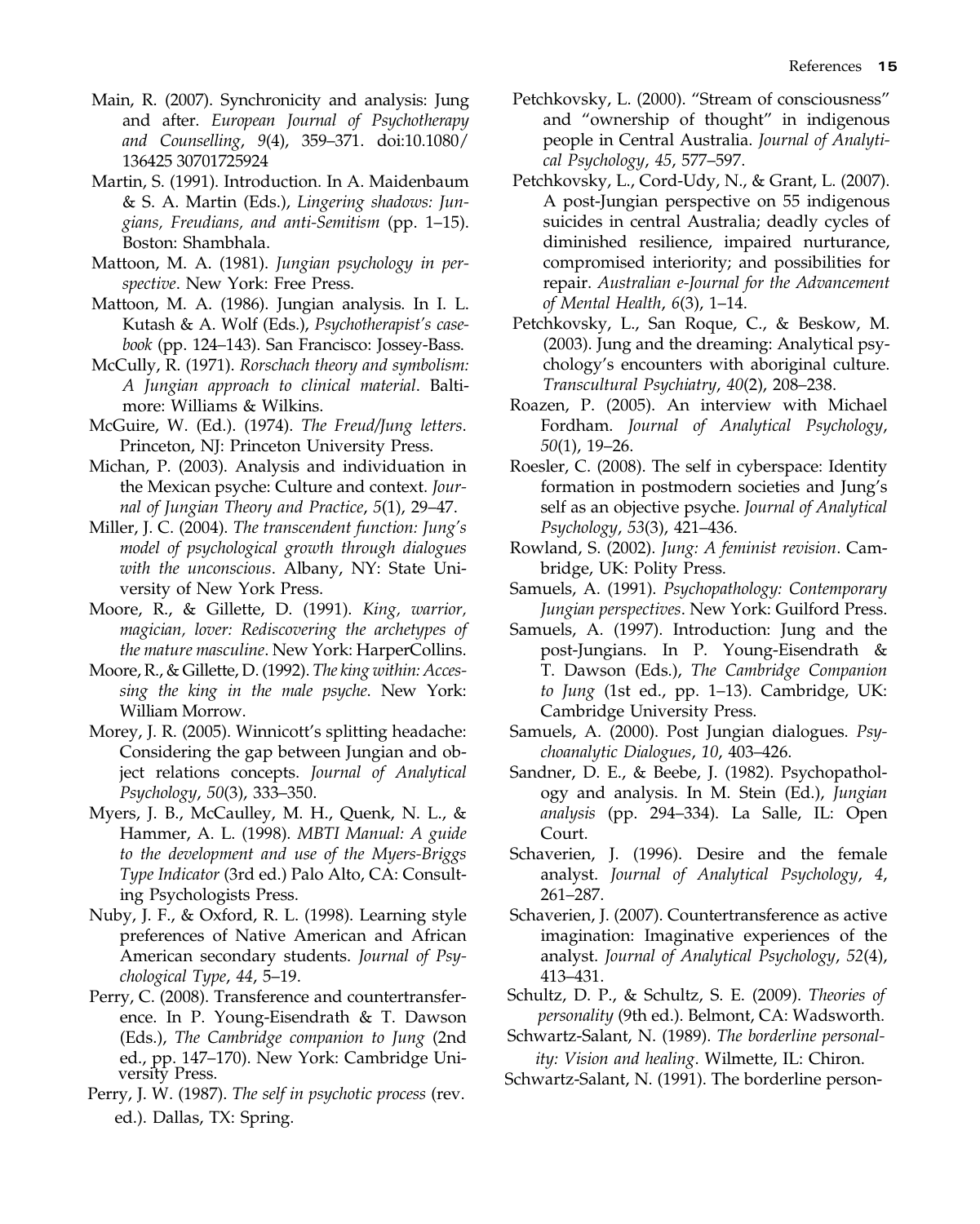ality: Vision and healing. In A. Samuels (Ed.), Psychopathology: Contemporary Jungian perspectives (pp. 157–204). New York: Guilford Press.

- Shamdasani, S. (2003). Jung and the making of modern psychology: The dream of a science. Cambridge, UK: Cambridge University Press.
- Sharf, R. S. (2010). Applying career development theory to counseling (5th ed.). Belmont, CA: Cengage-Brooks/Cole.
- Sharp, D. (1998). Jungian psychology: My life as an elephant. Toronto: Inner City Books.
- Singer, J. (2000). Androgyny: The opposites within. York Beach, ME: Nicolas Hays.
- Singer, J., & Loomis, M. (1984). The Singer-Loomis Inventory of Personality (SLIP). Palo Alto, CA: Consulting Psychologists Press.
- Solomon, H. M. (2008). The developmental school. In P. Young-Eisendrath & T. Dawson (Eds.), The Cambridge companion to Jung (2nd ed., pp. 125–146). New York: Cambridge University Press.
- Spangler, P., Hill, C. E., Mettus, C., Guo, A. H., & Heymsfield, L. (2009). Therapist perspectives on their dreams about clients: A qualitative investigation. Psychotherapy Research, 19(1), 81–95.
- Stein, M. (2005). Some reflections on the influence of Chinese thought on Jung and his psychological theory. Journal of Analytical Psychology, 50(2), 209–222.
- Sullwold, E. (1971). Eagle eye. In H. Kirsch (Ed.), The well-tended tree (pp. 235–253). New York: Plenum.
- Ulanov, A. B. (1982). Transference/countertransference: A Jungian perspective. In M. Stein (Ed.), Jungian analysis (pp. 68–85). La Salle, IL: Open Court.
- Ulanov, A. B. (1997). Transference, the transcendent function, and transcendence. Journal of Analytical Psychology, 42, 119–138.
- Watkins, M. (2000). Depth psychology and the liberation of being. In R. Brokke (Ed.), Pathways into the Jungian world: Phenomenology and analytical psychology (pp. 217–233). New York: Routledge.
- Wheelwright, J. B., Wheelwright, J. H., & Buehler, H. A. (1964). Jungian Type Survey: The Gray Wheelwright Test (18th revision). San Francisco: Society of Jungian Analysts of Northern California.
- Whitmont, E. C. (1991). The symbolic quest. Princeton, NJ: Princeton University Press.
- Wilkinson, M. (2004). The mind-brain relationship: The emergent self. Journal of Analytical Psychol $ogy, 49(1), 83-101.$
- Yates, J. (1999). Jung on death and immortality. Princeton, NJ: Princeton University Press.
- Young-Eisendrath, P. (1997). Gender and desire: Uncursing Pandora. College Station, TX: Texas A & M University Press.

- Adler, A. (1917). Study of organ inferiority and its psychical compensation. New York: Nervous & Mental Disease Publishing Co.
- Adler, A. (1958). What life should mean to you. New York: Capricorn.
- Adler, K. A. (1989). Techniques that shorten psychotherapy. Individual Psychology, 45, 62–74.
- Ansbacher, H. L. (1977). Individual psychology. In R. J. Corsini (Ed.), Current personality theories (pp. 45–85). Itasca, IL: Peacock.
- Ansbacher, H. L. (1989). Adlerian psychology: The tradition of brief psychotherapy. Individual Psychology, 45, 26–33.
- Ansbacher, H. L., & Ansbacher, R. (Eds.). (1956). The individual psychology of Alfred Adler. New York: Basic Books.
- Ansbacher, H. L., & Ansbacher, R. (Eds.). (1970). Superiority and social interest by Alfred Adler. Evanston, IL: Northwestern University Press.
- Ansbacher, H. L., & Ansbacher, R. R. (Eds.). (1978). Cooperation between the sexes. New York: Anchor Books.
- Ansbacher, H. L., & Ansbacher, R. (Eds.). (1982). Co-operation between the sexes. New York: Norton.
- Ansbacher, H. L., & Huber, R. J. (2004). Adler psychotherapy and Freud. Journal of Individual Psychology, 60(4), 333–337.
- Arciniega, M., & Newlon, B. (1983). Cross-cultural family counseling. In O. C. Christensen & T. Schramski (Eds.), Adlerian family counseling: A manual for counselor, educator and psychotherapist (pp. 279–292). Minneapolis: Educational Media.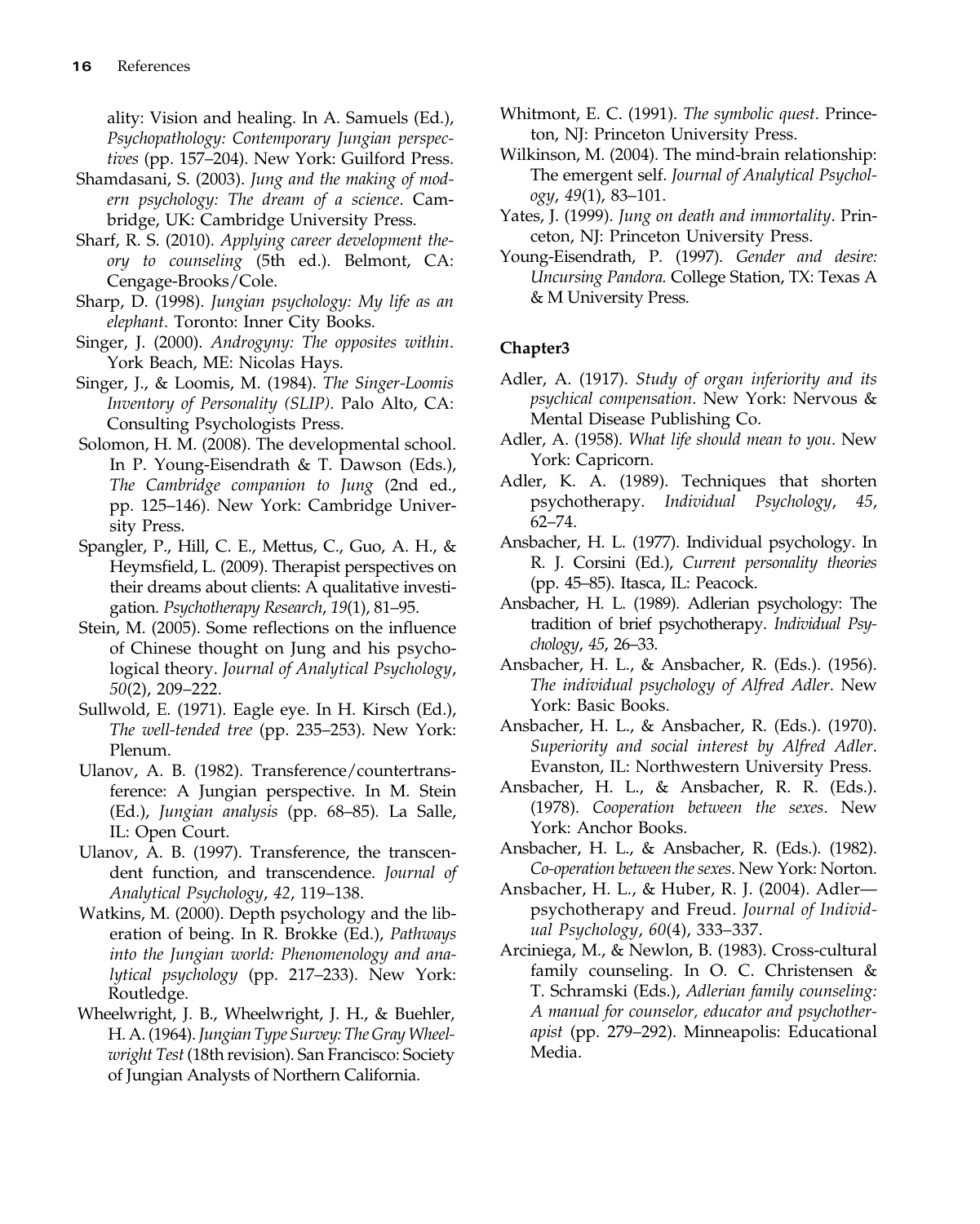- Ashby, J. S., LoCicero, K. A., & Kenny, M. C. (2003). The relationship of multidimensional perfectionism to psychological birth order. Journal of Individual Psychology, 59(1), 42–51.
- Barry, H., III, & Blane, H. T. (1977). Birth order of alcoholics. Journal of Individual Psychology, 33, 62–79.
- Belmont, L., & Marolla, E. A. (1973). Birth order, family size, and intelligence. Science, 182, 1096–1101.
- Bitter, J. R., & Nicoll, W. G. (2000). Adlerian brief therapy with individuals: Process and practice. Journal of Individual Psychology, 56, 31–44.
- Bitter, J. R., Robertson, P. E., Healey, A. C., & Jones Cole, L. K. (2009). Reclaiming a profeminist orientation in Adlerian therapy. Journal of Individual Psychology, 65(1), 13–33.
- Blatner, A. (2000). Foundations of psychodrama: History, theory and practice (4th ed.). New York: Springer.
- Blatner, A. (2003). Not mere players: Psychodrama applications in everyday life. In J. Gershoni (ed.), Psychodrama in the 21st century: Clinical and educational applications (pp. 103–115). New York: Springer.
- Bottome, P. (1939). Alfred Adler: A biography. New York: Putnam.
- Brack, G., Hill, M. B., Edwards, D., Grootboom, N., & Lassiter, P. S. (2003). Adler and Ubuntu: Using Adlerian principles in the new South Africa. Journal of Individual Psychology, 59(3), 316–326.
- Capron, E. W. (2004). Types of pampering and the narcissistic personality trait. Journal of Individual Psychology, 60(1), 77–93.
- Carlson, J. (1996). Eating disorders (2nd ed.). In L. M. Sperry & J. Carlson (Eds.), Psychopathology and psychotherapy: From diagnosis to treatment (pp. 567–596; 2nd ed., pp. 513–537). Washington, DC: Accelerated Development.
- Carlson, J., Dinkmeyer, D., Jr., & Johnson, E. J. (2008). Adlerian teacher consultation: Change teachers, change students! Journal of Individual Psychology, 64(4), 480–493.
- Carlson, J., Watts, R. E., & Maniacci, M. (2006). Adlerian therapy: Theory and practice. Washington, DC: American Psychological Association.
- Carlson, J. M., & Carlson, J. D. (2000). The application of Alderian psychotherapy with Asian-American clients. Journal of Individual Psychology, 56, 214–226.
- Clark, A. J. (2002). Early recollections: Theory and practice in counseling and psychotherapy. New

York, NY: Brunner-Routledge.

- Crandall, J. E. (1981). Theory and measurement of social interest. New York: Columbia University Press.
- Croake, J., & Burness, M. R. (1976). Parent study group effectiveness after four and six weeks. Journal of Individual Psychology, 32, 108–111.
- Croake, J. W. (1989). Adlerian treatment of borderline personality disorder. Individual Psychology, 45, 473–489.
- Derlega, V. J., Winstead, B. A., & Jones, W. H. (2005). Personality: Contemporary theory and research (3rd ed.). Belmont, CA: Wadsworth.
- Dinkmeyer, D., Jr., & Sperry, L. (2000). Counseling and psychotherapy: An integrated, individual psychology approach. Upper Saddle River, NJ: Merrill/Prentice-Hall.
- Dinter, L. D. (2000). The relationship between selfefficacy and lifestyle patterns. Journal of Individual Psychology, 56, 462–473.
- Dreikurs, R. (1950). Techniques and dynamics of multiple psychotherapy. Psychiatric Quarterly, 24, 788–799.
- Dreikurs, R. (1967). Psychodynamics, psychotherapy, and counseling: Collected papers. Chicago: Alfred Adler Institute.
- Ellenberger, H. F. (1970). The discovery of the unconscious. New York: Basic Books.
- Fizel, L. (2008). The relationship of birth order to perfectionism. Dissertation Abstracts International: Section B: The Sciences and Engineering, 69(5-B), 3265–3265.
- Foley, Y. C., Matheny, K. B., & Curlette, W. L. (2008). A cross-generational study of Adlerian personality traits and life satisfaction in mainland China. Journal of Individual Psychology, 64(3), 324–338.
- Freeman, A., & Urschel, J. (2003). Individual psychology and cognitive-behavioral therapy: A cognitive perspective. In R. E. Watts (Ed.), Adlerian, cognitive, and constructivist therapies: An integrative dialogue (pp. 71–88). New York: Springer.
- Griffith, B. A., & Graham, C. C. (2004). Meeting needs and making meaning: The pursuit of goals. Journal of Individual Psychology, 60(1), 25–41.
- Hester, R. L. (2004). Early memory and narrative therapy. Journal of Individual Psychology 60(4), 338–347.
- Hill, M. B., Brack, G., Qalinge, L., & Dean, J. (2008). Adlerian similarities to a sangoma treating AIDS in South Africa. Journal of Individual Psychology, 64(3), 310–323.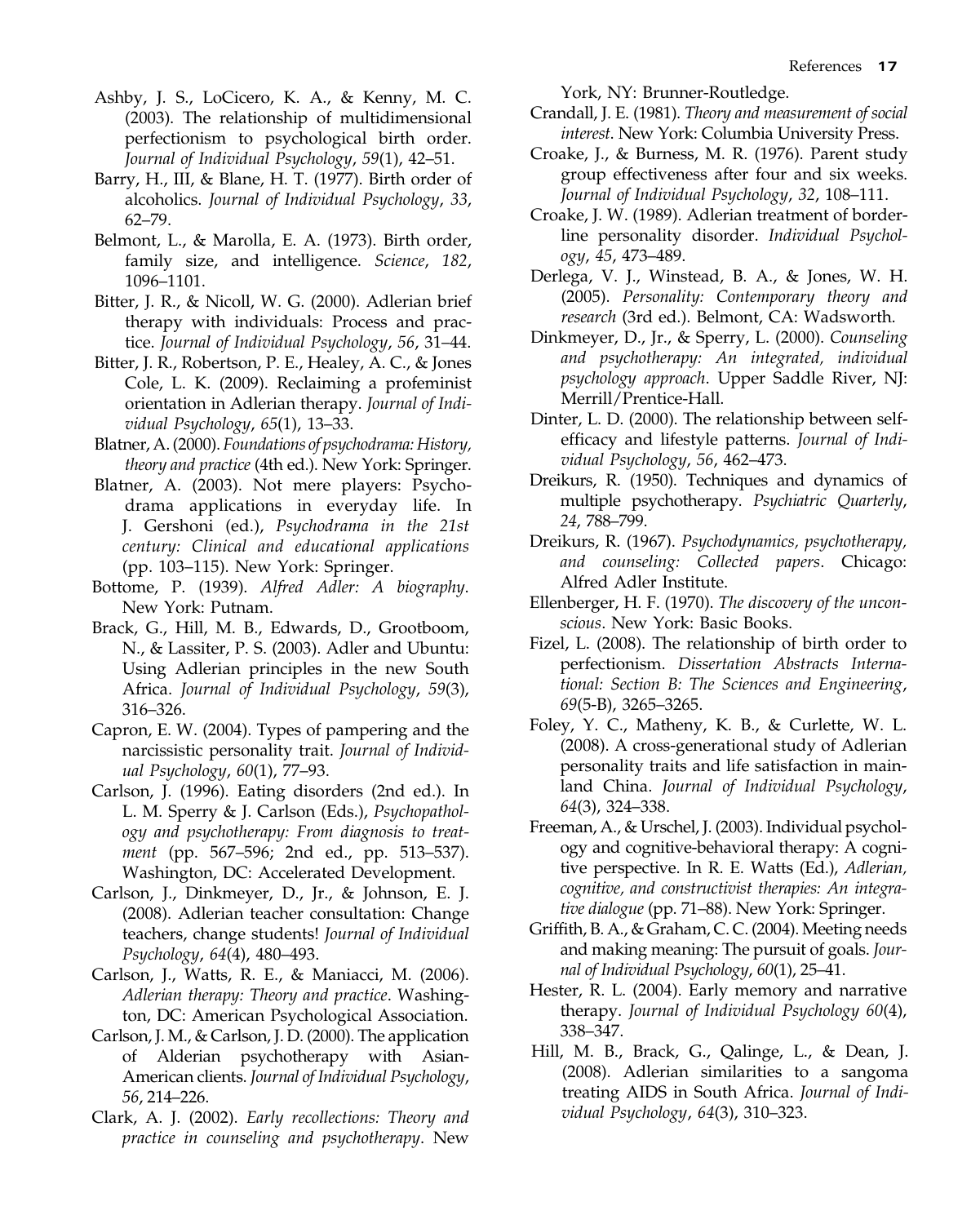- Johnson, E. P. (1997). Novice therapists and social interest. Individual Psychology, 53, 105–109.
- Jones, J. V., Jr., & Lyddon, W. J. (2003). Adlerian and constructivist psychotherapies: A constructivist perspective. In R. E. Watts (Ed.), Adlerian, cognitive, and constructivist therapies: An integrative dialogue (pp. 38–56). New York: Springer.
- Kaufman, J. A. (2007). An Adlerian perspective on guided visual imagery for stress and coping. Journal of Individual Psychology, 63(2), 193–204.
- Kelly, F. D., & Lee, D. (2007). Adlerian approaches to counseling with children and adolescents. In H. T. Prout & D. T. Brown (Eds.), Counseling and psychotherapy with children and adolescents: Theory and practice for school and clinical settings (4th ed., pp. 131–179). Hoboken, NJ: John Wiley.
- Kern, R. (1997). Lifestyle scale. Coral Gables, FL: CMTI Press.
- Kern, R. M., Yeakle, R., & Sperry, L. (1989). Survey of contemporary Adlerian clinical practices and therapy issues. Individual Psychology, 45, 38–47.
- Lauver, P. J., & Schramski, T. G. (1983). Research and evaluation of Adlerian family counseling. In O. C. Christensen & T. G. Schramski (Eds.), Adlerian family counseling (pp. 367–388). Minneapolis: Educational Media.
- Lemberger, M. E., & Milliren, A. (2008). Individual psychology and the schools. Journal of Individual Psychology, 64(4), 383–385.
- Lewis, T. F., & Watts, R. E. (2004). The predictability of Adlerian lifestyle themes compared to demographic variables associated with college student drinking. Journal of Individual Psychology, 60(3), 245–264.
- Longstreth, L. E. (1970). Birth order and avoidance of dangerous activities. Developmental Psychology, 2, 154.
- Maddi, S. R. (1996). Personality theories: A comparative analysis (6th ed.). Pacific Grove, CA: Brooks/Cole.
- Manaster, G. (1989). Clinical issues in brief psychotherapy: A summary and conclusion. Individual Psychology, 45, 243–247.
- Manaster, G., & Corsini, R. J. (1982). Individual psychology. Itasca, IL: F. E. Peacock.
- McBrien, R. J. (2004). Expanding social interest through forgiveness. Journal of Individual Psychology, 60(4), 408–419.
- Mosak, H. H. (1958). Early recollections as a projective technique. Journal of Projective Techniques, 22, 302–311.
- Mosak, H. H. (1985). Interrupting a depression: The pushbutton technique. Individual Psychology, 41, 210–214.
- Mosak, H. H. (1987). Ha ha and aha: The role of humor in psychotherapy. Muncie, IN: Accelerated Development.
- Mosak, H. H. (1991). Where have all the normal people gone? Individual Psychology, 47, 437–446.
- Mosak, H. H., & Dreikurs, R. (1973). Adlerian psychotherapy. In R. J. Corsini (Ed.), Current psychotherapies. Itasca, IL: Peacock.
- Mosak, H. H., & Maniacci, M. (1999). A primer on Adlerian psychology. Philadelphia: Brunner/Mazel.
- Mosak, H. H., & Maniacci, M. P. (2008). Adlerian psychotherapy. In R. J. Corsini & D. Wedding (Eds.), Current psychotherapies (8th ed., pp. 63–100). Belmont, CA: Brooks/Cole.
- Mwita, M. (2004). Martin Luther King Jr.'s lifestyle and social interest in his autobiographical early memories. Journal of Individual Psychology, 60(2), 191–203.
- Newlon, B. J., & Arciniega, M. (1983). Counseling minority families: An Adlerian perspective. Counseling and Human Development, 16, 111.
- Nicoll, W. G. (1999). Brief therapy strategies and techniques. In R. E. Watts & J. Carlson (Eds.), Intervention strategies in counseling and psychotherapy (pp. 15–30). Philadelphia: Accelerated Development.
- O'Connell, W. (1975). Action therapy and Adlerian theory: Selected papers by Walter O'Connell. Chicago: Alfred Adler Institute.
- Oberst, U. E., & Stewart, A. E. (2003). Adlerian psychotherapy: An advanced approach to individual psychology. New York: Brunner/Routledge.
- Oswald, R. F. (2008). The invisibility of lesbian and gay parents and their children within Adlerian parenting materials. Individual Psychology, 64(2), 246–251.
- Penick, J. M. (2004). Purposeful aging: Teleological perspectives on the development of social interest in late adulthood. Journal of Individual Psychology, 60(3), 219–233.
- Peven, D. E., & Shulman, B. H. (1986). Adlerian psychotherapy. In I. L. Kutash & A. Wolf (Eds.), Psychotherapist's case book (pp. 101–123). San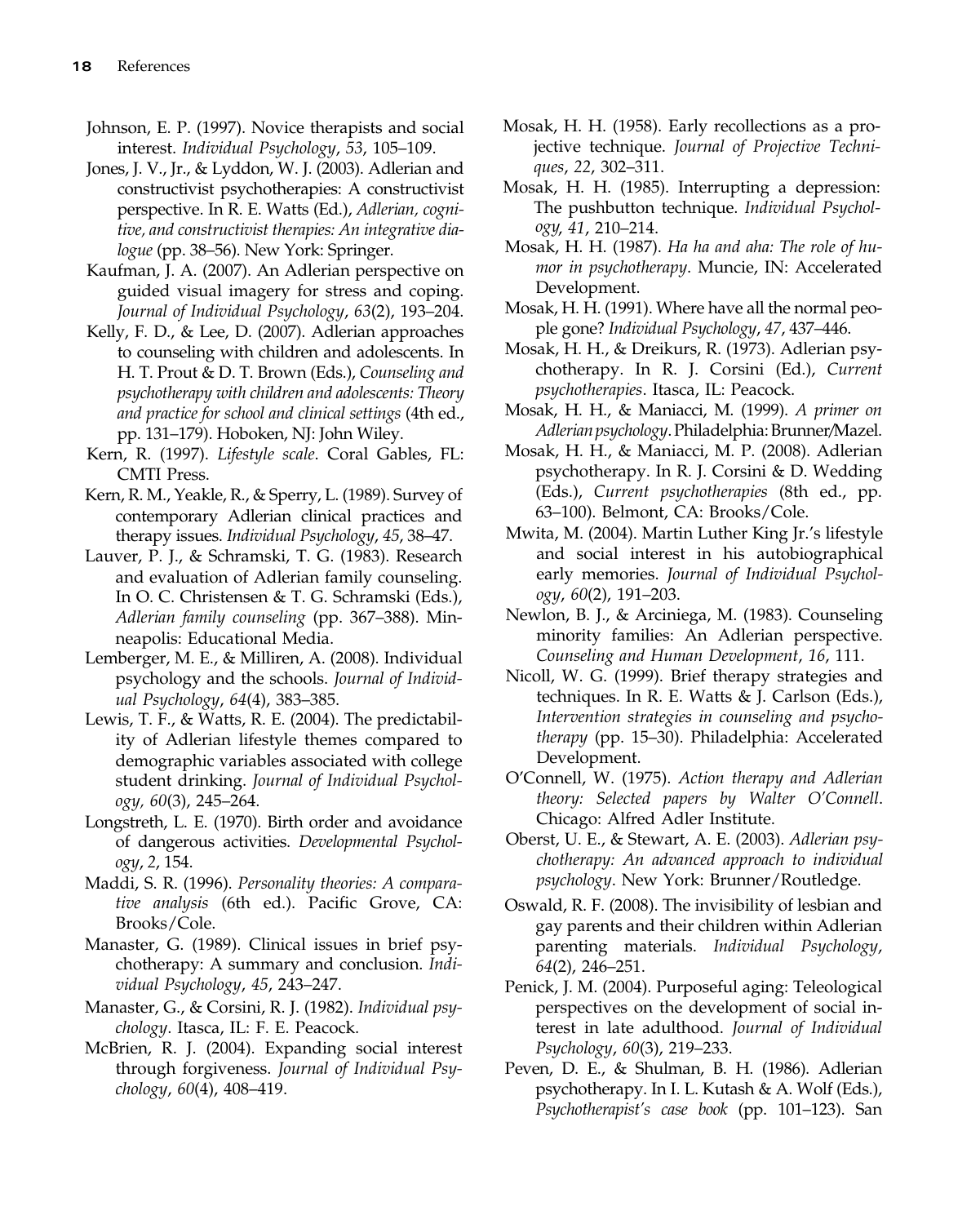Francisco: Jossey-Bass.

- Pilkington, L. R., White, J. A., & Matheny, K. B. (1997). Perceived coping resources and psychological birth order in school-aged children. Individual Psychology, 53, 42–57.
- Roberts, L. C., & Blanton, P. W. (2001). "I always knew mom and dad loved me best." Experiences of only children. Journal of Individual Psychology, 57, 125–140.
- Savard, M. (2009). Critical collaboration: Adlerian therapy and gestalt therapy. Dissertation Abstracts International: Section B: The Sciences and Engineering, 69(7-B), 4442–4443.
- Schultz, D. P., & Schultz, S. E. (2009). Theories of personality (9th ed.). Belmont, CA: Cengage Wadsworth.
- Sharf, R. S. (2010). Applying career development theory to counseling (5th ed.). Belmont, CA: Cengage Brooks/Cole.
- Shlien, J. M., Mosak, H. H., & Dreikurs, R. (1962). Effect of time limits: A comparison of two psychotherapies.Journal of Counseling Psychology, 9, 31–34.
- Shulman, B. H. (1971). Contributions to individual psychology. Chicago: Alfred Adler Institute.
- Shulman, B. H. (1982). An Adlerian interpretation of borderline personality. Modern Psychoanalysis, 7, 137–153.
- Shulman, B. H., & Mosak, H. H. (1988). Manual for life style assessment. Muncie, IN: Accelerated Development.
- Spence, J. A. (2009). Changes in perception of family environment and self-reported symptom status in adolescents whose parents participate in an Adlerian parent-training intervention. Dissertation Abstracts International: Section B: The Sciences and Engineering, 69(9-B), 5794.
- Sperry, L. M., & Carlson, J. (1993). Psychopathology and psychotherapy from diagnosis to treatment. Muncie, IN: Accelerated Development.
- Stone, M. H. (2008). Immanuel Kant's influence on the psychology of Alfred Adler. Journal of Individual Psychology, 64(1), 21–36.
- Sullivan, B. F., & Schwebel, A. J. (1996). Birthorder position, gender, and irrational relationship beliefs. Individual Psychology, 52, 54–64.
- Sweeney, T. J. (2009). Adlerian counseling and psychotherapy: A practitioner's approach (5th ed.). New York: Routledge/Taylor & Francis

Group.

- Thoma, E. (1959). Treatment of an adolescent neurotic in a public school setting. In K. A. Adler & D. Deutsch (Eds.), Essays in individual psychology (pp. 423–434). New York: Grove Press.
- Vaihinger, H. (1965). The philosophy of "as if." London: Routledge & Kegan Paul.
- Watkins, C. E., Jr., & Guarnaccia, C. A. (1999). The scientific study of Adlerian theory. In R. E. Watts & J. Carlson (Eds.), Interventions and strategies in counseling and psychotherapy (pp. 207–230). Philadelphia: Accelerated Development.
- Watts, R. E. (1999). The vision of Adler: An introduction. In R. E. Watts & J. Carlson (Eds.), Interventions and strategies in counseling and psychotherapy (pp. 1–13). Philadelphia: Accelerated Development.
- Watts, R. E. (2000). Adlerian counseling: A viable approach for contemporary practice. TCA Journal, 28, 11–23.
- Watts, R. E. (Ed.). (2003). Adlerian, cognitive, and constructivist therapies: An integrative dialogue. New York: Springer.
- Watts, R. E., & Garza, Y. (2008). Using children's drawings to facilitate the acting "as if" technique. Journal of Individual Psychology, 64(1), 113–118.
- Watts, R. E., & Pietrzak, D. R. (2000). Adlerian "encouragement" and the therapeutic process of solution-focused brief therapy. Journal of Counseling and Development, 78, 442–447.
- Weber, D. A. (2003). A comparison of individual psychology and attachment theory. Journal of Individual Psychology 59(3), 246–262.
- White, L. W., Newbauer, J. F., Sutherland, J. H., & Cox, C. C. (2005). Lifestyle strengths of holocaust survivors. Journal of Individual Psychology, 61(1), 37–54.

- Barnett, L. (Ed.). (2009). When death enters the therapeutic space: Existential perspectives in psychotherapy and counselling. New York: Routledge/Taylor & Francis Group.
- Baum, S. M., & Stewart, R. B. (1990). Sources of meaning through the lifespan. Psychological Reports, 67, 3–14.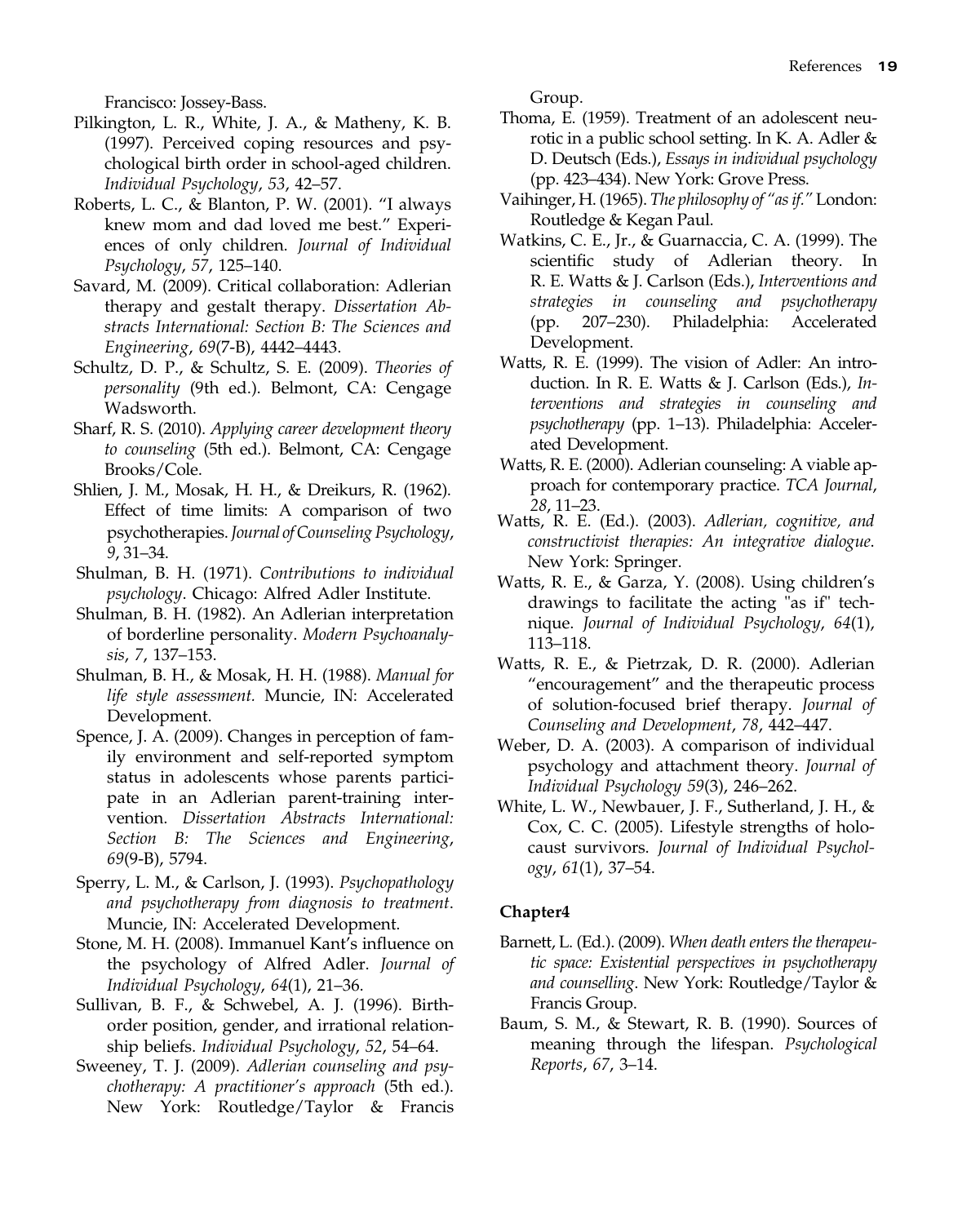- Beshai, J. A., & Naboulsi, M. A. (2004). Existential perspectives on death anxiety. Psychological Reports, 95(2), 507–513.
- Binswanger, L. (1975). Being-in-the-world: Selected papers of Ludwig Binswanger. London: Souvenir Press.
- Bornstein, R. F. (2004). Integrating cognitive and existential treatment strategies in psychotherapy with dependent patients. Journal of Contemporary Psychotherapy, 34(4), 293–309.
- Boss, M. (1963). Psychoanalysis and daseinanalysis. New York: Basic Books.
- Boss, M. (1977). Existential foundations of medicine and psychology. New York: Aronson.
- Brown, L. S. (2008). Feminist therapy as a meaningmaking practice: Where there is no power, where is the meaning? In K. J. Schneider (Ed.), Existential-integrative psychotherapy: Guideposts to the core of practice (pp. 130–140). New York: Routledge/Taylor & Francis Group.
- Buber, M. (1961). The way of man according to the teachings of Hasidism. In W. Kaufman (Ed.), Religion from Tolstoy to Camus (pp. 425–441). New York: Harper Torchbooks.
- Buber, M. (1965). The knowledge of man (M. Friedman & R. O. Smith, Trans.). New York: Harper Torchbooks.
- Buber, M. (1970). I and thou (W. Kaufman, Trans.). New York: Scribner's.
- Bugental, E. K. (2008). Swimming together in a sea of loss: A group process for elders. In K. J. Schneider (Ed.), Existential-integrative psychotherapy: Guideposts to the core of practice (pp. 333–342). New York: Routledge/Taylor & Francis Group.
- Bugental, J. F. T. (1976). The search for existential identity: Patient–therapist dialogues in humanistic psychotherapy. San Francisco: Jossey-Bass.
- Bugental, J. F. T. (1978). Psychotherapy and process: The fundamentals of an existential-humanistic approach. Reading, MA: Addison-Wesley.
- Bugental, J. F. T. (1981). The search for authenticity: An existential-analytic approach to psychotherapy (Rev. ed.). New York: Holt, Rinehart & Winston.
- Bugental, J. F. T. (1987). The art of the psychotherapist. New York: Norton.
- Bugental, J. F. T. (1999). Psychotherapy isn't what you think: Bringing the psychotherapeutic engagement into the living moment. Phoenix, AZ: Zeig, Tucker.
- Bugental, J. F. T. (2008). Preliminary sketches for a short-term existential-humanistic therapy. In K. J. Schneider (Ed.), Existential-integrative psychotherapy: Guideposts to the core of practice (pp. 165–168). New York: Routledge/Taylor & Francis Group.
- Bühler, K. (2004). Existential analysis and psychoanalysis: Specific differences and personal relationship between Ludwig Binswanger and Sigmund Freud. American Journal of Psychotherapy, 58(1), 34–50.
- Cannon, B. (1991). Sartre and psychoanalysis. Wichita: University Press of Kansas.
- Claessens, M. (2009). Mindfulness and existential therapy. Existential Analysis, 20(1), 109–119.
- Cohn, H. W. (1997). Existential thought and therapeutic practice: An introduction to existential psychotherapy. London: Sage.
- Comas-Díaz, L. (2008). Latino psychospirituality. In K. J. Schneider (Ed.), Existential-integrative psychotherapy: Guideposts to the core of practice (pp. 100–109). New York: Routledge/Taylor & Francis Group.
- Cooper, M. (2003). Existential therapies. Thousand Oaks, CA: Sage.
- Corey, G. (2008). Theory and practice of group counseling (7th ed.). Belmont, CA: Brooks/Cole.
- Cowan, E. G., Jr. (2009). On existential aloneness: The earthly pilgrimage. In L. Hoffman, M. Yang, F. J. Kaklauskas, & A. Chan (Eds.), Existential psychology: East-West (pp. 275–297). Colorado Springs, CO: University of the Rockies Press.
- Craig, M. (2009). To be or not to be: Understanding authenticity from an existential perspective. Existential Analysis, 20(2), 292–298.
- Crumbaugh, J. C. (1968). Cross validation of Purpose-in-Life Test based on Frankl's concept. Journal of Individual Psychology, 24, 74–81.
- Crumbaugh, J. C., & Henrion, R. (1988). PIL Test: Administration, interpretation, uses, theory and critique. The International Forum for Logotherapy Journal of Search for Meaning, 11, 76–88.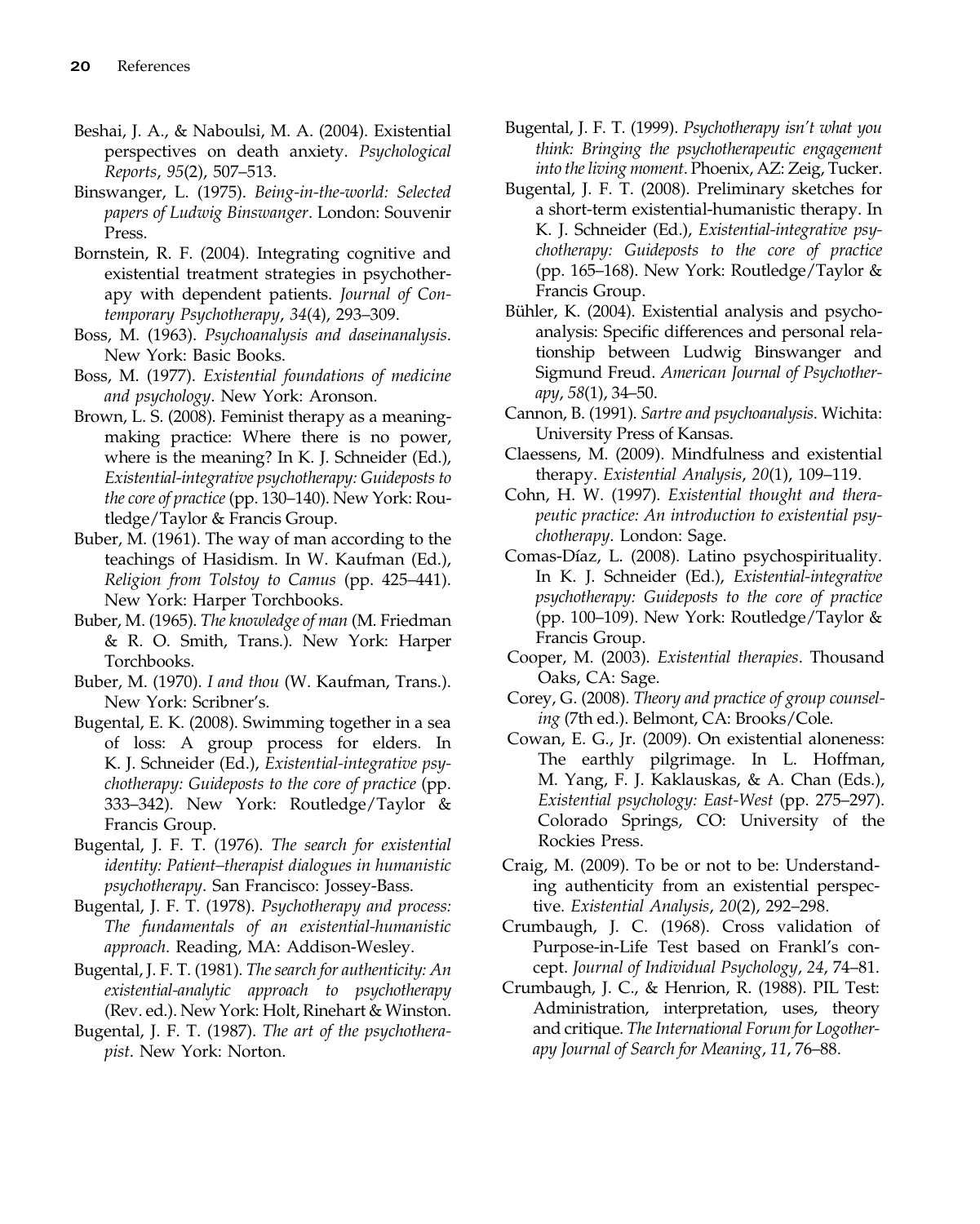- Davis, T. (2007). The relevance of the Freudian concept of "transference" to existential psychotherapy. Existential Analysis, 18(2), 348–357.
- Deurzen, E. Van. (1999). Common sense or nonsense: Intervening in moral dilemmas. British Journal of Guidance and Counselling, 27, 581–586.
- Deurzen, E. Van. (2001). Existential counselling and psychotherapy in practice (2nd ed.) Thousand Oaks, CA: Sage.
- Deurzen, E. Van. (2009). Psychotherapy and the quest for happiness. London: Sage.
- Deurzen, E. Van, & Kenward, R. (2005). Dictionary of existential psychotherapy and counselling. London: Sage.
- Deurzen-Smith, E. Van. (1988). Existential counseling in practice. Newbury Park, CA: Sage.
- Deurzen-Smith, E. Van. (1995). Existential therapy. London: Society for Existential Analysis.
- Deurzen-Smith, E. Van. (1997). Everyday mysteries: Existential dimensions of psychotherapy. London: Routledge.
- Deurzen-Smith, E. Van. (1998). Paradox and passion in psychotherapy: An existential approach to therapy and counselling. Chichester, UK: Wiley.
- Edmonds, S., & Hooker, K. (1992). Perceived changes in life meaning following bereavement. Omega Journal of Death and Dying, 25, 307–318.
- Ellenberger, H. F. (1958). A clinical introduction to psychiatric phenomenology and existential analysis. In R. May, E. Angel, & H. F. Ellenberger (Eds.), Existence: A new dimension in psychiatry and psychology (pp. 92–124). New York: Basic Books.
- Elliott, R. (2001). Hermeneutic single-case efficacy design: An overview. In K. J. Schneider, J. F.T. Bugental, & J. F. Pierson (Eds.), The handbook of humanistic psychology (pp. 315–324). Thousand Oaks, CA: Sage.
- Elliot, R. (2002). The effectiveness of humanistic therapies: A meta-analysis. In D. J. Cain & J. Seeman (Eds.), Humanistic psychotherapies: Handbook of research and practice (pp. 57–82). Washington, DC: American Psychological Association.
- Fabry, J. B. (1987). The pursuit of meaning (rev. ed.). Berkeley, CA: Institute of Logotherapy Press.
- Farren, C. J., Keene-Hagerty, E., Salloway, S., & Kupferer, S. (1991). Finding meaning: An alternative paradigm for Alzheimer's disease family caregivers. Gerontologist, 31, 483–489.
- Frankl, V. (1965). The doctor and the soul. New York: Bantam Books.
- Frankl, V. (1969). The will to meaning: Foundations and applications of logotherapy. New York: New American Library.
- Frankl, V. (1978). The unheard cry for meaning. New York: Simon & Schuster.
- Frankl, V. (1992). Man's search for meaning: An introduction to logotherapy. Boston: Beacon Press. (Original work published 1963.)
- Frankl, V. (1997). Viktor Frankl—Recollections: An autobiography. New York: Plenum.
- French, S., & Joseph, S. (1999). Religiosity and its association with purpose in life, and selfactualisation. Mental Health, Religion and Culture, 2, 117–120.
- Fry, P. S. (2001). The unique contribution of key existential factors to the prediction of psychological well-being of older adults following spousal loss. Gerontologist, 41, 69–81.
- Gelven, M. (1989). A commentary on Heidegger's Being and Time (Rev. ed.). De Kalb: Northern Illinois University Press.
- Gendlin, E. T., & Tomlinson, T. M. (1967). The process conception and its measurement. In C. R. Rogers, E. T. Gendlin, D. J. Kiesier, & C. B. Truax (Eds.), The therapeutic relationship and its impact: A study of psychotherapy with schizophrenics (pp. 109–131). Madison: University of Wisconsin Press.
- Ghaemi, S. N. (2007). Feeling and time: The phenomenology of mood disorders, depressive realism, and existential psychotherapy. Schizophrenia Bulletin, 33(1), 122–130.
- Gould, W. B. (1993). Viktor E. Frankl: Life with meaning. Pacific Grove, CA: Brooks/Cole.
- Gron, A. (2004). The embodied self: Reformulating the existential difference in Kierkegaard. Journal of Consciousness Studies, 11(10–11), 26–43.
- Guttmann, D. (1996). Logotherapy for the helping professional: Meaningful social work. New York: Springer.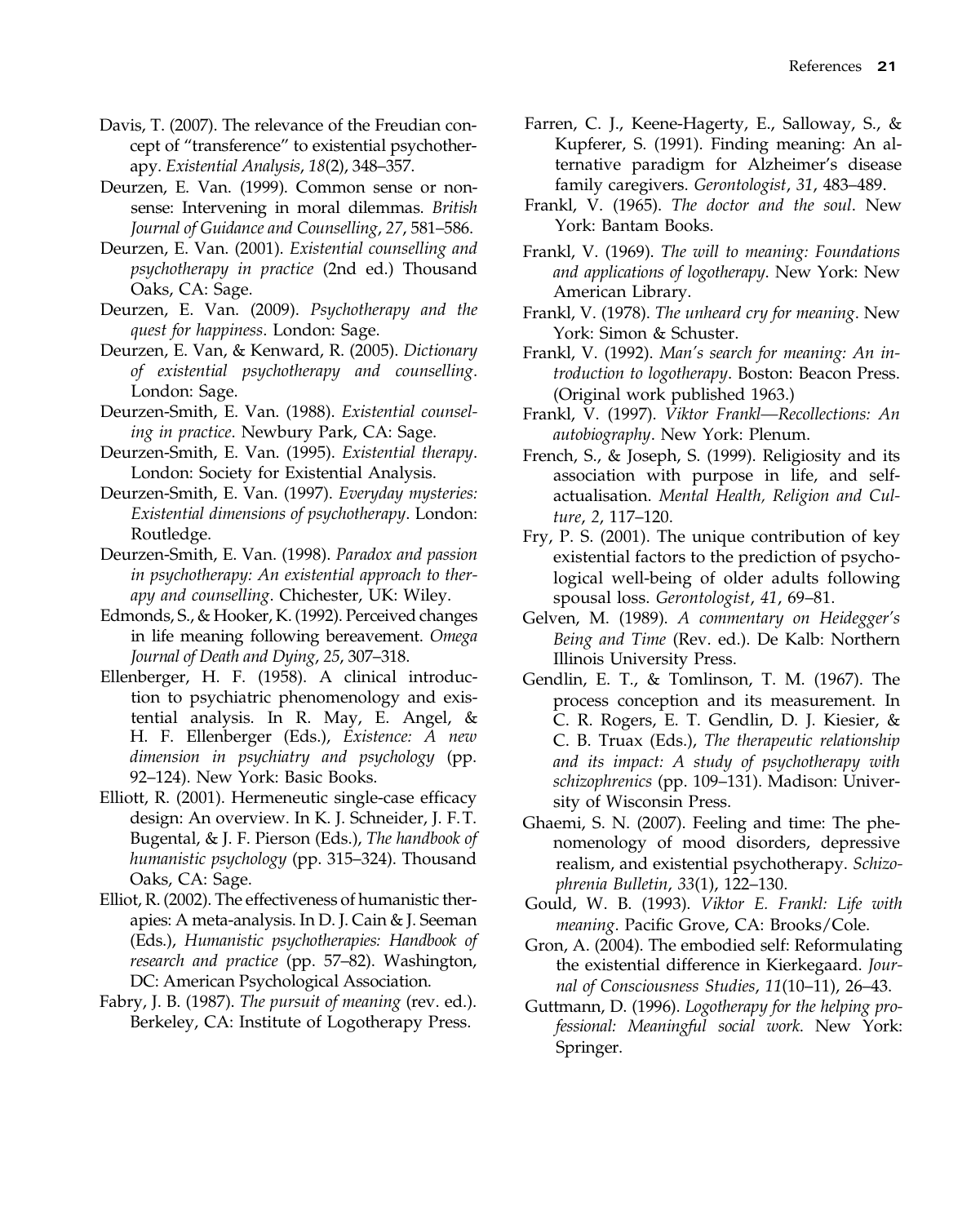- Heidegger, M. (1962). Being and time (J. Macquarrie & E. Robinson, Trans.). New York: Harper & Row. (Original work published 1927.)
- Hillmann, M. (2004). Viktor E. Frankl's existential analysis and logotherapy. New York: Wiley.
- Hoffman, L., Yang, M., Kaklauskas, F. J., & Chan, A. (Eds.). (2009). Existential psychology: East-West. Colorado Springs, CO: University of the Rockies Press.
- Kierkegaard, S. (1954). Fear and trembling and the sickness unto death (W. Lowrie, Trans.). Garden City, NY: Doubleday. (Original work published 1843.)
- Kissane, D. W., Bloch, S., Smith, G. C., Miach, P., Clarke, D. M., & Ikin, J. et al. (2003). Cognitiveexistential group psychotherapy for women with primary breast cancer: A randomized controlled trial. Psycho-Oncology, 12(6), 532–546.
- Kobasa, S. C., & Maddi, S. R. (1977). Existential personality theory. In R. J. Corsini (Ed.), Current personality theories (pp. 243–276). Itasca, IL: Peacock.
- Kondas, D. (2008). Existential explosion and gestalt therapy for gay male survivors of domestic violence. Gestalt Review, 12(1), 58–74.
- Krug, O. T. (2008). A comparative study of James Bugental and Irvin Yalom, two masters of existential psychotherapy. Dissertation Abstracts International: Section B: The Sciences and Engineering, 68(11-B), p. 7668.
- Laing, R. D. (1961). Self and others. Harmondsworth, England: Penguin.
- Lantz, J., & Raiz, L. (2004). Existential psychotherapy with older adult couples: A five-year treatment report. Clinical Gerontologist, 27(3), 39–54.
- Lichtenthal, W. G., Nilsson, M., Zhang, B., Trice, E. D., Kissane, D. W., Breitbart, W., & Prigerson, H. G. (2009). Do rates of mental disorders and existential distress among advanced stage cancer patients increase as death approaches? Psycho-Oncology, 18(1), 50–61.
- Lieberman, M. A., & Yalom, I. (1992). Brief group psychotherapy for the spousally bereaved: A controlled study. International Journal of Group Psychotherapy, 42, 117–132.
- Lowrie, W. (1962). Kierkegaard (2 vols.). New York:

Harper. (Original work published 1938.)

- Loy, D. (1996). Lack and transcendence: The problem of death and life in psychotherapy, existentialism, and Buddhism. Atlantic Highlands, NJ: Humanities Press.
- Lucas, M. (2004). Existential regret: A crossroads of existential anxiety and existential guilt. Journal of Humanistic Psychology, 44(1), 58–70.
- Lukas, E. (1984). Meaningful living. Berkeley, CA: Institute of Logotherapy Press.
- May, R. (1950). The meaning of anxiety. New York: Ronald Press.
- May, R. (1953). Man's search for himself. New York: Dell.
- May, R. (1958a). The origins and significance of existential movement in psychology. In R. May, E. Angel, & H. E. Ellenberger (Eds.), Existence: A new dimension in psychiatry and psychology (pp. 3–36). New York: Basic Books.
- May, R. (1958b). Contributions of existential psychotherapy. In R. May, E. Angel, & H. E. Ellenberger (Eds.), Existence: A new dimension in psychiatry and psychology (pp. 37–92). New York: Basic Books.
- May, R. (1961). Existential psychology. New York: Random House.
- May, R. (1966). Psychology and the human dilemma. New York: Norton.
- May, R. (1969). Love and will. New York: Norton.
- May, R. (1972). Power and innocence: A search for the sources of violence. New York: Norton.
- May, R. (1975). The courage to create. New York: Norton.
- May, R. (1977). The meaning of anxiety (Rev. ed.). New York: Norton.
- May, R. (1981). Freedom and destiny. New York: Norton.
- May, R. (1989). The art of counseling. New York: Gardner.
- May, R. (1992). The cry for myth. New York: Norton.
- May, R., Angel, E., & Ellenberger, H. (Eds.). (1958). Existence: A new dimension in psychiatry and psychology. New York: Basic Books.
- May, R., & Yalom, I. (2005). Existential psychotherapy. In R. J. Corsini & D. Wedding (Eds.),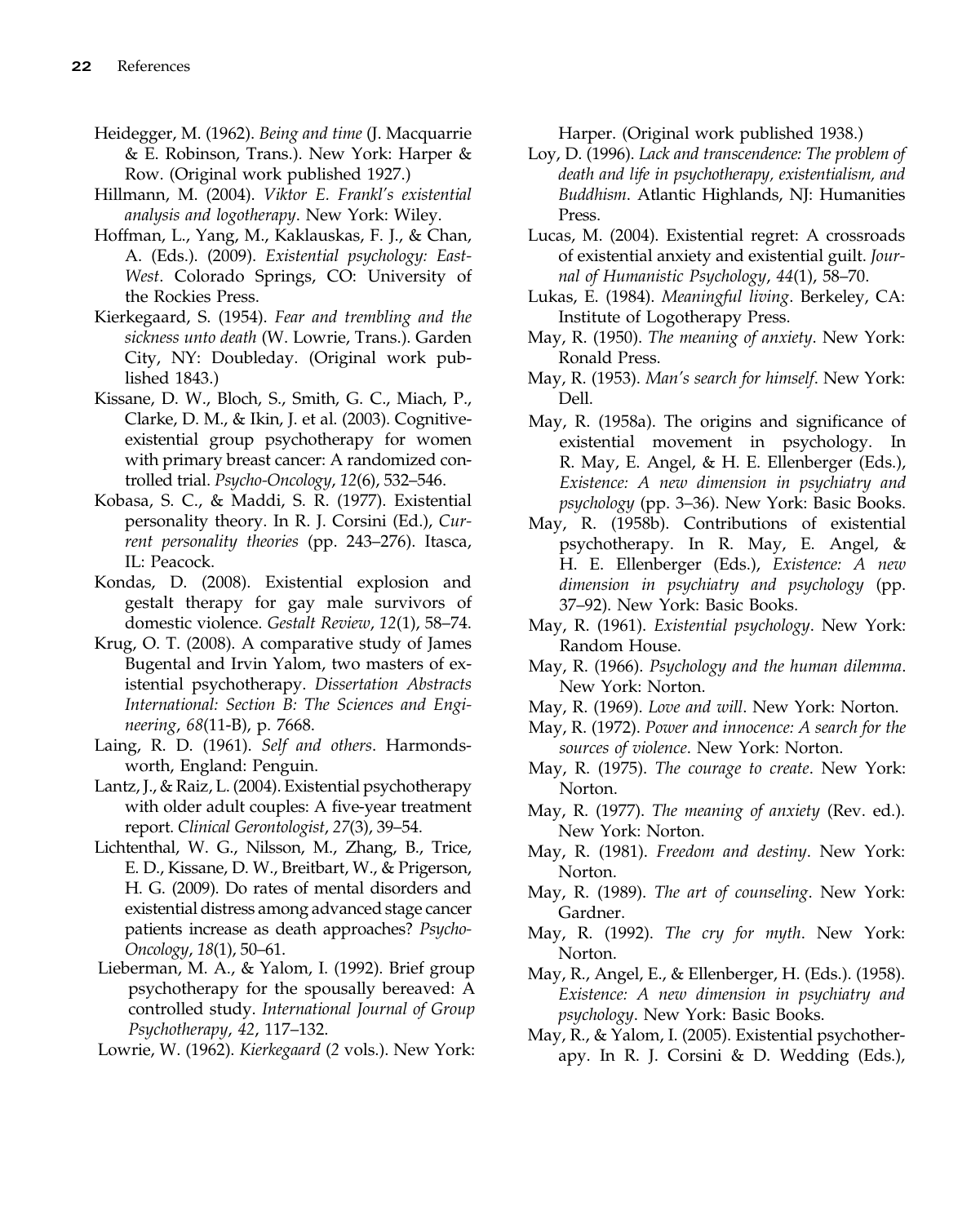Current psychotherapies (7th ed., pp. 269–298). Belmont, CA: Brooks/Cole.

- McBride, O., Dunwoody, L., Lowe-Strong, A., & Kennedy, S. M. (2008). Examining adversarial growth in illness: The factor structure of the Silver Lining Questionnaire (SLQ-38). Psychology & Health, 23(6), 661–678.
- McCann, J. T., & Biaggio, M. K. (1989). Sexual satisfaction in marriage as a function of life meaning. Archives of Sexual Behavior, 18, 59–72.
- Mikulincer, M., Florian, V., & Hirschberger, G. (2004). The terror of death and the quest for love: An existential perspective on close relationships. In J. F. Greenberg, S. L. Koole, & T. Pyszczynski (Eds.), Handbook of experimental existential psychology (pp. 287–304). New York: Guilford.
- Minkowski, E. (1958). Findings in a case of schizophrenic depression (B. Bliss, Trans.). In R. May, E. Angel, & H. F. Ellenberger (Eds.), Existence: A new dimension in psychiatry and psychology (pp. 127–138). New York: Basic Books.
- Murray, H. H. (1943). Thematic Apperception Test manual. Cambridge, MA: Harvard University Press.
- Nanda, J. (2009). Mindfulness: A lived experience of existential-phenomenological themes. Existential Analysis, 20(1), 147–162.
- Page, R. C., Weiss, J. F., & Lietaer, G. (2002). Humanistic group therapy. In D. J. Cain & J. Seeman (Eds.), Humanistic psychotherapies: Handbook of research and practice (pp. 339–368). Washington, DC: American Psychological Association.
- Pfost, K. S., Stevens, M. J., & Wessels, A. B. (1989). Relationship of purpose in life to grief experience in response to the death of a significant other. Death Studies, 13, 371–378.
- Pinel, E. C., Long, A. E., Landau, M. J., & Pyszczynski, T. (2004). I-sharing, the problem of existential isolation, and their implications for interpersonal and intergroup phenomena. In J. F. Greenberg, S. L. Koole, & T. Pyszczynski (Eds.), Handbook of experimental existential psychology (pp. 352–368). New York: Guilford.
- Pompe, G. Van Der, Duivenvoorden, H. J., Antoni, M. H., & Visser, A. (1997). Effectiveness of a short-term group psychotherapy program on endocrine and immune function in breast cancer patients: An exploratory study. Journal of Psychosomatic Research, 42, 453–466.
- Portnoy, D. (2008). Relatedness: Where existential and psychoanalytic approaches converge. In K. J. Schneider (Ed.), Existential-integrative psychotherapy: Guideposts to the core of practice (pp. 268–281). New York: Routledge/Taylor & Francis Group.
- Rhoades, D. R. (1999). Caregiver meaning and selfactualization: A homeshare provider study. Dissertation Abstracts International, Section A: Vol. 59(7-A): 2366.
- Rice, D. L. (2008). An African American perspective: The case of Darrin. In K. J. Schneider (Ed.), Existential-integrative psychotherapy: Guideposts to the core of practice (pp. 110–121). New York: Routledge/Taylor & Francis Group.
- Saiger, G. M. (2008). Some thoughts on the existential lens in group psychotherapy. In G. M. Saiger, S. Rubenfeld, & M. D. Dluhy (Eds.), Windows into today's group therapy: The National Group Psychotherapy Institute of the Washington School of Psychiatry (pp. 153–168). New York: Routledge/ Taylor & Francis Group.
- Sartre, J. P. (1956). Being and nothingness(H. E. Barnes, Trans.). New York: Philosophical Library.
- Schneider, K. J. (Ed.). (2008). Existential-integrative psychotherapy: Guideposts to the core of practice. New York: Routledge/Taylor & Francis Group.
- Schulenberg, S. E. (2003). Approaching terra incognita with James F. T. Bugental: An interview and an overview of existential-humanistic psychotherapy. Journal of Contemporary Psychotherapy, 33(4), 273–285.
- Schulenberg, S. E., Hutzell, R. R., Nassif, C., & Rogina, J. M. (2008). Logotherapy for clinical practice. Psychotherapy: Theory, Research, Practice, Training, 45(4), 447–463.
- Schultz, D. P., & Schultz, S. E. (2009). Theories of personality (9th ed.). Belmont, CA: Wadsworth.
- Sequin, C. (1965). Love and psychotherapy. New York: Libra.
- Serlin, I., & Criswell, E. (2001). Humanistic psychology and women: A critical-historical perspective. In K. J. Schneider, J. F. T. Bugental, & J. F. Pierson (Eds.), The handbook of humanistic psychology (pp. 26–36). Thousand Oaks, CA: Sage.
- Sodergren, S. C., Hyland, M. E., Crawford, A., & Partridge, M. R. (2004). Positivity in illness: Self-delusion or existential growth? British Journal of Health Psychology, 9(2), 163–174.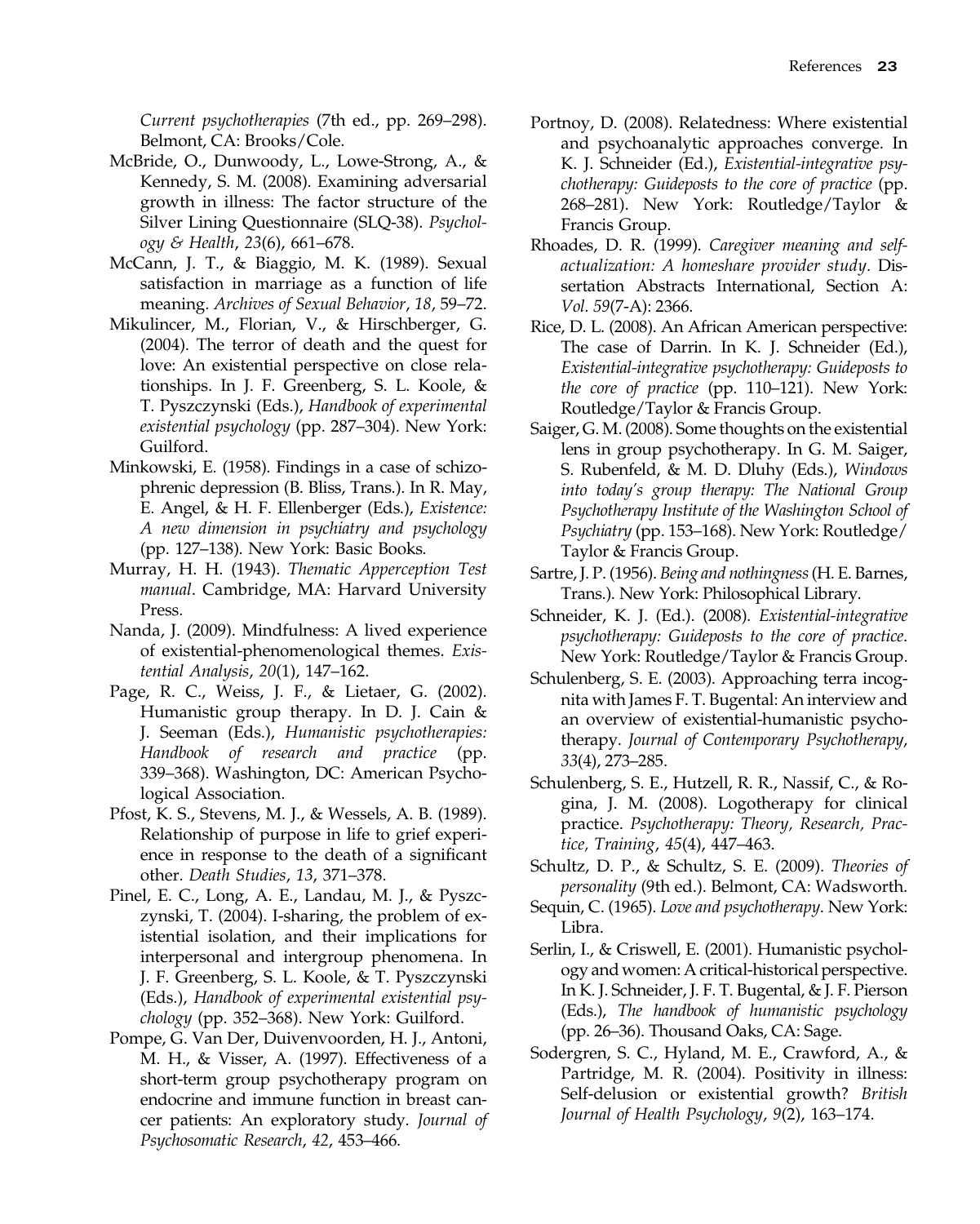- Tillich, P. (1952). The courage to be. New Haven, CT: Yale University Press.
- Tomer, A., Eliason, G. T., & Wong, P. T. P. (Eds.). (2008). Existential and spiritual issues in death attitudes. New York: Lawrence Erlbaum.
- Vontress, C. E. (2003). On becoming an existential cross-cultural counselor. Needham Heights, MA: Allyn and Bacon.
- Vontress, C. E., & Epp, L. R. (2001). Existential crosscultural counseling: When hearts and cultures share. In K. J. Schneider, J. F. T. Bugental, & J. F. Pierson (Eds.), The handbook of humanistic psychology (pp. 371–388). Thousand Oaks, CA: Sage.
- Weems, C. F. , Costa, N. M., Deho C., & Berman S. L. (2004). Paul Tillich's theory of existential anxiety: A preliminary conceptual and experimental examination. Anxiety, Stress, and Coping, 17(4), 383–389.
- Wolfe, B. E. (2008). Existential issues in anxiety disorders and their treatment. In K. J. Schneider (Ed.), Existential-integrative psychotherapy: Guideposts to the core of practice (pp. 204–216). New York: Routledge/Taylor & Francis Group.
- Yakushko, O. (2005). Influence of social support, existential well-being, and stress over sexual orientation on self-esteem of gay, lesbian, and bisexual individuals. International Journal for the Advancement of Counselling, 27(1), 131–143.
- Yalom, I. D. (1980). Existential psychotherapy. New York: Basic Books.
- Yalom, I. D. (1989). Love's executioner. New York: Basic Books.
- Yalom, I. D. (1999). Momma and the meaning of life: Tales of psychotherapy. New York: Basic Books.
- Yalom, I. D. (2008). Staring at the sun: Overcoming the terror of death. San Francisco: Jossey-Bass.
- Yalom, I. D., & Lieberman, M. A. (1991). Bereavement and heightened existential awareness. Psychiatry, 54, 334–345.
- Yalom, I. D., & Vinogradov, S. C. (1988). Bereavement groups: Techniques and themes. International Journal of Group Psychotherapy, 38, 419–446.
- Young, M. J., & Morris, M. W. (2004). Existential meanings and cultural models: The interplay of personal and supernatural agency in American and Hindu ways of responding to uncertainty. In J. F. Greenberg, S. L. Koole, & T. Pyszczynski (Eds.), Handbook of experimental existential psychology (pp. 215–230). New York: Guilford.

- Bachelor, A. (1988). How clients perceive therapist empathy: A content analysis of "received" empathy. Psychotherapy, 25, 227–240.
- Barkham, M., & Shapiro, D. A. (1986). Exploratory therapy in two-plus-one sessions: A research model for studying the process of change. In G. Lietaer, J. Rombauts, & R. Van Balen (Eds.), Client-centered and experiential psychotherapy in the nineties (pp. 429–445). Leuven, Belgium: Leuven University Press.
- Barrett-Lennard, G. T. (1998). Carl Rogers' helping system: Journey and substance. London: Sage.
- Beutler, L. E., Crago, M., & Arezmendi, T. G. (1986). Research on therapist variables in psychotherapy. In S. L. Garfield & A. E. Bergin (Eds.), Handbook of psychotherapy and behavior change (3rd ed., pp. 257–310). New York: Wiley.
- Bohart, A. C. (2007a). The actualizing person. In M. Cooper, M. O'Hara, P. F. Schmid, & G. Wyatt (Eds.), The handbook of person-centred psychotherapy and counselling (pp. 47–63). New York: Palgrave Macmillan.
- Bohart, A. C. (2007b). Taking steps along a path: Full functioning, openness, and personal creativity. Person-Centered and Experiential Psychotherapies. 6(1), 14–16.
- Boy, A. V., & Pine, G. J. (1989). Psychodiagnosis: A person-centered perspective. Person-Centered Review, 4, 132–151.
- Boy, A. V., & Pine, G. J. (1999). A person-centered foundation for counseling and psychotherapy (2nd ed.). Springfield, IL: Charles C. Thomas.
- Bozarth, J. (2007). Unconditional positive regard. In M. Cooper, M. O'Hara, P. F. Schmid, & G. Wyatt (Eds.), The handbook of person-centred psychotherapy and counselling (pp. 182–193). New York: Palgrave Macmillan.
- Bozarth, J. D. (1991). Person-centered assessment. Journal of Counseling and Development, 69, 458–461.
- Bozath, J. D. (1996). A theoretical reconceptualization of the necessary and sufficient conditions for therapeutic change. The Person-Centered Journal, 3, 44–51.
- Bozarth, J. D., & Moon, K. A. (2008). Clientcentered therapy and the gender issue. Person-Centered and Experiential Psychotherapies, 7(2), 110–119.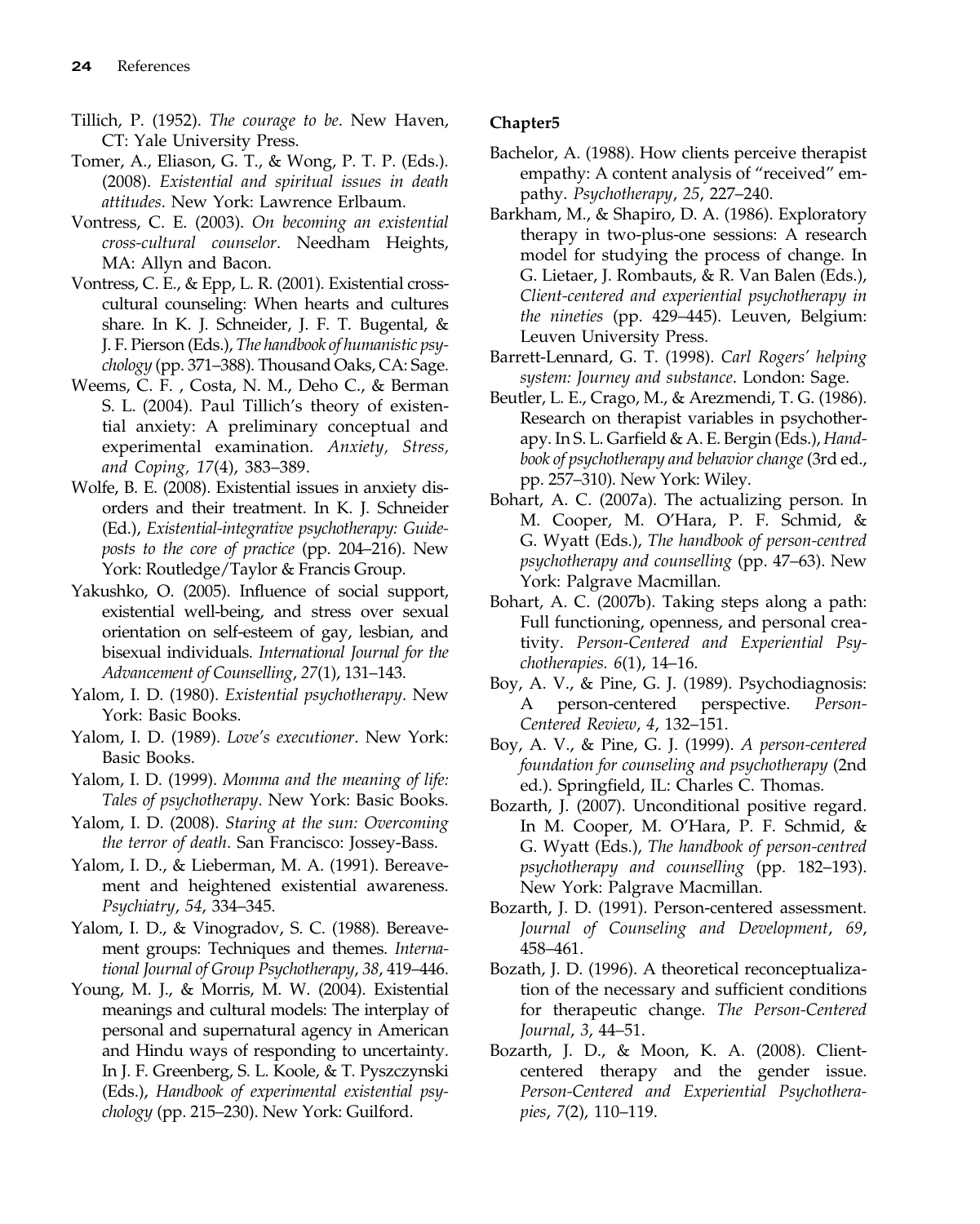- Brice, A. (2004). Lies: Working person-centeredly with clients who lie. Person-Centered Journal, 11(1–2), 59–65.
- Brodley, B. T. (1994). Some observations of Carl Rogers's behavior in therapy interviews. Person-Centered Journal, 1, 37–48.
- Brodley, B. T. (2000). Personal presence in clientcentered therapy. Person-Centered Journal, 7, 139–149.
- Carkhuff, R. R. (1969). Helping and human relations. New York: Holt, Rinehart & Winston.
- Carkhuff, R. R. (1987). The art of helping (6th ed.). Amherst, MA: Human Resource Development Press.
- Chu, J., & Sue, S. (1984). Asian/Pacific-Americans and group practice. In L. E. Davis (Ed.), Ethnicity in social group work practice (pp. 23–36). New York: Haworth.
- Cilliers, F. (2004). A person-centered view of diversity in South Africa. Person-Centered Journal, 11(1–2), 33–47.
- Cissna, K. N., & Anderson, R. (1997). Carl Rogers in dialogue with Martin Buber: A new analysis. Person-Centered Journal, 4, 4–13.
- Cooper, M., O'Hara, M., Schmid, P. F., & Wyatt, G. (2007). The handbook of person-centred psychotherapy and counselling. New York: Palgrave Macmillan.
- Cornelius-White, J. (2007). Congruence. In M. Cooper, M. O'Hara, P. F. Schmid, & G. Wyatt (Eds.), The handbook of person-centred psychotherapy and counselling (pp. 168–181). New York: Palgrave Macmillan.
- DeCarvalho, R. J. (1999). Otto Rank, the Rankian circle in Philadelphia, and the origins of Carl Rogers' person-centered psychotherapy. History of Psychology, 2, 132–148.
- Demanchick, S. P., & Kirschenbaum, H. (2008). Carl Rogers and the CIA. Journal of Humanistic Psychology, 48(1), 6–31.
- Egan, G. (2010). Essentials of skilled helping: Managing problems, developing opportunities. (9th ed.). Belmont, CA: Wadsworth.
- Elliott, R., Watson, J. C., Goldman, R. N., & Greenberg, L. S. (2004). Learning emotionfocused therapy: The process-experiential approach to change. Washington, DC: American Psychological Association.
- Farber, B. A., & Brink, D. C. (Eds.). (1996). The psychotherapy of Carl Rogers: Cases and commentary. New York: Guilford.
- Freire, E. S. (2007). Empathy. In M. Cooper, M. O'Hara, P. F. Schmid, & G. Wyatt (Eds.), The handbook of person-centred psychotherapy and counselling (pp. 194–206). New York: Palgrave Macmillan.
- Gibbard, I., & Hanley, T. (2008). A five-year evaluation of the effectiveness of person-centred counselling in routine clinical practice in primary care. Counselling & Psychotherapy Research, 8(4), 215–222.
- Gillon, E. (2007). Person-centred counselling psychology: An introduction. London: Sage.
- Gillon, E. (2008). Men, masculinity and personcentered therapy. Person-Centered and Experiential Psychotherapies., 7(2), 120–134.
- Glauser, A. S., & Bozarth, J. D. (2001). Personcentered counseling: The culture within. Journal of Counseling and Development, 79, 142–147.
- Goldstein, K. (1959). The organism: A holistic approach to biology derived from psychological data in man. New York: American Book. (Original work published 1934.)
- Greenberg, L. S., Elliott, R. K., & Litaer, G. (1994). Research on experiential therapies. In A. E. Bergin & S. L. Garfield (Eds.), Handbook of psychotherapy change (4th ed., pp. 509–539). New York: Wiley.
- Hamilton, J.-C. (2000). Construct validity of the core conditions and factor structure of the Client Evaluation of Counselor Scale. Person-Centered Journal, 7, 40–51.
- Harman, J. L. (1997). Rogers' late conceptualization of the fully functioning individual: Correspondences and contrasts with Buddhist psychology. Person-Centered Journal, 4, 23–31.
- Holdstock, T. L., & Rogers, C. R. (1977). Personcentered theory. In R. J. Corsini (Ed.), Current personality theories (pp. 125–152). Itasca, IL: Peacock.
- Hutterer, R. (1993). Eclecticisms: An identity crisis for person-centered therapists. In D. Brazier (Ed.), Beyond Carl Rogers (pp. 274–284). London: Constable.
- Kahn, E., & Rachman, A. W. (2000). Carl Rogers and Heinz Kohut: A historical perspective. Psychoanalytic Psychology, 17, 294–312.
- Kalmthout, M. V. (2007). The process of personcentred therapy. In M. Cooper, M. O'Hara,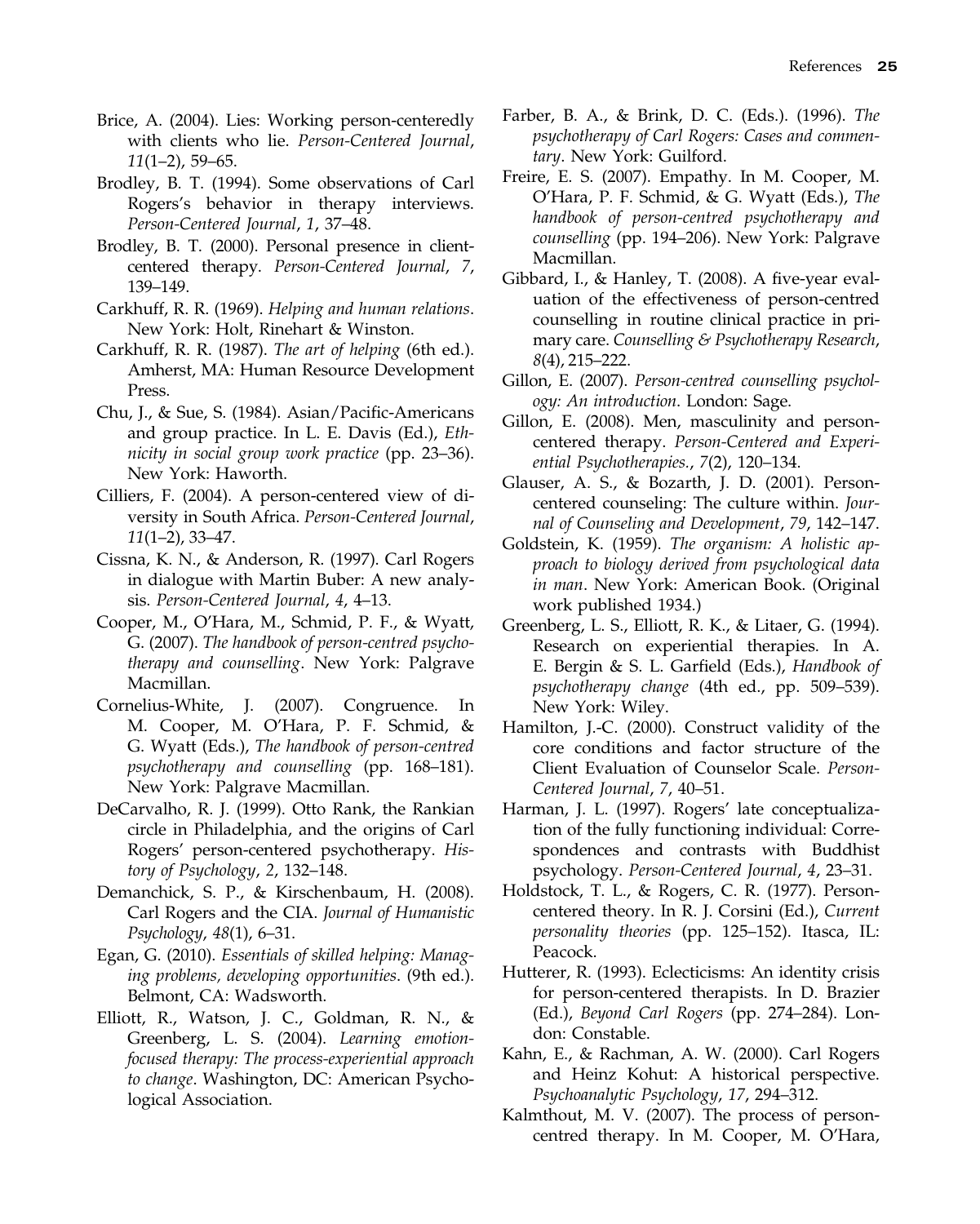P. F. Schmid, & G. Wyatt (Eds.), The handbook of person-centred psychotherapy and counselling (pp. 221–231). New York: Palgrave Macmillan.

- Keijsers, G. P. J., Schaap, C. P. D. R., & Hoogduin, C. A. L. (2000). The impact of interpersonal patient and therapist behavior on outcome in cognitive-behavioral therapy: A review of empirical studies. Behavior Modification, 24, 264–297.
- Kierkegaard, S. (1941). The sickness unto death. Princeton, NJ: Princeton University Press.
- Kirschenbaum, H. (2009). The life and work of Carl Rogers. Alexandria, VA: American Counseling Association; Ross-on-Wye, England: PCCS Books.
- Kirschenbaum, H., & Henderson, V. L. (Eds.) (1989). Carl Rogers: Dialogues. London: Constable.
- Kirschenbaum, H., & Jourdan, A. (2005). The current status of Carl Rogers and the personcentered approach. Psychotherapy: Theory, Research, Practice, Training, 42(1), 37–51.
- Lago, C. (2007). Counselling across difference and diversity. In M. Cooper, M. O'Hara, P. F. Schmid, & G. Wyatt (Eds.), The handbook of person-centred psychotherapy and counselling (pp. 251–265). New York: Palgrave Macmillan.
- Lemoire, S. J., & Chen, C. P. (2005). Applying person-centered counseling to sexual minority adolescents. Journal of Counseling & Development, 83(2), 146–154.
- Levitt, B. E. (Ed.). (2008). Reflections on human potential: Bridging the person-centered approach and positive psychology. Ross-on-Wye, England: PCCS Books.
- Marriott, M., & Kellett, S. (2009). Evaluating a cognitive analytic therapy service; practice-based outcomes and comparisons with personcentred and cognitive-behavioural therapies. Psychology and Psychotherapy: Theory, Research and Practice, 82(1), 57–72.
- Maslow, A. H. (1968). Toward a psychology of being (rev. ed.). New York: Van Nostrand Reinhold.
- Maslow, A. H. (1987). Motivation and personality (3rd ed.). New York: Harper & Row.
- Mather, R. (2008). Hegel, Dostoyevsky and Carl Rogers: Between humanism and spirit. History of the Human Sciences, 21(1), 33–48.
- Mearns, D. (1997a). Central dynamics in clientcentered therapy training. Person-Centered Journal, 4, 31–43.
- Mearns, D. (1997b). Person-centered counseling training. London: Sage.
- Mearns, D. (2003). The humanistic agenda: Articulation. Journal of Humanistic Psychology, 43(3), 53–65.
- Mearns, D., & Thorne, B. (2007). Person-centred counselling in action. (3rd ed.). London: Sage.
- Miller, M. J. (1996). Some comparisons between Taoism and person-centered therapy. Person-Centered Journal, 3, 12–14.
- Moodley, R., & Mier, S. (2007). Cultural diversity, therapist openness and Carl Rogers: An interview with Nat Raskin. Person-Centered and Experiential Psychotherapies, 6(2), 141–151.
- Myers, J. E., & Hyers, D. A. (1994). The philosophy and practice of client-centered therapy with older persons: An interview with C. H. Patterson. Person-Centered Journal, 1, 49–54.
- O'Hara, M. (1997). Relational empathy: Beyond modernist egocentrism to postmodern contextualism. In A. C. Bohart & L. S. Greenberg (Eds.), Empathy reconsidered: New directions in psychotherapy (pp. 295–320). Washington, DC: American Psychological Association.
- O'Leary, E. (1997). Towards integrating personcentered and Gestalt therapies. Person-Centered Journal, 4, 14–22.
- Proctor, G. (2008). Gender dynamics in personcentered therapy: Does gender matter? Person-Centered and Experiential Psychotherapies. 7(2), 82–94.
- Rank, O. (1945). Will therapy, truth and reality. New York: Knopf.
- Rogers, C. R. (1939). The clinical treatment of the problem child. Boston: Houghton Mifflin.
- Rogers, C. R. (1942a). Counseling and psychotherapy. Boston: Houghton Mifflin.
- Rogers, C. R. (1942b). The use of electrically recorded interviews in improving psychotherapeutic techniques. American Journal of Orthopsychiatry, 12, 429–434.
- Rogers, C. R. (1951). Client-centered therapy: Its current practice, implications, and theory. Boston: Houghton Mifflin.
- Rogers, C. R. (1953). Some of the directions evident in therapy. In O. H. Mowrer (Ed.), Psychotherapy: Theory and research. New York: Ronald Press.
- Rogers, C. R. (1957). The necessary and sufficient conditions of therapeutic personality change. Journal of Consulting Psychology, 21, 95–103.
- Rogers, C. R. (1959). A theory of therapy, personality and interpersonal relationships as developed in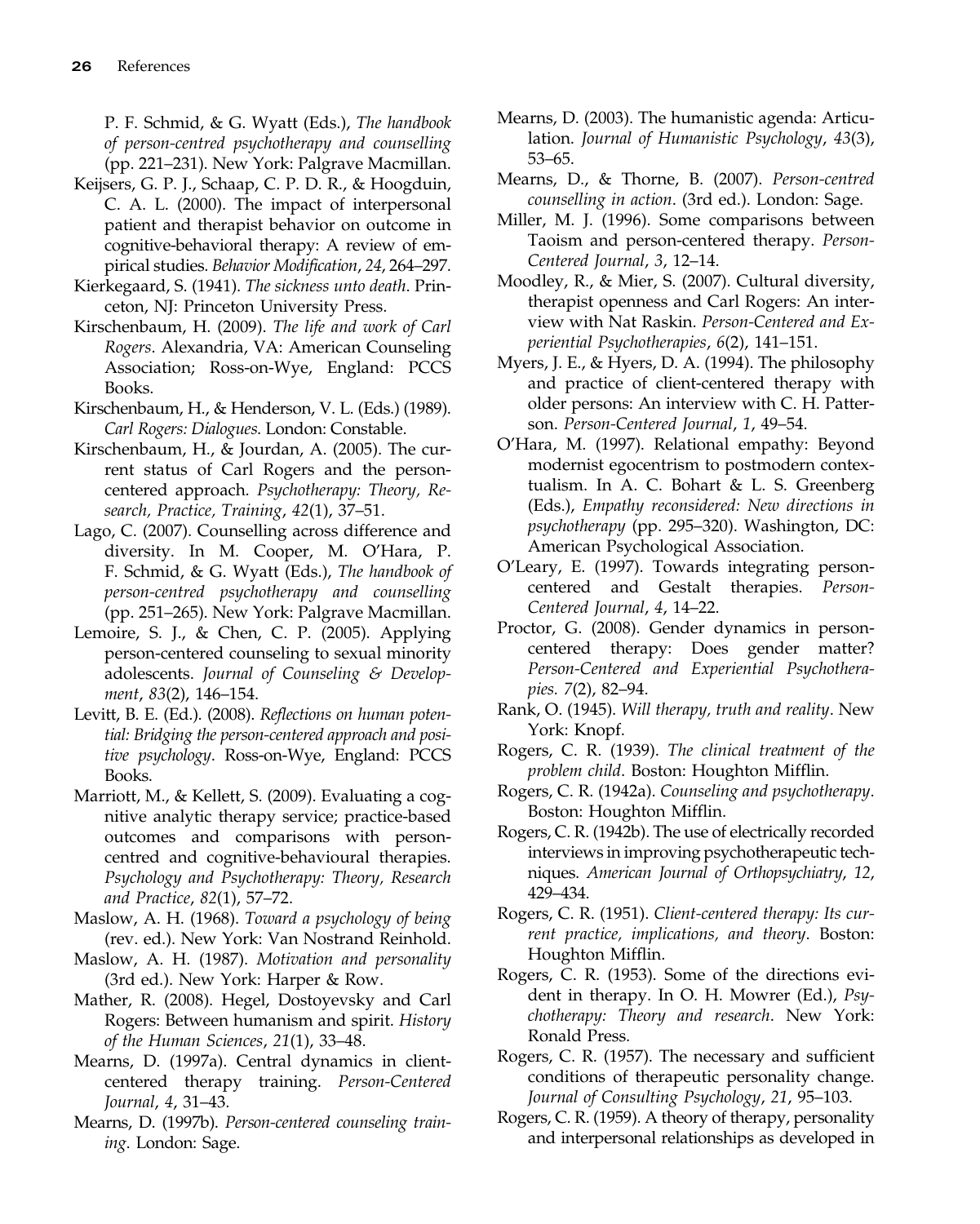the client-centered framework. In S. Koch (Ed.), Psychology: A study of science: Formulations of the person and the social context (pp. 184–256). New York: McGraw-Hill.

- Rogers, C. R. (1961). On becoming a person. Boston: Houghton Mifflin.
- Rogers, C. R. (1966). Client-centered therapy. In S. Arieti (Ed.), American handbook of psychiatry (Vol. 3, pp. 183–200). New York: Basic Books.
- Rogers, C. R. (1969). Freedom to learn: A view of what education might become. Columbus, OH: Charles E. Merrill.
- Rogers, C. R. (1970). Carl Rogers on encounter groups. New York: Harper & Row.
- Rogers, C. R. (1972). Becoming partners: Marriage and its alternatives. New York: Delacorte Press.
- Rogers, C. R. (1975). Empathic: An unappreciated way of being. Counseling Psychologist, 5, 2–10.
- Rogers, C. R. (1977). Carl Rogers on personal power. New York: Delacorte.
- Rogers, C. R. (1980). A way of being. Boston: Houghton Mifflin.
- Rogers, C. R. (1986). Carl Rogers on the development of the person-centered approach. Person-Centered Review, 1, 257–259.
- Rogers, C. R., Gendlin, G. T., Kiesler, D. V., & Truax, C. (Eds.). (1967). The therapeutic relationship and its impact: A study of psychotherapy with schizophrenics. Madison: University of Wisconsin Press.
- Rogers, C. R., & Rablen, R. A. (1958). A scale of process in psychotherapy. Unpublished manuscript.
- Rogers, D., & Bickham, P. J. (1995). A child's journey through loss. Person-Centered Journal, 2, 94–103.
- Saley, E., & Holdstock, L. (1993). Encounter group experiences of black and white South Africans in exile. In D. Brazier (Ed.), Beyond Carl Rogers (pp. 201–216). London: Constable.
- Sanders, P. (2004a). History of client-centred therapy and the person-centred approach: Events, dates and ideas. In P. Sanders (Ed.), The tribes of the person-centred nation (pp. 1–20). Ross-on-Wye, UK: PCCS Books.
- Sanders, P. (Ed.). (2004b). The tribes of the personcentred nation. Ross-on-Wye, UK: PCCS Books.
- Schmid, P. F., & O'Hara, M. (2007). Group therapy and encounter groups. In M. Cooper, M. O'Hara, P. F. Schmid, & G. Wyatt (Eds.), The handbook of person-centred psychotherapy and counselling (pp. 93–106). New York: Palgrave Macmillan.
- Schor, L. (2003). A person-centered approach to the use of projectives in counseling. Person-Centered Journal, 10, 39–48.
- Schultz, D. P., & Schultz, S. E. (2009). Theories of personality (9th ed.). Belmont, CA: Wadsworth.
- Seeman, J. (1989). A reaction to "Psychodiagnosis: A person-centered perspective." Person-Centered Review, 4, 152–156.
- Singh, J., & Tudor, K. (1997). Cultural conditions of therapy. Person-Centered Journal, 4, 32–46.
- Stiles, W. B., Barkham, M., Mellor-Clark, J., & Connell, J. (2008). Effectiveness of cognitivebehavioural, person-centred, and psychodynamic therapies in UK primary-care routine practice: Replication in a larger sample. Psychological Medicine, 38(5), 677–688.
- Swildens, J. C. A. G. (1990). Client-centered psychotherapy for patients with borderline symptoms. In G. Lietaer, J. Rombauts, & R. Van Balen (Eds.), Client-centered and experiential psychotherapy in the nineties (pp. 623–635). Leuven, Belgium: Leuven University Press.
- Szapocznik, J., Feaster, D. J., Mitrani, V. B., Prado, G., Smith, L., & Robinson-Batista, C., et al. (2004). Structural ecosystems therapy for HIV-seropositive African American women: Effects on psychological distress, family hassles, and family support. Journal of Consulting and Clinical Psychology, 72(2), 288–303.
- Tausch, R. (1990). The supplementation of clientcentered communication therapy with other valid therapeutic methods: A client-centered necessity. In G. Lietaer, J. Rombauts, & R. Van Balen (Eds.), Client-centered and experiential psychotherapy in the nineties (pp. 447–455). Leuven, Belgium: Leuven University Press.
- Truax, C. B. (1970). Effects of client-centered psychotherapy with schizophrenic patients: Nine years pre-therapy and nine years post-therapy hospitalization. Journal of Consulting and Clinical Psychology, 3, 417–422.
- Truax, C. B., & Carkhuff, R. R. (1967). Toward effective counseling and psychotherapy. Chicago: Aldine.
- Truax, C. B., & Mitchell, K. M. (1971). Research on certain therapist interpersonal skills in relation to process and outcome. In A. E. Bergin & S. L. Garfield (Eds.), Handbook of psychotherapy and behavior change: An empirical analysis (pp. 299–344). New York: Wiley.
- Wang, C.-C. (2003). Cultural influences vs. actualizing tendency: Is the person-centered approach a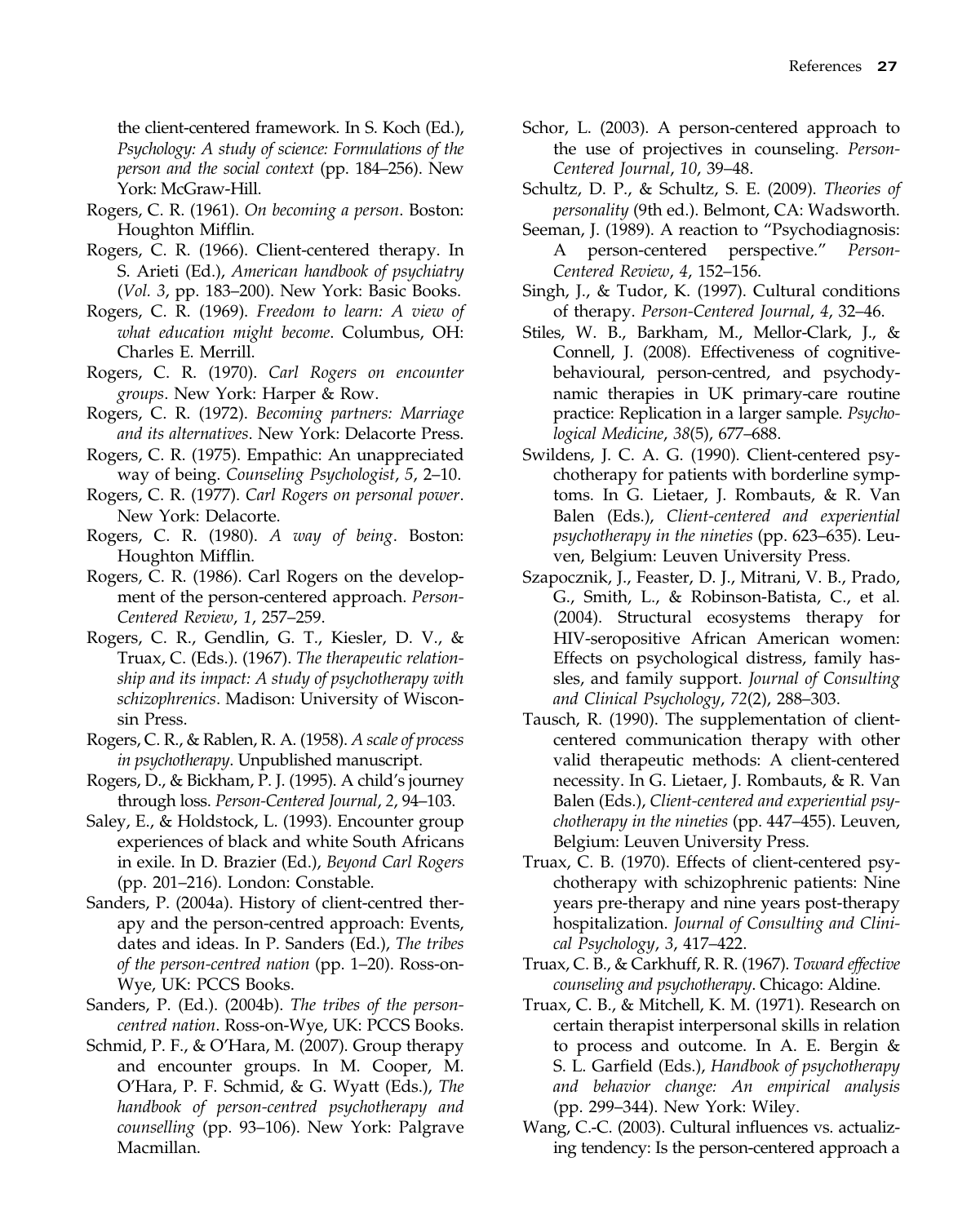universal paradigm? Person-Centered Journal, 10, 57–69.

- Watts, R. E. (1998). The remarkable parallel between Rogers's core conditions and Adler's social interest. Journal of Individual Psychology, 54, 4–9.
- Weaver, L. (2008). Facilitating change in men who are violent towards women: Considering the ethics and efficacy of a person-centered approach. Person-Centered and Experiential Psychotherapies, 7(3), 173–184.
- Weerasekera, P., Linder, B., Greenberg, L., & Watson, J. (2001). The working alliance in client-centered and process-experiential therapy of depression. Psychotherapy Research, 11, 221–233.
- Weisz, J. R., Weiss, B., Alicke, M. D., & Klotz, M. L. (1987). Effectiveness of psychotherapy with children and adolescents: A meta-analysis for clinicians. Journal of Consulting and Clinical Psychology, 55, 542–549.
- Weisz, J. R., Weiss, B., Han, S. S., Granger, D. A., & Morton, T. (1995). Effects of psychotherapy with children and adolescents revisited: A meta-analysis of treatment outcome studies. Psychological Bulletin, 117, 450–468.
- Wolter-Gustafson, C. (2008). Casting a wider empathic net: A case for reconsidering gender, dualistic thinking and person-centered theory and practice. Person-Centered and Experiential Psychotherapies, 7(2), 95–109.
- Wyatt, G. (2000). The multifaceted nature of congruence. Person-Centered Journal, 7, 52–68.
- Zimring, F. (2000). Empathic understanding grows the person. Person-Centered Journal, 7, 101–113.

#### Chapter6

- Amendt-Lyon, N. (2008). Gender differences in Gestalt therapy. Gestalt Review, 12(2), 106–121.
- Audet, L. R., & Shub, N. (2007). Contact and the phenomena of autism. Gestalt Review, 11(3), 217–236.
- Baumgardner, P. (1975). Legacy from Fritz. Palo Alto, CA: Science and Behavior Books.
- Beisser, A. R. (1970). The paradoxical theory of change. In J. Fagan & I. L. Shepherd (Eds.), Gestalt therapy now (pp. 77–80). Palo Alto, CA: Science and Behavior Books.
- Bernhardtson, L. (2008). Gestalt ethics: A utopia? Gestalt Review, 12(2), 161–173.
- Bloom, D. (2005). Laura Perls in New York City: A community recalls its leader during the

centenary of her birth. International Gestalt Journal, 28(1), 9–23.

- Boring, E. G. (1950). A history of experimental psychology. New York: Appleton-Century-Crofts.
- Bowman, C. E., & Nevis, E. C. (2005). The history and development of Gestalt therapy. In A. L. Woldt & S. M. Toman (Eds.), Gestalt therapy: History, theory, and practice (pp. 3–20). Thousand Oaks, CA: Sage.
- Breshgold, E., & Zahm, S. (1992). A case for the integration of self psychology developmental theory into the practice of Gestalt therapy. Gestalt Journal, 15, 61–94.
- Brockmon, C. (2004). The fish is in the water and the water is in the fish: A perspective on the context of gay and lesbian relationships for Gestalt therapists. Gestalt Review, 8(2), 161–177.
- Brown, G. (1988). The farther reaches of Gestalt therapy: A conversation with George Brown. Gestalt Journal, 11, 33–50.
- Brownell, P. (2009). Executive functions: A neuropsychological understanding of self-regulation. Gestalt Review, 13(1), 62–81.
- Buber, M. (1965). Between man and man. New York: Macmillan.
- Cannon, B. (2009). Nothingness as the ground for change: Gestalt therapy and existential psychoanalysis. Existential Analysis, 20(2), 192–210.
- Clarke, K. M., & Greenberg, L. G. (1986). Differential effects of the Gestalt two-chair intervention and problem solving in resolving differential conflict. Journal of Counseling Psychology, 33, 11–15.
- Clarkson, P. (2004). Gestalt counselling in action (3rd ed.). London: Sage.
- Clarkson, P., & Mackewn, J. (1993). Fritz Perls. London: Sage.
- Clemmens, M. C. (1997). Getting beyond sobriety: Clinical approaches to long-term recovery. San Francisco: Jossey-Bass.
- Clemmens, M. C., & Matzko, H. (2005). Gestalt approaches to substance use/abuse/dependency: Theory and practice. In A. L. Woldt & S. M. Toman (Eds.), Gestalt therapy: History, theory, and practice (pp. 279–300). Thousand Oaks: Sage.
- Doubrawa, E., & Schickling, U. (2000). The politics of the I–Thou. Gestalt Journal, 23, 19–37.
- Elliott, R., & Greenberg, L. S. (2007). The essence of process-experiential/emotion-focused therapy. American Journal of Psychotherapy, 61(3), 241–254.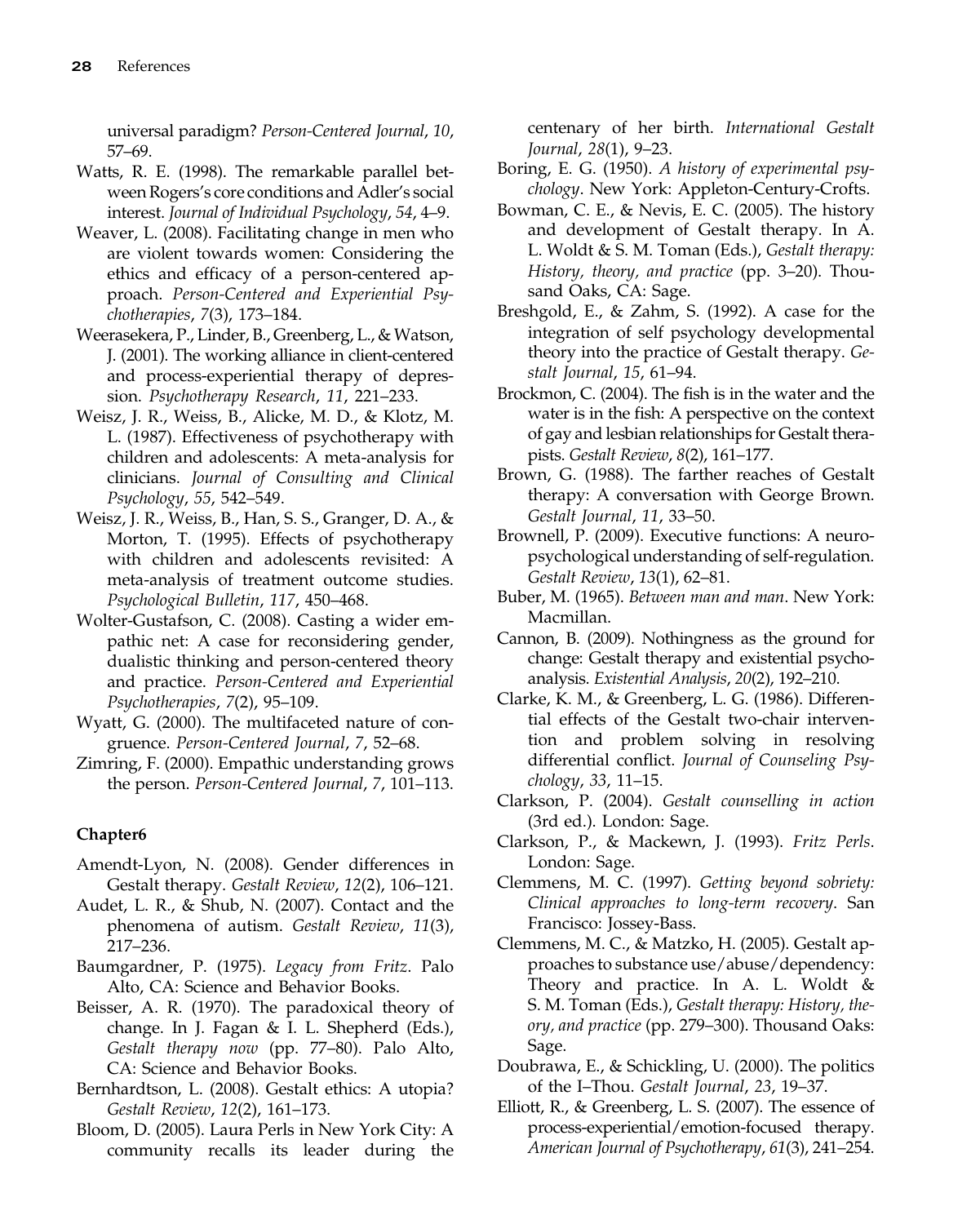- Elliott, R., Watson, J. C., Goldman, R. N., & Greenberg, L. S. (2004). Learning emotion-focused therapy: The process-experiential approach to change. Washington, DC: American Psychological Association.
- Ellison, J. A., Greenberg, L. S., Goldman, R. N., & Angus, L. (2009). Maintenance of gains following experiential therapies for depression. Journal of Consulting and Clinical Psychology, 77(1), 103–112.
- Enright, J. B. (1970). Awareness training in the mental health professions. In J. Fagan & I. L. Shepherd (Eds.), Gestalt therapy now (pp. 263–273). Palo Alto, CA: Science and Behavior Books.
- Fagan, J., & Shepherd, I. L. (1970). Gestalt therapy now. Palo Alto, CA: Science and Behavior Books.
- Feder, B. (1994). Safety and danger in the Gestalt group. In B. Feder & R. Ronall (Eds.), Beyond the hot seat (pp. 41–52). New York: Brunner/ Mazel.
- Feder, F. (2006). Gestalt group therapy: A practical guide. Metairie, LA: Gestalt Institute Press.
- Fodor, I. E., & Hooker, K. E. (2008). Teaching mindfulness to children. Gestalt Review, 12(1), 75–91.
- Frew, J. (1988). The practice of Gestalt therapy in groups. Gestalt Journal, 11, 77–96.
- Gaines, J. (1979). Fritz Perls: Here and now. Millbrae, CA: Celestial Arts.
- Gendlin, E. T. (1996). Focusing oriented psychotherapy. New York: Guilford.
- Ginger, S. (2008). Enriching Gestalt therapy through EMDR. International Journal of Psychotherapy, 12(2), 13–20.
- Goldman, R., Greenberg, L. S., & Angus, L. E. (2000, June). Results of the York II comparative study testing the effects of processexperiential and client-centered therapy for depression. Paper presented at the 31st annual meeting of the Society for Psychotherapy Research, Chicago.
- Goldstein, K. (1939). The organism. New York: American Book.
- Greenberg, L. J., Warwar, S. H., & Malcolm, W. M. (2008). Differential effects of emotion-focused therapy and psychoeducation in facilitating forgiveness and letting go of emotional injuries. Journal of Counseling Psychology, 55(2), 185–196.
- Greenberg, L. S. (2008). The clinical application of emotion in psychotherapy. In M. Lewis, J. M. Haviland-Jones, & L. F. Barrett (Eds.), Handbook of emotions (3rd ed., pp. 88–101). New York: Guilford Press.
- Greenberg, L. S., & Watson, J. (1998). Experiential client-centered relationship conditions and process experiential interventions. Psychotherapy Research, 8, 210–224.
- Handlon, J. H., & Fredericson, I. (2007). Unfinished pleasures. Gestalt Review, 11(2), 130–135.
- Harris, E. S. (2000) God, Buber and the practice of Gestalt therapy. Gestalt Journal, 23, 39–62.
- Harris, E. S. (2007). Working with forgiveness in Gestalt therapy. Gestalt Review, 11(2), 108–119.
- Henle, M. (2003). Gestalt psychology and Gestalt therapy. International Gestalt Journal, 26(2), 7–22.
- Houston, G. (2003). Brief Gestalt therapy. London: Sage.
- Humphrey, K. (1986). Laura Perls: A biographical sketch. Gestalt Journal, 7, 5–11.
- Hycner, R. (1987). An interview with Erving and Miriam Polster. Gestalt Journal, 10, 27–66.
- Hycner, R., & Jacobs L. (1995). The healing relationship in Gestalt therapy. A dialogic/self psychological approach. Highland, NY: Gestalt Journal Press.
- Iaculo, G., & Frew, J. E. (2004). Relational support in the gay coming-out process. Gestalt Review, 8(2), 178–203.
- Jacobs, L. (1996). Shame in the therapeutic dialogue. In R. Lee & G. Wheeler (Eds.), The voice of shame: Silence and connection in psychotherapy. San Francisco: Jossey-Bass.
- Jacobs, L. (2005). The inevitable intersubjectivity of selfhood. International Gestalt Journal, 28(1), 43–70.
- Johnson, W. R., & Smith, E. W. L. (1997). Gestalt empty-chair dialogue vs. systematic desensitization in the treatment of phobia. Gestalt Review, 1, 150–162.
- Joyce, P., & Sills, C. (2001). Skills in Gestalt counselling and psychotherapy. London: Sage.
- Kepner, E. (1994). Gestalt group process. In B. Feder & R. Ronall (Eds.), Beyond the hot seat (pp. 5–24). New York: Brunner/Mazel.
- Kondas, D. (2008). Existential explosion and Gestalt therapy for gay male survivors of domestic violence. Gestalt Review, 12(1), 58–74.
- Levitsky, A., & Perls, F. (1970). The rules and games of Gestalt therapy. In J. Fagan & I. L. Shepherd (Eds.), Gestalt therapy now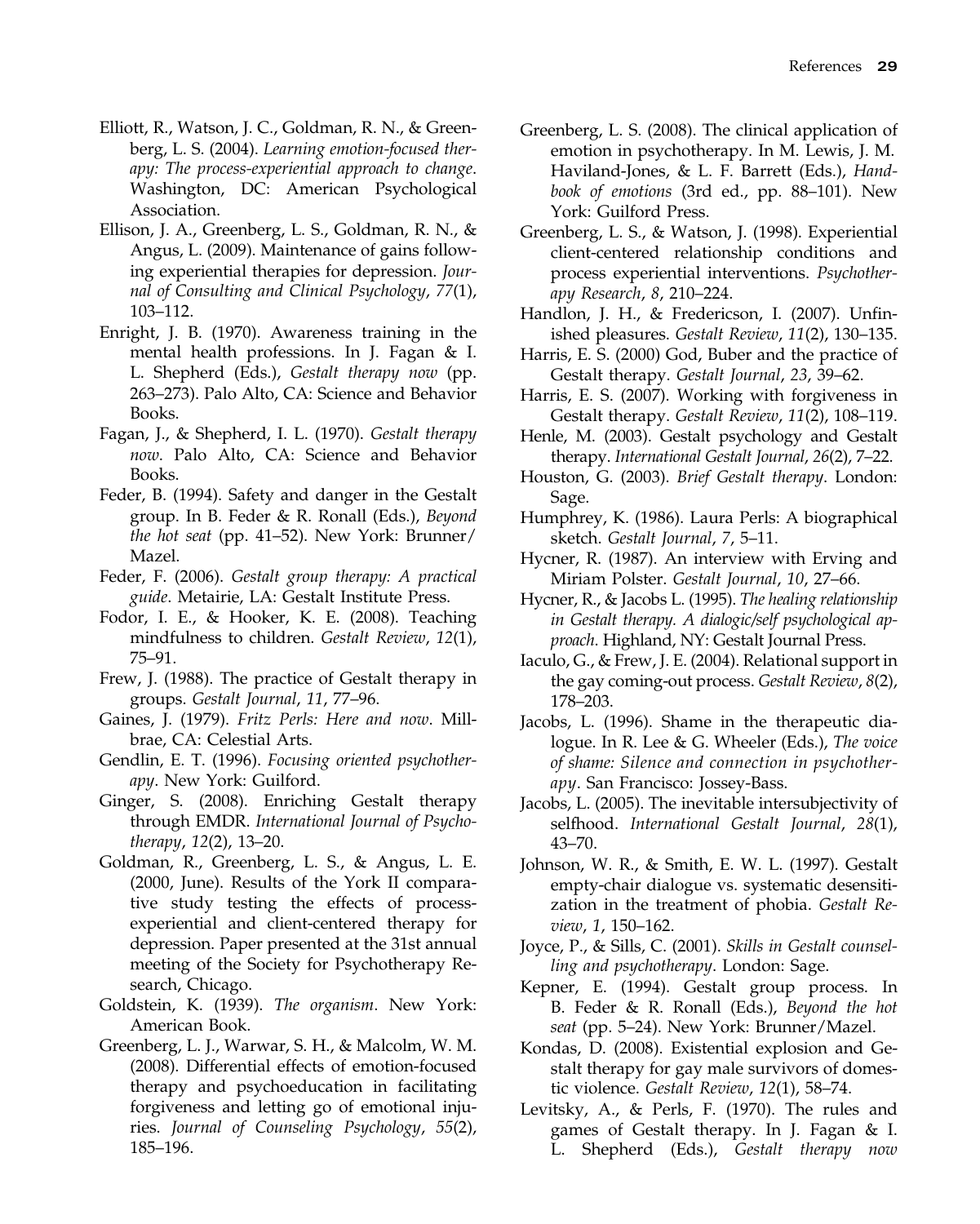(pp. 140–149). Palo Alto, CA: Science and Behavior Books.

- Lobb, M. S. (2007). Ego, hunger and aggression: Do we bite in the same way as in the 50s? A contribution to the development of the concept of aggression in Gestalt therapy theory and practice. Gestalt Review, 11(3), 239–243.
- Lobb, M. S., & Amendt-Lyon, N. (Eds.). (2003). Creative license. New York: Springer-Verlag Wien.
- Mahrer, A. R. (2005). Experiential therapy. In R. J. Corsini & D. Wedding (Eds.), Current psychotherapies (7th ed., pp. 439–474). Belmont, CA: Brooks-Cole Thomson.
- Melnick, J., & Nevis, S. M. (1998). Diagnosing in the here and now: A Gestalt therapy approach. In L. S. Greenberg, J. C. Watson, & G. Lietaer (Eds.), Handbook of experiential therapy (pp. 428–447). New York: Guilford.
- Naranjo, C. (1970). Present-centeredness: Technique, perception, and ideal. In J. Fagan & I. L. Shepherd (Eds.), Gestalt therapy now (pp. 47–69). Palo Alto, CA: Science and Behavior Books.
- O'Leary, E. (1997). Confluence versus empathy. Gestalt Journal, 20, 137–154.
- O'Leary, E., Purcell, U., Mc Sweeney, E., O'Flynn, D., O'Sullivan, K., Keane, N., & Barry, N. (1998). The Cork person centred Gestalt project: Two outcome studies. Counselling Psychology Quarterly, 11(1), 45–61.
- O'Neill, B. (2008). Relativistic quantum field theory: Implications for Gestalt therapy. Gestalt Review, 12(1), 7–23.
- Parlett, M., & Lee, R. G. (2005). Contemporary Gestalt therapy: Field theory. In A. L. Woldt & S. M. Toman (Eds.), Gestalt therapy: History, theory, and practice (pp. 41–63). Thousand Oaks, CA: Sage.
- Pascual-Leone, A., & Greenberg, L. S. (2007). Emotional processing in experiential therapy: Why "the only way out is through." Journal of Consulting and Clinical Psychology, 75(6), 875–887.
- Passons, W. R. (1975). Gestalt approaches in counseling. New York: Holt, Rinehart & Winston.
- Perls, F. S. (1948). Theory and technique of personality integration. American Journal of Psychotherapy, 2, 572–573.
- Perls, F. S. (1969a). Ego, hunger and aggression. New York: Vintage. (Original work published 1947.)
- Perls, F. S. (1969b). Gestalt therapy verbatim. Moab, UT: Real People Press.
- Perls, F. S. (1969c). In and out of the garbage pail. Moab, UT: Real People Press.
- Perls, F. S. (1970). Four lectures. In J. Fagan & I. L. Shepherd (Eds.), Gestalt therapy now (pp. 14–38). Palo Alto, CA: Science and Behavior Books.
- Perls, F. S. (1973). The Gestalt approach. Palo Alto, CA: Science and Behavior Books.
- Perls, F. S., Hefferline, R. F., & Goodman, P. (1951/ 1994). Gestalt therapy. Highlands, NY: Gestalt Journal Press.
- Philippson, P. (2001). Self in relation. Highland, NY: Gestalt Journal Press.
- Philippson, P. (2004). The experience of shame. International Gestalt Journal, 27(2), 85–96.
- Polster, E., & Polster, M. (1973). Gestalt therapy integrated. New York: Brunner/Mazel.
- Polster, M. (1987). Gestalt therapy: Evolution and application. In J. K. Zeig (Ed.), The evolution of psychotherapy (pp. 312–325). New York: Brunner/ Mazel.
- Polster, M. (1992). Eve's daughters: The forbidden heroism of women. San Francisco: Jossey-Bass.
- Pos, A. E., & Greenberg, L. S. (2008). Emotion focused therapy. In K. Jordan (Ed.), The quick theory reference guide: A resource for expert and novice mental health professionals (pp. 285–298). Hauppauge, NY: Nova Science Publishers.
- Resnick, R. (1984). Gestalt therapy East and West: Bicoastal dialogue, debate or debacle? Gestalt Journal, 7, 13–32.
- Rosenblatt, D. (1988). What has love got to do with it? Gestalt Journal, 9, 63–76.
- Savard, M. (2009). Critical collaboration: Adlerian therapy and Gestalt therapy. Dissertation Abstracts International: Section B: The Sciences and Engineering, 69 (7–B), 4442.
- Schoenberg, P., Feder, B., Frew, J., & Gadol, I. (2005). Gestalt therapy in groups. In A. L. Woldt & S. M. Toman (Eds.), Gestalt therapy: History, theory, and practice (pp. 219–236). Thousand Oaks, CA: Sage.
- Serok, S. (1985). Implications of Gestalt therapy with post traumatic patients. Gestalt Journal, 8, 78–89.
- Shane, P. (2003). An illegitimate child: The relationship between Gestalt psychology and Gestalt therapy. International Gestalt Journal, 26(2), 23–46.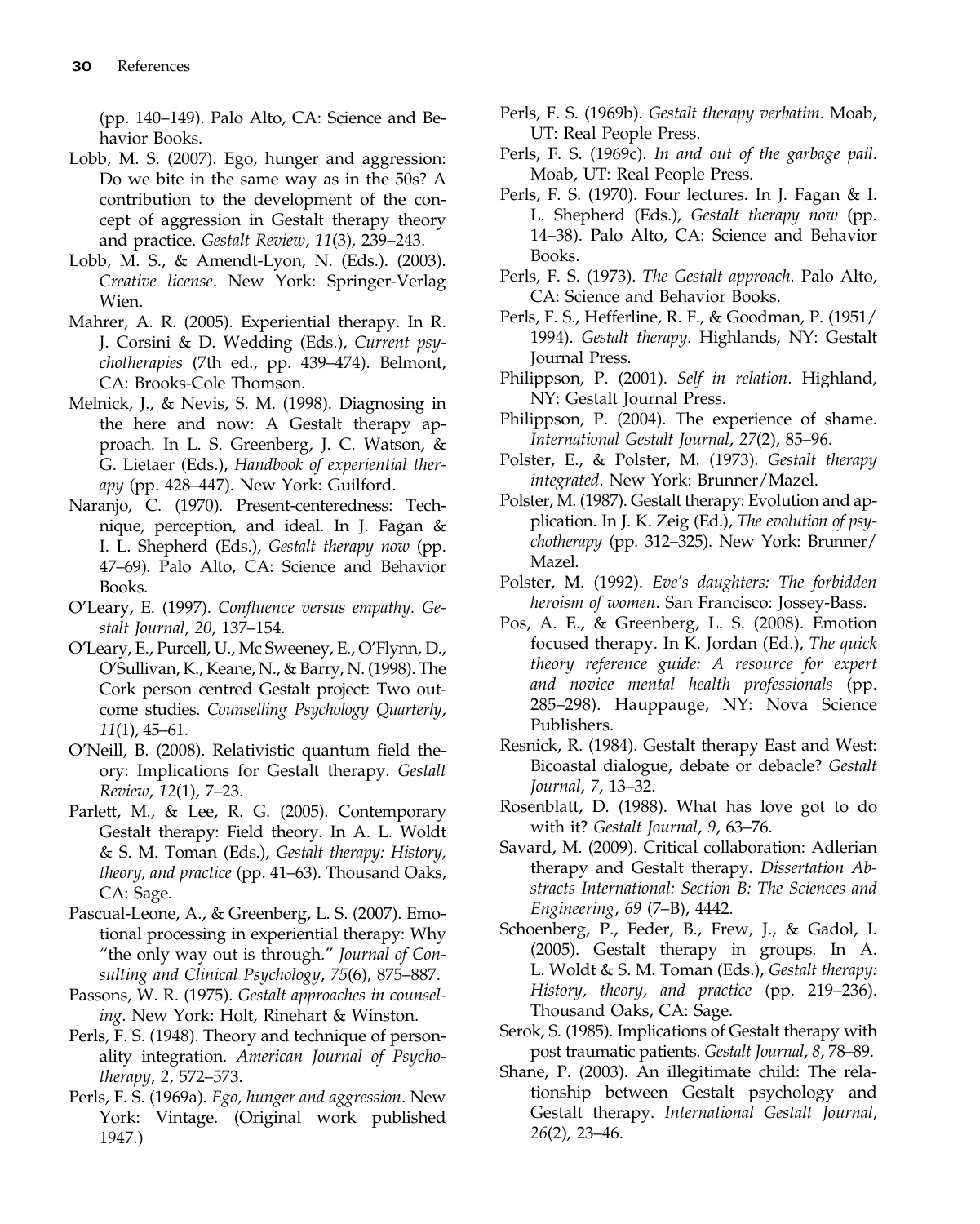- Shepherd, I. L. (1970). Limitations and cautions in the Gestalt approach. In J. Fagan & I. L. Shepherd (Eds.), Gestalt therapy now (pp. 234–238). Palo Alto, CA: Science and Behavior Books.
- Shepard, M. (1975). Fritz. Sagaponack, NY: Second Chance Press.
- Sherrill, R. E. (1986). Gestalt therapy and Gestalt psychology. Gestalt Journal, 9, 53–66.
- Slemenson, M. (1998). Gestalt therapy in Argentina: Revolution, evolution, and contributions. Gestalt Review, 2, 123–130.
- Smuts, J. C. (1926). Holism and evolution. New York: Macmillan.
- Staemmler, F. (2005). Cultural field conditions: A hermeneutic study of consistency. British Gestalt Journal, 14(1), 34–43.
- Stoehr, T. (2009). Perls, Hefferline, and Goodman: Gestalt therapy—An afterword. Gestalt Review, 13(1), 82–95.
- Strümpfel, U., & Courtney, M. (2004). Research on Gestalt therapy. International Gestalt Journal, 27(1), 9–54.
- Strümpfel, U., & Goldman, R. (2002). Contacting Gestalt therapy. In D. J. Cain & J. Seeman (Eds.), Humanistic psychotherapies: Handbook of research and practice. (pp. 189–220). Washington, DC: American Psychological Association.
- Tobin, S. (2004). The integration of relational Gestalt therapy and EMDR. International Gestalt Journal, 27(1), 55–82.
- Wagner-Moore, L. E. (2004). Gestalt therapy: Past, present, theory, and research. Psychotherapy: Theory, Research, Practice, Training, 41(2), 180–189.
- Wallen, R. (1970). Gestalt therapy and Gestalt psychology. In J. Fagan & I. L. Shepherd (Eds.), Gestalt therapy now (pp. 8–13). Palo Alto, CA: Science and Behavior Books.
- Watson, J. C., & Geller, S. M. (2005). The relation among the relationship conditions, working alliance, and outcome in both process-experiential and cognitive-behavioral psychotherapy. Psychotherapy Research, 15(1–2), 25–33.
- Watson, J. C., & McMullen, E. J. (2005). An examination of therapist and client behavior in high- and low-alliance sessions in cognitive-behavioral therapy and process experiential therapy. Psychotherapy: Theory, Research, Practice, Training, 42(3), 297–310.
- Watson, J. C., Gordon, L. B., Stermac, L., Kalogerakos, F., & Steckley, P. (2003). Comparing the

effectiveness of process-experiential with cognitive-behavioral psychotherapy in the treatment of depression. Journal of Consulting and Clinical Psychology, 71(4), 773–781.

- Watzlawick, P. (1984). The invented reality. New York: Norton.
- Wheeler, G. (2005). Culture, self, and field: A Gestalt guide to the age of complexity. Gestalt Review, 9(1), 91–128.
- Woodworth, R., & Schlosberg, H. (1954). Experimental psychology. New York: Holt, Rinehart, & Winston.
- Yontef, G. (2007). The power of the immediate moment in Gestalt therapy. Journal of Contemporary Psychotherapy, 37(1), 17–23.
- Yontef, G. M. (1987). Gestalt therapy 1986: A polemic. Gestalt Journal, 10, 41–68.
- Yontef, G. M. (1988). Assimilating diagnostic and psychoanalytic perspectives into Gestalt therapy. Gestalt Journal, 11, 5–32.
- Yontef, G. M. (1995). Gestalt therapy. In A. S. Gurman & S. B. Meisser (Eds.), Essential psychotherapies: Theory and practice (pp. 261–303). New York: Guilford.
- Yontef, G. M. (2001). Psychotherapy of schizoid process. Transactional Analysis Journal, 31, 723.
- Yontef, G. M., & Fuhr, R. (2005). Gestalt therapy theory of change. In A. L. Woldt & S. M. Toman (Eds.), Gestalt therapy: History, theory, and practice (pp. 81–100). Thousand Oaks, CA: Sage.
- Yontef, G. M., & Jacobs, L. (2011). Gestalt therapy. In R. J. Corsini & D. Wedding (Eds.), Current psychotherapies (9th ed., pp. 342–382). Belmont, CA: Brooks/Cole-Cengage.
- Zinker, J. (1971). Dream work as theater: An innovation in Gestalt therapy. Voices, 7, 2.
- Zinker, J. (1978). Creative process in Gestalt therapy. New York: Brunner/Mazel.
- Zinker, J. (1991). Creative process in Gestalt therapy: The therapist as artist. Gestalt Journal, 14, 71–88.
- Zinker, J. (1994). The developmental process of a Gestalt therapy group. In B. Feder & R. Ronall (Eds.), Beyond the hot seat (pp. 55–77). New York: Brunner/Mazel.

#### Chapter7

Abramowitz, J. S., Foa, E. B., & Franklin, M. E. (2003). Exposure and ritual prevention for obsessivecompulsive disorder: Effects of intensive versus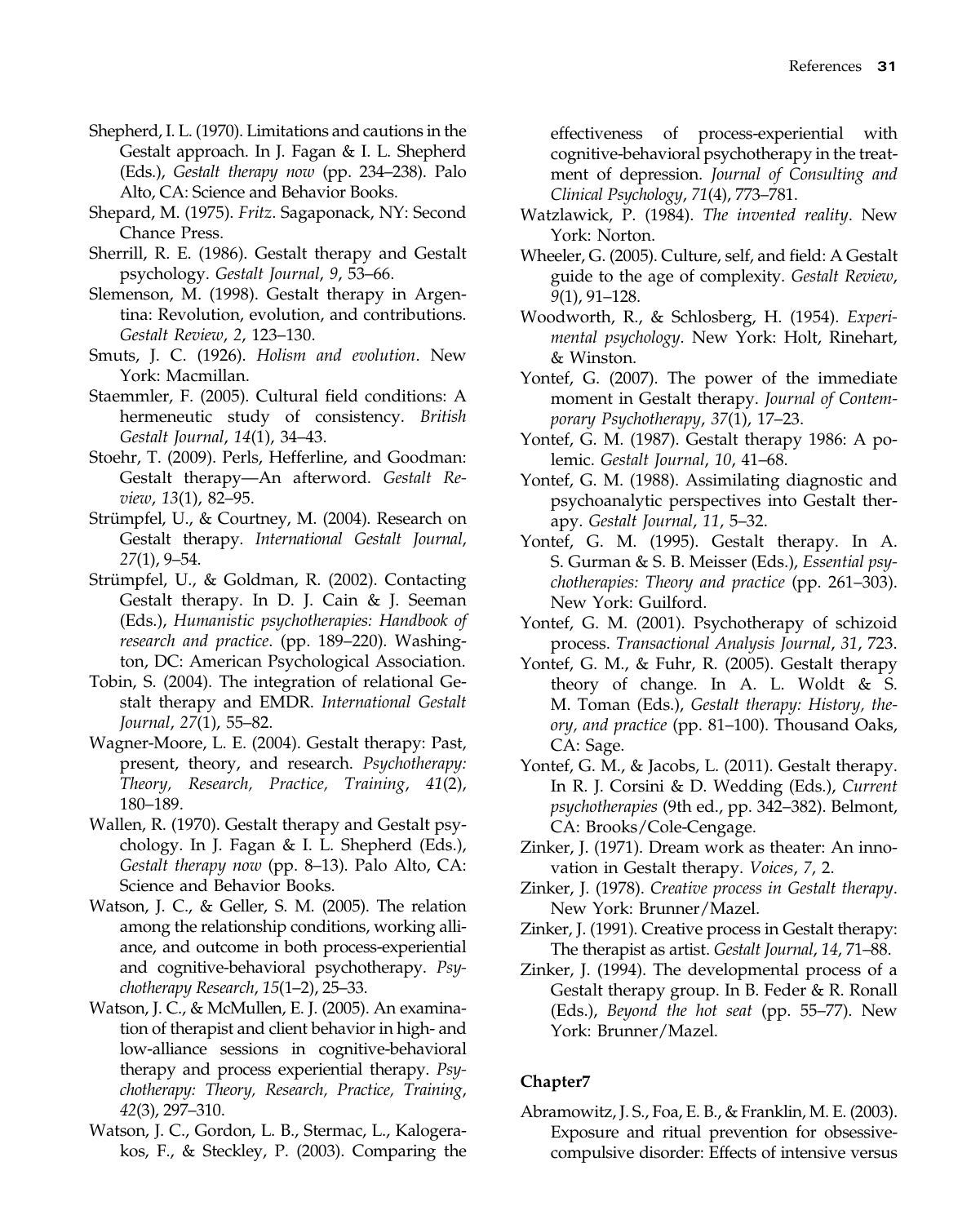twice-weekly sessions. Journal of Consulting and Clinical Psychology, 71(2), 394–398.

- Adler-Tapia, R., & Settle, C. (2008). EMDR and the art of psychotherapy with children. New York: Springer.
- Alberti, R. E., & Emmons, M. L. (2008). Your perfect right: A guide to assertive living (9th ed.). Atascadero, CA: Impact.
- Al-Kubaisy, T. F., & Jassim, A. L. (2003). The efficacy of assertive training in the acquisition of social skills in Iraqi social phobics. Arab Journal of Psychiatry, 14(1), 68–72.
- Andersson, G., Waara, J., Jonsson, U., Malmaeus, F., Carlbring, P., & Öst, L. (2009). Internetbased self-help versus one-session exposure in the treatment of spider phobia: A randomized controlled trial. Cognitive Behaviour Therapy, 38(2), 114–120.
- Anholt, G. E., Kempe, P., de Haan, E., van Oppen, P., Cath, D. C., Smit, J. H., & van Balkom, A. J. L. M. (2007). Cognitive versus behavior therapy: Processes of change in the treatment of obsessivecompulsive disorder. Psychotherapy and Psychosomatics, 77(1), 38–42.
- Antony, M. M., & Swinson, R. P. (2000). Phobic disorders and panic in adults: A guide to assessment and treatment. Washington, DC: American Psychological Association.
- Bailey, J. S., & Burch, M. R. (2005). Ethics for behavior analysts: A practical guide to the behavior analyst certification board guidelines for responsible conduct. Mahwah, NJ: Lawrence Erlbaum.
- Bandura, A. (1969). Principles of behavior modification. New York: Holt, Rinehart & Winston.
- Bandura, A. (1976). Effecting change through participant modeling. In J. D. Krumboltz & C. E. Thoresen (Eds.), Counseling methods (pp. 248–265). New York: Holt, Rinehart & Winston.
- Bandura, A. (1977). Social learning theory. Englewood Cliffs, NJ: Prentice-Hall.
- Bandura, A. (1978). Reflections on self-efficacy. In S. Rachman (Ed.), Advances in behaviour research and therapy (Vol. 1, pp. 237–269). Oxford: Pergamon.
- Bandura, A. (1986). Social foundations of thought and action: A social cognitive theory. Englewood Cliffs, NJ: Prentice-Hall.
- Bandura, A. (1989a). Social cognitive theory. In R. Vasta (Ed.), Annals of child development (Vol. 6, pp. 1–60). Greenwich, CA: JAI Press.
- Bandura, A. (1989b). Regulation of cognitive processes through perceived self-efficacy. Developmental Psychology, 25, 729–735.
- Bandura, A. (1997). Self-efficacy: The exercise of control. San Francisco: W. H. Freeman.
- Bandura, A. (2000). Social cognitive theory: An agentic perspective. Annual Review of Psychology, 52, 1–26.
- Bandura, A. (2007). Albert Bandura. In G. Lindzey, & W. M. Runyan (Eds.), A history of psychology in autobiography (Vol. IX, pp. 43–75). Washington, DC: American Psychological Association.
- Bandura, A. (Ed.). (1971). Psychological modeling: Conflicting theories. Chicago: Aldine Atherton.
- Barlow, D. H. (Ed.). (2007). Clinical handbook of psychological disorders: A step-by-step treatment manual (4th ed.). New York: Guilford.
- Beck, H. P., Levinson, S., & Irons, G. (2009). Finding little Albert: A journey to John B. Watson's infant laboratory. American Psychologist, 64(7), 605–614.
- Bisson, J. I., Ehlers, A., Matthews, R., Pilling, S., Richards, D., & Turner, S. (2007). Psychological treatments for chronic post-traumatic stress disorder: Systematic review and meta-analysis . British Journal of Psychiatry, 190(2), 97–104.
- Blackledge, J. T. , Ciarrochi, J., & Deane, F. (Eds.). (2009). Acceptance and commitment therapy: Contemporary theory, research and practice. Bowen Hills, QLD, Australia: Australian Academic Press.
- Blackledge, J. T., & Hayes, S. C. (2001). Emotion regulation in acceptance and commitment therapy. Journal of Clinical Psychology, 57, 243–255.
- Brown, T. A., O'Leary, T. A., & Barlow, D. H. (2001). Generalized anxiety disorder. In D. H. Barlow, Clinical handbook of psychological disorders (3rd ed., pp. 154–208). New York: Guilford.
- Bussey, K., & Bandura, A. (1999). Social cognitive career theory of gender development and differentiation. Psychological Review, 106, 676–713.
- Chen, E. Y., Matthews, L., Allen, C., Kuo, J. R., & Linehan, M. M. (2008). Dialectical behavior therapy for clients with binge-eating disorder or bulimia nervosa and borderline personality disorder. International Journal of Eating Disorders, 41(6), 505–512.
- Covin, R., Ouimet, A. J., Seeds, P. M., & Dozois, D. J. A. (2008). A meta-analysis of CBT for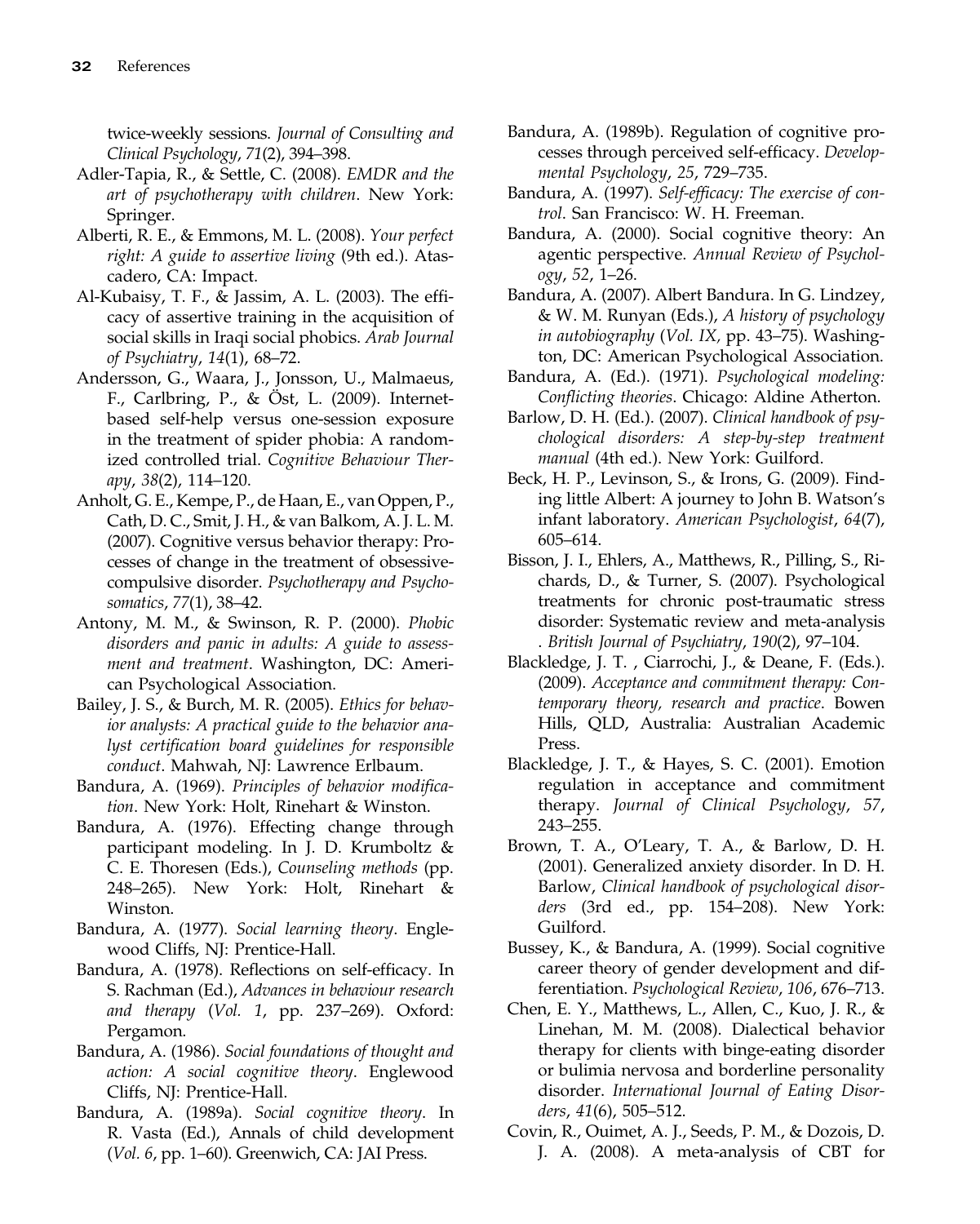pathological worry among clients with GAD. Journal of Anxiety Disorders, 22(1), 108–116.

- Davidson, J. R. T., Foa, E. B., Huppert, J. D., Keefe, F. J., Franklin, M. E., & Compton, J. S. et al. (2004). Fluoxetine, comprehensive cognitive behavioral therapy, and placebo in generalized social phobia. Archives of General Psychiatry, 61(10), 1005–1013.
- Dollard, J., & Miller, N. E. (1950). Personality and psychotherapy. New York: McGraw-Hill.
- Dowrick, P. W. (1991). Practical guide to using video in the behavioral sciences. New York: Wiley.
- Dowrick, P. W., Tallman, B. I., & Connor, M. E. (2005). Constructing better futures via video. Journal of Prevention & Intervention in the Community, 29(1–2), 131–144.
- Dugas, M. J., Ladouceur, R., Léger, E., Freeston, M. H., Langolis, F., & Provencher, M. D. et al. (2003). Group cognitive-behavioral therapy for generalized anxiety disorder: Treatment outcome and long-term follow-up. Journal of Consulting and Clinical Psychology, 71(4), 821–825.
- Dwairy, M. (2004). Culturally sensitive education: Adapting self-oriented assertiveness training to collective minorities. Journal of Social Issues, 60(2), 423–436.
- Eifert, G. H., & Forsyth, J. P. (2005). Acceptance and commitment therapy for anxiety disorders: A practitioner's treatment guide to using mindfulness, acceptance, and values-based behavior change strategies. Oakland, CA: New Harbinger.
- Evans, I. M. (2008). Ethical issues. In M. Hersen & D. Reitman (Eds.), Handbook of psychological assessment, case conceptualization, and treatment, vol 2: Children and adolescents. (pp. 176–195). Hoboken, NJ: John Wiley & Sons.
- Eysenck, H. J. (1970). The structure of human personality (3rd ed.). London: Methuen.
- Farmer, R. F., & Nelson-Gray, R. O. (2005). The history of behavior therapy. In R. F. Farmer & R. O. Nelson-Gray (Eds.), Personality-guided behavior therapy (pp. 33–49). Washington, DC: American Psychological Association.
- Feske, U. (2001). Treating low-income and African American women with posttraumatic stress disorder: A case series. Behavior Therapy, 32, 585–601.
- Feske, U., & Chambless, D. L. (1995). Cognitive behavioral versus exposure only treatment for social phobias: A meta-analysis. Behavior Therapy, 30, 695–720.
- Fisher, P. L., & Wells, A. (2005). How effective are cognitive and behavioral treatments for obsessive-compulsive disorder? A clinical significance analysis. Behaviour Research and Therapy, 43(12), 1543–1558.
- Foa, E. B., Liebowitz, M. R., Kozak, M. J., Davies, S., Campeas, R., & Franklin, M. E. et al. (2005). Randomized, placebo-controlled trial of exposure and ritual prevention, clomipramine, and their combination in the treatment of obsessivecompulsive disorder. American Journal of Psychiatry, 162(1), 151–161.
- Franklin, M. E., & Foa, E. B. (2007). Cognitive behavioral treatment of obsessive-compulsive disorder. In P. E. Nathan & J. M. Gorman (Eds.), A guide to treatments that work (3rd ed., pp. 431–446). New York: Oxford University Press.
- Franklin, M. E., & Foa, E. B. (2008). Obsessivecompulsive disorder. New York: Guilford Press.
- Franklin, M. E., & Simpson, H. B. (2005). Combining pharmacotherapy and exposure plus ritual prevention for obsessive compulsive disorder: Research findings and clinical applications. Journal of Cognitive Psychotherapy, 19(4), 317–330.
- Gilroy, L. J., Kirkby, K. C., Daniels, B. A., Menzies, R. G., & Montgomery, I. M. (2003). Long-term follow-up of computer-aided vicarious exposure versus live graded exposure in the treatment of spider phobia. Behavior Therapy, 34(1), 65–76.
- Grawe, K., Donati, R., & Bernauer, F. (1998). Psychotherapy in transition. Seattle, WA: Hogrefe & Huber.
- Greco, L. A., & Hayes, S. C. (2008). Acceptance and mindfulness treatments for children and adolescents: A practitioner's guide. Oakland, CA: New Harbinger.
- Groden, G., & Cautela, J. R. (1981). Behavior therapy: A survey of procedures for counselors. Personnel and Guidance Journal, 60, 175–179.
- Harned, M. S., Chapman, A. L., Dexter-Mazza, E. T., Murray, A., Comtois, K. A., & Linehan, M. M. (2008). Treating co-occurring axis I disorders in recurrently suicidal women with borderline personality disorder: A 2-year randomized trial of dialectical behavior therapy versus community treatment by experts. Journal of Consulting and Clinical Psychology, 76(6), 1068–1075.
- Haug, T. T., Blomhoff, S., Hellstrom, K., Holme, I., Humble, M., & Madsbu, H. P. et al. (2003).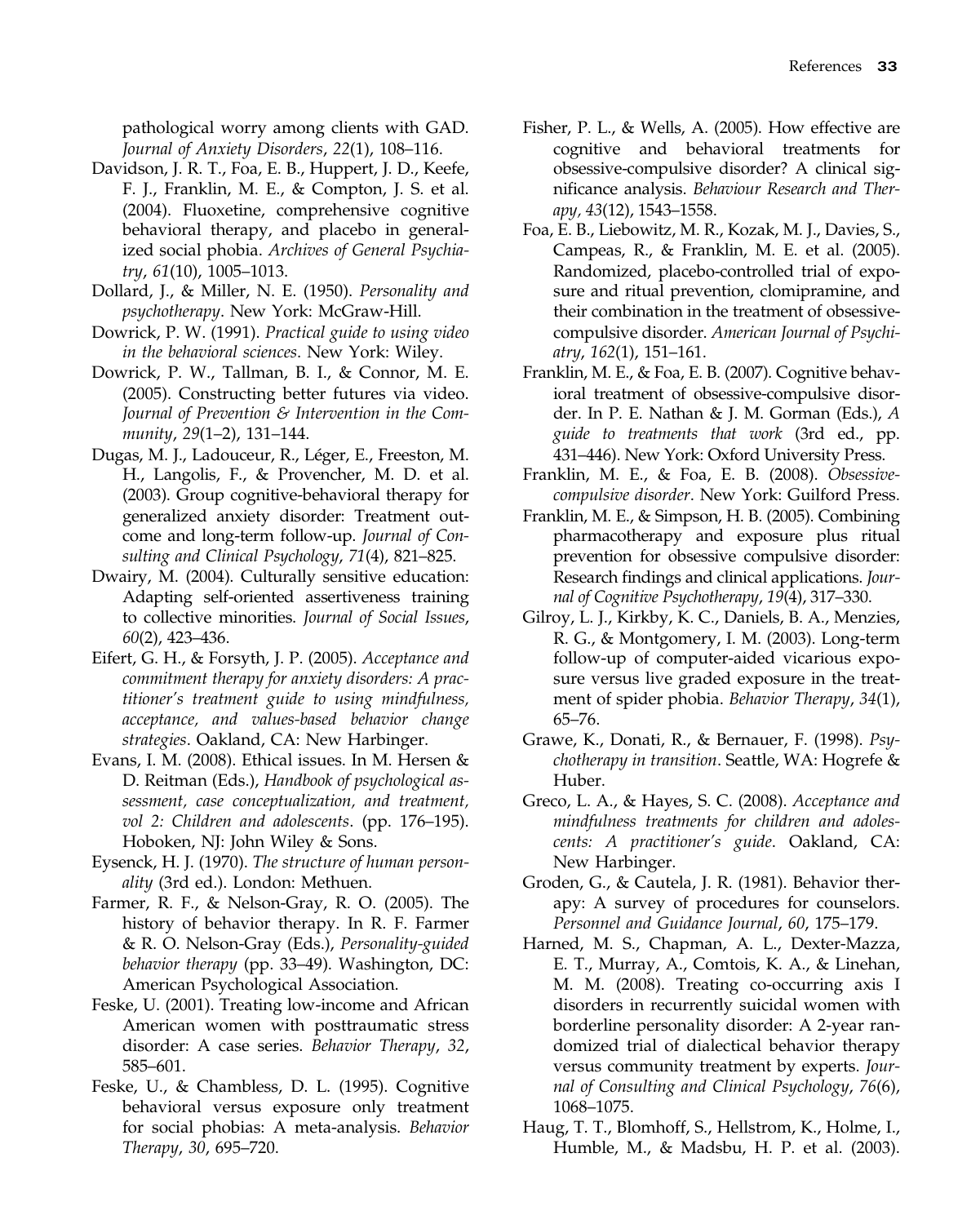Exposure therapy and sertraline in social phobia: 1-year follow-up of a randomised controlled trial. British Journal of Psychiatry, 182(4), 312–318.

- Hayes, S. C. (2008). Climbing our hills: A beginning conversation on the comparison of acceptance and commitment therapy and traditional cognitive behavioral therapy. Clinical Psychology: Science and Practice, 15(4), 286–295.
- Hayes, S. C., & Strosahl, K. D. (2005). A practical guide to acceptance and commitment therapy. New York: Springer Science.
- Hays, P. A. (2008). Addressing cultural complexities in practice: Assessment, diagnosis, and therapy (2nd ed.). Washington, DC: American Psychological Association.
- Hays, P. A. (2009). Integrating evidence-based practice, cognitive–behavior therapy, and multicultural therapy: Ten steps for culturally competent practice. Professional Psychology: Research and Practice, 40(4), 354–360.
- Hazel, M. T. (2005). Visualization and systematic desensitization: Interventions for habituating and sensitizing patterns of public speaking anxiety. (Doctoral dissertation). Dissertation Abstracts International Section A: Humanities and Social Sciences, 66(1–A), 30.
- Heffner, M., Eifert, G. H., Parker, B. T., Hernandez, D. H., & Sperry, J. A. (2003). Valued directions: Acceptance and commitment therapy in the treatment of alcohol dependence. Cognitive and Behavioral Practice, 10(4), 378–383.
- Hertlein, K. M., & Ricci, R. J. (2004). A systematic research synthesis of EMDR studies: Implementation of the platinum standard. Trauma, Violence, & Abuse, 5(3), 285–300.
- Higginbotham, H. N., & Streiner, D. (1991). Social science contribution to pharmaco-epidemiology . Journal of Clinical Epidemiology, 44 (suppl. 2), 73S–82S.
- Hirai, M., Vernon, L. L., & Cochran, H. (2007). Exposure therapy for phobias. In D. C. S. Richard & D. L. Lauterbach (Eds.), Handbook of exposure therapies (pp. 247–270). Burlington, MA: Elsevier.
- Hoberman, H. M., & Clarke, G. N. (1993). Major depression in adults. In R. T. Ammerman & M. Hersen (Eds.), Handbook of behavior therapy with children and adults (pp. 73–90). Boston: Allyn & Bacon.
- Hoffman, H. G., Garcia-Palacios, A., Carlin, A., Furness, T. A., III, & Botella-Arbona, C. (2003).

Interfaces that heal: Coupling real and virtual objects to treat spider phobia. International Journal of Human-Computer Interaction, 16(2), 283–300.

- Hull, C. L. (1943). Principles of behavior. New York: Appleton-Century-Crofts.
- Hyman, R. (1964). The nature of psychological inquiry. Englewood Cliffs, NJ: Prentice-Hall.
- Jacobson, E. (1938). Progressive relaxation. Chicago: University of Chicago Press.
- Johnson, J. H., & McGlynn, F. D. (1988). Simple phobia. In M. Hersen & C. G. Last (Eds.), Child behavior therapy case book (pp. 43–53). New York: Plenum.
- Jones, M. C. (1924). A laboratory study of fear: The case of Peter. Pedagogical Seminary, 31, 308–315.
- Kazdin, A. E. (2001). Behavior modification in applied settings (6th ed.). Belmont, CA: Wadsworth.
- Keane, T. M., Fairbank, J. A., Caddell, J. M., & Zimering, R. T. (1989). Implosive (flooding) therapy reduces symptoms of PTSD in Vietnam combat veterans. Behavior Therapy, 20, 245–260.
- Kirby, F. D., & Shields, F. (1972). Modification of arithmetic response rate and attending behavior in a seventh-grade student. Journal of Applied Behavior Analysis, 5, 79–84.
- Klinger, E., Bouchard, S., Légeron, P., Roy, S., Lauer, F., & Chemin, I. et al. (2005). Virtual reality therapy versus cognitive behavior therapy for social phobia: A preliminary controlled study. CyberPsychology & Behavior, 8(1), 76–88.
- Krijn, M., Emmelkamp, P. M. G., Ólafsson, R. P., Bouwman, M., van Gerwen, L. J., Spinhoven, P., Schuemie, M. J., & van der Mast, C. A. P. G. (2007). Fear of flying treatment methods: Virtual reality exposure vs. cognitive behavioral therapy. Aviation, Space, and Environmental Medicine, 78(2), 121–128.
- Krop, H., & Burgess, D. (1993). The use of covert modeling in the treatment of a sexual abuse victim. In J. R. Cautela & A. J. Kearney (Eds.), Covert conditioning casebook (pp. 153–158). Pacific Grove, CA: Brooks/Cole.
- Lecomte, T., Leclerc, C., Corbière, M., Wykes, T., Wallace, C. J., & Spidel, A. (2008). Group cognitive behavior therapy or social skills training for individuals with a recent onset of psychosis: Results of a randomized controlled trial. Journal of Nervous and Mental Disease, 196(12), 866–875.
- LeCroy, C. W. (2007). Problem-solving and socialskills training groups for children. In T. Ronen & A. Freeman (Eds.), Cognitive behavior therapy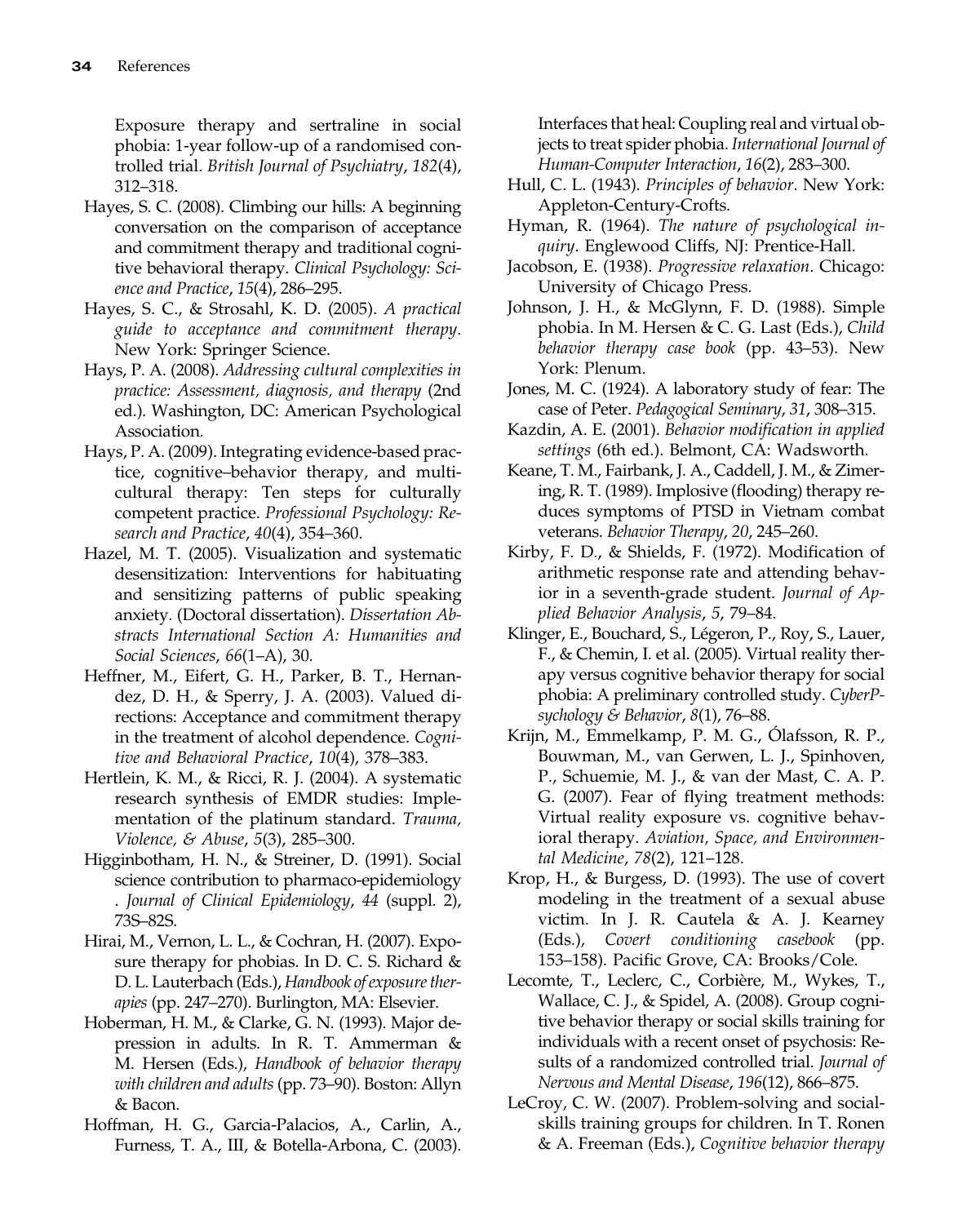in clinical social work practice (pp. 285–300). New York: Springer.

- Leeds, A. M., & Shapiro, F. (2000). EMDR and resource installation: Principles and procedures for enhancing current functioning and resolving traumatic experience. In J. Carlson & L. Sperry (Eds.), Brief therapy with individuals and couples (pp. 469–534). Phoenix, AZ: Zeig, Tucker, and Theisen.
- Levin, M., & Hayes, S. C. (2009). ACT, RFT, and contextual behavioral science. In J. T. Blackledge, J. Ciarrochi, & F. P. Deane (Eds.), Acceptance and commitment therapy: Contemporary theory, research and practice. (pp. 1–40). Bowen Hills, QLD, Australia: Australian Academic Press.
- Lindenboim, N., Comtois, K. A., & Linehan, M. M. (2007). Skills practice in dialectical behavior therapy for suicidal women meeting criteria for borderline personality disorder. Cognitive and Behavioral Practice, 14(2), 147–156.
- Linehan, M. M. (1993a). Skills training manual for treating borderline personality disorder. New York: Guilford.
- Linehan, M. M. (1993b). Cognitive-behavioral treatment of borderline personality disorder. New York: Guilford.
- Linehan, M. M., & Dexter-Mazza, E. T. (2008). Dialectical behavior therapy for borderline personality disorder. New York: Guilford Press.
- Linehan, M. M., McDavid, J. D., Brown, M. Z., Sayrs, J. H. R., & Gallop, R. J. (2008). Olanzapine plus dialectical behavior therapy for women with high irritability who meet criteria for borderline personality disorder: A doubleblind, placebo-controlled pilot study. Journal of Clinical Psychiatry, 69(6), 999–1005.
- Luber, M. (Ed.). (2009). Eye movement desensitization and reprocessing (EMDR) scripted protocols: Basics and special situations. New York: Springer.
- Luoma, J. B., Hayes, S. C., & Walser, R. D. (2007). Learning ACT: An acceptance and commitment therapy skills-training manual for therapists. Oakland, CA: New Harbinger.
- Malbos, E., Mestre, D. R., Note, I. D., & Gellato, C. (2008). Virtual reality and claustrophobia: Multiple components therapy involving game editor virtual environments exposure. CyberPsychology & Behavior, 11(6), 695–697.
- Marlatt, G., & Gordon, J. (Eds.). (1985). Relapse prevention: Maintenance strategies in the treatment of addictive behavior. New York: Guilford.
- Marlow, C. (2004). The evidence-based practitioner: Assessing the cultural responsiveness of research. In H. E. Briggs & T. L. Rzepnicki (Eds.), Using evidence in social work practice: Behavioral perspectives (pp. 257–272). Chicago: Lyceum Books.
- Martin, J. (2004). Self-regulated learning, social cognitive theory, and agency. Educational Psychologist, 39(2), 135–145.
- Maxfield, L. (2007). Current status and future directions for EMDR research. Journal of EMDR Practice and Research, 1(1), 6–14.
- Meichenbaum, D. (1974). Self-instructional training: A cognitive prosthesis for the aged. Human Development, 17, 273–280.
- Meichenbaum, D. (1985). Stress inoculation training. New York: Pergamon.
- Meichenbaum, D. (1993). Stress inoculation training: A 20-year update. In P. M. Lehrer & R. L. Woolfolk (Eds.), Principles and practice of stress management (2nd ed., pp. 373–406). New York: Guilford.
- Meichenbaum, D. (2007). Stress inoculation training: A preventative and treatment approach. In P. M. Lehrer, R. L. Woolfolk, & W. E. Sime (Eds.), Principles and practice of stress management (3rd ed., pp. 497–516). New York: Guilford.
- Meichenbaum, D., & Goodman, J. (1971). Training impulsive children to talk to themselves: A means of developing self-control. Journal of Abnormal Psychology, 77, 115–126.
- Miltenberger, R. G. (2008). Behavior modification: Principles and procedures (4th ed.). Belmont, CA: Thomson Wadsworth.
- Mischel, W. (1973). Toward a cognitive social learning reconceptualization of personality. Psychology Review, 80, 730–755.
- Mowrer, O. H. (1950). Learning theory and personality dynamics. New York: Ronald Press.
- Mowrer, O. H., & Mowrer, W. M. (1938). Enuresis: A method for its study and treatment. American Journal of Orthopsychiatry, 8, 436–459.
- North, M. M., North, S. M., & Burwick, C. B. (2008). Virtual reality therapy: A vision for a new paradigm. Hauppauge, NY: Nova Science.
- Ollendick, T. H., Davis, T. E., III, & Sirbu, C. (2009). Specific phobias. In D. McKay & E. A. Storch (Eds.), Cognitive-behavior therapy for children: Treating complex and refractory cases (pp. 171–199). New York: Springer.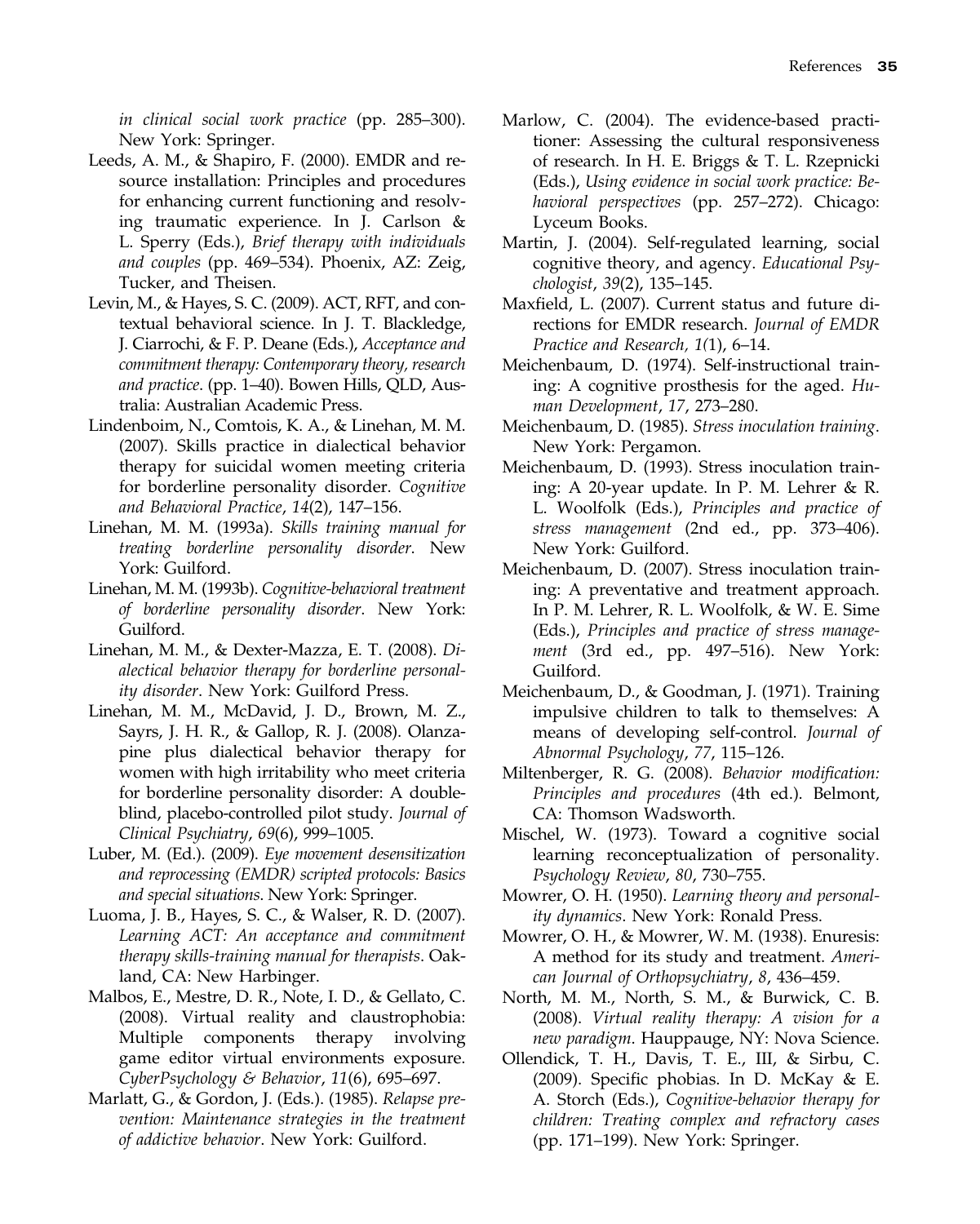- Ollendick, T. H., Öst, L., Reuterskiöld, L., Costa, N., Cederlund, R., Sirbu, C., Davis, T. E., III, & Jarrett, M. A. (2009). One-session treatment of specific phobias in youth: A randomized clinical trial in the United States and Sweden. Journal of Consulting and Clinical Psychology, 77(3), 504–516.
- Orsillo, S. M., & Batten, S. V. (2005). Acceptance and commitment therapy in the treatment of posttraumatic stress disorder. Behavior Modification, 29(1), 95–129.
- Öst, L. G., Stridh, B. M., & Wolf, M. (1998). A clinical study of spider phobia: Prediction of outcome after self-help and therapist-directed treatments. Behavior Research and Therapy, 36, 17–35.
- Parsons, T. D., & Rizzo, A. A. (2008). Affective outcomes of virtual reality exposure therapy for anxiety and specific phobias: A metaanalysis. Journal of Behavior Therapy and Experimental Psychiatry, 39(3), 250–261.
- Powers, M. B., & Emmelkamp, P. M. G. (2008). Virtual reality exposure therapy for anxiety disorders: A meta-analysis. Journal of Anxiety Disorders, 22(3), 561–569.
- Price, M., & Anderson, P. (2007). The role of presence in virtual reality exposure therapy. Journal of Anxiety Disorders, 21(5), 742–751.
- Przeworski, A., & Newman, M. G. (2004). Palmtop computer-assisted group therapy for social phobia. Journal of Clinical Psychology, 60(2), 179–188.
- Reger, G. M., & Gahm, G. A. (2008). Virtual reality exposure therapy for active duty soldiers. Journal of Clinical Psychology, 64(8), 940–946.
- Rezvan, S., Baghban, I., Bahrami, F., & Abedi, M. (2008). A comparison of cognitive-behavior therapy with interpersonal and cognitive behavior therapy in the treatment of generalized anxiety disorder. Counselling Psychology Quarterly, 21(4), 309–321.
- Riggs, D. S., & Foa, E. B. (1993). Obsessive compulsive disorder. In D. H. Barlow (Ed.), Clinical handbook of psychological disorders (pp. 189–239). New York: Guilford.
- Riggs, D. S., & Foa, E. B. (2007). Treating contamination concerns and compulsive washing. In M. M. Antony, C. Purdon, & L. J. Summerfeldt (Eds.), Psychological treatment of obsessive-compulsive disorder: Fundamentals and beyond (pp. 149–168). Washington, DC: American Psychological Association.
- Riva, G., Alcãniz, M., Anolli, L., Bacchetta, M., Bañs, R., & Buselli, C. et al. (2003). The VEPSY updated project: Clinical rationale and technical approach. CyberPsychology & Behavior, 6(4), 433–439.
- Rizzo, A., Reger, G., Gahm, G., Difede, J., & Rothbaum, B. O. (2009). Virtual reality exposure therapy for combat-related PTSD. In P. J. Shiromani, T. M. Keane, & J. E. LeDoux (Eds.), Post-traumatic stress disorder: Basic science and clinical practice. (pp. 375–399). Totowa, NJ: Humana Press.
- Roemer, L., Orsillo, S. M., & Salters-Pedneault, K. (2008). Efficacy of an acceptance-based behavior therapy for generalized anxiety disorder: Evaluation in a randomized controlled trial. Journal of Consulting and Clinical Psychology, 76(6).
- Rosa-Alcázar, A. I., Sánchez-Meca, J., Gómez-Conesa, A., & Marín-Martínez, F. (2008). Psychological treatment of obsessive-compulsive disorder: A meta-analysis. Clinical Psychology Review, 28(8), 1310–1325.
- Rose, S. D., & Lecroy, C. W. (1991). Group methods. In F. H. Kanfer & A. P. Goldstein (Eds.), Helping people change (4th ed., pp. 422–454). New York: Pergamon.
- Rotter, J. B. (1954). Social learning and clinical psychology. Englewood Cliffs, NJ: Prentice-Hall.
- Shah, A., Dalvi, M., & Thompson, T. (2005). Is there a need to study behavioral and psychological signs and symptoms of dementia across cultures? International Psychogeriatrics, 17(3), 513–518.
- Shapiro, D. A., & Shapiro, D. (1982). Meta-analysis of comparative therapy outcome studies: A replication and refinement. Psychological Bulletin, 92, 581–604.
- Shapiro, F. (1997). EMDR in the treatment of trauma. Pacific Grove, CA: EMDR.
- Shapiro, F. (1999). Eye movement desensitization and reprocessing (EMDR) and the anxiety disorders: Clinical and research implication of an integrated psychotherapy treatment. Journal of Anxiety Disorders, 13, 35–67.
- Shapiro, F. (2001). Eye movement desensitization and reprocessing: Basic principles, protocols, and procedures (2nd ed.). New York: Guilford.
- Shapiro, F., & Forrest, M. S. (2004). EMDR: The breakthrough therapy for overcoming anxiety, stress, and trauma. New York: Basic Books.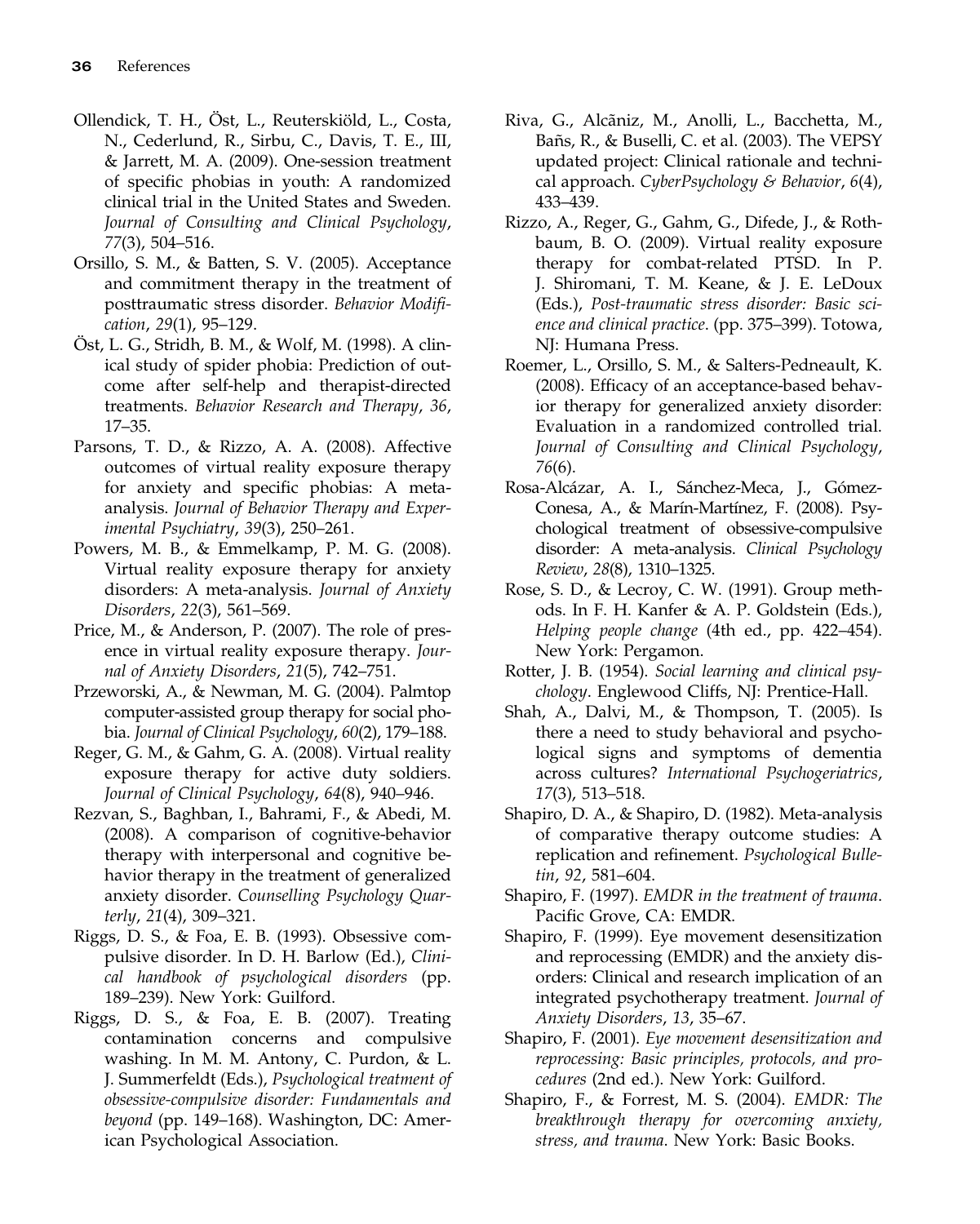- Shapiro, F., Kaslow, F. W. , & Maxfield, L. (2007). Handbook of EMDR and family therapy processes. Hoboken, NJ: John Wiley.
- Shapiro, R. (2005a). EMDR solutions: Pathways to healing. New York: Norton.
- Shapiro, R. (2005b). The two-hand interweave. In R. Shapiro (Ed.), EMDR solutions: Pathways to healing (pp. 160–166). New York: Norton.
- Sigmon, S. T., Pells, J., Edenfield, T. M., Hermann, B. A., Schartel, J. G., LaMattina, S. M., & Boulard, N. E. (2007). Are we there yet? A review of gender comparisons in three behavioral journals through the 20th century. Behavior Therapy, 38(4), 333–339.
- Simpson, H. B., Foa, E. B., Liebowitz, M. R., Ledley, D. R., Huppert, J. D., Cahill, S., Vermes, D., Schmidt, A. B., Hembree, E., Franklin, M., Campeas, R., Hahn, C., & Petkova, E. (2008). A randomized, controlled trial of cognitive-behavioral therapy for augmenting pharmacotherapy in obsessive-compulsive disorder. American Journal of Psychiatry, 165(5), 621–630.
- Simpson, H. B., Zuckoff, A., Page, J. R., Franklin, M. E., & Foa, E. B. (2008). Adding motivational interviewing to exposure and ritual prevention for obsessive-compulsive disorder: An open pilot trial. Cognitive Behaviour Therapy, 37(1), 38–49.
- Skinner, B. F. (1948). Walden two. New York: Macmillan.
- Skinner, B. F. (1953). Science and human behavior. New York: Free Press.
- Smith, M. L., & Glass, G. V. (1977). Meta-analysis of psychotherapy outcome studies. American Psychologist, 32, 752–760.
- Spiegler, M. D., & Guevremont, D. C. (2010). Contemporary behavior therapy (5th ed.). Belmont, CA: Wadsworth.
- Stampfl, T. G. (1966). Implosive therapy. Part 1: The theory. In S. G. Armitage (Ed.), Behavioral modification techniques in the treatment of emotional disorder (pp. 12–21). Battle Creek, MI: VA Hospital Publications.
- Stampfl, T. G. (1970). Implosive therapy: An emphasis on covert stimulation. In D. J. Levis (Ed.), Learning approaches to therapeutic behavior change (pp. 182–204). Chicago: Aldine.
- Stanley, M. A., Diefenbach, G. J., & Hopko, D. R. (2004). Cognitive behavioral treatment for older adults with generalized anxiety disorder: A therapist manual for primary care settings. Behavior Modification, 28(1), 73–117.
- Stanley, M. A., Wilson, N. L., Novy, D. M., Rhoades, H. M., Wagener, P. D., Greisinger, A. J., Cully, J. A., & Kunik, M. E. (2009). Cognitive behavior therapy for generalized anxiety disorder among older adults in primary care: A randomized clinical trial. Journal of the American Medical Association, 301(14), 1460–1467.
- Tanaka-Matsumi, J., & Higginbotham, H. N. (1996). Behavioral approaches to counseling across cultures. In P. B. Pedersen, J. G. Dragerns, W. J. Lonner, & J. E. Trimble (Eds.), Counseling across cultures (4th ed., pp. 266–292). Thousand Oaks, CA: Sage.
- Taylor, S. (2004). Efficacy and outcome predictors for three PTSD treatments: Exposure therapy, EMDR, and relaxation training. In S. Taylor (Ed.), Advances in the treatment of posttraumatic stress disorder: Cognitive-behavioral perspectives (pp. 13–37). New York: Springer.
- Taylor, S., Thordarson, D. S., Spring, T., Yeh, A. H., Corcoran, K. M., & Eugster, K. et al. (2003). Telephone-administered cognitive behavior therapy for obsessive-compulsive disorder. Cognitive Behaviour Therapy, 32(1), 13–25.
- Thorndike, E. L. (1898). Animal intelligence: An experimental study of the associative process in animals. Psychological Review: Monograph Supplement (No. 8).
- Thorndike, E. L. (1911). Animal intelligence: Experimental studies. New York: Macmillan.
- Twohig, M. P., & Hayes, S. C. (2008). ACT verbatim for depression and anxiety: Annotated transcripts for learning acceptance and commitment therapy. Oakland, CA: New Harbinger.
- Walen, S., & Wolfe, J. L. (2000). Women's sexuality. J. R. White & A. S. Freeman (Eds.), Cognitivebehavioral group therapy for specific problems and populations (pp. 305–330). Washington, DC: American Psychological Associates.
- Wallach, H. S., Safir, M. P., & Bar-Zvi, M. (2009). Virtual reality cognitive behavior therapy for public speaking anxiety: A randomized clinical trial. Behavior Modification, 33(3), 314–338.
- Watson, J. B. (1914). Behavior: An introduction to comparative psychology. New York: H. Holt.
- Watson, J. B. (1919). Psychology from the standpoint of a behaviorist. Philadelphia: Lippincott.
- Watson, J. B., & Rayner, R. (1920). Conditioned emotional reactions. Journal of Experimental Psychology, 3, 1–14.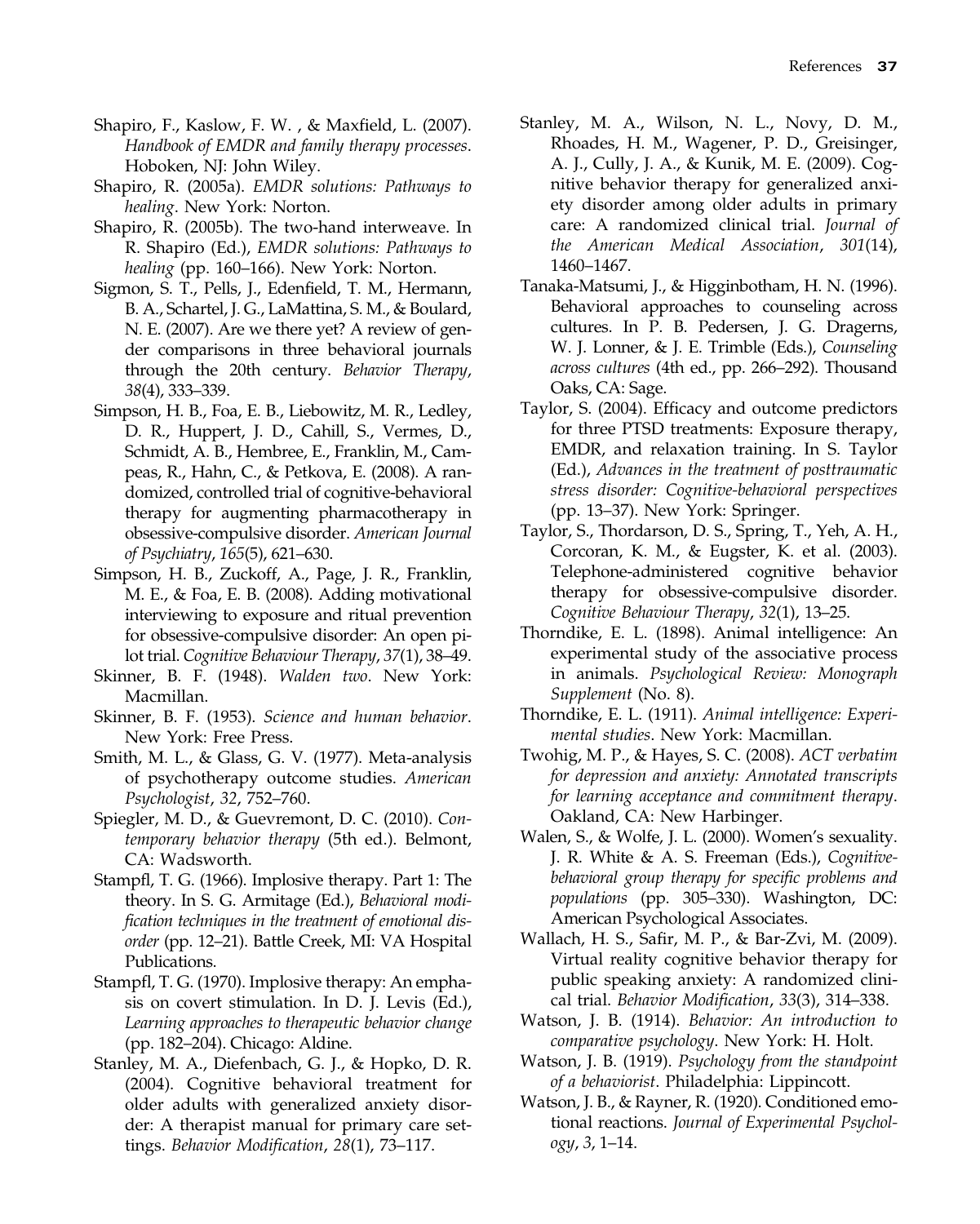- Whittal, M. L., Thordarson, D. S., & Mclean, P. D. (2005). Treatment of obsessive-compulsive disorder: Cognitive behavior therapy vs. exposure and response prevention. Behaviour Research and Therapy, 43(12), 1559–1576.
- Wiederhold, B. K., & Wiederhold, M. D. (2005). Virtual reality therapy for anxiety disorders: Advances in evaluation and treatment. Washington, DC: American Psychological Association.
- Wolitzky-Taylor, K. B., Horowitz, J. D., Powers, M. B., & Telch, M. J. (2008). Psychological approaches in the treatment of specific phobias: A meta-analysis. Clinical Psychology Review, 28(6), 1021–1037.
- Wolpe, J. (1958). Psychotherapy by reciprocal inhibition. Stanford, CA: Stanford University Press.
- Wolpe, J. (1990). The practice of behavior therapy (4th ed.). New York: Pergamon.
- Worell, J. H., & Remer, P. (2003). Feminist perspectives in therapy: Empowering diverse women (2nd ed.). New York: Wiley.

- Adelman, R. (2008). Methods of reconstruction with adolescent substance abusers: Combining REBT and constructivism. In J. D. Raskin & S. K. Bridges (Eds.), Studies in meaning 3: Constructivist psychotherapy in the real world (pp. 183–200). New York: Pace University Press.
- Banks, T., & Zionts, P. (2009). REBT used with children and adolescents who have emotional and behavioral disorders in educational settings: A review of the literature. Journal of Rational-Emotive & Cognitive Behavior Therapy, 27(1), 51–65.
- Bard, J. (1980). Rational-emotive therapy in practice. Champaign, IL: Research Press.
- Bernard, M. E. (2009). Dispute irrational beliefs and teach rational beliefs: An interview with Albert Ellis. Journal of Rational-Emotive & Cognitive Behavior Therapy, 27(1), 66–76.
- Bernard, M. E., & Joyce, M. R. (1984). Rationalemotive therapy with children and adolescents. New York: Wiley.
- Bishop, F. M. (2000). Managing addictions: Cognitive and behavioral techniques. Holmes, PA: Aronson.
- Browne, C. M., Dowd, E. T., & Freeman, A. (2010). Rational and irrational beliefs and psychopathology. In D. David, S. J. Lynn, & A. Ellis (Eds.), Rational and irrational beliefs: Research,

theory, and clinical practice (pp. 149–171). New York: Oxford University Press.

- David, D. (2007). Quo vadis CBT? Trans-cultural perspectives on the past, present, and future of cognitive-behavioral therapies: Interviews with the current leadership in cognitivebehavioral therapies. Journal of Cognitive and Behavioral Psychotherapies, 7(2), 171–217.
- David, D., Freeman, A., & DiGiuseppe, R. (2010). Rational and irrational beliefs: Implications for mechanisms of change and practice in psychotherapy. In D. David, S. J. Lynn, & A. Ellis (Eds.), Rational and irrational beliefs: Research, theory, and clinical practice (pp. 195–217). New York: Oxford University Press.
- David, D., Lynn, S. J., & Ellis, A. (Eds.). (2010). Rational and irrational beliefs: Research, theory, and clinical practice. New York: Oxford University Press.
- David, D., Szentagotai, A., Lupu, V., & Cosman, D. (2008). Rational emotive behavior therapy, cognitive therapy, and medication in the treatment of major depressive disorder: A randomized clinical trial, posttreatment outcomes, and sixmonth follow-up. Journal of Clinical Psychology, 64(6), 728–746.
- Dawson, R. (1991). REGIME: A counseling and educational model for using RET effectively. In M. E. Bernard (Ed.), Using rational-emotive therapy effectively: A practitioner's guide (pp. 111–132). New York: Plenum.
- DiGiuseppe, R. (1991). A rational-emotive model of assessment. In M. E. Bernard (Ed.), Using rationalemotive therapy effectively: A practitioner's guide (pp. 151–172). New York: Plenum.
- DiGiuseppe, R. (2007). Rational emotive behavioral approaches. In H. T. Prout & D. T. Brown (Eds.), Counseling and psychotherapy with children and adolescents: Theory and practice for school and clinical settings (4th ed., pp. 279–331). Hoboken, NJ: John Wiley.
- DiGiuseppe, R. (2010). Rational emotive behavior therapy. In Kazantzis, N., Reinecke, M. A., & Freeman, A. (Eds.), Cognitive behavior therapy: Using theory and philosophy to strengthen science and practice. New York: Guilford.
- DiGiuseppe, R., & Bernard, M.E. (1983). Principles of assessment and methods of treatment with children: Special considerations. In A. Ellis & M. E. Bernard (Eds.), Rational-emotive approaches to the problems of childhood (pp. 45–86). New York: Plenum.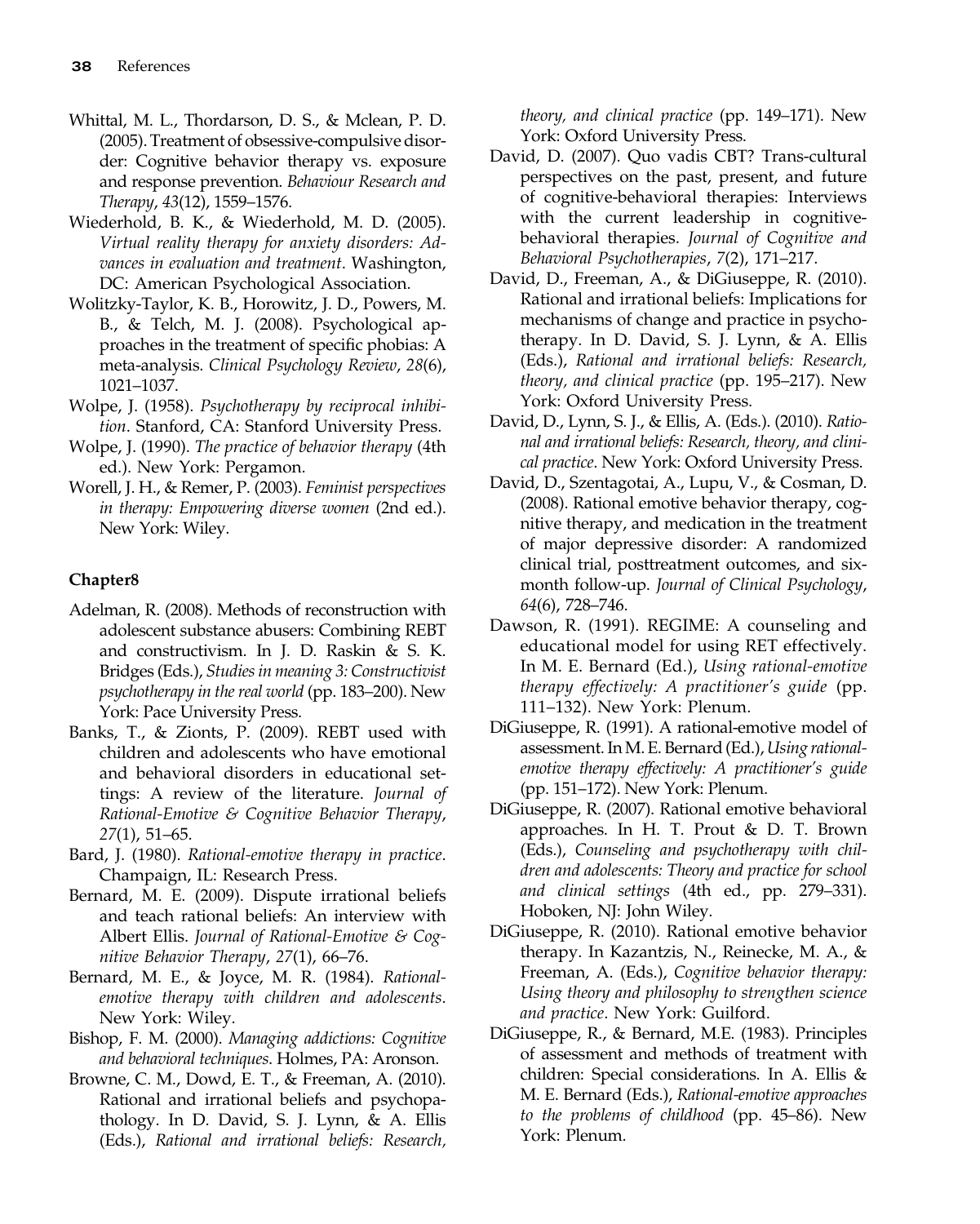- DiGiuseppe, R., & Miller, N. J. (1977). A review of outcome studies on rational-emotive therapy. In A. Ellis & R. Grieger (Eds.), Handbook of rational-emotive therapy (pp. 72–95). New York: Springer.
- Dryden, W. (1990). Rational-emotive counseling in action. London: Sage.
- Dryden, W. (1998). Developing self-acceptance groups: A brief, educational, small group approach. New York: Wiley.
- Dryden, W. (2009a). How to think and intervene like an REBT therapist. New York: Routledge.
- Dryden, W. (2009b). Rational emotive behaviour therapy: Distinctive features. New York: Routledge.
- Dryden,W. (2009c).Understanding emotional problems: The REBT perspective. New York: Routledge.
- Dryden, W., & David, D. (2008). Rational emotive behavior therapy: Current status. Journal of Cognitive Psychotherapy, 22(3), 195–209.
- Dryden, W., DiGiuseppe, R., & Neenan, M. A. (2003). Primer on rational-emotive therapy. (2nd ed.). Champaign, IL: Research Press.
- Dryden, W., & Ellis, A. (2001). Rational emotive behavior therapy. In K. S. Dobson (Ed.), Cognitivebehavioral therapies (2nd ed., pp. 295–348). New York: Guilford.
- Dryden, W., & Ellis, A. (2003). Albert Ellis live! London: Sage.
- Dryden, W., & Neenan, M. (2004). Counselling individuals: A rational emotive behavioural handbook (4th ed.). London: Whurr.
- Dryden, W., Walker, J., & Ellis, A. (1996). REBT self-help form. New York: Albert Ellis Institute.
- Ellis, A. (1958). Sex without guilt. New York: Lyle Stuart.
- Ellis, A. (1961). The encyclopedia of sexual behavior. New York: Hawthorn.
- Ellis A. (1962). Reason and emotion in psychotherapy. Secaucus, NJ: Lyle Stuart.
- Ellis, A. (1965). The art and science of love. New York: Lyle Stuart.
- Ellis, A. (1973). Humanistic psychotherapy: The rationalemotive approach. New York: McGraw-Hill.
- Ellis, A. (1976). The biological basis of human irrationality. Journal of Individual Psychology, 32, 145–168.
- Ellis, A. (1985). Overcoming resistance: Rational-emotive therapy with difficult clients. New York: Springer.
- Ellis, A. (1986a). Awards for distinguished professional contributions. American Psychologist, 41, 380–397.
- Ellis, A. (1986b). Do some religious beliefs help create emotional disturbance? Psychotherapy in Private Practice, 4, 101–106.
- Ellis, A. (1986c). Rational-emotive therapy. In I. L. Kutash & A. Wolf (Eds.), Psychotherapist's casebook (pp. 277–287). San Francisco: Jossey-Bass.
- Ellis, A. (1987a). The impossibility of achieving consistently good mental health. American Psychologist, 42, 364–375.
- Ellis, A. (1987b). On the origin and development of rational-emotive therapy. In W. Dryden (Ed.), Key cases in psychotherapy (pp. 148–175). New York: New York University Press.
- Ellis, A. (1987c). The use of rational humorous songs in psychotherapy. In W. E. Fry, Jr., & W. A. Salameh (Eds.), Handbook of humor and psychotherapy (pp. 265–286). Sarasota, FL: Professional Resource Exchange.
- Ellis, A. (1988). How to stubbornly refuse to make yourself miserable about anything—yes, anything! New York: Carol Publishing.
- Ellis, A. (1991a). The philosophical basis of rational-emotive therapy (RET). Psychotherapy in Private Practice, 8, 97–106.
- Ellis, A. (1991b). Using RET effectively: Reflections and interview. In M. E. Bernard (Ed.), Using rational-emotive therapy effectively (pp. 1–33). New York: Plenum.
- Ellis, A. (1992a). Brief therapy: The rational-emotive method. In S. H. Budman, M. F. Hoyt, & S. Friedman (Eds.), The first session in brief therapy (pp. 36–58). New York: Guilford.
- Ellis, A. (1992b). Group rational emotive and cognitive-behavioral therapy. International Journal of Group Psychotherapy, 42, 63–80.
- Ellis, A. (1992c). My early experiences in developing the practice of psychology. Professional Psychology: Research and Practice, 23, 7–10.
- Ellis, A. (1992d). The rational-emotive theory of addiction. In J. Trimpey, L. Trimpey, P. Tate, M. Sullivan, & L. V. Fox (Eds.), Rational recovery self-help network: Official manual for coordinators and advisors. Lotus, CA: Rational Recovery Self-Help Network.
- Ellis, A. (1993). Psychotherapy and the value of a human being (rev. ed.). New York: Institute for Rational Emotive Therapy.
- Ellis, A. (1994a). General semantics and rational emotive therapy. In P. D. Johnston, D. D. Bourland, Jr., & J. Klein (Eds.), More E-prime: To be or not II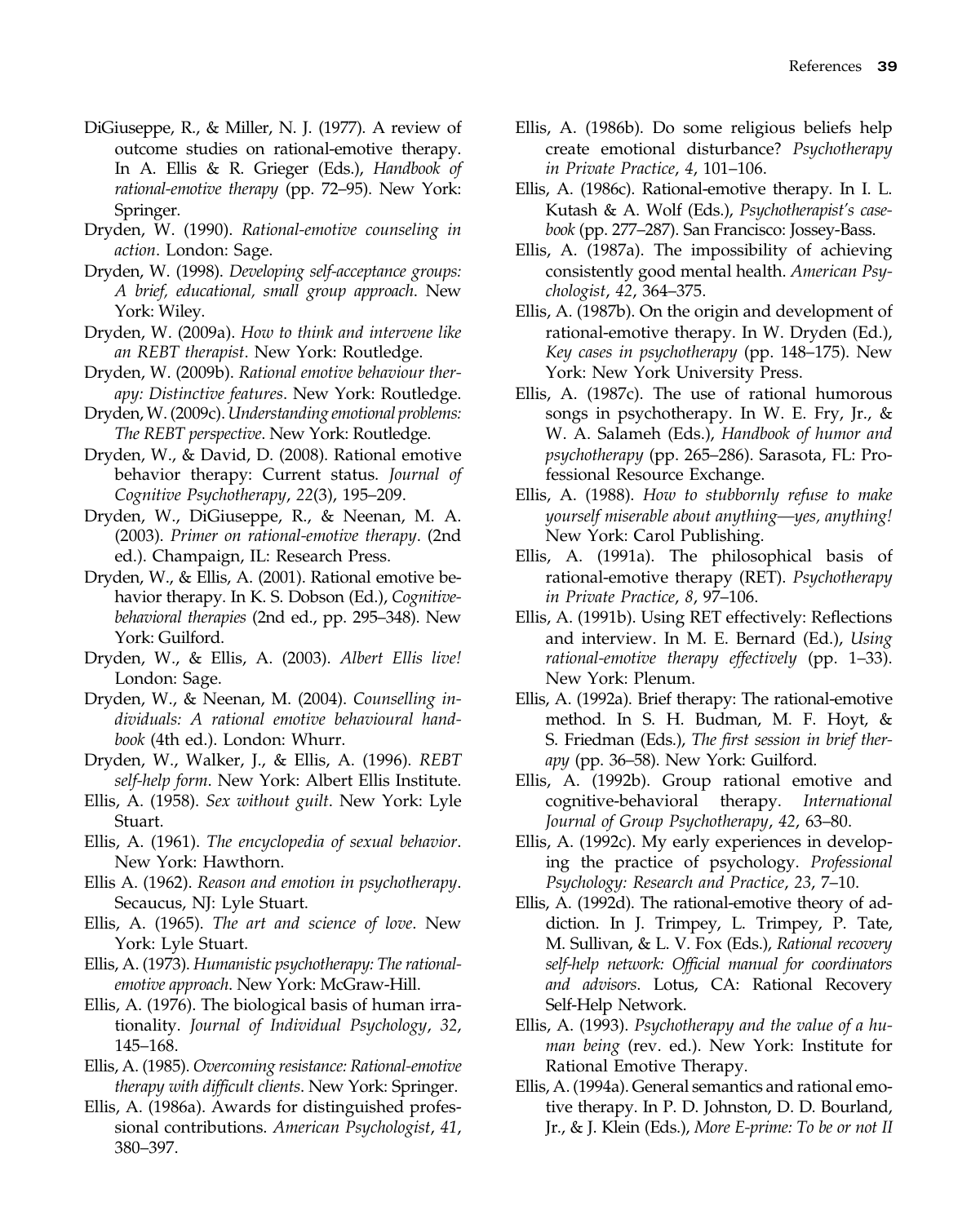(pp. 213–240). Concord, CA: International Society of General Semantics.

- Ellis, A. (1994b). Rational emotive behavior therapy approaches to obsessive-compulsive disorder (OCD). Journal of Rational-Emotive and Cognitive-Behavior Therapy, 12, 121–141.
- Ellis, A. (1994c). Reason and emotion in psychotherapy (rev. 2nd ed. updates). New York: Kensington.
- Ellis, A. (1996a). Better, deeper, and more enduring brief therapy: The rational emotive behavior therapy approach. New York: Brunner/Mazel.
- Ellis, A. (1996b). My philosophy of psychotherapy. New York: Albert Ellis Institute for Rational Emotive Behavior Therapy.
- Ellis, A. (1996c). The humanisms of rational emotive behavior therapy and other cognitive behavior therapies. Journal of Humanistic Education and Development, 35, 69–88.
- Ellis, A. (1997). Postmodern ethics for activedirective counseling and psychotherapy. Journal of Mental Health Counseling, 10, 211–225.
- Ellis, A. (1999a). How to make yourself happy and remarkably less disturbable. Atascadero, CA: Impact.
- Ellis, A. (1999b). Why rational-emotive therapy to rational emotive behavior therapy? Psychotherapy: Theory, Research, Practice, Training, 36, 154–159.
- Ellis, A. (2000). Spiritual goals and spiritual values in psychotherapy. Journal of Individual Psychology, 56, 277–284.
- Ellis, A. (2001a). A continuation of the dialogue on issues in counseling in the postmodern era. Journal of Mental Health Counseling, 22, 97–106.
- Ellis, A. (2001b). Changing the use of hypnosis in my practice. In S. Kahn & E. Fromm (Eds.), Changes in the therapist (pp. 165–172). Mahwah, NJ: Erlbaum.
- Ellis, A. (2001c). Overcoming destructive beliefs, feelings, and behaviors: New directions for rational emotive behavior therapy. Amherst, NY: Prometheus Books.
- Ellis, A. (2001d). Reasons why rational emotive behavior therapy is relatively neglected in the professional and scientific literature. Journal of Rational-Emotive and Cognitive Behavior Therapy, 19, 67–74.
- Ellis, A. (2001e). Feeling better, getting better, and staying better. Atascadero, CA: Impact.
- Ellis, A. (2002). Overcoming resistance (rev. ed.). New York: Springer.
- Ellis, A. (2003a). Discomfort anxiety: A new cognitive-behavioral construct (Part I). Journal of Rational-Emotive & Cognitive Behavior Therapy, 21(3–4), 183–191.
- Ellis, A. (2003b). Discomfort anxiety: A new cognitive-behavioral construct (Part II). Journal of Rational-Emotive & Cognitive Behavior Therapy, 21(3–4), 193–202.
- Ellis, A. (2003c). Early theories and practices of rational emotive behavior therapy and how they have been augmented and revised during the last three decades. Journal of Rational-Emotive & Cognitive Behavior Therapy, 21(3–4), 219–243.
- Ellis, A. (2003d). Helping people get better rather than merely feel better. Journal of Rational-Emotive & Cognitive Behavior Therapy, 21(3–4), 169–182.
- Ellis, A. (2003e). The relationship of rational emotive behavior therapy (REBT) to social psychology. Journal of Rational-Emotive & Cognitive Behavior Therapy, 21(1), 5–20.
- Ellis, A. (2003f). Similarities and differences between rational emotive behavior therapy and cognitive therapy. Journal of Cognitive Psychotherapy, 17(3), 225–240.
- Ellis, A. (Ed.). (2004a). Expanding the ABCs of rational emotive behavior therapy. New York: Springer.
- Ellis, A. (2004b). How my theory and practice of psychotherapy has influenced and changed other psychotherapies. Journal of Rational-Emotive & Cognitive Behavior Therapy, 22(2), 79–83.
- Ellis, A. (2004c). Rational emotive behavior therapy: It works for me—it can work for you. Prometheus Books, Amherst, NY: Prometheus Books.
- Ellis, A. (2004d). Why rational emotive behavior therapy is the most comprehensive and effective form of behavior therapy. Journal of Rational-Emotive & Cognitive Behavior Therapy, 22(2), 85–92.
- Ellis, A. (2005a). Discussion of Christine A. Padesky and Aaron T. Beck, "Science and philosophy: Comparison of cognitive therapy and rational emotive behavior therapy." Journal of Cognitive Psychotherapy. Special Issue: Cognitive Psychotherapy and Irritable Bowel Syndrome, 19(2), 181–185.
- Ellis, A. (2005b). Why I (really) became a therapist. Journal of Clinical Psychology, 61(8), 945–948.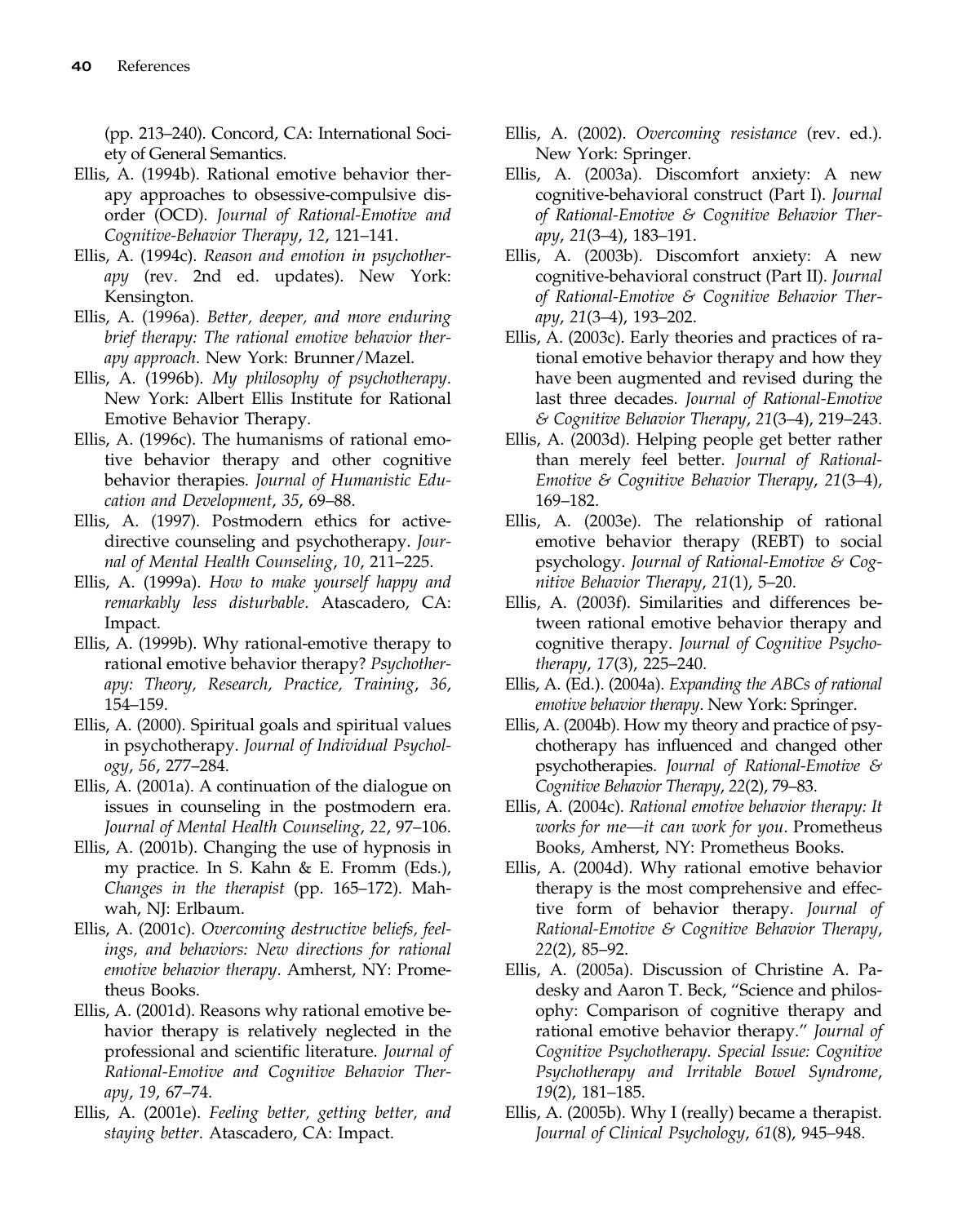- Ellis, A. (2008). Rational emotive behavior therapy. In K. Jordan (Ed.), The quick theory reference guide: A resource for expert and novice mental health professionals (pp. 127–139). Hauppauge, NY: Nova Science Publishers.
- Ellis, A., & Dryden, W. (1997). The practice of rational-emotive therapy. New York: Springer.
- Ellis, A., & Harper, R. A. (1997). A new guide to rational living (3rd ed.). North Hollywood, CA: Wilshire Books.
- Ellis, A., & Velten, E. (1992). When AA doesn't work for you: A rational guide for quitting alcohol. New York: Barricade Books.
- Ellis, A., Abrams, M., & Abrams, L. D. (2009). Personality theories: Critical perspectives. Thousand Oaks, CA: Sage.
- Ellis, A., Gordon, J., Neenan, M., & Palmer, S. (1997). Stress counselling: A rational emotive behavior approach. London: Cassell.
- Ellis, A., McInerney, J. E., DiGiuseppe, R. A., & Yeager, R. (1988). Rational-emotive treatment of alcoholism and substance abuse. New York: Pergamon.
- Ford, P. W. (2009). Effect of methodological improvements and study quality on REBT treatment outcome research since 1990: A meta-analysis. Dissertation Abstracts International: Section B: The Sciences and Engineering, 69(12–B), 7809.
- Gonzalez, J. E., Nelson, J. R., Gutkin, T. B., Saunders, A., Galloway, A., & Shwery, C. S. (2004). Rational emotive therapy with children and adolescents: A meta-analysis. Journal of Emotional and Behavioral Disorders, 12(4), 222–235.
- Guterman, J. T. (1996). Doing mental health counseling: A social constructivist revision. Journal of Mental Health Counseling, 18, 228–252.
- Haaga, D. A. F., & Davison, G. C. (1991). Disappearing differences do not always reflect healthy integration: An analysis of cognitive therapy and rational-emotive therapy. Journal of Psychotherapy Integration, 1, 287–303.
- Haaga, D. A. F., Dryden, W., & Dancey, C. P. (1991). Measurement of rational-emotive therapy in outcome studies. Journal of Rational-Emotive and Cognitive-Behavior Therapy, 9, 73–88.
- Harran, S. M., & Ziegler, D. J. (1991). Cognitive appraisal of daily hassles in college students displaying high or low irrational beliefs. Journal of Rational-Emotive and Cognitive-Behavior Therapy, 9, 265–271.
- Harrington, N. (2005). It's too difficult! Frustration intolerance beliefs and procrastination. Personality and Individual Differences, 39(5), 873–883.
- Harrington, N. (2007). Frustration intolerance as a multidimensional concept. Journal of Rational-Emotive & Cognitive Behavior Therapy, 25(3), 191–211.
- Hutchinson, G. T., & Chapman, B. P. (2005). Logotherapy-enhanced REBT: An integration of discovery and reason. Journal of Contemporary Psychotherapy, 35(2), 145–155.
- Hutchinson, G. T., Patock-Peckham, J. A., Cheong, J., & Nagoshi, C. T. (1998). Irrational beliefs and behavioral misregulation in the role of alcohol abuse among college students. Journal of Rational Emotive and Cognitive Behavior Therapy, 16, 61–74.
- Johnson, W. B., Digiuseppe, R., & Ulven, J. (1979, 1999). Albert Ellis as mentor: National survey results. Psychotherapy, 36, 305–313.
- Knaus, W. J. (2008). The cognitive behavioral workbook for anxiety: A step-by-step program. Oakland, CA: New Harbinger.
- Lakhan, R. (2009). Review of the effectiveness of counselling. Journal of the Indian Academy of Applied Psychology, 35(1), 166–167.
- Lega, L. I., & Ellis, A. (2001). Rational emotive behavior therapy (REBT) in the new millennium: A cross-cultural approach. Journal of Rational-Emotive and Cognitive-Behavioral Therapy, 19, 201–222.
- Lyons, L. C., & Woods, P. J. (1991). The efficacy of rational-emotive therapy: A quantitative review of the outcome research. Clinical Psychology Review, 11, 357–369.
- Macavei, B., & McMahon, J. (2010). The assessment of rational and irrational beliefs. In D. David, S. J. Lynn, & A. Ellis (Eds.), Rational and irrational beliefs: Research, theory, and clinical practice (pp. 115–147). New York: Oxford University Press.
- McGovern, T. E., & Silverman, M. S. (1984). A review of outcome studies of rational-emotive therapy from 1977–1982. Journal of Rational Emotive Therapy, 2, 7–18.
- Muran, E., & Digiuseppe, R. (2000). Rape trauma. In F. M. Dattilio & A. S. Freeman (Eds.), Cognitivebehavioral strategies in crisis intervention (2nd ed., pp. 150–165). New York: Guilford.
- Nielsen, S. L. (Ed.). (2004). A Mormon rational emotive behavior therapist attempts Qur'anic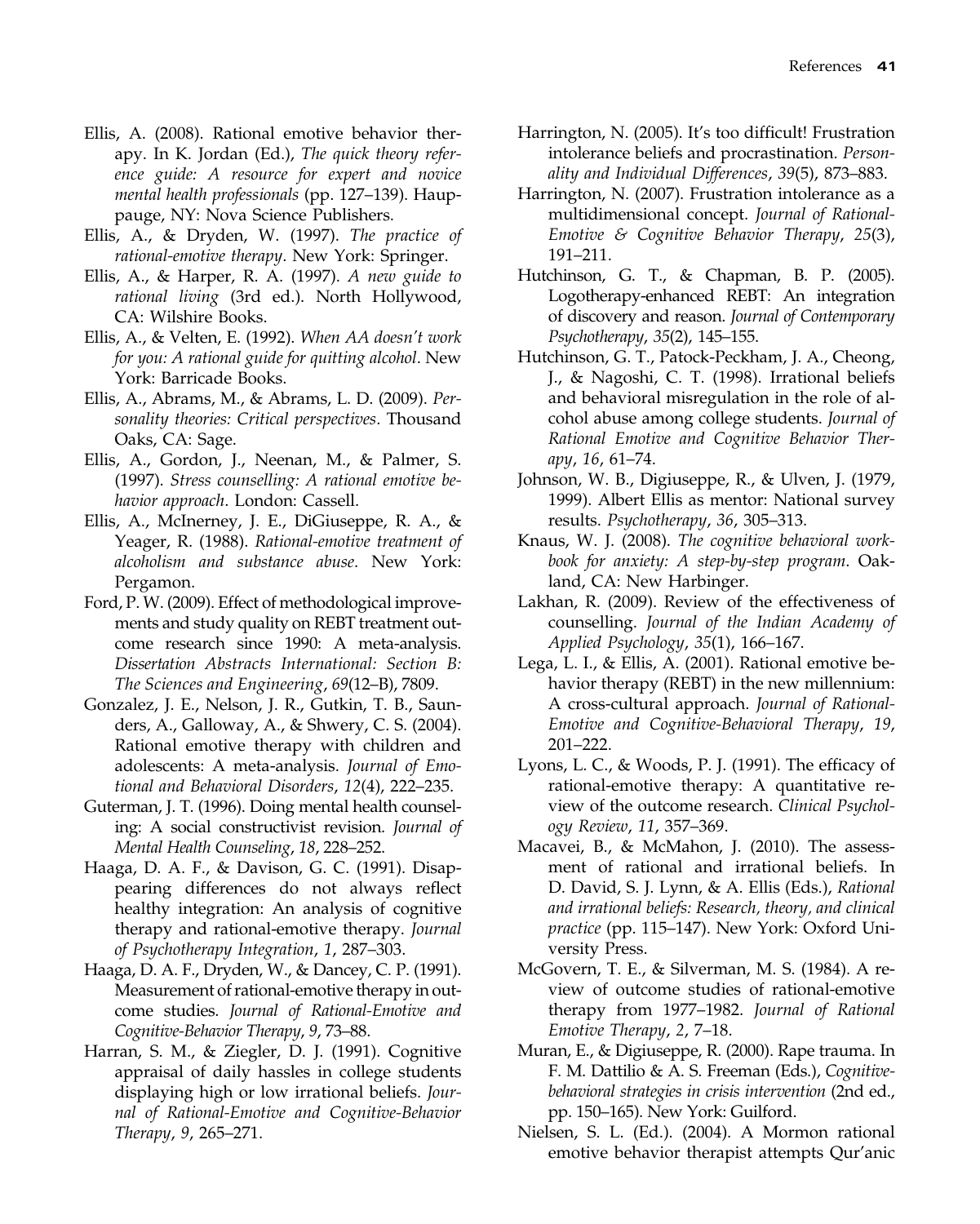rational emotive behavior therapy. In R. P. Scott & A. E. Bergin, (Eds.), Casebook for a spiritual strategy in counseling and psychotherapy (pp. 213–230). Washington, DC: American Psychological Association.

- Padesky, C. A., & Beck, A. T. (2003). Science and philosophy: Comparison of cognitive therapy and rational emotive behavior therapy. Journal of Cognitive Psychotherapy, 17(3), 211–224.
- Padesky, C. A., & Beck, A. T. (2005). Response to Ellis' discussion of "Science and philosophy: Comparison of cognitive therapy and rational emotive behavior therapy." Journal of Cognitive Psychotherapy. Special Issue: Cognitive Psychotherapy and Irritable Bowel Syndrome, 19(2), 187–189.
- Palmer, S. (1994). In the counsellor's chair: Stephen Palmer interviews Dr. Albert Ellis. The Rational Emotive Behavior Therapist, 2, 6–15.
- Sapp, M. (1996). Irrational beliefs that can lead to academic failure for African American middle school students who are academically at risk. Journal of Rational-Emotive and Cognitive-Behavior Therapy, 14, 123–134.
- Sapp, M., McNeely, R. L., & Torres, J. B. (2007). Dying a "good" death, the desire to die, and rational-emotive behavior therapy: Focus on aged African Americans and Hispanics/ Latinos. In L. A. See (Ed.), Human behavior in the social environment from an African-American perspective (2nd ed., pp. 695–713). New York: Haworth Press.
- Sharp, S. R. (2004). Effectiveness of an anger management training program based on rational emotive behavior theory (REBT) for middle school students with behavior problems. (Doctoral dissertation). Dissertation Abstracts International Section A: Humanities and Social Sciences, 64(10–A), 3595.
- Si, G., & Lee, H. (2008). Is it so hard to change? The case of a Hong Kong Olympic silver medalist. International Journal of Sport and Exercise Psychology, 6(3), 319–330.
- Silverman, M. S., McCarthy, M. L., & McGovern, T. (1992). A review of outcome studies of rational emotive therapy from 1982–1989. Journal of Rational-Emotive and Cognitive-Behavioral Therapy, 10, 111–186.
- Szentagotai, A., & Jones, J. (2010). The behavioral consequences of irrational beliefs. In D. David, S. J. Lynn, & A. Ellis (Eds.), Rational and irrational beliefs: Research, theory, and clinical

practice (pp. 75–97). New York: Oxford University Press.

- Szentagotai, A., David, D., Lupu, V., & Cosman, D. (2008). Rational emotive behavior therapy versus cognitive therapy versus pharmacotherapy in the treatment of major depressive disorder: Mechanisms of change analysis. Psychotherapy: Theory, Research, Practice, Training, 45(4), 523–538.
- Terjesen, M. D., Salhany, J., & Sciutto, M. J. (2009). A psychometric review of measures of irrational beliefs: Implications for psychotherapy. Journal of Rational-Emotive & Cognitive Behavior Therapy, 27(2), 83–96.
- Trip, S., Vernon, A., & McMahon, J. (2007). Effectiveness of rational-emotive education: A quantitative meta-analytical study. Journal of Cognitive and Behavioral Psychotherapies, 7(1), 81–93.
- Vernon, A. (2009). Applying rational-emotive behavior therapy in schools. In R. W. Christner & R. B. Mennuti (Eds.), School-based mental health: A practitioner's guide to comparative practices (pp. 151–179). New York: Routledge.
- Walen, S., & Wolfe, J. (2000). Women's sexuality. In J. R. White & A. S. Freeman (Eds.), Cognitivebehavioral group therapy: For specific problems and populations (pp. 305–329). Washington, DC: American Psychological Association.
- Walen, S., DiGiuseppe, R., & Wessler, R. L. (1980). A practitioner's guide to rational-emotive therapy. New York: Oxford University Press.
- Weiner, D. N. (1988). Albert Ellis: Passionate skeptic. New York: Praeger.
- Wilde, J. (2008). Rational-emotive behavioral interventions for children with anxiety problems. Journal of Cognitive and Behavioral Psychotherapies, 8, 133–141.
- Wilson, D. S. (2010). Rational and irrational beliefs from an evolutionary perspective. In D. David, S. J. Lynn, & A. Ellis (Eds.), Rational and irrational beliefs: Research, theory, and clinical practice (pp. 63–72). New York: Oxford University Press.
- Wolfe, J. L. (1985). Women. In A. Ellis & M. Bernard (Eds.), Clinical applications of rational-emotive therapy (pp. 101–127). New York: Plenum.
- Wolfe, J. L. (1993). What to do when he has a headache. New York: Hyperion.
- Wolfe, J. L., & Fodor, I. G. (1996). The poverty of privilege: Therapy with women of the "upper" classes. Women and Therapy, 18, 73–89.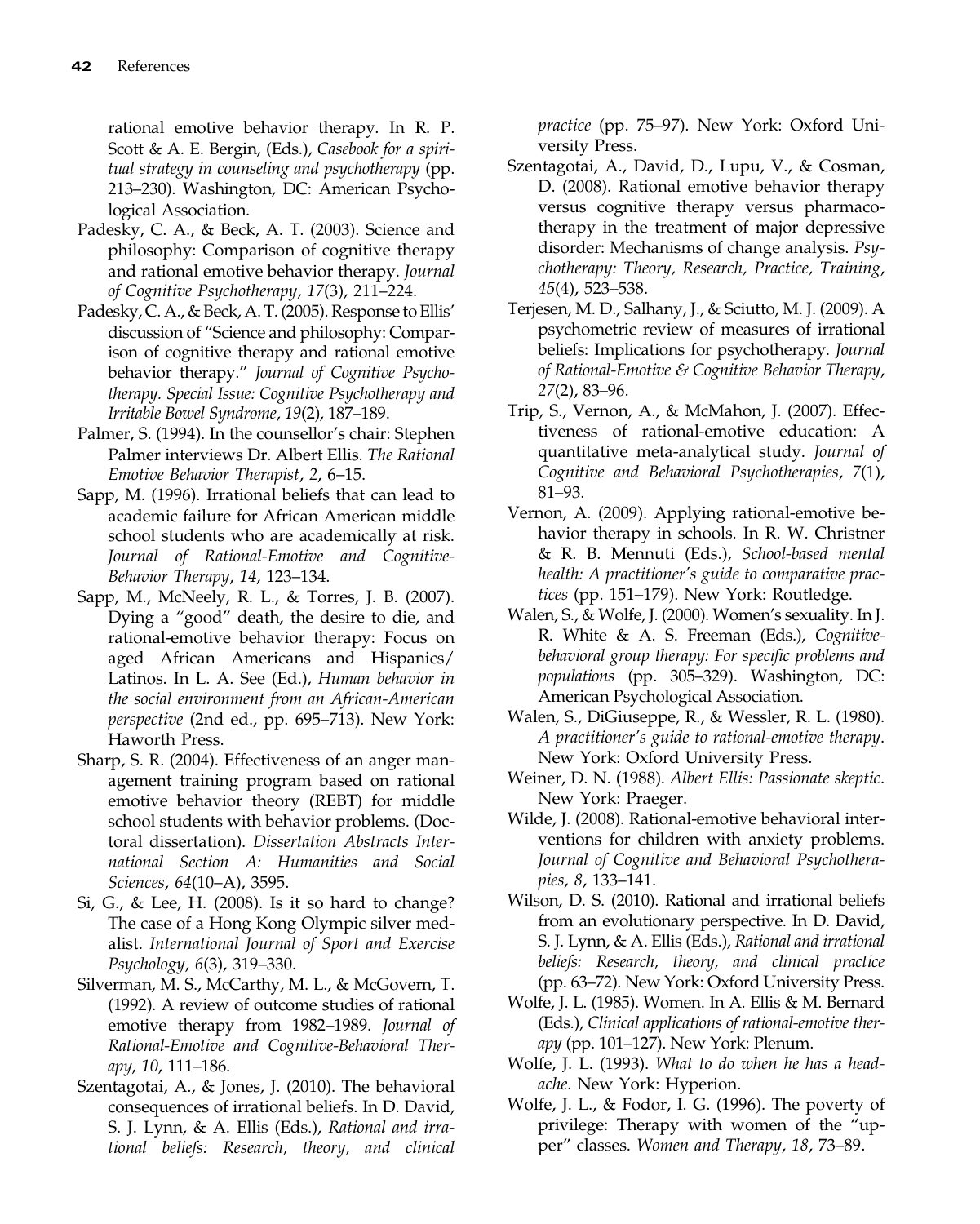- Wolfe, J. L., & Naimark, H. (1991). Psychological messages and social context: Strategies for increasing RET's effectiveness with women. In M. E. Bernard (Ed.), Using rational-emotive therapy effectively: A practitioner's guide (pp. 265–301). New York: Plenum.
- Wolfe, J., & Russianoff, P. (1997). Overcoming selfnegation in women. Journal of Rational-Emotive and Cognitive-Behavior Therapy, 15, 81–92.
- Woods, P. J., Silverman, E. G., & Bentilini, J. M. (1991). Cognitive variables related to suicidal contemplation in adolescents with implications for long range prevention. Journal of Rational-Emotive and Cognitive-Behavior Therapy, 9, 215–245.
- Zachary, I. (1980). RET with women: Some special issues. In R. Grieger & J. Boyd (Eds.), Rationalemotive therapy: A skills based approach (pp. 249–264). New York: Van Nostrand.
- Zare, M., Shafiabadi, A., Sharifi, H. P., & Navabinejad, S. (2007). The efficacy of rational emotive behavioral group therapy and psychodrama in modifying emotional expression styles. Journal of Iranian Psychologists, 4(13), 25–41.
- Ziegler, D. J. (2000). Basic assumptions concerning human nature underlying REBT personality theory. Journal of Rational and Emotive and Cognitive Behavior Therapy, 18, 67–86.
- Ziegler, D. J. (2003). The concept of psychological health in rational emotive behavior therapy. Journal of Rational-Emotive & Cognitive Behavior Therapy, 21(1), 21–36.
- Ziegler, D. J., & Leslie, Y. M. (2003). A test of the ABC model underlying rational emotive behavior therapy. Psychological Reports, 92(1), 235–240.

- Aaronson, C. J., Katzman, G.P. & Gorman, J. M. (2007). Combination pharmacotherapy and psychotherapy for the treatment of major depressive and anxiety disorders. In P. E. Nathan & J. M. Gorman (Eds.), A guide to treatments that work (3rd ed.). New York: Oxford University Press.
- Abramowitz, J. S. (1997). Effectiveness of psychological and pharmacological treatment of obsessive compulsive disorder: A quantitative review. Journal of Consulting and Clinical Psychology, 65, 44–52.
- Barlow, D. (Ed.). (2007). Clinical handbook of psychological disorders: A step-by step treatment manual (4th ed.). New York: Guilford.
- Barnhofer, T., Crane, C., Hargus, E., Amarasinghe, M., Winder, R., & Williams, J. M. G. (2009). Mindfulness-based cognitive therapy as a treatment for chronic depression: A preliminary study. Behaviour Research and Therapy, 47(5), 366–373.
- Beck, A. T. (1961). A systematic investigation of depression. Comprehensive Psychiatry, 2, 162–170.
- Beck, A. T. (1964). Thinking and depression. 2. Theory and therapy. Archives of General Psychiatry, 10, 561–571.
- Beck, A. T. (1967). Depression: Clinical, experimental, and theoretical aspects. New York: Hoeber.
- Beck, A. T. (1976). Cognitive therapy and the emotional disorders. New York: International Universities Press.
- Beck, A. T. (1991). Cognitive therapy: A 30-year retrospective. American Psychologist, 46, 368–375.
- Beck, A. T. (1999). Prisoners of hate: The cognitive basis of anger, hostility, and violence. New York: HarperCollins.
- Beck, A. T. (2001). Biography of Aaron T. Beck, M.D. The Corsini Encyclopedia of Psychology and Behavioral Science (3rd ed., pp. 177–178). New York: Wiley.
- Beck, A. T., & Weishaar, M. (1989). Cognitive therapy. In A. Freeman, K. M. Simon, L. E. Beutler, & H. Arkowitz (Eds.), Comprehensive handbook of cognitive therapy (pp. 21–36). New York: Plenum.
- Beck, A. T., Emery, G., & Greenberg, R. L. (1985). Anxiety disorders and phobias: A cognitive perspective. New York: Basic Books.
- Beck, A. T., Freeman, A., Davis, D. D., & Associates. (2004). Cognitive therapy of personality disorders (2nd ed.). New York: Guilford.
- Beck, A. T., Kovacs, M., & Weissman, A. (1979). Assessment of suicidal intention: The Scale for Suicidal Ideation. Journal of Consulting and Clinical Psychology, 47, 343–352.
- Beck, A. T., Rector, N. A., Stolar, N., & Grant, P. (2009). Schizophrenia: Cognitive theory, research, and therapy. New York, NY: Guilford Press.
- Beck, A. T., Rush, A. J., Shaw, B. F., & Emery, G. (1979). Cognitive therapy of depression. New York: Guilford.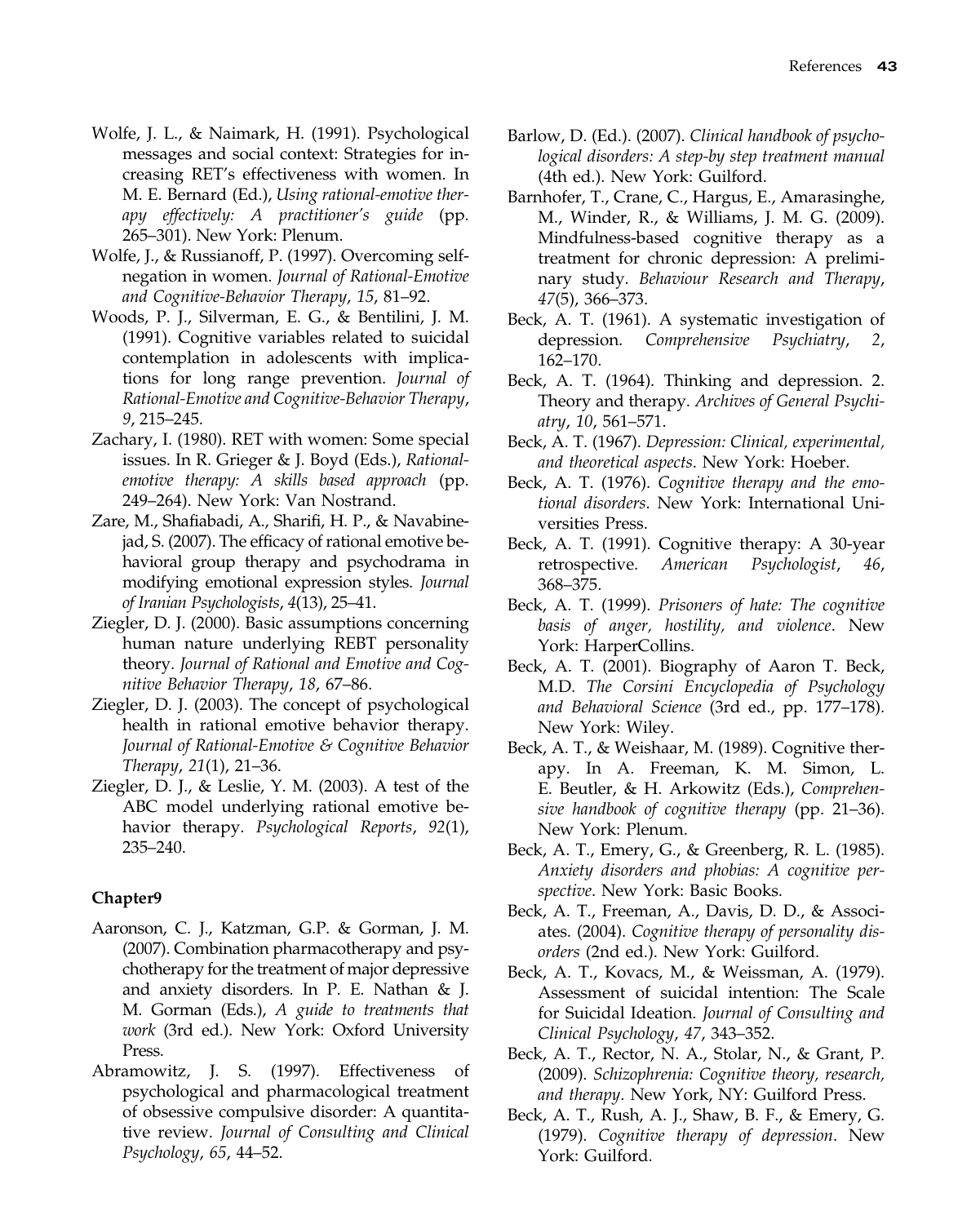- Beck, A. T., Ward, C. H., Mendelson, M., Mock, J. E., & Erbaugh, J. K. (1961). An inventory for measuring depression. Archives of General Psychiatry, 4, 561–571.
- Beck, A. T., Wright, F. D., Newman, C. E., & Liese, B. (1993). Cognitive therapy of substance abuse. New York: Guilford.
- Beck, J. S. (1995). Cognitive therapy: Basics and beyond. New York: Guilford.
- Beck, J. S. (2005). Cognitive therapy for challenging problems: What to do when the basics don't work. New York: Guilford.
- Beck, J. S., & Tompkins, M. A. (2007). Cognitive therapy. In N. Kazantzis & L. L'Abate (Eds.), Handbook of homework assignments in psychotherapy: Research, practice, prevention (pp. 51–63). New York: Springer.
- Beevers, C. G., & Miller, I. W. (2005). Unlinking negative cognition and symptoms of depression: Evidence of a specific treatment effect for cognitive therapy. Journal of Consulting and Clinical Psychology, 73(1), 68–77.
- Bem, S. L. (1981). Gender schema theory: A cognitive account of sex typing. Psychological Review, 88, 354–364.
- Bhar, S. S., Gelfand, L. A., Schmid, S. P., Gallop, R., DeRubeis, R. J., Hollon, S. D., Amsterdam, J. D., Shelton, R. C., & Beck, A. T. (2008). Sequence of improvement in depressive symptoms across cognitive therapy and pharmacotherapy. Journal of Affective Disorders, 110(1–2), 161–166.
- Blankstein, K. R., & Segal, Z. V. (2001). Cognitive assessment: Issues and methods. In K. S. Dobson (Ed.), Handbook of cognitive behavioral therapies (2nd ed., pp. 40–85). New York: Guilford.
- Burns, D. D., & Spangler, D. L. (2000). Does psychotherapy homework lead to improvements in depression in cognitive-behavioral therapy or does improvement lead to increased homework compliance? Journal of Consulting and Clinical Psychology, 68, 46–56.
- Butler, A. C., & Beck, J. S. (2001). Cognitive therapy outcomes: A review of meta-analyses. Journal of the Norwegian Psychological Association, 38, 698–706.
- Butler, G., Fennell, M., Robson, P., & Gelder, M. (1991). Comparison of behavior therapy and cognitive behavior therapy in the treatment of generalized anxiety disorder. Journal of Consulting and Clinical Psychology, 59, 167–175.
- Carter, M. M., Sbrocco, T., Gore, K. L., Marin, N. W., & Lewis, E. L. (2003). Cognitivebehavioral group therapy versus a wait-list control in the treatment of African American women with panic disorder. Cognitive Therapy and Research, 27(5), 505–518.
- Clark, D. A. (2004). Cognitive-behavioral therapy for obsessive compulsive disorder. New York: Guilford.
- Clark, D. A. (2005). Focus on "cognition" in cognitive behavior therapy for OCD: Is it really necessary? Cognitive Behaviour Therapy, 34(3), 131–139.
- Clark, D. A., Beck, A. T., & Alford, B. A. (1999). Scientific foundations of cognitive theory and therapy of depression. New York: Wiley.
- Cooper, M., Todd, G., & Wells, A. (2009). Treating bulimia nervosa and binge eating: An integrated metacognitive and cognitive therapy manual. New York: Routledge/Taylor & Francis Group.
- Cottraux, J., Note, I. D., Boutitie, F., Milliery, M., Genouihlac, V., Yao, S. N., Note, B., Mollard, E., Bonasse, F., Gaillard, S., Djamoussian, D., de Mey Guillard, C., Culem, A., & Gueyffier, F. (2009). Cognitive therapy versus Rogerian supportive therapy in borderline personality disorder: Two-year follow-up of a controlled pilot study. Psychotherapy and Psychosomatics, 78(5), 307–316.
- Crane, R. (2009). Mindfulness-based cognitive therapy: Distinctive features. New York: Routledge.
- D'Ardenne, P., & Farmer, E. (2009). Using interpreters in trauma therapy. In N. Grey (Ed.), A casebook of cognitive therapy for traumatic stress reactions (pp. 283–300). New York: Routledge/Taylor & Francis Group.
- Dattilio, F. M., & Freeman, A. (1992). Introduction to cognitive therapy. In A. Freeman & F. M. Dattilio (Eds.), Comprehensive casebook of cognitive therapy (pp. 3–12). New York: Plenum.
- Davidson, K. (2008). Cognitive therapy for personality disorders: A guide for clinicians (2nd ed.). New York: Routledge/Taylor & Francis Group.
- Davis, D., & Padesky, C. (1989). Enhancing cognitive therapy with women. In A. Freeman, D. M. Simon, L. E. Beutler, & H. Arkowitz (Eds.), Comprehensive handbook of cognitive therapy (pp. 535–558). New York: Plenum.
- DeRubeis, R. J., Tang, T. Z. & Beck, A. T. (2001). Cognitive therapy. In K. S. Dobson (Ed.),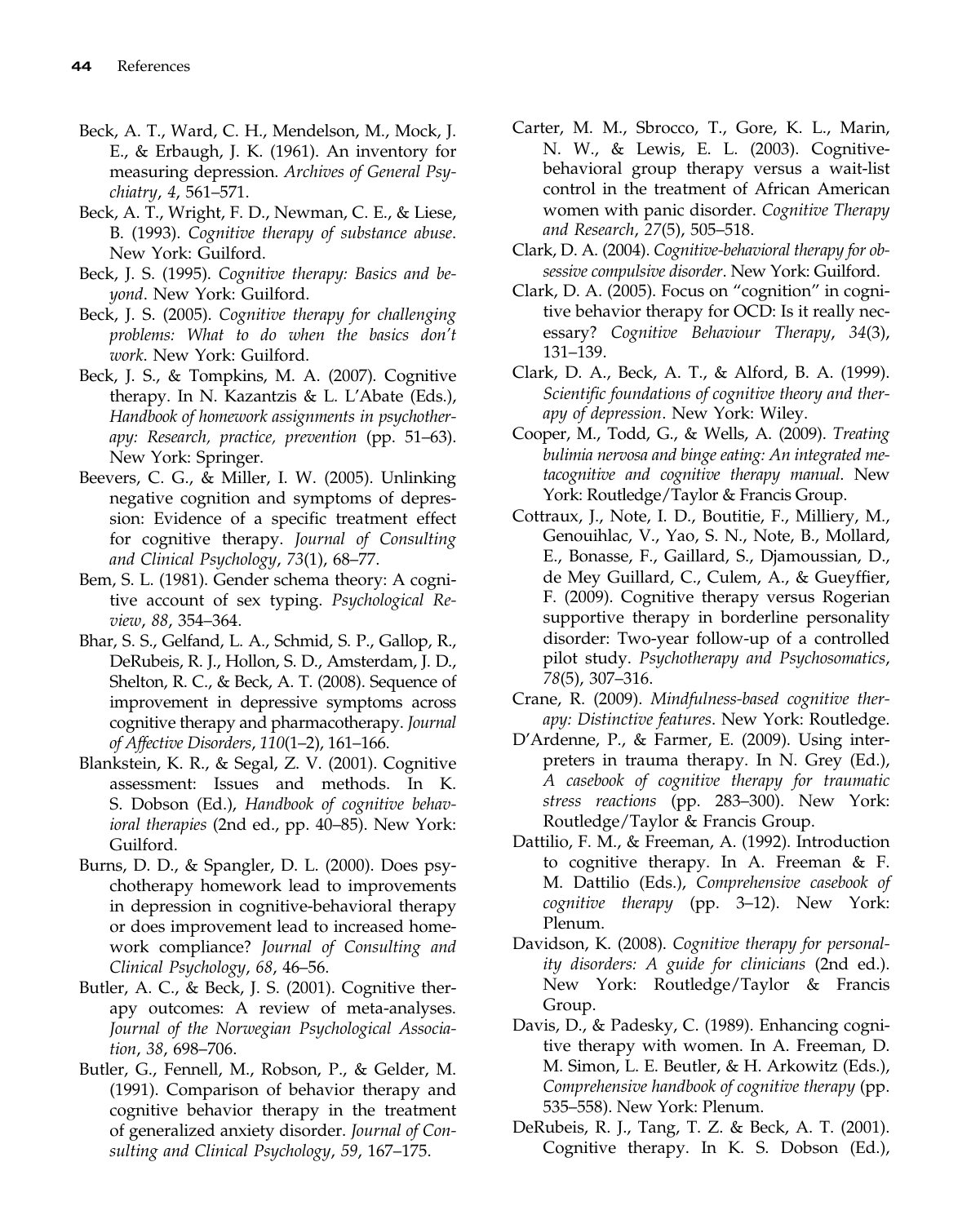Handbook of cognitive-behavioral therapies (2nd ed., pp. 349–392). New York: Guilford.

- Dowd, E. T. (2003). Cultural differences in cognitive therapy. Behavior Therapist, 26(2), 247–249.
- Dowd, T., & McCleery, A. (2007). Elements of Buddhist philosophy in cognitive psychotherapy: The role of cultural specifics and universals. Journal of Cognitive and Behavioral Psychotherapies, 7(1), 67–79.
- Dozois, D. J. A., & Dobson, K. S. (2004). The prevention of anxiety and depression: Theory, research, and practice. Washington, DC: American Psychological Association.
- Dunlap, S. J. (1997). Counseling depressed women. Louisville, KY: Westminster John Knox Press.
- Edwards, D. J. A. (1989). Cognitive restructuring through guided imagery: Lessons from Gestalt therapy. In A. Freeman, K. M. Simon, L. E. Beutler, & H. Arkowitz (Eds.), Comprehensive handbook of cognitive therapy (pp. 283–298). New York: Plenum.
- Ellis, A. (1962). Reason and emotion in psychotherapy. New York: Lyle Stuart.
- Evans, S., Ferrando, S., Findler, M., Stowell, C., Smart, C., & Haglin, D. (2008). Mindfulnessbased cognitive therapy for generalized anxiety disorder. Journal of Anxiety Disorders, 22(4), 716–721.
- Fodor, I. G. (1987). Moving beyond cognitivebehavior therapy: Integrating Gestalt therapy to facilitate personal and interpersonal awareness. In N. S. Jacobson (Ed.), Psychotherapists in clinical practice (pp. 190–231). New York: Guilford.
- Free, M. L. (2007). Cognitive therapy in groups: Guidelines and resources for practice. (2nd ed.). Chichester, United Kingdom: John Wiley.
- Freeman, A. (1987). Cognitive therapy: An overview. In A. Freeman & V. Greenwood (Eds.), Cognitive therapy: Applications in psychiatric and medical settings (pp. 19–35). New York: Human Science Press.
- Freeman, A. (1993). A psychological approach for conceptualizing schematic development for cognitive therapy. In K. T. Kuehlwein & H. Rosen (Eds.), Cognitive therapy in action (pp. 54–87). San Francisco: Jossey-Bass.
- Freeman, A., & Dattilio, F. M. (1992). Comprehensive casebook of cognitive therapy. New York: Plenum.
- Freeman, A., & Diefenbeck, C. A. (2005). Personality disorders. In S. M. Freeman, &

A. Freeman (Eds.), Cognitive behavior in nursing practice (pp. 239–269). New York: Springer.

- Freeman, A., & Simon, K. M. (1989). Cognitive therapy of anxiety. In A. Freeman, K. M. Simon, H. Arkowitz, & L. Beutler (Eds.), Handbook of cognitive therapy (pp. 347–365). New York: Plenum.
- Freeman, A., Pretzer, J., Fleming, B., & Simon, K. M. (1990). Clinical applications of cognitive therapy. New York: Plenum.
- Freeston, M H., Ladouceur, R., Gagnon, F., Thibodeau, N., Rhéaume, J., Letarte, H., & Bujold, A. (1997). Cognitive-behavioral treatment of obsessive thoughts: A controlled study. Journal of Consulting and Clinical Psychology, 65(3), 405–413.
- Fresco, D. M., Moore, M. T., van Dulmen, M. H. M., Segal, Z. V., Ma, S. H., Teasdale, J. D., & Williams, J. M. G. (2007). Initial psychometric properties of the experiences questionnaire: Validation of a self-report measure of decentering. Behavior Therapy, 38(3), 234–246.
- Ginsburg, G. S., Albano, A. M., Findling, R. L., Kratochvil, C., & Walkup, J. (2005). Integrating cognitive behavioral therapy and pharmacotherapy in the treatment of adolescent depression. Cognitive and Behavioral Practice, 12(2), 252–262.
- Gloaguen, V., Cottraux, J., Cucherat, M., & Blackburn, I. (1998). A meta-analysis of the effects of cognitive therapy in depressed patients. Journal of Affective Disorders, 49, 59–72.
- Gould, R. A., Safren, S. A., Washington, D. O., & Otto, M. W. (2004). A meta-analytic review of cognitive-behavioral treatments. In R. G. Heimberg, C. L. Turk, & D. S. Mennin (Eds.), Generalized anxiety disorder: Advances in research and practice (pp. 248–264). New York: Guilford Press.
- Hodge, D. R. (2008). Constructing spiritually modified interventions: Cognitive therapy with diverse populations. International Social Work, 51(2), 178–192.
- Hollon, S. D. (2003). Does cognitive therapy have an enduring effect? Cognitive Therapy and Research, 27(1), 71–75.
- Hollon, S. D., & Beck, A. T. (1994). Cognitive and cognitive-behavioral therapies. In A. E. Bergin & S. L. Garfield (Eds.), Handbook of psychotherapy change (4th ed., pp. 428–466). New York: Wiley.
- Kellogg, S. H., & Young, J. E. (2008). Cognitive therapy. In J. L. Lebow (Ed.), Twenty-first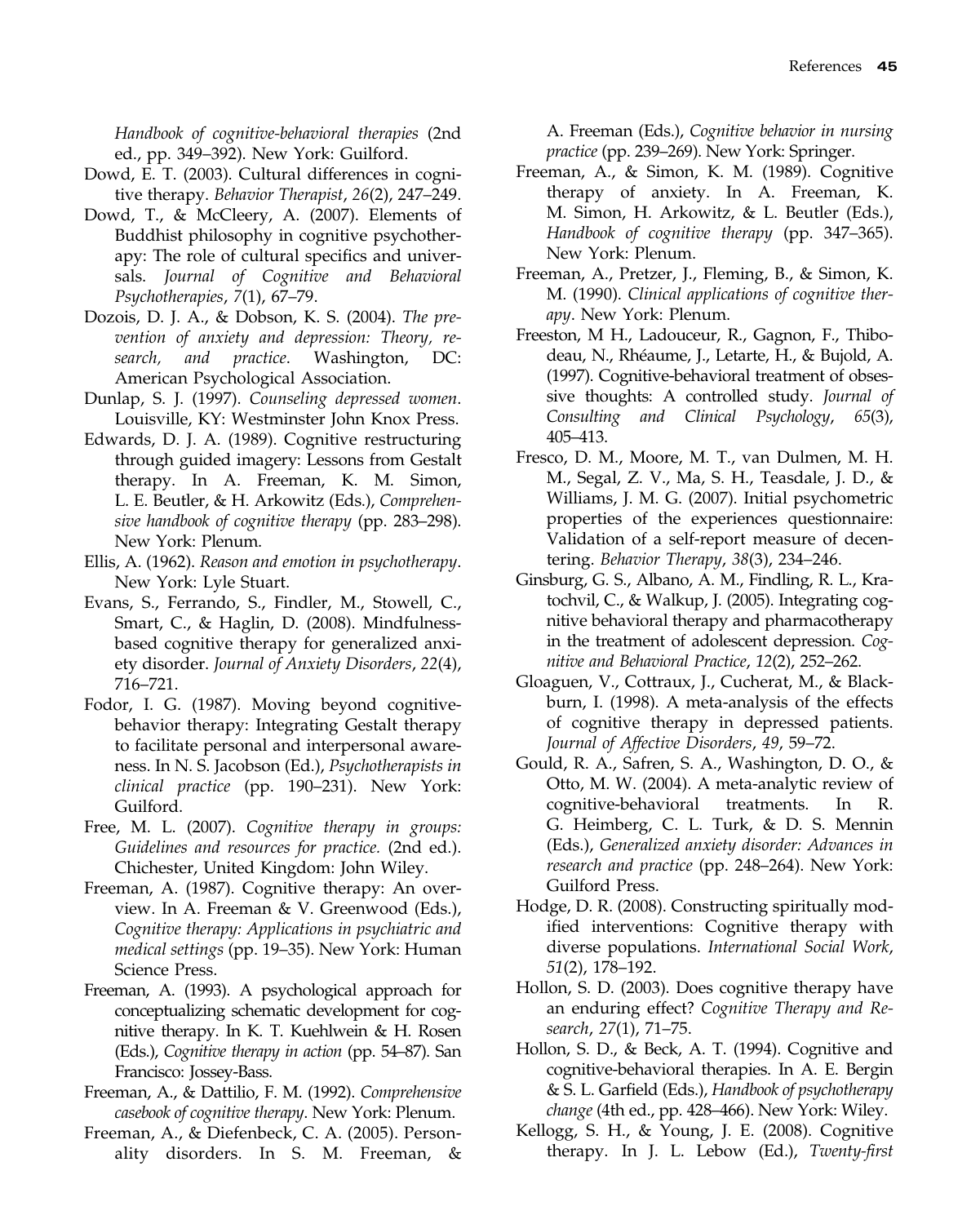century psychotherapies: Contemporary approaches to theory and practice. (pp. 43–79). Hoboken: John Wiley & Sons Inc.

- Kelly, G. A. (1955). The psychology of personal constructs. New York: Norton.
- Kingdon, D. G., & Turkington, D. (2005). Cognitive therapy of schizophrenia. New York: Guilford.
- Kohn-Wood, L., Hudson, G., & Graham, E. T. (2008). Ethnic minorities. In M. A. Whisman (Ed.), Adapting cognitive therapy for depression: Managing complexity and comorbidity (pp. 351–372). New York: Guilford Press.
- Kuyken, W., Byford, S., Taylor, R. S., Watkins, E., Holden, E., White, K., Barrett, B., Byng, R., Evans, A., Mullan, E., & Teasdale, J. D. (2008). Mindfulness-based cognitive therapy to prevent relapse in recurrent depression. Journal of Consulting and Clinical Psychology, 76(6), 966–978.
- Lam, D. H., Jones, S. H., Hayward, P., & Bright, J. A. (1999). Cognitive therapy for bipolar disorder: A therapist's guide to concepts, methods, and practice. New York: Wiley.
- Leahy, R. L. (2003). Cognitive therapy techniques: A practitioner's guide. New York: Guilford.
- Ledley, D. R., Marx, B. M., & Heimberg, R. G. (2005). Making cognitive therapy work: Clinical process for new practitioners. New York: Guilford.
- Liese, B. S. (1993). Coping with AIDS: A cognitive therapy perspective. Kansas Medicine, 94, 80–84.
- Liese, B. S., & Beck, A. T. (2000). Back to Basics: Fundamental cognitive therapy skills for keeping drug-dependent individuals in treatment. In J. J. Boren, L. S. Onken, & J. D. Blaine (Eds.), Beyond the therapeutic alliance: Keeping drugdependent individuals in treatment. National Institute on Drug Abuse Research Monograph. Washington, DC: Government Printing Office.
- Liese, B. S., & Franz, R. A. (1996). Treating substance-use disorders with cognitive therapy: Lessons learned and implications for the future. In P. M. Salkovskis (Ed.), Frontiers of cognitive therapy (pp. 470–508). New York: Guilford.
- Liese, B. S., & Larson , M. W. (1995). Coping with life-threatening illness: A cognitive therapy perspective. Journal of Cognitive Psychotherapy: An International Quarterly, 9, 18–24.
- Lobbestael, J., van Vreeswijk, M., & Arntz, A. (2007). Shedding light on schema modes: A

clarification of the mode concept and its current research status. Netherlands Journal of Psychology, 63(3), 76–85.

- Lobbestael, J., Van Vreswijk, M. F., & Arntz, A. (2008). An empirical test of schema mode conceptualizations in personality disorders. Behaviour Research and Therapy, 46(7), 854–860.
- Mahalik, J. R. (2005). Cognitive therapy for men. In G. E. Good & G. R. Brooks (Eds.), The new handbook of psychotherapy and counseling with men: A comprehensive guide to settings, problems, and treatment approaches (rev. ed., pp. 217–233). San Francisco: Jossey-Bass.
- Martell, C. R. (2008). Lesbian, gay, and bisexual women and men. In M. A. Whisman (Ed.), Adapting cognitive therapy for depression: Managing complexity and comorbidity (pp. 373–393). New York: Guilford Press.
- Martell, C. R., Safren, S. A., & Prince, S. E. (2004). Cognitive-behavioral therapies with lesbian, gay, and bisexual clients. New York: Guilford Press.
- McDermott, S. P. (2009). Cognitive therapy for adults with ADHD. In T. E. Brown (Ed.), ADHD comorbidities: Handbook for ADHD complications in children and adults (pp. 399–414). Arlington, VA: American Psychiatric Publishing.
- McGinn, L. K., & Sanderson, W. C. (1999). Treatment of obsessive-compulsive disorder. Northvale, NJ: Aronson.
- McManus, F., Grey, N., & Shafran, R. (2008). Cognitive therapy for anxiety disorders: Current status and future challenges. Behavioural and Cognitive Psychotherapy. 36(6), 695–704.
- McMullin, R. E. (2000). The new handbook of cognitive therapy techniques. New York: Norton.
- Morrison, A. P. (2001). A casebook of cognitive therapy for psychosis. New York: Brunner-Routledge.
- Needleman, L. D. C. (1999). Cognitive case conceptualisation: A guidebook for practitioners. Mahwah, NJ: Erlbaum.
- Newman, C. F. (2008). Substance use disorders. In M. A. Whisman (Ed.), Adapting cognitive therapy for depression: Managing complexity and comorbidity (pp. 233–254). New York: Guilford Press.
- Newman, C. F., Leahy, R., Beck, A. T., Reilly-Harrington, N., & Gyulai, L. (2001). Bipolar disorder: A cognitive therapy approach. Washington, DC: American Psychiatric Press.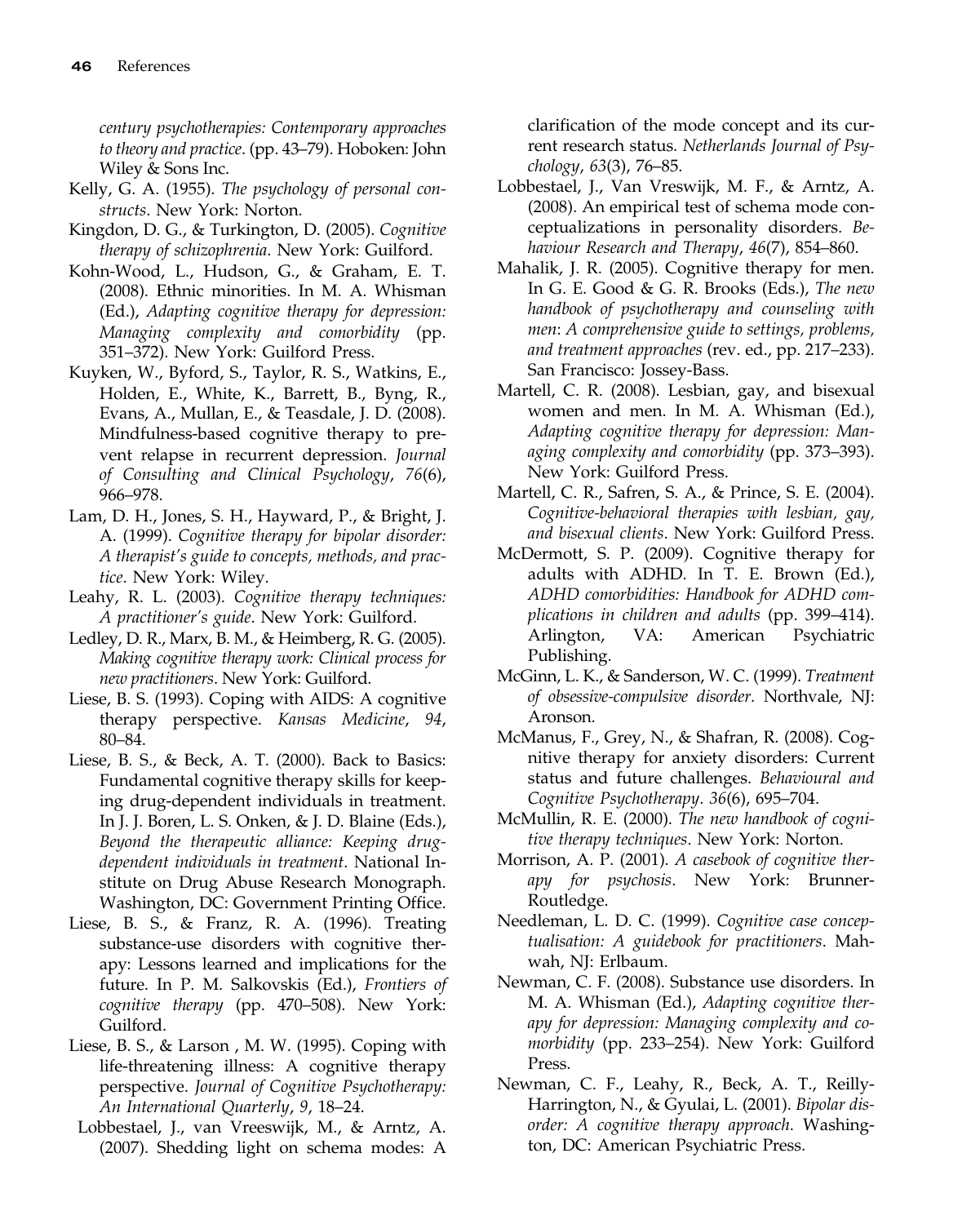- Otto, M. W., Powers, M. B., Stathopoulou, G., & Hofmann, S. G. (2008). Panic disorder and social phobia. In M. A. Whisman (Ed.), Adapting cognitive therapy for depression: Managing complexity and comorbidity (pp. 185–208). New York: Guilford Press.
- Perkins, K. A., Conklin, C. A., & Levine, M. D. (2008). Cognitive-behavioral therapy for smoking cessation: A practical guidebook to the most effective treatments. New York: Routledge/ Taylor & Francis Group.
- Persons, J. B., Davidson, J., & Tompkins, M. A. (2001). Essential components of cognitivebehavior therapy for depression. Washington, DC: American Psychological Association.
- Piaget, J. (1977). The development of thought: Equilibration of cognitive structures. New York: Viking.
- Piasecki, J., & Hollon, S. D. (1987). Cognitive therapy for depression: Unexplicated schemata and scripts. In N. Jacobson (Ed.), Psychotherapists in clinical practice: Cognitive and behavioral perspectives (pp. 121–152). New York: Guilford.
- Purdon, C. (2007). Cognitive therapy for obsessivecompulsive disorder. In M. M. Antony, C. Purdon, & L. J. Summerfeldt (Eds.), Psychological treatment of obsessive-compulsive disorder: Fundamentals and beyond. (pp. 111–145). Washington, DC: American Psychological Association.
- Rachman, S. (1997). A cognitive theory of obsessions. Behaviour Research and Therapy, 35, 793–802.
- Reinecke, M. A., Ryan, N. E., & DuBois, D. L. (1998). Cognitive-behavior therapy depression and depressive symptoms during adolescence: A review and meta-analysis. Journal of the American Academy of Child and Adolescent Psychiatry, 37, 1006–1007.
- Riso, L. P., du Toit, P. L. , Stein, D. J., & Young, J. E. (2007). Cognitive schemas and core beliefs in psychological problems: A scientist-practitioner guide. Washington, DC: American Psychological Association.
- Robinson, L. A., Berman, J. S., & Neimeyer, R. A. (1990). Psychotherapy for the treatment of depression: A comprehensive review of controlled outcome research. Psychological Bulletin, 108, 30–49.
- Rohde, P., Feeny, N. C., & Robins, M. (2005). Characteristics and components of the TADS CBT approach. Cognitive and Behavioral Practice, 12(2), 186–197.
- Ronen, T. (1997). Cognitive developmental therapy with children. New York: Wiley.
- Ronen, T. (2003). Cognitive-constructivist psychotherapy with children and adolescents. New York: Kluwer Academic/Plenum Publishers.
- Rosello, J., & Bernal, G. (1999). The efficacy of cognitive-behavioral and interpersonal treatments for depression in Puerto Rican adolescents. Journal of Consulting and Clinical Psychology, 67, 734–745.
- Salkovskis, P. M., & Westbrook, D. (1989). Behaviour therapy and obsessional ruminations: Can failure be turned into success? Behaviour Research and Therapy, 27, 149–160.
- Salmon, P., Sephton, S., Weissbecker, I., Hoover, K., Ulmer, C., & Studts, J. L. (2004). Mindfulness meditation in clinical practice. Cognitive and Behavioral Practice, 11(4), 434–446.
- Sava, F. A., Yates, B. T., Lupu, V., Szentagotai, A., & David, D. (2009). Cost-effectiveness and costutility of cognitive therapy, rational emotive behavioral therapy, and fluoxetine (Prozac) in treating clinical depression: A randomized clinical trial. Journal of Clinical Psychology, 65(1), 36–52.
- Segal, Z. V., Teasdale, J. D., & Williams, J. M. G. (2004). Mindfulness-based cognitive therapy: Theoretical rationale and empirical status. In S. C. Hayes, V. M. Follette, & M. M. Linehan (Eds.), Mindfulness and acceptance: Expanding the cognitive-behavioral tradition (pp. 45–65). New York: Guilford Press.
- Segal, Z. V., Williams, J. M. G., & Teasdale, J. D. (2002). Mindfulness-based cognitive therapy for depression: A new approach to preventing relapse. New York: Guilford Press.
- Sensky, T. (2005). The effectiveness of cognitive therapy for schizophrenia: What can we learn from the meta-analyses? Psychotherapy and Psychosomatics, 74(3), 131–135.
- Shamsaei, F., Rahimi, A., Zarabian, M. K., & Sedehi, M. (2008). Efficacy of pharmacotherapy and cognitive therapy, alone and in combination in major depressive disorder. Hong Kong Journal of Psychiatry, 18(2), 76–80.
- Siev, J., & Chambless, D. L. (2007). Specificity of treatment effects: Cognitive therapy and relaxation for generalized anxiety and panic disorders. Journal of Consulting and Clinical Psychology, 75(4), 513–522.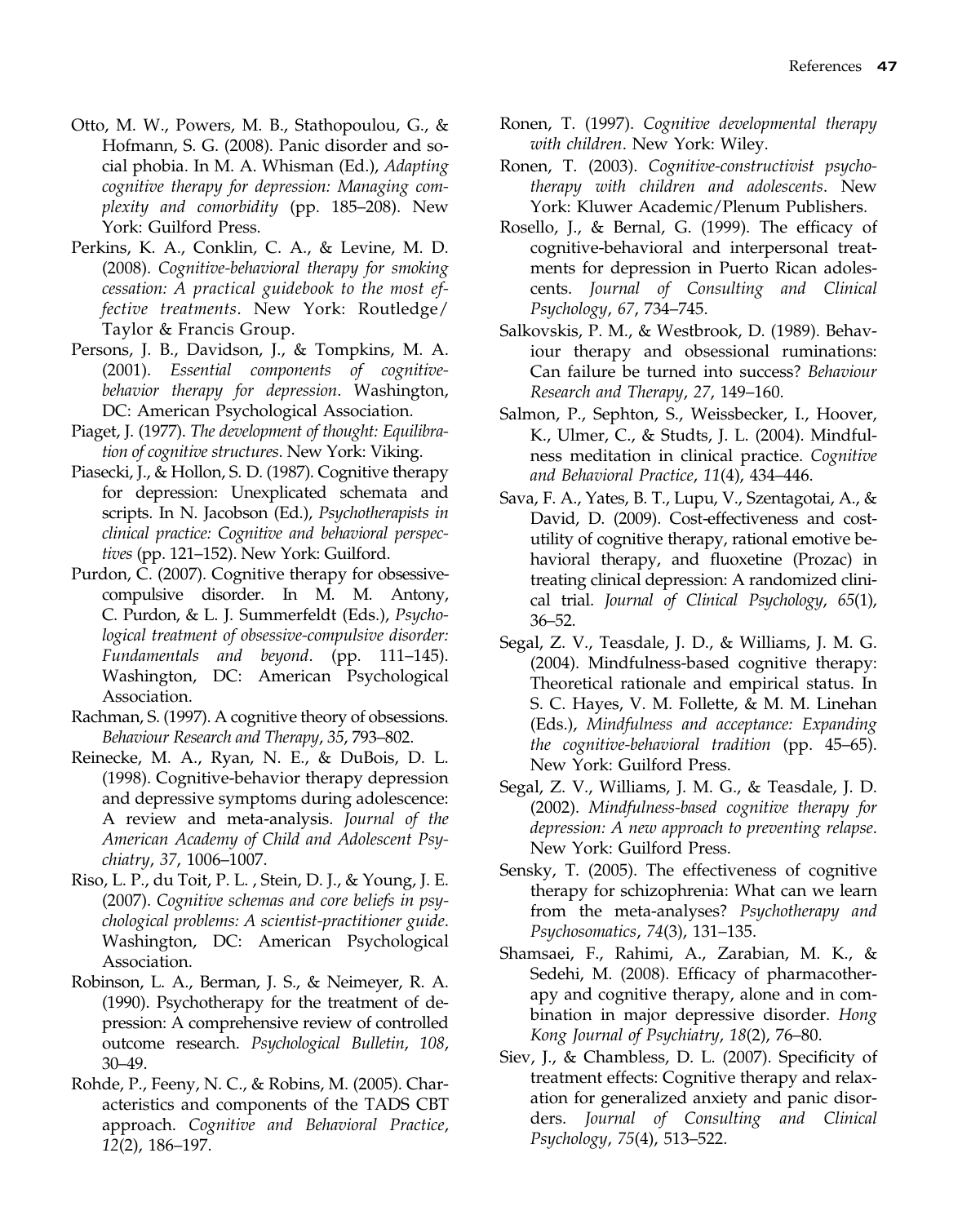- Spiegler, M. D., & Guevremont, D. C. (2010). Contemporary behavior therapy (5th ed.). Belmont, CA: Wadsworth.
- Stein, D. J., & Young, J. E. (Eds.). (1992). Cognitive science and clinical disorders. San Diego: Academic Press.
- Strunk, D. R., DeRubeis, R. J., Chiu, A. W., & Alvarez, J. (2007). Patients' competence in and performance of cognitive therapy skills: Relation to the reduction of relapse risk following treatment for depression. Journal of Consulting and Clinical Psychology, 75(4), 523–530.
- Sweeney, M., Robins, M., Ruberu, M., & Jones, J. (2005). African-American and Latino families in TADS: Recruitment and treatment considerations. Cognitive and Behavioral Practice, 12(2), 221–229.
- Szentagotai, A., David, D., Lupu, V., & Cosman, D. (2008). Rational emotive behavior therapy versus cognitive therapy versus pharmacotherapy in the treatment of major depressive disorder: Mechanisms of change analysis. Psychotherapy: Theory, Research, Practice, Training, 45(4), 523–538.
- Tang, T. Z., & Derubeis, R. J. (1999). Sudden gains and critical sessions in cognitive-behavioral therapy for depression. Journal of Consulting and Clinical Psychology, 67, 894–904.
- Taylor, S., Kyrios, M., Thordarson, D. D., Steketee, G., & Frost, R. O. (2002). Development and validation for an instrument measuring intrusions and beliefs in obsessive-compulsive disorder. In R. Frost & G. Steketee (Eds.), Cognitive approaches to obsessions and compulsions: Theory, assessment, and treatment. (pp. 118–138). Amsterdam: Elsevier/Pergamon.
- Teasdale, J. D., Segal, Z. V., & Williams, J. M. G. (2003). Mindfulness training and problem formulation. Clinical Psychology: Science and Practice, 10(2), 157–160.
- Teasdale, J. P., Scott, J. S., Moore, R. G., Hayhurst, H., Pope, M., & Paykel, E. S. (2001). How does cognitive therapy prevent relapse in residual depression? Evidence from a controlled trial. Journal of Consulting and Clinical Psychology, 69, 397–357.
- Twohig, M. P., Whittal, M. L., & Peterson, K. A. (2009). Treatment of monozygotic twins with obsessive compulsive disorder using cognitive therapy and exposure with ritual prevention.

Behavioural and Cognitive Psychotherapy, 37(4), 475–480.

- Vogel, P. A., Stiles, T. C., & Götestam, K. G. (2004). Adding cognitive therapy elements to exposure therapy for obsessive compulsive disorder: A controlled study. Behavioural and Cognitive Psychotherapy, 32(3), 275–290.
- Weissman, A. (1979). The Dysfunctional Attitudes Scale. Philadelphia: Center for Cognitive Therapy.
- Weissman, M. M. (2007). Cognitive therapy and interpersonal psychotherapy: 30 years later. American Journal of Psychiatry, 164(5), 693–696.
- Wells, A. (1997). Cognitive therapy of anxiety disorders: A practice manual and conceptual guide. New York: Wiley.
- Wells, A., & Matthews, G. (1994). Attention and emotion. A clinical perspective. Hove, UK: Erlbaum.
- Wenzel, A., Brown, G. K., & Beck, A. T. (2009). Cognitive therapy for suicidal patients: Scientific and clinical applications. Washington, DC: American Psychological Association.
- Whisman, M. A. (Ed.). (2008). Adapting cognitive therapy for depression: Managing complexity and comorbidity. New York: Guilford Press.
- White, J. R. (2000a). Depression. In J. R. White & A. S. Freeman (Eds.), Cognitive-behavioral group therapy for specific problems and populations (pp. 29–62). Washington, DC: American Psychological Association.
- White, J. R. (2000b). Introduction. In J. R. White & A. S. Freeman (Eds.), Cognitive-behavioral group therapy for specific problems and populations (pp. 3–25). Washington, DC: American Psychological Association.
- Whittal, M. L., Robichaud, M., Thordarson, D. S., & McLean, P. D. (2008). Group and individual treatment of obsessive-compulsive disorder using cognitive therapy and exposure plus response prevention: A 2-year followup of two randomized trials. Journal of Consulting and Clinical Psychology, 76(6), 1003–1014.
- Williams, M., Teasdale, J., Segal, Z., & Kabat-Zinn, J. (2007). The mindful way through depression: Freeing yourself from chronic unhappiness. New York: Guilford Press.
- Wills, F. (2009). Beck's cognitive therapy: Distinctive features. New York: Routledge/Taylor & Francis Group.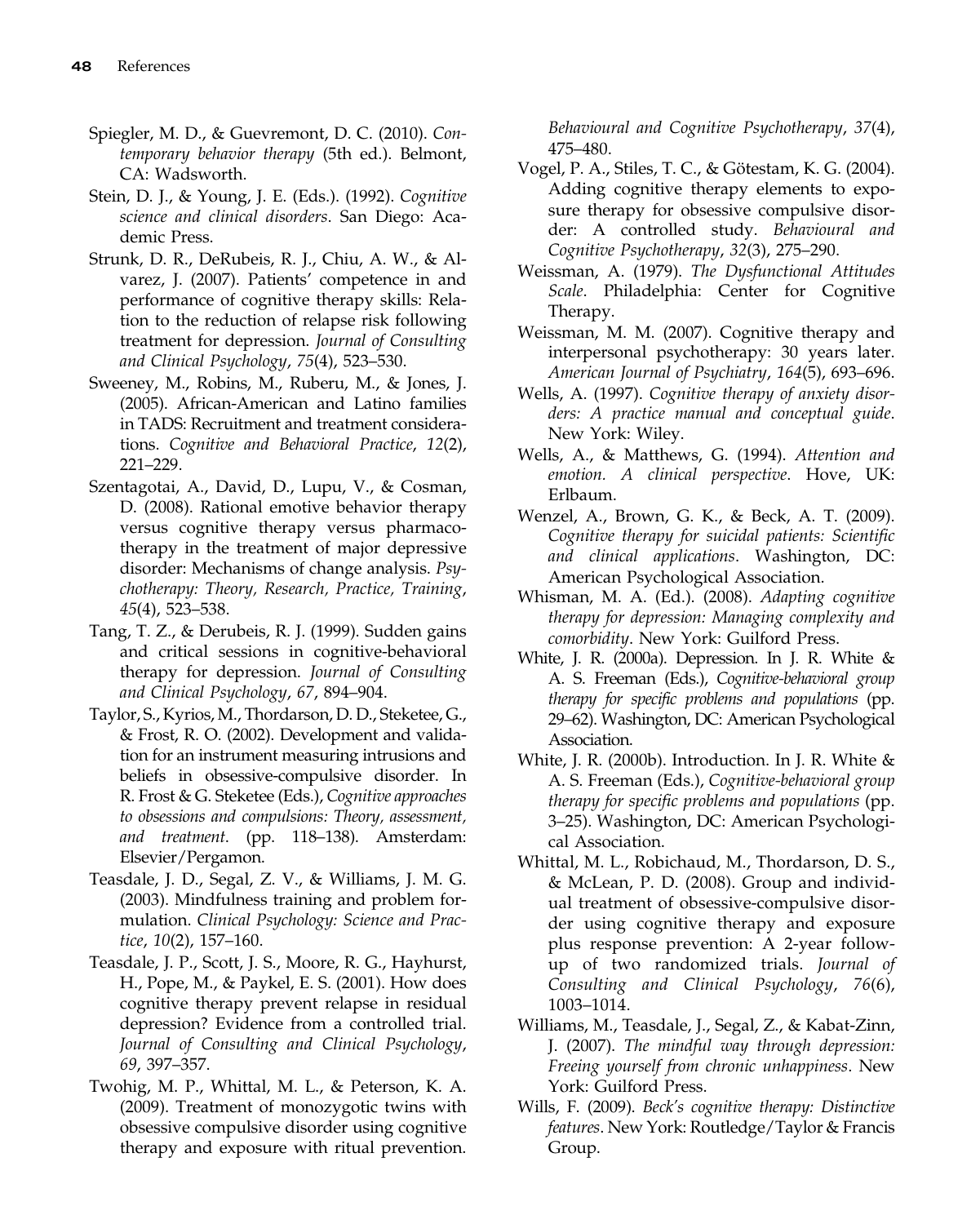- Young, J. E. (1999). Cognitive therapy for personality disorders: A schema-focused approach (3rd ed.). Sarasota, FL: Professional Resource Press.
- Young, J. E., & Brown, G. (1999). Young Schema Questionnaire. In J. E. Young (Ed.), Cognitive therapy for personality disorders: A schema-focused approach (rev. ed., pp. 63–76). Sarasota, FL: Professional Resources Press.
- Young, J. E., Rygh, J. L., Weinberger, A. D., & Beck, A. T. (2008). Cognitive therapy for depression. New York, NY: Guilford Press.
- Young, J. E., Weinberger, A. D., & Beck, A. T. (2001). Cognitive therapy for depression. In D. H. Barlow (Ed.), Clinical handbook of psychological disorders: A step-by-step treatment manual (3rd ed., pp. 264–308). New York: Guilford.

- Abbott, W. J. (1980). Banking on your interests. In N. Glasser (Ed.), What are you doing? (pp. 270–280). New York: Harper & Row.
- Ballou, M. (1984). Thoughts on reality therapy from a feminist. Journal of Reality Therapy, 4, 28–32.
- Ballou, M. (2006). Critical self-reflection necessary but not sufficient. International Journal of Reality Therapy, 26(1), 27–28.
- Barr, Y. (2009). Reality therapy and the Talmud. International Journal of Reality Therapy, 29(2), 31–35.
- Bassin, A. (1993). The reality therapy paradigm. Journal of Reality Therapy, 12, 3–13.
- Brown, T., & Swenson, S. (2005). Identifying basic needs: The contextual needs assessment. International Journal of Reality Therapy, 24(2), 7–10.
- Burns, M. K., Vance, D., Szadokierski, I., & Stockwell, C. (2006). Student needs survey: A psychometrically sound measure of the five basic needs. International Journal of Reality Therapy,  $25(2)$ , 4–8.
- Cheong, E. S. (2001). A theoretical study on the application of choice theory and reality therapy in Korea. International Journal of Reality Therapy, 22(2), 8–11.
- Chima, I. M., & Nnodum, B. (2008). Efficacy of reality therapy and cognitive coping behaviour training in handling adjustment problems of empty-nester retirees. Nigerian Journal of Guidance & Counselling, 13(1), 190–200.
- Corey, G. (2008). Theory and practice of group counseling (7th ed.). Belmont, CA: Thomson, Brooks/Cole.
- Corry, M. A. (1989). Value judgments sometimes don't come easily. In N. Glasser (Ed.), Control theory in the practice of reality therapy (pp. 64–82). New York: Harper & Row.
- Ellis, A. (1999). Rational emotive behavior therapy as an internal control psychology. International Journal of Reality Therapy, 19(1), 4–11.
- Geronilla, L. S. (1989). Starved for affection. In N. Glasser (Ed.), Control theory in the practice of reality therapy (pp. 255–304). New York: Harper & Row.
- Gilliam, A. (2004). The efficacy of William Glasser's reality/choice theory with domestic violence perpetrators: A treatment outcome study. (Doctoral dissertation). Dissertation Abstracts International: Section B: The Sciences and Engineering, 65(1–B).
- Glasser, N. (Ed.). (1980). What are you doing? How people are helped through reality therapy. New York: Harper & Row.
- Glasser, N. (Ed.). (1989). Control theory in the practice of reality therapy: Case studies. New York: Harper & Row.
- Glasser, W. (1961). Mental health or mental illness? New York: Harper & Row.
- Glasser, W. (1965). Reality therapy: A new approach to psychiatry. New York: Harper & Row.
- Glasser, W. (1969). Schools without failure. New York: Harper & Row.
- Glasser, W. (1972). The identity society. New York: Harper & Row.
- Glasser, W. (1976). Positive addiction. New York: Harper & Row.
- Glasser, W. (1981). Stations of the mind. New York: Harper & Row.
- Glasser, W. (1984). Take effective control of your life. New York: Harper & Row.
- Glasser, W. (1985). Control theory: A new explanation of how we control our lives. New York: Harper & Row.
- Glasser, W. (1986a). Control theory in the classroom. New York: Harper & Row.
- Glasser, W. (1986b). The control theory–reality therapy workbook. Canoga Park, CA: Institute for Reality Therapy.
- Glasser, W. (1989). Control theory in the practice of reality therapy. In N. Glasser (Ed.), Control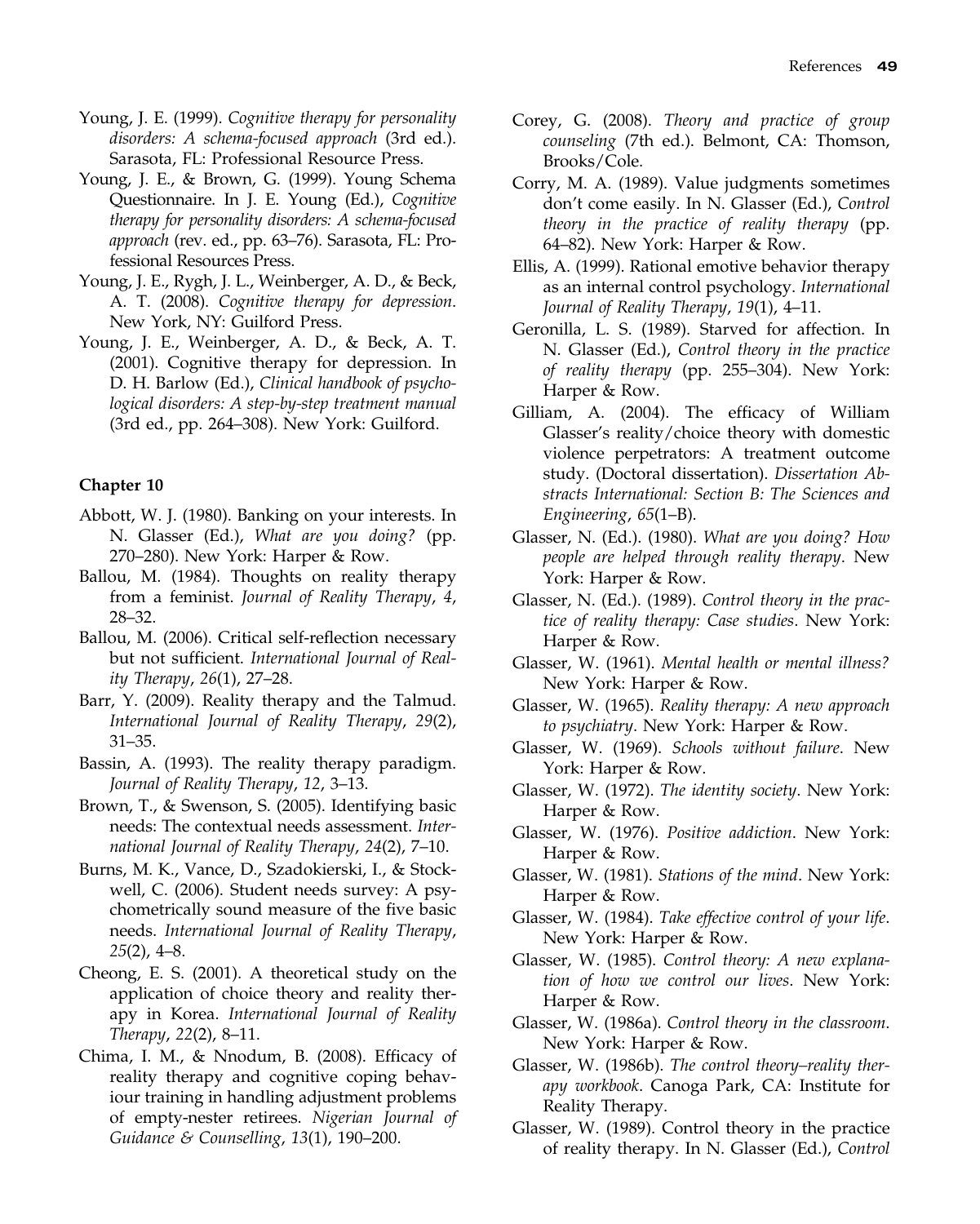theory in the practice of reality therapy: Case studies (pp. 1–15). New York: Harper & Row.

- Glasser, W. (1990). The basic concepts of reality therapy [chart]. Canoga Park, CA: Institute for Reality Therapy.
- Glasser, W. (1998a). Choice theory: A new psychology of personal freedom. New York: HarperCollins.
- Glasser, W. (1998b). The quality school (rev. ed.). New York: Harper & Row.
- Glasser, W. (2000a). Counseling with choice theory. New York: HarperCollins.
- Glasser, W. (2000b). Every student can succeed. Chatsworth, CA: William Glasser Institute.
- Glasser, W. (2003). Warning: Psychiatry can be hazardous to your mental health. New York: HarperCollins.
- Glasser, W., & Glasser, C. (1999). The language of choice theory. New York: HarperCollins.
- Glasser, W., & Glasser, C. (2000). Getting together and staying together. New York: HarperCollins.
- Glasser, W., & Glasser, C. (2007). Eight lessons for a happier marriage. New York: Harper Paperbacks.
- Glasser, W., & Zunin, L. M. (1979). Reality therapy. In R. Corsini (Ed.), Current psychotherapies (2nd ed., pp. 302–339). Itasca, IL: F. E. Peacock.
- Jusoh, A. J., & Ahmad, R. (2009). The practice of reality therapy from the Islamic perspective in Malaysia and variety of custom in Asia. International Journal of Reality Therapy, 29(2), 3–7.
- Jusoh, A. J., Mahmud, Z., & Ishak, N. M. (2008). The patterns of reality therapy usage among Malaysian counselors. International Journal of Reality Therapy, 28(1), 5–14.
- Kim, J. (2006). The effect of a bullying prevention program on responsibility and victimization of bullied children in Korea. International Journal of Reality Therapy, 26(1), 4–8.
- Kim, J. (2007). A reality therapy group counseling program as an Internet addiction recovery method for college students in Korea. International Journal of Reality Therapy, 26(2), 3–9.
- Kim, J. (2008). The effect of a R/T group counseling program on the Internet addiction level and self-esteem of Internet addiction university students. International Journal of Reality Therapy, 27(2), 4–12.
- Kim, R. I., & Hwang, M. G. (1996). "Making the world I want"—Based on reality therapy. Journal of Reality Therapy, 16, 26–35.
- Kim, R. I., & Hwang, M. G. (2006). A metaanalysis of reality therapy and choice theory

group programs for self-esteem and locus of control in Korea. International Journal of Choice Theory, 1(1), 25–30.

- Linnenberg, D. M. (2006). Thoughts on reality therapy from a pro-feminist perspective. International Journal of Reality Therapy, 26(1), 23–26.
- Litwack, L. (2007). Research review: Dissertations on reality therapy and choice therapy—1970–2007. International Journal of Reality Therapy, 27(1), 14–16.
- Manchester, K. (2004). The needs within the meaning. International Journal of Reality Therapy, 24(1), 45–46.
- Mickel, E. (2005). African-centered family therapy in transition: Healing cycle as an answer to terrorism. International Journal of Reality Therapy, 24(2), 33–37.
- Mickel, E., & Sanders, P. (2003). Utilizing CLSI and BNSA to improve outcomes: Perceptions of the relationship between the basic needs and learning styles. International Journal of Reality Therapy, 22(2), 44–47.
- Mottern, R. (2003). Using the Rule of Six and traditional American Indian learning stories to teach choice theory. International Journal of Reality Therapy, 23(1), 27–33.
- O'Donnell, D. J. (1987). History of the growth of the Institute for Reality Therapy. Journal of Reality Therapy, 7, 2–8.
- Okonji, J. M. A., Osokie, J. N., & Pulos, S. (1996). Preferred style and ethnicity of counselors by African American males. Journal of Black Psychology, 22, 329–339.
- Palmatier, L. L. (1990). Reality therapy and brief strategic interactional therapy. Journal of Reality Therapy, 9, 3–17.
- Petersen, S. (2005). Reality therapy and individual or Adlerian psychology: A comparison. International Journal of Reality Therapy, 24(2), 11–14.
- Powers, W. T. (1973). Behavior: The control of perception. Hawthorne, NY: Aldine.
- Powers, W. T. (1999). PCT, HPCT, and internal control psychology. International Journal of Reality Therapy, 19(1), 12–16.
- Rachor, R. (1995). An evaluation of the First Step passages in domestic violence. Journal of Reality Therapy, 14, 29–36.
- Rapport, Z. (2004). Positive addiction: Selfevaluation and teaching tools. International Journal of Reality Therapy, 24(1), 43–44.
- Renna, B. (2000). Israel and Palestine. International Journal of Reality Therapy, 19(2), 24–28.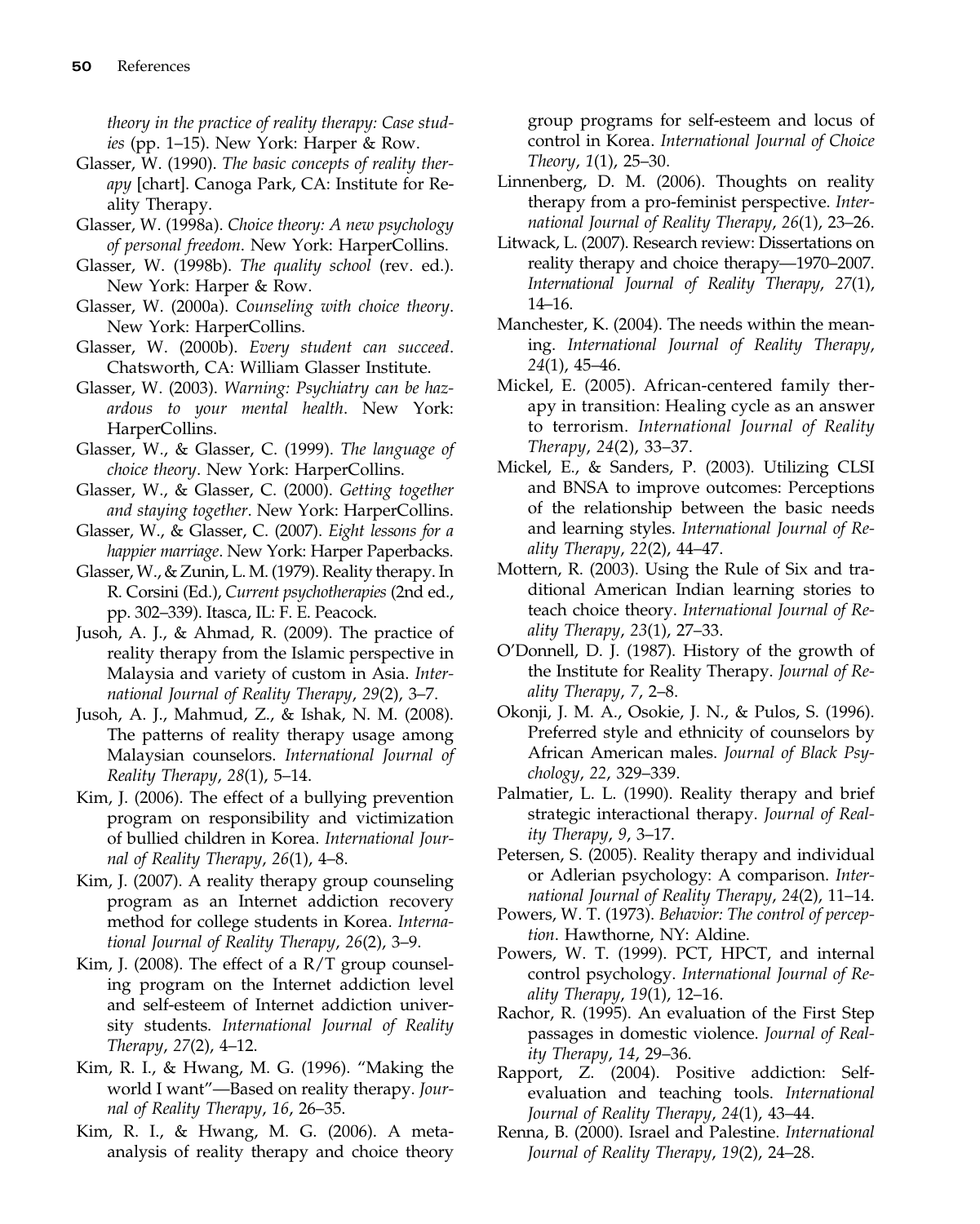- Sanchez, W., & Thomas, D. M. (2000). Quality world and Capeverdians: Viewing basic needs through a cultural/historical lens. International Journal of Reality Therapy, 20(1), 17–21.
- Silverberg, R. A. (1984). Reality therapy with men: An action approach. Journal of Reality Therapy, 3, 27–31.
- Sohm, S. (2004). Quality world awareness: Placing people into the quality world. International Journal of Reality Therapy, 23(2), 39–40.
- Threadgall, R. A. (1996). Counselling homosexual men. Journal of Reality Therapy, 15, 39–43.
- Weeks, G. R., & L'Abate, L. (1982). Paradoxical psychotherapy: Theory and practice with individuals, couples, and families. New York: Brunner/ Mazel.
- Whipple, V. (1985). The use of reality therapy with battered women in domestic violence shelters. Journal of Reality Therapy, 5, 22–27.
- William Glasser Institute (2000). Programs, policies and procedures manual. Chatsworth, CA: William Glasser Institute.
- Wubbolding, R. E. (1988). Using reality therapy. New York: Harper & Row.
- Wubbolding, R. E. (1991). Understanding reality therapy. New York: HarperCollins.
- Wubbolding, R. E. (1996a). Reality therapy training (9th ed.). Cincinnati, OH: Center for Reality Therapy.
- Wubbolding, R. E. (1996b). Professional issues: The use of questions in reality therapy. Journal of Reality Therapy, 16, 122–127.
- Wubbolding, R. E. (2000). Reality therapy for the 21st century. Philadelphia: Brunner-Routledge.
- Wubbolding, R. E. (2004). Professional school counselors and reality therapy. In B. Erford (Ed.), Professional school counseling: A handbook of theories, programs, and practices (pp. 211–218). Austin, TX: CAPS Press.
- Wubbolding, R. E. (2005). The power of belonging. International Journal of Reality Therapy, 24(2), 43–44.
- Wubbolding, R. E. (2010). Reality therapy. Washington, American Psychological Association.
- Wubbolding, R. E., & Brickell, J. (1998). Qualities of the reality therapist. Journal of Reality Therapy, 18, 47–49.
- Wubbolding, R. E., & Brickell, J. (2009). Perception: The orphaned component of choice therapy. International Journal of Reality Therapy, 29(2), 50–54.

- Ali, S. R. (2009). Using feminist psychotherapy with Muslim women. Research in the Social Scientific Study of Religion, 20, 297–316.
- Babacan, H., & Gopalkrishnan, N. (2005). Posttraumatic experiences of refugee women. In C. L. Rabin (Ed.), Understanding gender and culture in the helping process: Practitioners' narratives from global perspectives (pp. 68–83). Belmont, CA: Thomson Wadsworth.
- Baird, M. K., Szymanski, D. M., & Ruebelt, S. G. (2007). Feminist identity development and practice among male therapists. Psychology of Men & Masculinity, 8(2), 67–78.
- Ballou, M., & West, C. (2000). Feminist therapy approaches. In M. Biaggio & M. Hersen (Eds.), Issues in the psychology of women (pp. 273–297). New York: Kluwer/Plenum.
- Ballou, M., Hill, M., & West, C. (Eds.). (2008). Feminist therapy theory and practice: A contemporary perspective. New York: Springer.
- Barrett, S. E., Chin, J. L., Comas-Diaz, L., Espin, O., Greene, B., & McGoldrick, M. (2005). Multicultural feminist therapy: Theory in context. Women & Therapy, 28(3–4), 27–61.
- Bem, S. L. (1987). Gender schema theory and the romantic tradition. In P. Shaver & C. Hendrick (Eds.), Sex and gender (pp. 251–271). Newbury Park, CA: Sage.
- Bem, S. L. (1993). The lens of gender: Transforming the debate on sexual inequality. New Haven, CT: Yale University Press.
- Berliner, P. M. (2007). Touching your lifethread and revaluing the feminine: A process of psychospiritual change. South Bend, IN: Cloverdale Books.
- Bieschke, K. J., Perez, R. M., & DeBord, K. A. (2007). Handbook of counseling and psychotherapy with lesbian, gay, bisexual, and transgender clients (2nd ed.). Washington, DC: American Psychological Association.
- Brice-Baker, J. (Ed.). (2003). Incarcerated African American women. In L. B. Silverstein & T. J. Goodrich (Eds.), Feminist family therapy: Empowerment in social context (pp. 241–252). Washington, DC: American Psychological Association.
- Brooks, G. R. (1998). A new psychotherapy for traditional men. San Francisco: Jossey-Bass.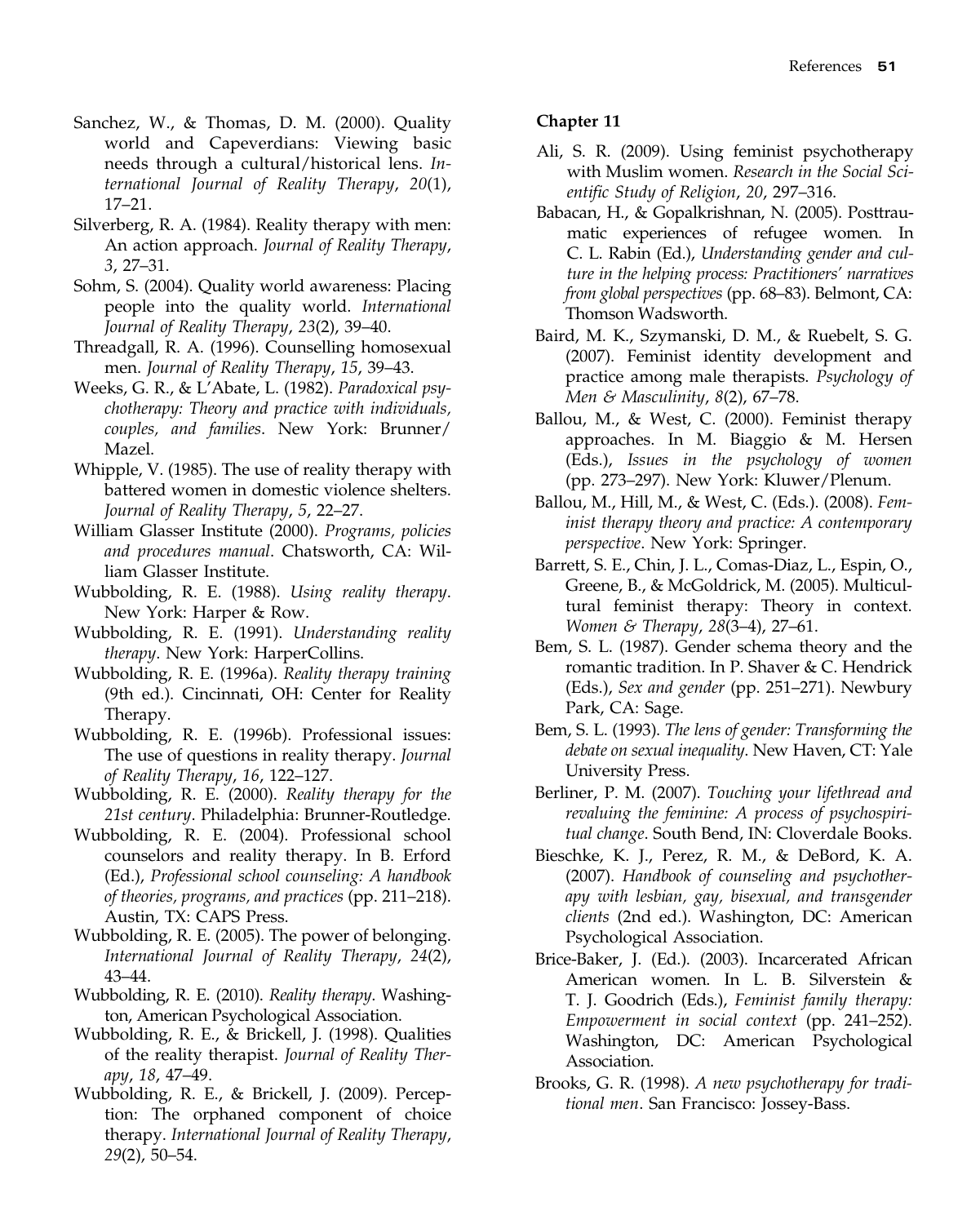- Brooks, G. R. (2003). Helping men embrace equality. In L. B. Silverstein & T. J. Goodrich (Eds.), Feminist family therapy: Empowerment in social context (pp. 163–176). Washington, DC: American Psychological Association.
- Brown, C. (2007). Talking body talk: Merging feminist and narrative approaches to practice. In C. Brown & T. Augusta-Scott (Eds.), Narrative therapy: Making meaning, making lives (pp. 269–302). Thousand Oaks, CA: Sage.
- Brown, C. G., Weber, S., & Ali, S. (2008). Women's body talk: A feminist narrative approach. Journal of Systemic Therapies, 27(2), 92–104.
- Brown, L. S. (1986). Gender-role analysis: A neglected component of psychological assessment. Psychotherapy, 23, 243–248.
- Brown, L. S. (1988). Feminist therapy with lesbians and gay men. In M. Dutton-Douglas & L. E. Walker (Eds.), Feminist psychotherapies: Integration of therapeutic and feminist systems (pp. 206–227). Norwood, NJ: Ablex.
- Brown, L. S. (1990). Taking account of gender in the clinical assessment interview. Professional Psychology, 21, 12–17.
- Brown, L. S. (1994). Subversive dialogues: Theory in feminist therapy. New York: Basic Books.
- Brown, L. S. (2000). Dangerousness, impotence, silence, and invisibility: Heterosexism in the construction of women's sexuality. In C. B. Travis & J. W. White (Eds.), Sexuality, society, and feminism: Psychology of women (pp. 273–297). Washington, DC: American Psychological Association.
- Brown, L. S. (2007). Empathy, genuineness—and the dynamics of power: A feminist responds to Rogers. Psychotherapy: Theory, Research, Practice, Training, 44(3), 257–259.
- Brown, L. S. (2008a). Cultural competence in trauma therapy: Beyond the flashback. Washington, DC: American Psychological Association.
- Brown, L. S. (2008b). Feminist therapy. In J. L. Lebow (Ed.), Twenty-first century psychotherapies: Contemporary approaches to theory and practice (pp. 277–306). Hoboken, NJ: John Wiley.
- Brown, L. S. (2008c). Feminist therapy as a meaning-making practice: Where there is no power, where is the meaning? In K. J. Schneider (Ed.), Existential-integrative psychotherapy: Guideposts to the core of practice (pp. 130–140). New York: Routledge.
- based guide (pp. 166\_182). New York: Guilford. Brown, L. S. (2009a). Cultural competence. In C. A. Courtois & J. D. Ford (Eds.), Treating complex traumatic stress disorders: An evidence-
- Brown, L. S. (2009b). Cultural competence: A new way of thinking about integration in therapy. Journal of Psychotherapy Integration, 19(4), 340–353.
- Brown, L. S. (2010). Feminist therapy. Washington, DC: American Psychological Association.
- Brown, L. S., & Brodsky, A. M. (1992). The future of feminist therapy. Psychotherapy, 29, 51–57.
- Brown, L. S., & Walker, L. E. A. (1990). Feminist therapy perspectives on self-disclosure. In G. Stricker & M. Fischer (Eds.), Self-disclosure in the therapeutic relationship (pp. 135–154). New York: Plenum.
- Burstow, B. (1992). Radical feminist therapy. Newbury Park, CA: Sage.
- Calhoun, G. B., Bartolomucci, C. L., & McLean, B. A. (2005). Building connections: Relational group work with female adolescent offenders. Women & Therapy, 28(2), 17–29.
- Chesler, P. (1972). Women and madness. New York: Doubleday.
- Chesler, P. (1997, November/December). Women and madness: A feminist diagnosis. Ms., 36–42.
- Chesler, P. (2005). Women and madness. (rev.) New York, NY: Palgrave Macmillan.
- Childs, E. K. (1990). Therapy, feminist ethics, and the community of color with particular emphasis on the treatment of Black women. In H. Lerman & N. Porter (Eds.), Feminist ethics in psychotherapy (pp. 195–203). New York: Springer.
- Chodorow, N. J. (1989). Feminism and psychoanalytic theory. New Haven, CT: Yale University Press.
- Chodorow, N. J. (1996). Theoretical gender and clinical gender: Epistemological reflections of the psychology of women. Journal of the American Psychoanalytic Association, 44, 215–238.
- Chodorow, N. J. (1999). The power of feelings: Personal meaning in psychoanalysis, gender, and culture . New Haven, CT: Yale University Press.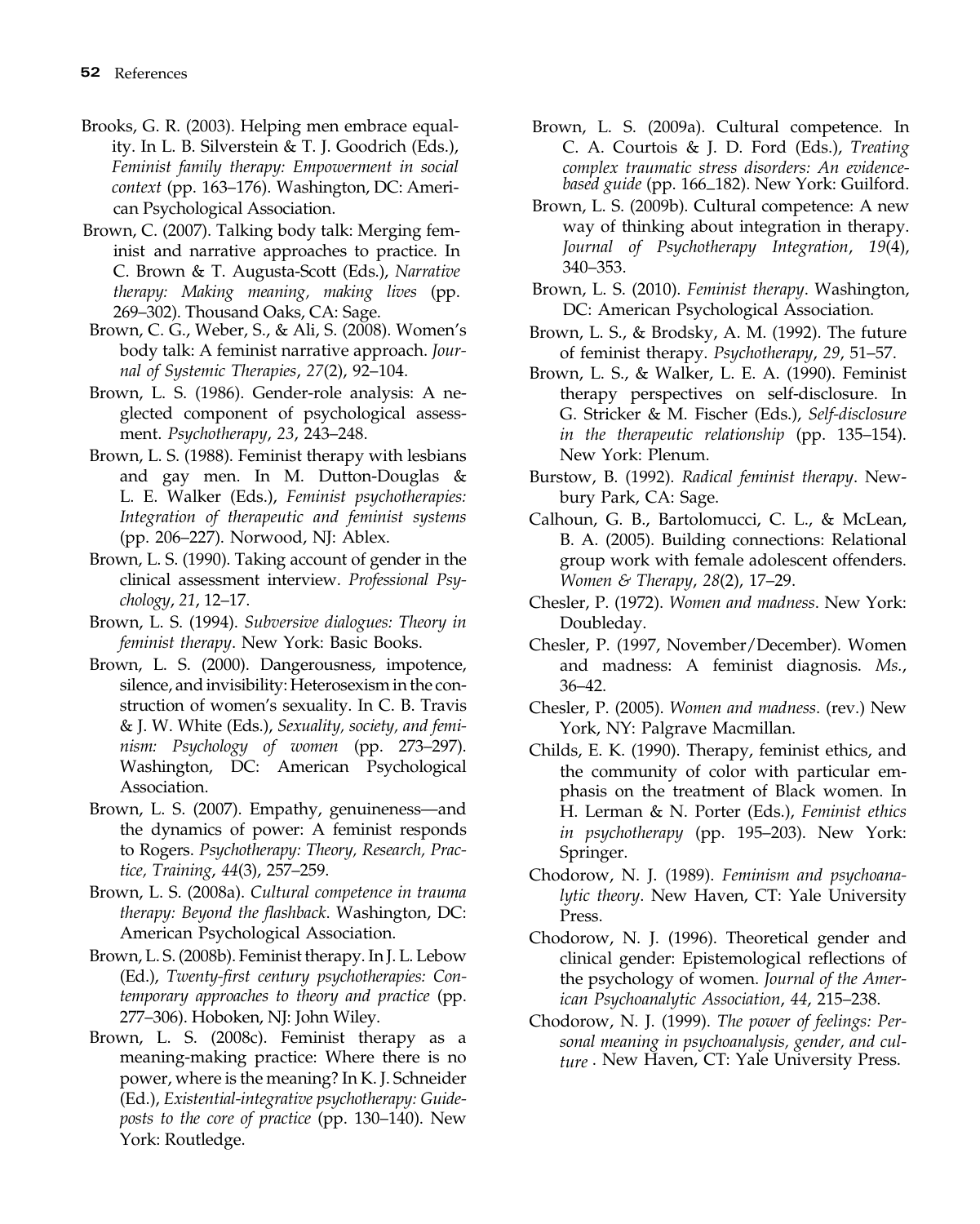- Cohen, J. N. (2008). Using feminist, emotionfocused, and developmental approaches to enhance cognitive-behavioral therapies for posttraumatic stress disorder related to childhood sexual abuse. Psychotherapy: Theory, Research, Practice, 45(2), 227–246.
- Cole, K. L., Sarlund-Heinrich, P., & Brown, L. S. (2007). Developing and assessing effectiveness of a time-limited therapy group for incarcerated women survivors of childhood sexual abuse. Journal of Trauma & Dissociation, 8(2), 97–121.
- Comas-Diaz, L. (1987). Feminist therapy and Hispanic/Latina women. Women and Therapy, 6, 39–62.
- Comas-Díaz, L. (2008). Our inner Black Madonna: Reclaiming sexuality, embodying sacredness. Women & Therapy, 31(1), 5–20.
- Crawford, M. (1995). Talking difference: On gender and language. New York: Sage.
- Crawford, M., & Unger, R. (2004). Women and gender: A feminist psychology (4th ed.). Boston: McGraw-Hill.
- Daugherty, C., & Lees, M. (1988). Feminist psychodynamic therapies. In M. A. Dutton Douglas & L. E. Walker (Eds.), Feminist psychotherapies (pp. 68–90). Norwood, NJ: Ablex.
- DeChant, B. (Ed.). (1996). Women and group psychotherapy: Theory and practice. New York: Guilford.
- Deutsch, H. (1944). The psychology of women: A psychoanalytic interpretation. New York: Grune & Stratton.
- DeYoung, P. A. (2003). Relational psychotherapy: A primer. New York: Brunner-Routledge.
- Edwards, C. P., Knoche, L., & Kumuru, A. (2001). Play patterns and gender. In J. Worell (Ed.), Encyclopedia of women and gender. San Diego: Academic Press.
- Eichenbaum, L., & Orbach, S. (1983). Understanding women: A feminist psychoanalytic approach. New York: Basic Books.
- Enns, C. Z. (2004). Feminist theories and feminist psychotherapies: Origins, themes, and variations (2nd ed.). New York: Haworth.
- Eriksen, K., & Kress, V. E. (Eds.). (2005). Beyond the DSM story: Ethical quandaries, challenges, and best practices. Thousand Oaks, CA: Sage.
- Evans, K. M., Kincade, E. A., Marbley, A. F., & Seem, S. R. (2005). Feminism and feminist therapy: Lessons from the past and hopes for the future. Journal of Counseling & Development. 83(3), 269–277.
- Feder, J., Levant, R. F., & Dean, J. (2007). Boys and violence: A gender-informed analysis. Professional Psychology: Research and Practice, 38(4), 385–391.
- Few, A. L. (2007). Integrating Black consciousness and critical race feminism into family studies research. Journal of Family Issues, 28(4), 452–473.
- Ganley, A. L. (1988). Feminist therapy with male clients. In M. A. Dutton-Douglas & L. E. Walker (Eds.), Feminist psychotherapies: Integration of therapeutic and feminist systems (pp. 186–205). Norwood, NJ: Ablex.
- Gergen, M. (2001). Feminist reconstructions in psychology: Narrative, gender, and performance. Thousand Oaks, CA: Sage.
- Gilbert, L. A. (1980). Feminist therapy. In A. Brodsky & R. T. Hare-Mustin (Eds.), Women and psychotherapy (pp. 245–265). New York: Guilford.
- Gilligan, C. (1977). In a different voice: Women's conception of self and morality. Harvard Educational Review, 47, 481–517.
- Gilligan, C. (1982). In a different voice. Cambridge, MA: Harvard University Press.
- Gilligan, C. (2008). Exit-voice dilemmas in adolescent development. New York: Analytic Press.
- Gottman, J. M., & Parker, J. G. (Eds.). (1987). Conversations of friends: Speculations on affective development. New York: Cambridge University Press.
- Greene, B. (1986). When the therapist is White and the patient is Black: Considerations for psychotherapy in the feminist heterosexual and lesbian communities. In D. Howard (Ed.), The dynamics of feminist therapy (pp. 41–65). Binghamton, NY: Haworth Press.
- Greene, B. (1997). Psychotherapy with African American women: Integrating feminist and psychodynamic models. Smith College Studies in Social Work, 67, 299–322.
- Greenspan, M. (1983). A new approach to women and therapy. New York: McGraw-Hill.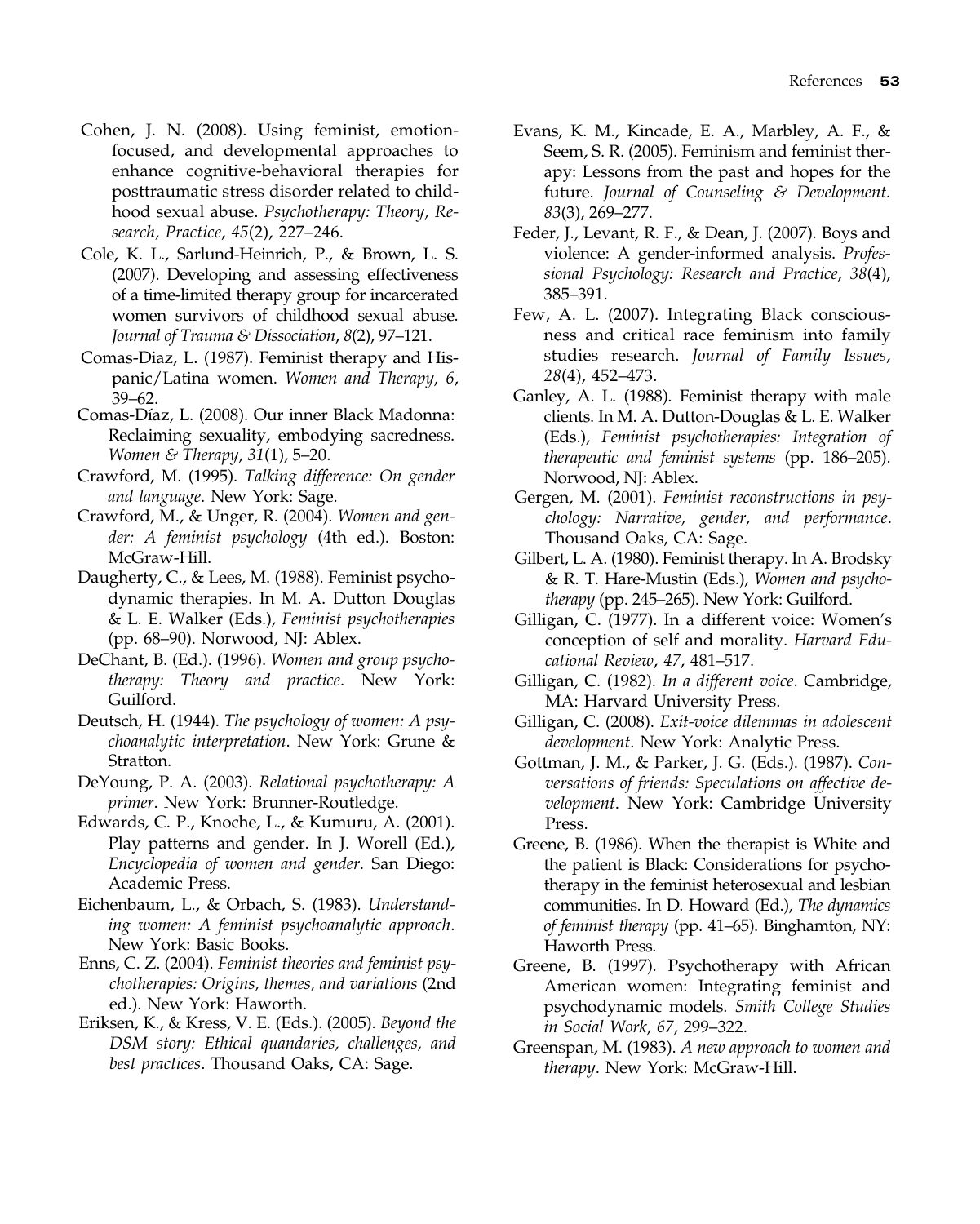- Gremillion, H. (2004). Unpacking essentialisms in therapy: Lessons for feminist approaches from narrative work. Journal of Constructivist Psychology, 17(3), 173–200.
- Hall, R. L., & Greene, B. (2003). Contemporary African American families. In L. B. Silverstein & T. J. Goodrich (Eds.), Feminist family therapy: Empowerment in social context (pp. 107–120). Washington, DC: American Psychological Association.
- Halstead, K. (2003). Over the rainbow: The lesbian family. In L. B. Silverstein & T. J. Goodrich (Eds.), Feminist family therapy: Empowerment in social context (pp. 39–50). Washington, DC: American Psychological Association.
- Hare-Mustin, R. T., & Marecek, J. (1988). The meaning of difference: Gender theory, postmodernism, and psychology. American Psychologist, 43, 445–464.
- Hayden, M. (1986). Psychoanalytic resources for the activist feminist therapist. Women and Therapy, 5, 89–94.
- Hays, P. A. (2008). Addressing cultural complexities in practice: Assessment, diagnosis, and therapy (2nd ed.). Washington, DC: American Psychological Association.
- Helms, J. E. (1995). An update of Helm's White and People of Color racial identity models. In J. G. Ponterotto, J. M. Casas, L. A. Suzuki, & C. M. Alexander (Eds.), Handbook of multicultural counseling (pp. 181–198). Thousand Oaks, CA: Sage.
- Helms, J. E., & Cook, D. A. (1999). Using race and culture in counseling and psychotherapy: Theory and process. Needham Heights, MA: Allyn & Bacon.
- Horney, K. (1966). New ways in psychoanalysis. New York: Norton.
- Hoshmand, L. T. (2003). Value choices and methodological issues in research with women. In M. Kopala & M. A. Keitel (Eds.), Handbook of counseling women (pp. 546–556). Thousand Oaks, CA: Sage.
- Hurtado, A. (1996). The color of privilege: Three blasphemies on race and feminism. Ann Arbor, MI: University of Michigan Press.
- Hyde, J. S. (2005). The gender similarities hypothesis. American Psychologist, 60(6), 581–592.
- Ivey, A. E., D'Andrea, M., Ivey, M. B., & Simek-Morgan, L. (2006). Counseling and psychotherapy: A multicultural perspective (6th ed.). Boston: Allyn & Bacon.
- Jaffee, S. & Hyde, J. (2000). Gender differences in moral orientation: A meta-analysis. Psychological Bulletin, 26, 703–726.
- Jakubowski, P. A. (1977). Assertion training for women. In E. I. Rawlings & D. K. Carter (Eds.), Psychotherapy for women (pp. 147–190). Springfield, IL: Charles C. Thomas.
- Jordan, J. V. (2003). Relational-cultural therapy. In M. Kopala & M. A. Keitel (Eds.), Handbook of counseling women (pp. 22–30). Thousand Oaks, CA: Sage.
- Jordan, J. V. (2010). Relational-cultural therapy. Washington, DC: American Psychological Association.
- Jordan, J. V., Handel, M., Alvarez, M., & Cook-Nobles, R. (2004). Applications of the relational model to time-limited therapy. In J. V. Jordan, M. Walker, & L. M. Hartling (Eds.), The complexity of connection: Writings from the Stone Center's Jean Baker Miller Training Institute (pp. 250–269). New York: Guilford.
- Kallivayalil, D. (2007). Feminist therapy: Its use and implications for South Asian immigrant survivors of domestic violence. Women  $\&$  Therapy, 30(3–4), 109–127.
- Kaschak, E. (1976). Sociotherapy: An ecological model for psychotherapy with women. Psychotherapy: Theory, Research, and Practice, 13, 61–63.
- Kaschak, E. (1981). Feminist psychotherapy: The first decade. In S. Cox (Ed.), Female psychology: The emerging self (pp. 387–400). New York: St. Martins.
- Kaschak, E. (1992). Engendered lives. New York: Basic Books.
- Kohlberg, L. (1981). The philosophy of moral development: Essays on moral development (Vols. 1–2). San Francisco: Harper & Row.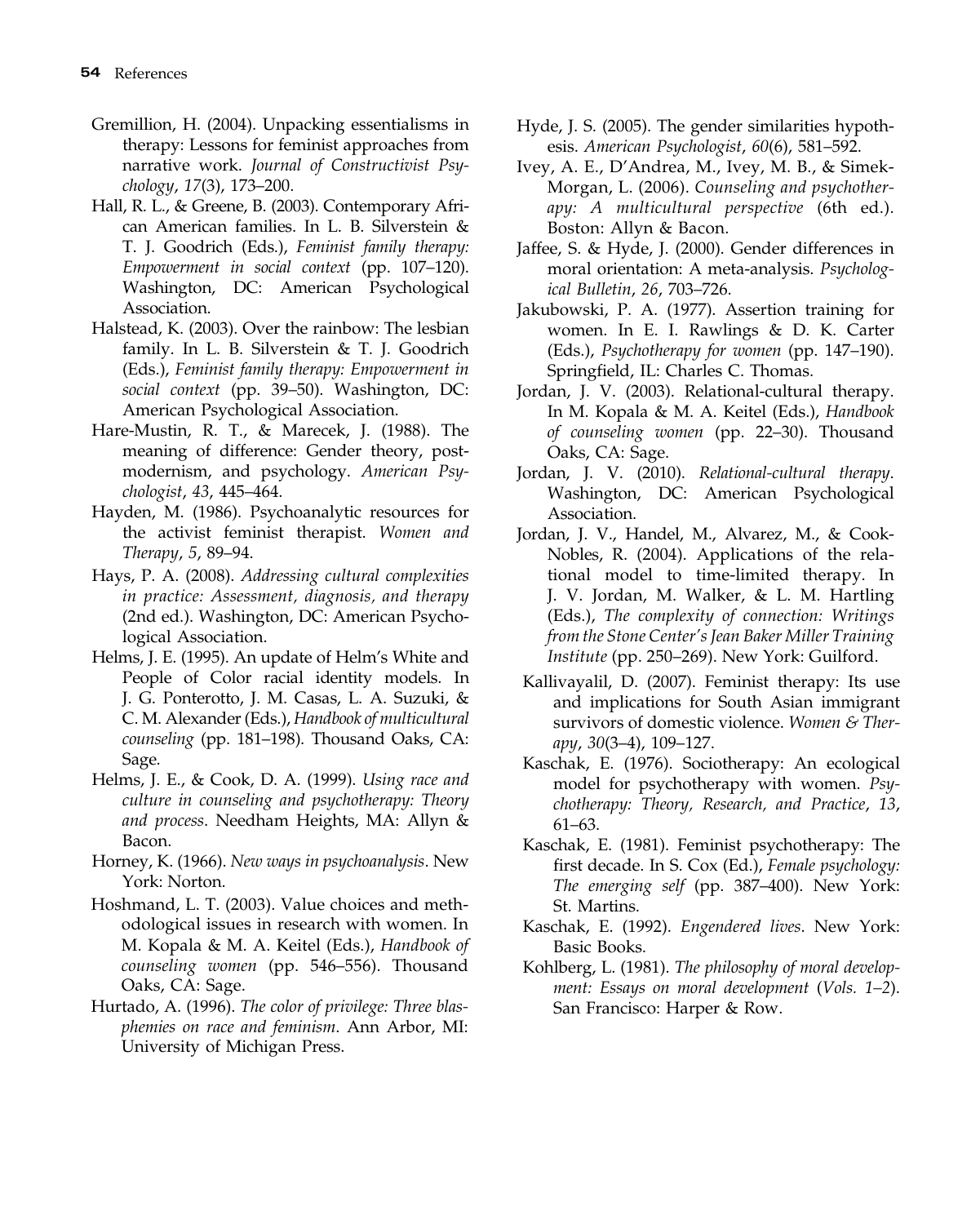- Kravetz, D. (1978). Consciousness-raising groups in the 1970s. Psychology of Women Quarterly, 3, 168–186.
- Kravetz, D. (1987). Benefits of consciousnessraising groups for women. In C. Brody (Ed.), Women's therapy groups: Paradigms of feminist treatment (pp. 55–66). New York: Springer.
- Lerner, G. (1979). The majority finds its past: Placing women in history. New York: Oxford Press.
- Levant, R. F., & Wimer, D. J. (2009). The new fathering movement. In C. Z. Oren & D. C. Oren (Eds.), Counseling fathers (pp. 3–21). New York: Routledge.
- Levant, R. F., Wimer, D. J., Williams, C. M., Smalley, K. B., & Noronha, D. (2009). The relationships between masculinity variables, health risk behaviors and attitudes toward seeking psychological help. International Journal of Men's Health, 8(1), 3–21.
- Maisel, R., Epston, D., & Borden, A. (2004). Biting the hand that starves you: Inspiring resistance to anorexia/ bulimia. New York: Norton.
- Malson, H., & Burns, M. (Eds.). (2009). Critical feminist approaches to eating dis/orders. New York: Routledge.
- Matlin, M. W. (2008). The psychology of women (6th ed.). Belmont, CA: Wadsworth.
- McAuliffe, G., Eriksen, K., & Kress, V. E. (2005). A developmental, constructivist model for developmental assessment (which includes diagnosis of course). In K. Eriksen & V. E. Kress (Eds.), Beyond the DSM story: Ethical quandaries, challenges, and best practices (pp. 187–205). Thousand Oaks, CA: Sage.
- Miller, J. B. (1986). Toward a new psychology of women. Boston: Beacon Press. (Original work published 1976.)
- Miller, J. B. (1991). The development of women's sense of self. In J. V. Jordan, A. G. Kaplan, J. B. Miller, I. P. Stiver, & J. L. Surrey (Eds.), Women's growth in connection (pp. 11–26). New York: Guilford.
- Mirkin, M. P., Suyemoto, K. L., & Okun, B. F. (Eds.). (2005). Psychotherapy with women: Exploring diverse contexts and identities. New York: Guilford.
- Mittal, M., & Wieling, E. (2004). The influence of therapists' ethnicity on the practice of feminist family therapy: A pilot study. Journal of Feminist Family Therapy , 16(2), 25–42.
- Morrow, S. L. (2000). First do no harm: Therapist issues in psychotherapy with lesbian, gay and bisexual clients. In M. R. Perez, K. DeBord, & K. J. Biescke (Eds.), Handbook of counseling and psychotherapy with lesbian, gay, and bisexual clients (pp. 137–156). Washington, DC: American Psychological Association.
- Nasser, M., & Malson, H. (2009). Beyond western dis/orders: Thinness and self-starvation of other-ed women. In H. Malson & M. Burns (Eds.), Critical feminist approaches to eating dis/ orders (pp. 74–86). New York: Routledge.
- Nutt, R. L., & Brooks, G. R. (2008). Psychology of gender. In S. D. Brown & R. W. Lent (Eds.), Handbook of counseling psychology (4th ed., pp. 176–193). Hoboken, NJ: John Wiley.
- Park, S. M. (2008). Feminist therapies: Working with diverse women. In C. Negy (Ed.), Crosscultural psychotherapy: Toward a critical understanding of diverse clients (2nd ed., pp. 327–361). Reno, NV: Bent Tree Press.
- Quinn, K., & Dunn-Johnson, L. (2000). Women's empowerment and wellness group: An integration of solution-focused and relational models. In K. A. Fall & J. E. Levitov (Eds.), Modern applications to group work (pp. 133–158). Huntington, NY: Nova Science.
- Rabin, C. L. (Ed.). (2005). Understanding gender and culture in the helping process: Practitioners' narratives from global perspectives. Belmont, CA: Thomson Wadsworth.
- Rawlings, E. I., & Carter, D. K. (1977). Feminist and nonsexist psychotherapy. In E. I. Rawlings & D. K. Carter (Eds.), Psychotherapy for women (pp. 49–76). Springfield, IL: Charles C. Thomas.
- Reynolds, A. L. (2003). Counseling issues for lesbian and bisexual women. In M. Kopala & M. A. Keitel (Eds.), Handbook of counseling women (pp. 53–73). Thousand Oaks, CA: Sage.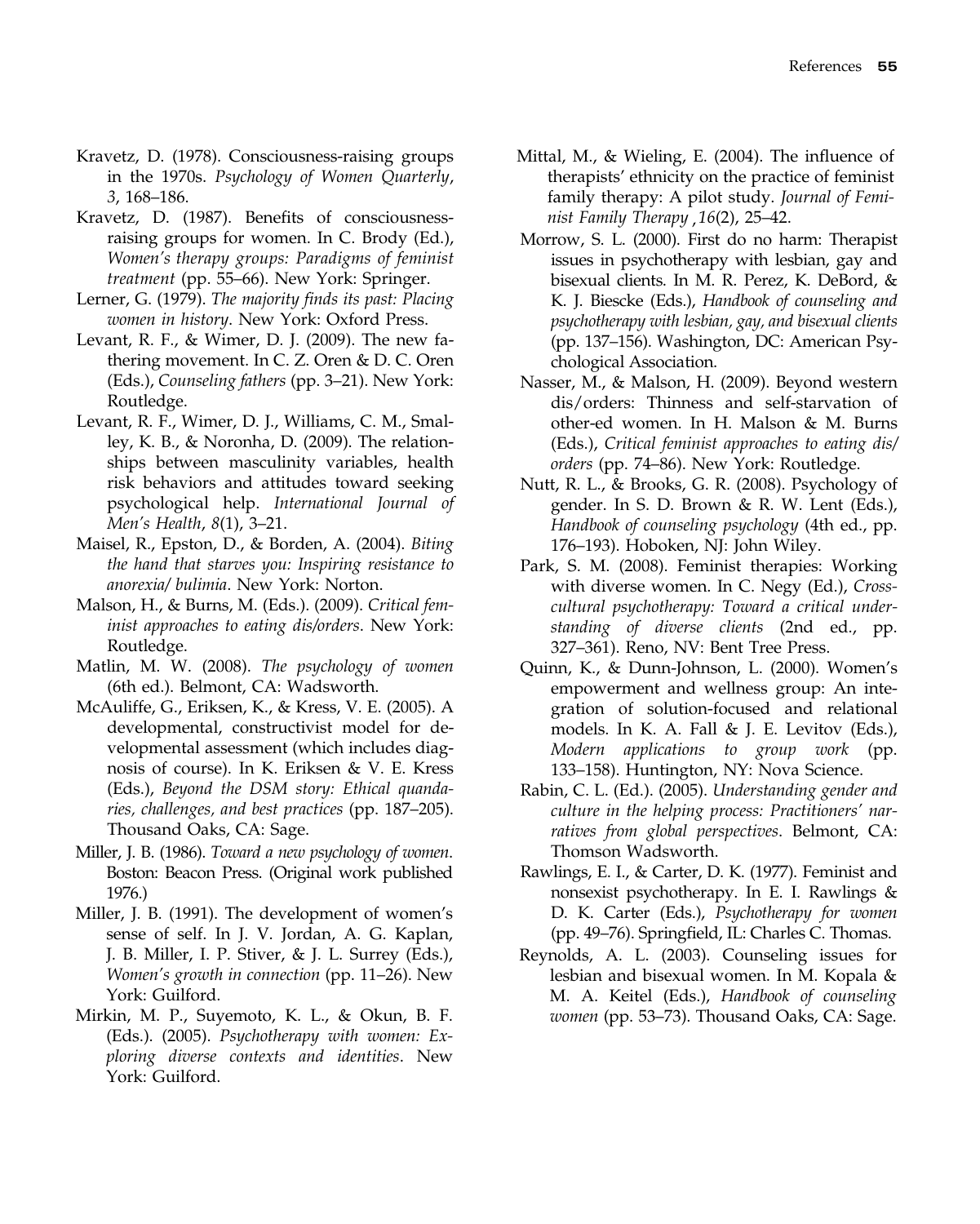- Rhodes, R., & Johnson, A. (1997). A feminist approach to treating alcohol and drug addicted African-American women. Women and Therapy, 20, 23–37.
- Rinfret-Raynor, M., & Cantin, S. (1997). Feminist therapy for battered women: An assessment. In G. K. Kantor & J. L. Jasinski (Eds.), Out of darkness: Contemporary perspectives on family violence (pp. 219–234). Thousand Oaks, CA: Sage.
- Rittenhouse, J. (1997). Feminist principles in survivor's groups: Out of group contact. Journal for Specialists in Group Work, 22, 111–119.
- Roades, L. A. (2000). Mental health issues for women. In M. Biaggio & F. M. Hersen (Eds.), Issues in the psychology of women (pp. 251–272). New York: Kluwer/Plenum.
- Roffman, E. (2008). Ethics and activism: Theory identity politics, conscious acts, and ethical aspirations. In M. Ballou, M. Hill, & C. West (Eds.), Feminist therapy theory and practice: A contemporary perspective (pp. 109–125). New York: Springer.
- Rowland, S. (2003). Jung: A feminist revision. Journal of Analytical Psychology, 48(1), 119–121.
- Russell, M. (1984). Skills in counseling women. Springfield, IL: Charles C. Thomas.
- Sanftner, J. L., Ryan, W. J., & Pierce, P. (2009). Application of a relational model to understanding body image in college women and men. Journal of College Student Psychotherapy, 23(4), 262–280.
- Sharf, R. S. (2010). Applying career development theory to counseling (5th ed.). Belmont, CA: Brooks/Cole—Cengage.
- Silverstein, L. B., & Goodrich, T. J. (2003). Feminist family therapy: Empowerment in social context. Washington, DC: American Psychological Association.
- Simi, N. L., & Mahalik, J. R. (1997). Comparison of feminist versus psychoanalytic/dynamic and other therapists on self-disclosure. Psychology of Women Quarterly, 21, 465–483.
- Slattery, J. M. (2004). Counseling diverse clients: Bringing context into therapy. Belmont, CA: Brooks/Cole—Thomson.
- Stewart, A. J., & McDermott, C. (2004). Gender in psychology. Annual Review of Psychology, 55, 519–544.

Sturdivant, S. (1980). Therapy with women. New York: Springer.

- Sweeney, M. L. (2000). The self-image of adolescent females: A group exploration. In K. A. Fall & J. E. Levitov (Eds.), Modern applications to group work (pp. 66–96). Huntington, NY: Nova Science.
- Tafoya, N. (2005). Native American women: Fostering resiliency through community. In M. P. Mirkin, K. L. Suyemoto, & B. F. Okun (Eds.), Psychotherapy with women: Exploring diverse contexts and identities (pp. 297–312). New York: Guilford.
- Tantillo, M., & Sanftner, J. (2003). The relationship between perceived mutuality and bulimic symptoms, depression, and therapeutic change in group. Eating Behaviors, 3(4), 349–364.
- Turner, C. W. (1997). Clinical applications of the Stone Center theoretical approach to minority women. In J. V. Jordan (Ed.), Women's growth in diversity: More writings from the Stone Center (pp. 74–90). New York: Guilford.
- U.S. Department of Labor. (2007). Employed and experienced and unemployed persons by occupation, sex, and race. Table 1 (pp. 209–214). Data from the Current Population Survey. Washington, DC: Bureau of Labor Statistics.
- Vasquez, M. J. T. (2003). Ethical responsibilities in therapy: A feminist perspective. In M. Kopala & M. A. Keitel (Eds.), Handbook of counseling women (pp. 557–573). Thousand Oaks, CA: Sage.
- Veldhuis, C. B. (2001). The trouble with power. Women and Therapy 23(27), 37–38.
- Walker, L. J. S. (1987). Women's groups are different. In C. M. Brody (Ed.), Women's therapy groups (pp. 3–12). New York: Springer.
- Walker, M. (2009). Counselling survivors of abuse: Feminism, psychodynamic psychotherapy and ethics. In L. Gabriel & R. Casemore (Eds.), Relational ethics in practice: Narratives from counselling and psychotherapy (pp. 166–177). New York: Routledge.
- Wells, M., Brack, C. J., & McMichen, P. J. (2003). Women and depressive disorders. In M. Kopala & M. A. Keitel (Eds.), Handbook of counseling women (pp. 429–457). Thousand Oaks, CA: Sage.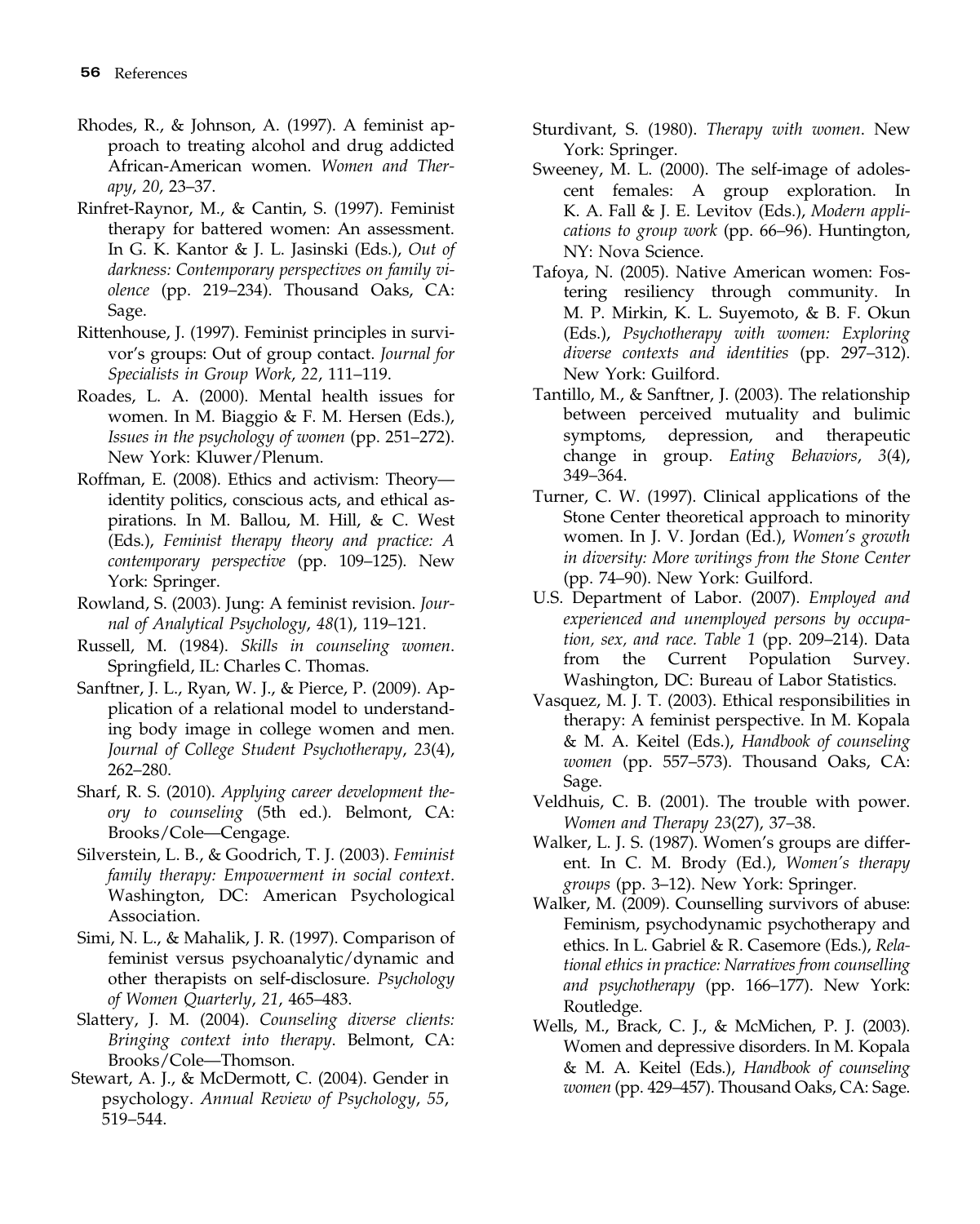- West, C. K. (2005). The map of relational-cultural theory. Women & Therapy, 28(3–4), 93–110.
- West, C., & Zimmerman, D. H. (1985). Gender, language, and discourse. In T. A. van Dijk (Ed.), Handbook of discourse analysis in society (pp. 103–124). London: Academic Press.
- Worell, J., & Johnson, D. (2001). Therapy with women: Feminist frameworks. In R. K. Unger (Ed.), Handbook of the psychology of women and gender (pp. 317–329). New York: Wiley.
- Worell, J., & Remer, P. (2003). Feminist perspectives in therapy: Empowering diverse women (2nd ed.). New York: Wiley.
- Wyche, K. F. (2001). Sociocultural issues in counseling women of color. In R. K. Unger (Ed.). Handbook of the psychology of women and gender (pp. 330–340). New York: Wiley.
- Yokoyama, K. (2007). The double binds of our bodies: Multiculturally informed feminist therapy considerations for body image and eating disorders among Asian American women. Women & Therapy, 30(3–4), 177–192.

- Ackerman, N. W. (1966a). Family psychotherapy theory and practice. American Journal of Psychotherapy, 20, 405–414.
- Ackerman, N. W. (1966b). Treating the troubled family. New York: Basic Books.
- Akinyela, M. M. (2008). Once they come: Testimony therapy and healing questions for African American couples. In M. McGoldrick & K. V. Hardy (Eds.), Re-visioning family therapy: Race, culture, and gender in clinical practice (2nd ed., pp. 356–366). New York: Guilford.
- Anderson, C. M., Reiss, D., & Hogarty, B. (1986). Schizophrenia and the family. New York: Guilford.
- Aponte, H., & Van Deusen, J. M. (1981). Structural family therapy. In A. S. Gutman & D. P. Kniskern (Eds.), Handbook of family therapy (pp. 310–360). New York: Brunner/Mazel.
- Athanasiades, C. (2008). Systemic thinking and circular questioning in therapy with individuals. Counselling Psychology Review, 23(3), 5–13.
- Ball, D., & Hiebert, W. J. (2008). An ounce of prevention: Stopping violence before it begins. In J. Hamel (Ed.), Intimate partner and family abuse: A casebook of gender-inclusive therapy (pp. 29–43). New York: Springer.
- Barreto, S. J., Boekamp, J. R., Armstrong, L. M., & Gillen, P. (2004). Community-based interventions for juvenile firestarters: A brief familycentered model. Psychological Services, 1(2), 158–168.
- Bartle-Haring, S., & Probst, D. (2004). A test of Bowen theory: Emotional reactivity and psychological distress in a clinical sample. American Journal of Family Therapy, 32(5), 419–435.
- Bateson, G., Jackson, D. D., Haley, J., & Weakland, J. (1956). Towards a theory of schizophrenia. Behavioral Science, 1, 251–264.
- Baucom, B. R., Atkins, D. C., Simpson, L. E., & Christensen, A. (2009). Prediction of response to treatment in a randomized clinical trial of couple therapy: A 2-year follow-up. Journal of Consulting and Clinical Psychology, 77(1), 160–173.
- Baucom, D. H., Gordon, K. C., Snyder, D. K., Atkins, D. C., & Christensen, A. (2006). Treating affair couples: Clinical considerations and initial findings. Journal of Cognitive Psychotherapy, 20(4), 375–392.
- Bertalanffy, C. von. (1968). General systems theory: Foundation, development, applications. New York: Braziller.
- Bigner, J. J., & Gottlieb, A. R. (Eds.). (2006). Interventions with families of gay, Lesbian, bisexual, and transgender people: From the inside out. Binghamton, NY: Haworth.
- Bitter, J. (2009). Theory and practice of family therapy and counseling. Belmont: CA: Brooks/ Cole Cengage.
- Boscolo, L., Cecchin, G., Hoffman, L., & Penn, P. (1987). Milan systemic family therapy: Conversations in theory and practice. New York: Basic Books.
- Bowen, M. (1960). A family concept of schizophrenia. In D. D. Jackson (Ed.), The etiology of schizophrenia (pp. 346–372). New York: Basic Books.
- Bowen, M. (1966). The use of family theory in clinical practice. Comprehensive Psychiatry, 7, 345–374.
- Bowen, M. (1975). Family therapy after twenty years. In S. Arieti, D. X. Freedman, & J. E. Dyrud (Eds.), American handbook of psychiatry V: Treatment (2nd ed., pp. 367–392). New York: Basic Books.
- Bowen, M. (1976). Theory in the practice of psychotherapy. In P. J. Guerin, Jr. (Ed.), Family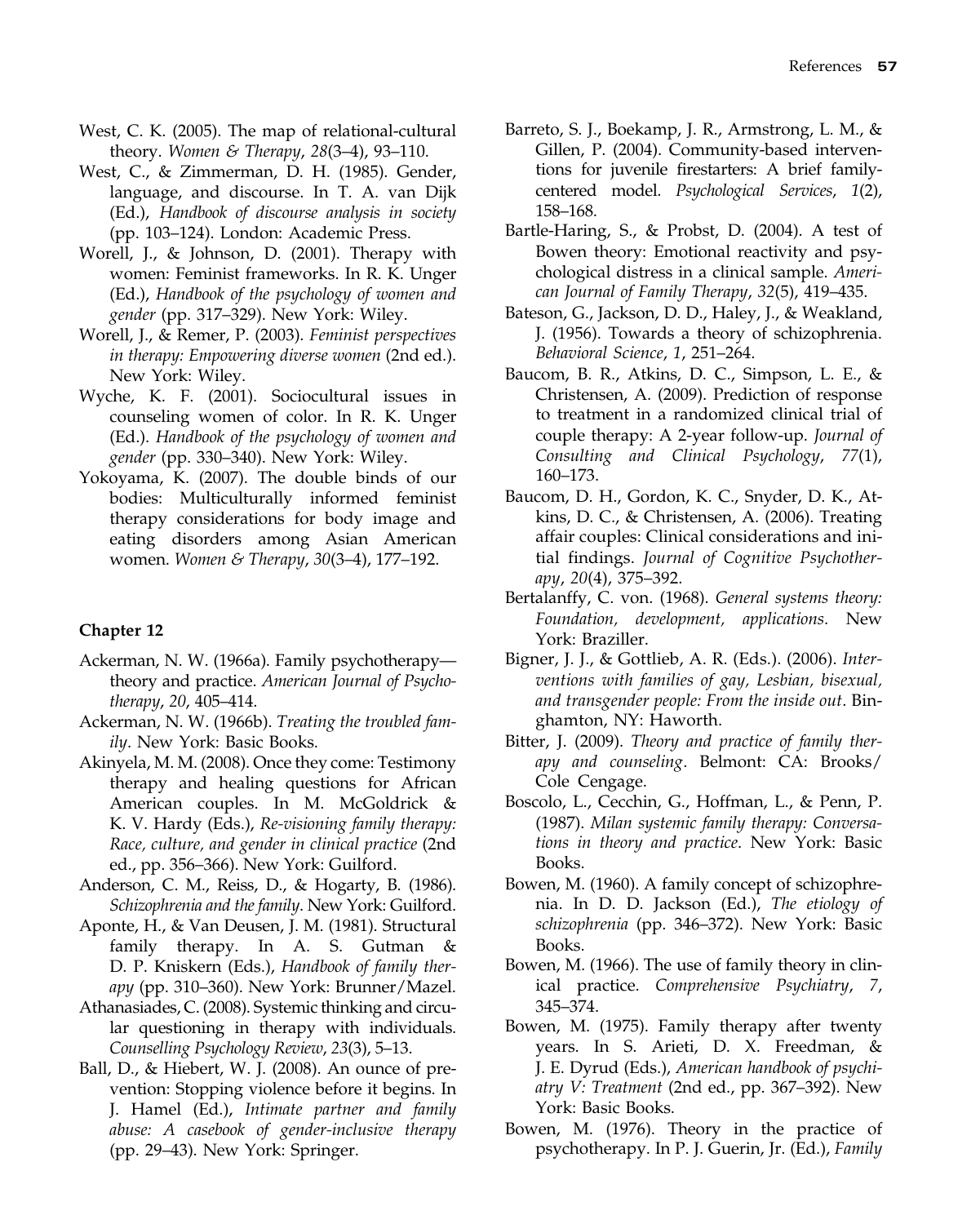therapy: Theory and practice (pp. 42–90). New York: Gardner.

- Bowen, M. (1978). Family therapy in clinical practice. New York: Aronson.
- Boyd-Franklin, N. (2008). Working with African Americans and trauma: Lessons for clinicians from hurricane Katrina. In M. McGoldrick & K. V. Hardy (Eds.), Re-visioning family therapy: Race, culture, and gender in clinical practice (2nd ed., pp. 344–355). New York: Guilford.
- Boyd-Franklin, N., & Lockwood, T. W. (2009). Spirituality and religion: Implications for psychotherapy with African American families. In F. Walsh (Ed.), Spiritual resources in family therapy (2nd ed., pp. 141–155). New York: Guilford.
- Brown, J. H., & Christensen, D. N. (1999). Family therapy: Theory and practice (2nd. ed.). Pacific Grove, CA: Brooks/Cole.
- Butler, J. F. (2008). The family diagram and genogram: Comparisons and contrasts. American Journal of Family Therapy, 36(3), 169–180.
- Carr, A. (1991). Milan systemic family therapy: A review of ten empirical investigations. Journal of Family Therapy, 13, 237–263.
- Cauley, K. C. (2008). Triangles in stepfamilies. In P. Titelman (Ed.), Triangles: Bowen family systems theory perspectives (pp. 291–309). New York: Haworth Press.
- Christensen, A., Atkins, D. C., Yi, J., Baucom, D. H., & George, W. H. (2006). Couple and individual adjustment for 2 years following a randomized clinical trial comparing traditional versus integrative behavioral couple therapy. Journal of Consulting and Clinical Psychology, 74(6), 1180–1191.
- Coatsworth, J. D., Santisteban, D. A., McBride, C. K., & Szapocznik, J. (2001). Brief strategic family therapy versus community control: Engagement, retention, and an exploration of the moderating role of adolescent symptom severity. Family Process, 40, 313–332.
- Coleman, S. (1987). Milan in Bucks County. Family Therapy Networker, 11, 42–47.
- Connell, G., Mitten, T., & Bumberry, W. (1999). Reshaping family relationships: The symbolic therapy of Carl Whitaker. Philadelphia: Brunner/ Mazel.
- Cooper, S. (1974). Treatment of parents. In S. Arieti & G. Caplan (Eds.), American handbook of psychiatry II: Child and adolescent

psychiatry, sociocultural and community psychiatry (2nd ed.). New York: Basic Books.

- Cromwell, R. E., Olson, D. H., & Fournier, D. G. (1976). Diagnosis and evaluation in marital and family counseling. In D. H. Olson (Ed.), Treating relationships (pp. 517–562). Lake Mills, IA: Graphic.
- Davidson, G. N. S., & Horvath, A. O. (1997). Three sessions of brief couples therapy: A clinical trial. Journal of Family Psychology, 11, 422–435.
- Fadden, G. (1998). Research update: Psychoeducational family interventions. Journal of Family Therapy, 20, 293–309.
- Fellenberg, S. (2004). The contribution of enactments to structural family therapy: A process study. (Doctoral dissertation). Dissertation Abstracts International: Section B: The Sciences and Engineering, 64 (11–B), 5780.
- Friedlander, M. L., & Tuason, M. T. (2000). Processes and outcomes in couples and family therapy. In S. D. Brown & R. W. Lent (Eds.), Handbook of counseling psychology (3rd ed., pp. 797–824). New York: Wiley.
- Fromm-Reichmann, F. (1948). Notes on the development of treatment of schizophrenics by psychoanalytic psychotherapy. Psychiatry, 11, 253–273.
- Garcia-Preto, N. (2008). Latinas in the United States: Bridging two worlds. In M. McGoldrick & K. V. Hardy (Eds.), Re-visioning family therapy: Race, culture, and gender in clinical practice (2nd ed., pp. 261–274). New York: Guilford.
- Goldenberg, I., & Goldenberg, H. (2008). Family therapy: An overview (7th ed.). Belmont, CA: Brooks/Cole.
- Green, R. (2008). Gay and lesbian couples: Successful coping with minority stress. In M. McGoldrick & K. V. Hardy (Eds.), Revisioning family therapy: Race, culture, and gender in clinical practice (2nd ed., pp. 300–310). New York: Guilford.
- Greene, R. R. (2008). General systems theory. In R. R. Greene (Ed.), Human behavior theory and social work practice (3rd ed., pp. 165–198). New Brunswick, NJ: Transaction Publishers.
- Greene, R. R., Kropf, N., & Frankel, K. (2009). A systems approach: Addressing diverse family forms. In R. R. Greene & N. Kropf (Eds.), Human behavior theory: A diversity framework (2nd rev. ed., pp. 167–200). New Brunswick, NJ: AldineTransaction.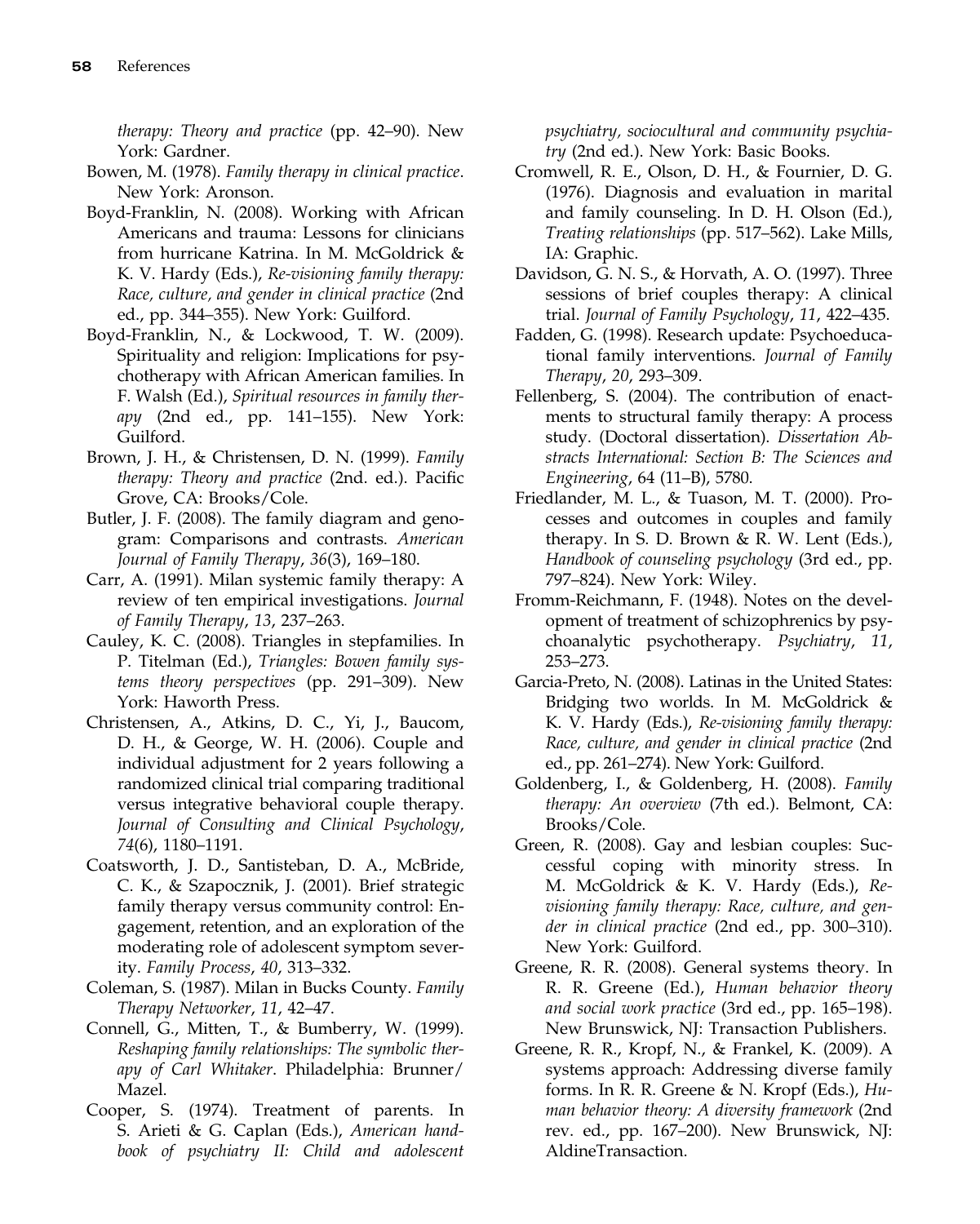- Guerin, P. J., Jr., & Guerin, K. B. (1976). Theoretical aspects and clinical relevance of the multi-generational model of family therapy. In P. J. Guerin, Jr. (Ed.), Family therapy: Theory and practice (pp. 91–110). New York: Gardner.
- Haley, J. (1963). Strategies of psychotherapy. New York: Grune & Stratton.
- Haley, J. (1971a). Approaches to family therapy. In J. Haley (Ed.), Changing families: A family therapy reader (pp. 227–236). New York: Grune & Stratton.
- Haley, J. (1971b). Family therapy: A radical change. In J. Haley (Ed.), Changing families: A family therapy reader (pp. 272–284). New York: Grune & Stratton.
- Haley, J. (1973). Uncommon therapy: The psychiatric techniques of Milton H. Erickson, M.D. New York: Norton.
- Haley, J. (1976). Problem-solving therapy. San Francisco: Jossey-Bass.
- Haley, J. (1979). Leaving home: Therapy with disturbed young people. New York: McGraw-Hill.
- Haley, J. (1984). Ordeal therapy: Unusual ways to change behavior. San Francisco: Jossey-Bass.
- Haley, J. (1996). Learning and teaching therapy. New York: Guilford.
- Haley, J., & Richeport-Haley, M. (2007). Directive family therapy. New York: Haworth Press.
- Hammond, R. T., & Nichols, M. P. (2008). How collaborative is structural family therapy? Family Journal, 16(2), 118–124.
- Hays, P. A. (2008). How to help best: Culturally responsive therapy. Washington, DC: American Psychological Association.
- Ho, M. K., Rasheed, J. M., & Rasheed, M. N. (2004). Family therapy with ethnic minorities (2nd ed.). Thousand Oaks, CA: Sage.
- Keim, J. (2000). Strategic therapy. In F. M. Dattilio & L. J. Bevilacqua (Eds.), Comparative treatments for relationship dysfunction (pp. 58–78). New York: Springer.
- Kerr, M. (2003). Multigenerational family systems theory of Bowen and its application. In G. P. Sholevar (Ed.), Textbook of family and couples therapy: Clinical applications (pp. 103–126). Washington, DC: American Psychiatric Publishing .
- Kerr, M. E., & Bowen, M. (1988). Family evaluation: An approach based on Bowen theory. New York: W. W. Norton.
- Knudson-Martin, C., & Laughlin, M. J. (2005). Gender and sexual orientation in family therapy: Toward a postgender approach. Family Relations: Interdisciplinary Journal of Applied Family Studies, 54(1), 101–115.
- Laninga, K., Sanders, R. L., & Greenwood, D. E. (2008). The Family Boundaries Game. In C. F. Sori & L. L. Hecker (Eds.), The therapists' notebook, volume 3: More homework, handouts, and activities for use in psychotherapy (pp. 159–166). New York: Routledge.
- Lebow, J. (1997). The integrative revolution in couple and family therapy. Family Process, 36, 1–6.
- Lefley, H. P. (2009). Family psychoeducation for serious mental illness. New York: Oxford.
- Levy, D. (1943). Maternal overprotection. New York: Columbia University Press.
- Lidz, T., Cornelison, A., Fleck, S., & Terry, D. (1957). The intrafamilial environment of schizophrenic patients: II. Marital schism and marital skew. American Journal of Psychiatry, 114, 241–248.
- Lim, S., & Nakamoto, T. (2008). Genograms: Use in therapy with Asian families with diverse cultural heritages. Contemporary Family Therapy: An International Journal, 30(4), 199–219.
- Machal, M., Feldman, R., & Sigal, J. (1989). The unraveling of a treatment program: A followup study of the Milan approach to family therapy. Family Process, 28, 457–470.
- Madanes, C. (1981). Strategic family therapy. San Francisco: Jossey-Bass.
- Magnuson, S., & Shaw, H. E. (2003). Adaptations of the multifaceted genogram in counseling, training, and supervision. Family Journal: Counseling and Therapy for Couples and Families, 11(1), 45–54.
- McDaniel S. H., Lusterman, D. D., & Philpot, C. L. (Eds.). (2001). Casebook for integrating family therapy: An ecosystem approach. Washington, DC: American Psychological Association.
- McFarlane, W. R., McNary, S., Dixon, L., Hornby, H., & Cimett, E. (2001). Predictors of dissemination of family psychoeducation in community mental health centers in Maine and Illinois. Psychiatric Services, 52, 935–942.
- McGoldrick, M. (1988). Ethnicity and the family life cycle. In B. Carter & M. McGoldrick (Eds.), The changing family life cycle: A framework for family therapy (2nd ed., pp. 70–90). New York: Gardner.
- McGoldrick, M., & Carter, B. (2001). Advances in coaching: Family therapy with one person.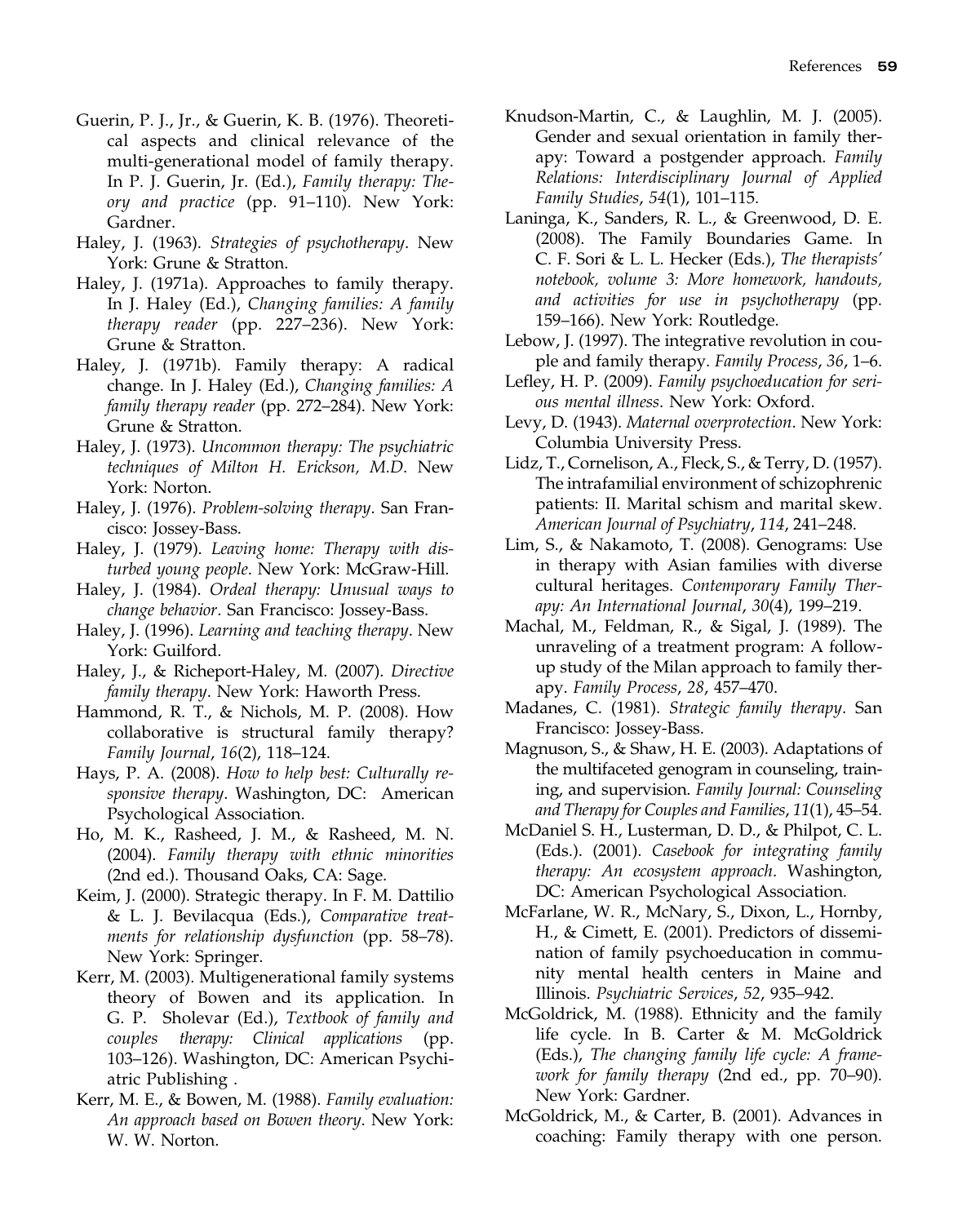Journal of Marital and Family Therapy, 27, 281–300.

- McGoldrick, M., Giordano, J., & Garcia-Preto, N. (2005). Ethnicity and family therapy (3rd ed.). New York: Guilford.
- McGoldrick, M., & Hardy, K. V. (2008). Revisioning family therapy: Race, culture, and gender in clinical practice (2nd ed.). New York: Guilford.
- McKnight, A. S. (2003). The impact of cutoff in families raising adolescents. In P. Titelman (Ed.), Emotional cutoff: Bowen family systems theory perspectives (pp. 273–287). New York: Haworth.
- McLendon, J. A. (2000). The Satir system: Brief therapy strategies. In J. Carlson & L. Sperry (Eds.), Brief therapy with individuals and couples (pp. 331–364). Phoenix, AZ: Zeig, Tucker, and Theisen.
- Miller, M. M., & Bermúdez, J. M. (2004). Intersecting gender and social exchange theory in family therapy. Journal of Feminist Family Therapy, 16(2), 1–24.
- Miller, R. B., Anderson, S., & Keala, D. K. (2004). Is Bowen theory valid?: A review of basic research. Journal of Marital and Family Therapy, 30(4), 453–466.
- Minuchin, P., Colapinto, J., & Minuchin, S. (2007). Working with families of the poor (2nd ed.). New York: Guilford.
- Minuchin, S. (1974). Families and family therapy. Cambridge, MA: Harvard University Press.
- Minuchin, S., & Fishman, H. C. (1981). Family therapy techniques. Cambridge, MA: Harvard University Press.
- Minuchin, S., Rosman, B. L., & Baker, L. (1978). Psychosomatic families: Anorexia nervosa in context. Cambridge, MA: Harvard University Press.
- Mittelman, B. (1948). The concurrent analysis of married couples. Psychoanalytic Quarterly, 17, 182–197.
- Murdock, N. L., & Gore, P. A. J. (2004). Stress, coping, and differentiation of self: A test of Bowen theory. Contemporary Family Therapy: An International Journal, 26(3), 319–335.
- Napier, A. Y., & Whitaker, C. A. (1978). The family crucible. New York: Harper & Row.
- Nardone, G., & Watzlawick, P. (2005). Brief strategic therapy: Philosophy, techniques, and research. Lanham, MD: Jason Aronson.
- Nealy, E. C. (2008). Working with LGBT families. In M. McGoldrick & K. V. Hardy (Eds.), Revisioning family therapy: Race, culture, and gender in clinical practice (2nd ed., pp. 289–299). New York: Guilford.
- Nichols, M. P. (2008). Family therapy: Concepts and methods (8th ed.). Boston: Allyn & Bacon.
- Northey, W. F., Jr. (2009). Effectiveness research: A view from the USA. Journal of Family Therapy, 31(1), 75–84.
- Northey, W. F., Wells, K. C., Silverman, W. K., & Bailey, C. E. (2003). Childhood behavioral and emotional disorders. Journal of Marital and Family Therapy, 29(4), 523–545.
- Okun, B. E., & Rappaport, L. J. (1980). Working with families: An introduction to family therapy. Belmont, CA: Wadsworth.
- Papero, D. V. (1983). Family systems theory and therapy. In B. B. Wolman & G. Stricker (Eds.), Handbook of family and marital therapy (pp. 137–158). New York: Plenum.
- Papero, D. V. (2000). Bowen systems theory. In F. M. Dattilo & L. J. Bevilacqua (Eds.), Comparative treatments for relationship dysfunction (pp. 25–44). New York: Springer.
- Papp, P. (1980). The Greek chorus and other techniques of paradoxical therapy. Family Process, 19, 45–57.
- Papp, P. (1984). Setting the terms for therapy. The Family Therapy Networker, 8, 42–47.
- Pinderhughes, E. (2008). Black genealogy revisited: Restorying an African American family. In M. McGoldrick & K. V. Hardy (Eds.), Re-visioning family therapy: Race, culture, and gender in clinical practice (2nd ed., pp. 114–134). New York: Guilford.
- Prosky, P. S., & Keith, D. V. (Eds.). (2003). Family therapy as an alternative to medication: An appraisal of pharmland. New York: Brunner-Routledge.
- Ran, M., Xiang, M., Chan, C. L., Leff, J., Simpson, P., & Huang, M. et al. (2003). Effectiveness of psychoeducational intervention for rural Chinese families experiencing schizophrenia. A randomized controlled trial. Social Psychiatry and Psychiatric Epidemiology, 38(2), 69–75.
- Reinares, M., Vieta, E., Colom, F., Martínez-Arán, A., Torrent, C., & Comes, M. et al. (2004). Impact of a psychoeducational family intervention on caregivers of stabilized bipolar patients. Psychotherapy and Psychosomatics, 73(5), 312–319.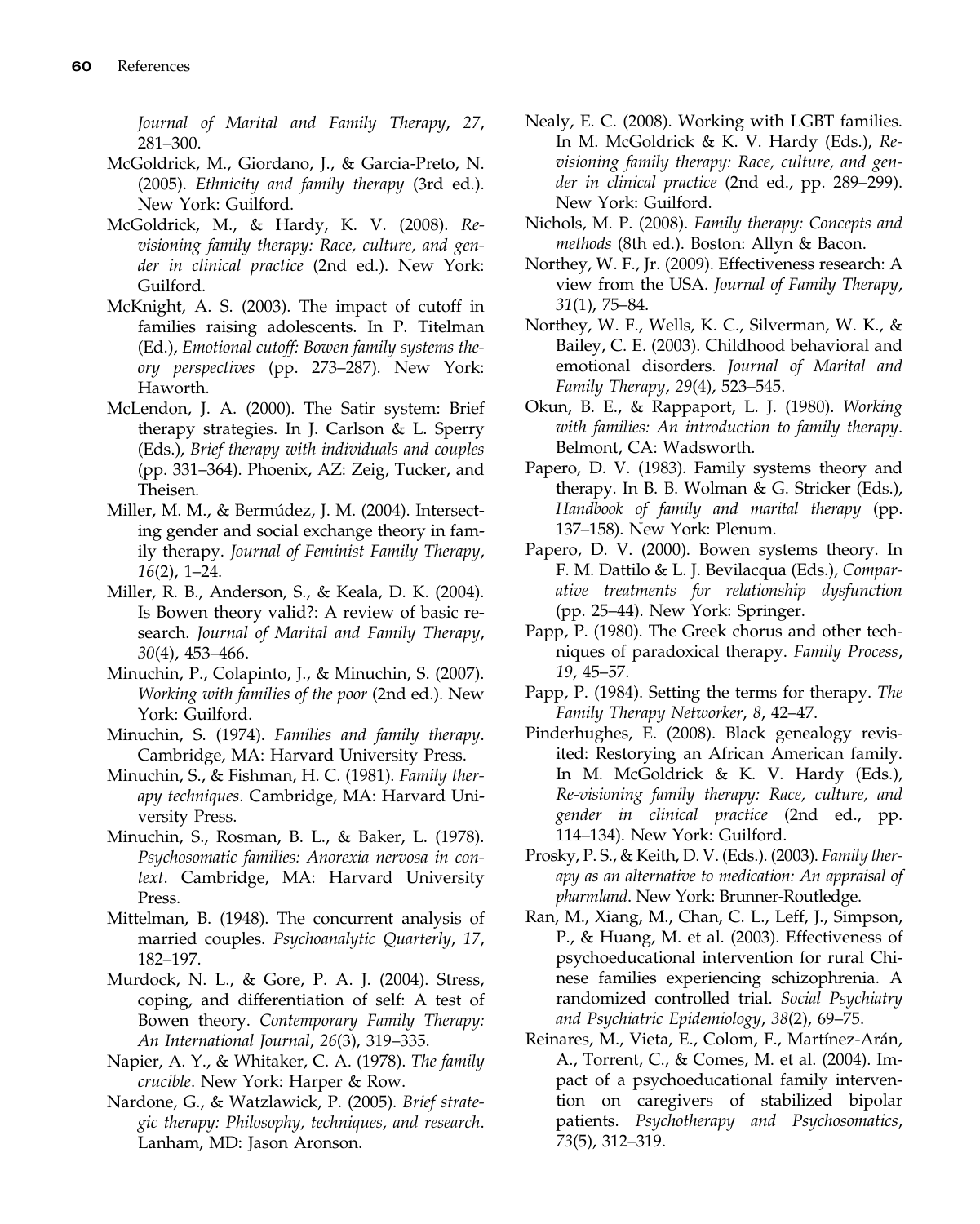- Rhodes, P. (2008). Amplifying deviations in family interactions: Guidelines for trainees in post-Milan family therapy. Australian and New Zealand Journal of Family Therapy, 29(1), 34–39.
- Richeport-Haley, M. (1998). Ethnicity in family therapy: A comparison of brief strategic therapy and culture-focused therapy. American Journal of Family Therapy, 26, 77–90.
- Sanderson, J., Kosutic, I., Garcia, M., Melendez, T., Donoghue, J., Perumbilly, S., Franzen, C., & Anderson, S. (2009). The measurement of outcome variables in couple and family therapy research. American Journal of Family Therapy, 37(3), 239–257.
- Satir, V. M. (1972). Peoplemaking. Palo Alto, CA: Science and Behavior Books.
- Satir, V. M., & Baldwin, M. (1983). Satir step by step. Palo Alto, CA: Science and Behavior Books.
- Segal, L. (1982). Brief family therapy. In A. M. Horne & M. M. Ohlsen (Eds.), Family counseling and therapy (pp. 279–301). Itasca, IL: F. E. Peacock.
- Segal, L. (1987). What is a problem? A brief family therapist's view. Family Therapy Today, 2, 1–7.
- Selvini-Palazzoli, M., Cirillo, S., Selvini, M., & Sorrentino, A. M. (1989). Family games: General models of psychotic processes in the family. New York: Norton.
- Shin, S. (2004). Effects of culturally relevant psychoeducation for Korean American families of persons with chronic mental illness. Research on Social Work Practice, 14(4), 231–239.
- Silverstein, L. B., & Goodrich, T. J. (Eds.). (2003). Feminist family therapy: Empowerment in social context. Washington, DC: American Psychological Association.
- Sim, T. (2007). Structural family therapy in adolescent drug abuse: A Hong Kong Chinese family. Clinical Case Studies, 6(1), 79–99.
- Sim, T., & Wong, D. (2008). Working with Chinese families in adolescent drug treatment. Journal of Social Work Practice, 22(1), 103–118.
- Simpson, L. (1990). The comparative efficacy of Milan family therapy for disturbed children and their families. Journal of Family Therapy, 13, 267–284.
- Smerud, P. E., & Rosenfarb, I. S. (2008). The therapeutic alliance and family psychoeducation in the treatment of schizophrenia: An exploratory prospective change process study. Journal of Consulting and Clinical Psychology, 76(3), 505–510.
- Smith, R. L., & Montilla, R. E. (2009). Counseling with Spanish-speaking clients. In C. M. Ellis & J. Carlson (Eds.), Cross-cultural awareness and social justice in counseling (pp. 169–184). New York: Routledge.
- Sota, S., Shimodera, S., Kii, M., Okamura, K., Suto, K., Suwaki, M., Fujita, H., Fujito, R., & Inoue, S. (2008). Effect of a family psychoeducational program on relatives of schizophrenia patients. Psychiatry and Clinical Neurosciences, 62(4), 379–385.
- Spiegler, M. D., & Guevremont, D. C. (2010). Contemporary behavior therapy (5th ed.). Belmont, CA: Wadsworth.
- Sprenkle, D. H., & Piercy, F. P. (2005). Research methods in family therapy (2nd ed.). New York: Guilford.
- Stratton, P. (2007). Enhancing family therapy's relationships with research. Australian and New Zealand Journal of Family Therapy, 28(4), 177–184.
- Sullivan, H. S. (1953). The interpersonal theory of psychiatry. New York: Norton.
- Titelman, P. (Ed.). (2008). Triangles: Bowen family systems theory perspectives. New York: Haworth.
- Toman, W. (1961). Family constellation: Its effects on personality and social behavior. New York: Springer.
- Tomm, K. M. (1984). One perspective on the Milan approach: Part 1. Overview of development, theory, and practice. Journal of Marital and Family Therapy, 10, 113–125.
- Umbarger, C. C. (1983). Structural family therapy. New York: Grune & Stratton.
- Wahlberg, K. E., & Wynne, L. C. (2001). Possibilities for prevention of schizophrenia: Suggestions from research on genotype-environment interaction. International Journal of Mental Health, 30, 91–103.
- Walsh, J. E. (2004). Does structural family therapy really change the family structure? An examination of process variables. (Doctoral dissertation). Dissertation Abstracts International: Section B: The Sciences and Engineering, 64 (12–B), 6317.
- Watzlawick, P., Weakland, J. H., & Fisch, R. (1974). Change: Principles of problem formation and problem resolution. New York: Norton.
- Weakland, J. (1976). Communication theory and clinical change. In P. J. Guerin, Jr. (Ed.), Family therapy: Theory and practice. New York: Gardner.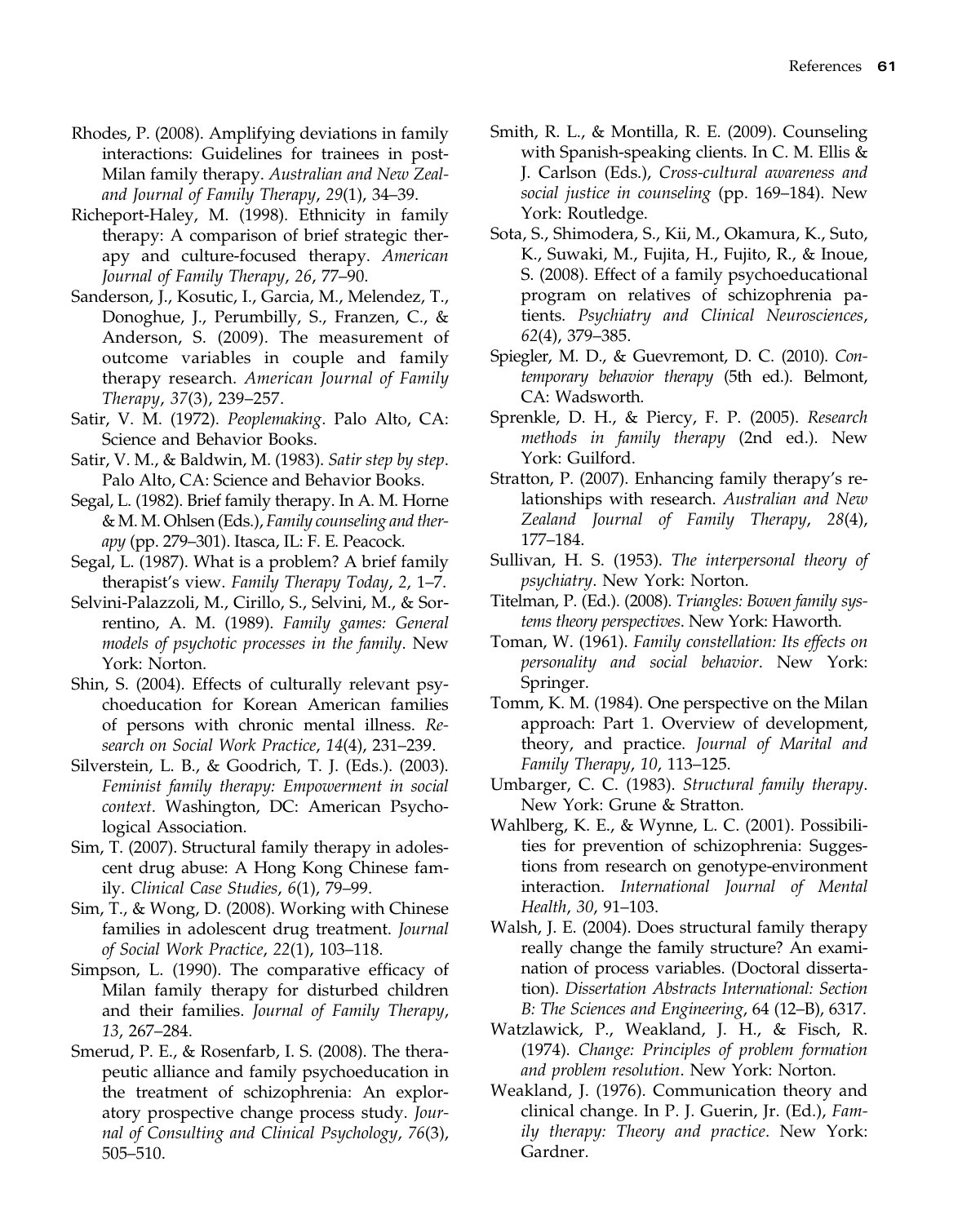- Weeks, G. R., & L'Abate, L. (1982). Paradoxical psychotherapy: Theory and technique. New York: Brunner/Mazel.
- Weisman, A. (2005). Integrating culturally based approaches with existing interventions for Hispanic/Latino families coping with schizophrenia. Psychotherapy: Theory, Research, Practice, Training, 42(2), 178–197.
- Whitaker, C. (1976). The hindrance of theory in clinical work. In P. J. Guerin, Jr. (Ed.), Family therapy: Theory and practice (pp. 154–164). New York: Gardner.
- Whitaker, C. A., & Keith, D. V. (1981). Symbolicexperiential family therapy. In A. S. Gutman & D. P. Kniskern (Eds.), Handbook of family therapy. New York: Brunner/Mazel.
- Wiener, N. (1948). Cybernetics, or control and communication in the animal and the machine. Cambridge, MA: Technology Press.
- Wynne, L. C., Ryckoff, I. M., Day, J., & Hirsch, S. I. (1958). Pseudomutuality in the family relationships of schizophrenics. Psychiatry, 21, 205–220.

# Chapter 13a (Asian Psychotherapies)

- Bankart, C. P. (1997). Talking cures: A history of Western and Eastern psychotherapies. Pacific Grove, CA: Brooks/Cole.
- Bankart, C. P. (2003). Five manifestations of the Buddha in the West: A brief history. In K. H. Dockett, G. R. Dudley-Grant, & Bankart, C. P. (Eds.), Psychology and Buddhism: From individual to global community (pp. 45–69). New York, NY: Kluwer Academic/Plenum.
- Bono, G., Emmons, R. A., & McCullough, M. E. (2004). Gratitude in practice and the practice of gratitude. In P. A. Linley & S. Joseph (Eds.), Positive psychology in practice (pp. 464–481). Hoboken, NJ: Wiley.
- Chen, C. P. (2005). Morita therapy: A philosophy of Yin/Yang coexistence. In R. Moodley & W. West (Eds.), Integrating traditional healing practices into counseling and psychotherapy (pp. 221–232). Thousand Oaks, CA: Sage.
- Dermyer, H. L. (2009). The psychological effects of an integrative F-ZEN Dundefined™ yogastretch program for the symptom-based treatment of generalized anxiety disorder in randomly assigned adult participants. Dissertation Abstracts International: Section B: The Sciences and Engineering, 70 (2–B), 1338.
- Fernros, L., Furhoff, A., & Wändell, P. E. (2008). Improving quality of life using compound mind-body therapies: Evaluation of a course intervention with body movement and breath therapy, guided imagery, chakra experiencing and mindfulness meditation. Quality of Life Research: An International Journal of Quality of Life Aspects of Treatment, Care & Rehabilitation, 17(3), 367–376.
- Fulton, P. R., & Siegel, P. R. (2005). Buddhist and Western psychology: Seeking common ground. In C. K. Germer, R. D. Siegel, & P. R. Fulton (Eds.), Mindfulness and psychotherapy (pp. 28–51). New York: Guilford.
- Germer, K. (2005). Mindfulness: What is it? What does it matter? In C. K. Germer, R. D. Siegel, & P. R. Fulton (Eds.), Mindfulness and psychotherapy (pp. 3–27). New York: Guilford.
- Grossman, P., Niemann, L., Schmidt, S., & Walach, H. (2004). Mindfulness-based stress reduction and health benefits: A meta-analysis. Journal of Psychosomatic Research, 57(1), 35–43.
- Ishiyama, F. I. (2003). A bending willow tree: A Japanese (Morita therapy) model of human nature and client change. Canadian Journal of Counselling, 37(3), 216–231.
- Jimenez, S. (2009). The role of self-acceptance, negative mood regulation, and ruminative brooding on mindfulness and depressive symptoms: A longitudinal, randomized controlled trial of mindfulness meditation vs. relaxation training. Dissertation Abstracts International: Section B: The Sciences and Engineering, 69 (8–B), 5031.
- Kabat-Zinn, J. (1990). Full catastrophe living: Using the wisdom of your body and mind to face stress, pain, and illness. New York: Dell.
- Khalsa, S. B. S. (2007). Yoga as a therapeutic intervention. In P. M. Lehrer, R. L. Woolfolk, & W. E. Sime (Eds.), Principles and practice of stress management (3rd ed., pp. 449–462). New York: Guilford.
- Kristeller, J. L. (2007). Mindfulness meditation. In P. M. Lehrer, R. L. Woolfolk, & W. E. Sime (Eds.), Principles and practice of stress management (3rd ed., pp. 393–427). New York: Guilford.
- Linehan, M. M., & Dexter-Mazza, E. T. (2008). Dialectical behavior therapy for borderline personality disorder. New York, NY: Guilford Press.
- Marlatt, G. A., Witkiewitz, K., Dillworth, T. M., Bowen, S. W., Parks, G. A., Macpherson,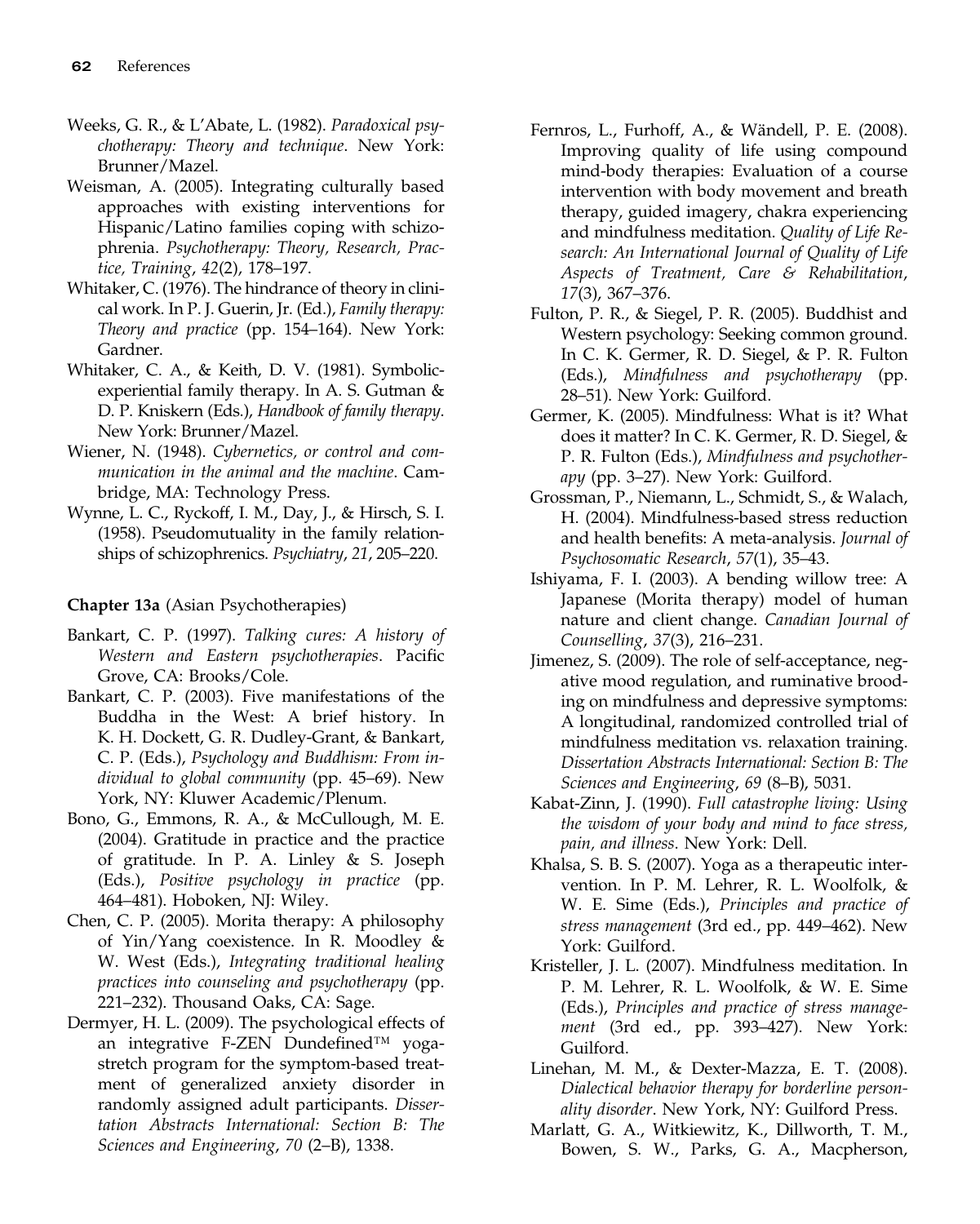L. M. et al. (2004). Vipassana meditation as a treatment for alcohol and drug use disorders. In S. C. Hayes, V. M. Follette, & M. Linehan (Eds.), Mindfulness and acceptance: Expanding the cognitive-behavioral tradition (pp. 261–287). New York: Guilford.

- Morone, N. E., Lynch, C. S., Greco, C. M., Tindle, H. A., & Weiner, D. K. (2008). "I felt like a new person." The effects of mindfulness meditation on older adults with chronic pain: Qualitative narrative analysis of diary entries. Journal of Pain, 9(9), 841–848.
- Noda, F. (2009). Anxiety, acceptance and Japanese healing. In M. Incayawar, R. Wintrob, L. Bouchard, & G. Bartocci (Eds.), Psychiatrists and traditional healers: Unwitting partners in global mental health (pp. 167–178). New York: Wiley-Blackwell.
- Olendzki, A. (2005). Glossary of terms in Buddhist psychology. In C. K. Germer, R. D. Siegel, & P. R. Fulton (Eds.), Mindfulness and psychotherapy (pp. 289–296). New York: Guilford.
- Ong, J. C., Shapiro, S. L., & Manber, R. (2008). Combining mindfulness meditation with cognitive-behavior therapy for insomnia: A treatment-development study. Behavior Therapy, 39(2), 171–182.
- Ozawa-de Silva, C. (2007). Demystifying Japanese therapy: An analysis of Naikan and the Ajase complex through Buddhist thought. Ethos, 35(4), 411–446.
- Reynolds, D. K. (1980). The quiet therapies. Honolulu: University Press of Hawaii.
- Reynolds, D. K. (1981). Naikan psychotherapy. In R. J. Corsini (Ed.), Handbook of innovative psychotherapies (pp. 544–553). New York: Wiley.
- Reynolds, D. K. (1993). Plunging through the clouds: Constructive living currents. Albany: State University of New York Press.
- Rubin, J. (2004). Psychoanalysis and Buddhism. In U. P. Gielen, J. M. Fish, & J. G. Draguns (Eds.), Handbook of culture, therapy, and healing (pp. 253–276). Mahwah, NJ: Erlbaum.
- Shapiro, D. H. (1992). Adverse effects of meditation: A preliminary investigation of long-term meditation. International Journal of Psychosomatics, 39 (Special Issues Nos. 1–4), 62–67.
- Shapiro, S. L., & Walsh, R. (2003). An analysis of recent meditation research and suggestions for future directions. Humanistic Psychologist, 31(2–3), 86–114.
- Surrey, J. L. (2005). Relational psychotherapy, relational mindfulness. In C. K. Germer, R. D. Siegel, & P. R. Fulton (Eds.), Mindfulness and psychotherapy (pp. 91–110). New York: Guilford.
- Tanaka-Matsumi, J. (2004). Japanese forms of psychotherapy: Naikan therapy and Morita therapy. In U. P. Gielen, J. M. Fish, & J. G. Draguns (Eds.), Handbook of culture, therapy, and healing (pp. 277–291). Mahwah, NJ: Erlbaum.
- Tart, C. (1986). Waking up: Overcoming the obstacles to human potential. Boston: New Science Library/Shambhala.
- Tatsumi, N. (2003). Naikan therapy based upon Japanese culture. International Medical Journal, 10(3), 195–197.
- Teasdale, J. D., Segal, Z. V., & Williams, J. M. G. (2003). Mindfulness training and problem formulation. Clinical Psychology: Science and Practice, 10(2), 157–160.
- Thompson, B. L., & Waltz, J. (2007). Everyday mindfulness and mindfulness meditation: Overlapping constructs or not? Personality and Individual Differences, 43(7), 1875–1885.
- Toneatto, T., & Nguyen, L. (2007). Does mindfulness meditation improve anxiety and mood symptoms? A review of the controlled research. Canadian Journal of Psychiatry / La Revue Canadienne De Psychiatrie, 52(4), 260–266.
- van Waning, A. (2009). Naikan—A Buddhist selfreflective approach: Psychoanalytic and cultural reflections. In S. Akhtar (Ed.), Freud and the Far East: Psychoanalytic perspectives on the people and culture of China, Japan, and Korea. (pp. 255–273). Lanham, MD: Jason Aronson.
- Walsh, R. (2001). Meditation. In R. J. Corsini (Ed.), Handbook of innovative psychotherapies (2nd ed., pp. 368–380). New York: Wiley.
- Wilson, K. G., & Murrell, A. R. (2004). Values work in acceptance and commitment therapy: Setting a course for behavioral treatment. In S. C. Hayes, V. M. Follette, & M. Linehan (Eds.), Mindfulness and acceptance: Expanding the cognitive-behavioral tradition (pp. 120–151). New York: Guilford.

Chapter 13b (Body Psychotherapies)

Asheri, S. (2009). To touch or not to touch: A relational body psychotherapy perspective. In L. Hartley (Ed.), Contemporary body psychotherapy: The Chiron approach (pp. 106–120). New York: Routledge.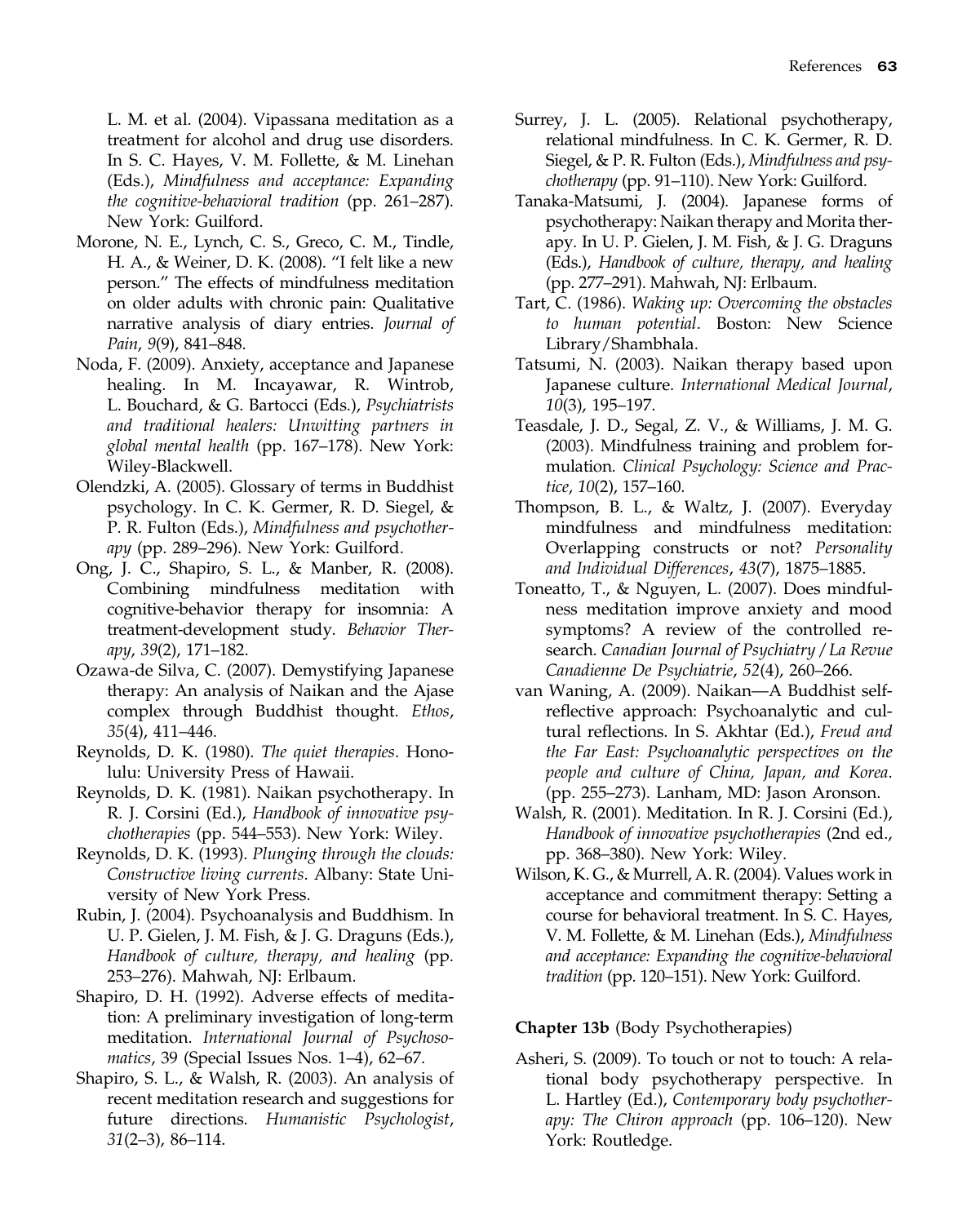- Carroll, R. (2009). Self-regulation—An evolving concept at the heart of body psychotherapy. In L. Hartley (Ed.), Contemporary body psychotherapy: The Chiron approach (pp. 89–105). New York: Routledge.
- Cinotti, N. (2009). Obituary: A memory of Alexander Lowen and a reflection on bioenergetic analysis. International Journal of Psychotherapy, 13(2), 68–73.
- Clark, J. (2009). Facing the abuser in the abused in body psychotherapy. In L. Hartley (Ed.), Contemporary body psychotherapy: The Chiron approach. (pp. 212–225). New York: Routledge.
- Corrington, R. S. (2003). Wilhelm Reich: Psychoanalyst and radical naturalist. New York: Farrar, Straus and Giroux.
- Glazer, R., & Friedman, H. (2009). The construct validity of the bioenergetic–analytic character typology: A multi-method investigation of a humanistic approach to personality. The Humanistic Psychologist, 37(1), 24–48.
- Hartley, L. (Ed.). (2009). Contemporary body psychotherapy: The Chiron approach. New York: Routledge.
- Heller, M. C. (2007). The golden age of body psychotherapy in Oslo II: From vegetotherapy to nonverbal communication. Body, Movement and Dance in Psychotherapy, 2(2), 81–94.
- Jones, E. (1957). The life and works of Sigmund Freud (Vol. 3). New York: Basic Books.
- Kepner, J. (2001). Touch in gestalt body process psychotherapy: Purpose, practice, and ethics. Gestalt Review, 5, 97–114.
- Levy Berg, A., Sandell, R., & Sandahl, C. (2009). Affect-focused body psychotherapy in patients with generalized anxiety disorder: Evaluation of an integrative method. Journal of Psychotherapy Integration, 19(1), 67–85.
- Lowen, A. (1958). The language of the body. New York: Macmillan.
- Lowen, A. (1975). *Bioenergetics*. New York: Penguin.
- Lowen, A. (1977). The way to vibrant health. New York: Harper & Row.
- Lowen, A. (1980). Fear of life. New York: Macmillan.
- Lowen, A. (1984). Narcissism: Denial of the true self. New York: Macmillan.
- Lowen, A. (1989). Bioenergetic analysis. In R. J. Corsini & D. Wedding (Eds.), Current psychotherapies (4th ed., pp. 573–584). Itasca, IL: Peacock.
- Lowen, A. (1997). My evolution as a body-mind therapist: Healing the split in the modern personality. In J. K. Zeig (Ed.), The evolution of psychotherapy: The third conference (pp. 135–145). New York: Brunner-Mazel.
- Reich, W. (1951). Selected writings. New York: Farrar, Straus and Giroux.
- Reich, W. (1972). Character analysis. New York: Orgone Institute Press.
- Reich, W., & Higgins, M. B. (1999). American odyssey: Letters and journals 1940–1947. New York: Farrar, Straus, and Giroux.
- Reynolds, A. (2009). Gestalt body psychotherapy. In L. Hartley (Ed.), Contemporary body psychotherapy: The Chiron approach (pp. 45–59). New York: Routledge/Taylor & Francis Group.
- Röhricht, F., Papadopoulos, N., Suzuki, I., & Priebe, S. (2009). Ego-pathology, body experience, and body psychotherapy in chronic schizophrenia. Psychology and Psychotherapy: Theory, Research and Practice, 82(1), 19–30.
- Smith, E. W. L. (1985). The body in psychotherapy. Jefferson, NC: McFarland.
- Smith, E. W. L. (2001). Awe and terror in the living of the resolution of the polarity of insight and expression. The Psychotherapy Patient, 11, 99–121.
- Smith, E. W. L., Clance, P. R., & Imes, S. (Eds.). (1997). Touch in psychotherapy: Theory, research, and practice. New York: Guilford.
- Steckler, L., & Young, C. (2009). Depression and body psychotherapy. International Journal of Psychotherapy, 13(2), 32–41.
- Young, C. (2008a). Body-psychotherapy in Europe: EABP & the EAP. International Journal of Psychotherapy, 12(3), 67–74.
- Young, C. (2008b). The history and development of body-psychotherapy: The American legacy of Reich. Body, Movement and Dance in Psychotherapy, 3(1), 5–18.

Chapter 13c (Interpersonal Psychotherapy)

Arcelus, J., Whight, D., Langham, C., Baggott, J., McGrain, L., Meadows, L., & Meyer, C. (2009). A case series evaluation of the modified version of interpersonal psychotherapy (IPT) for the treatment of bulimic eating disorders: A pilot study. European Eating Disorders Review, 17(4), 260–268.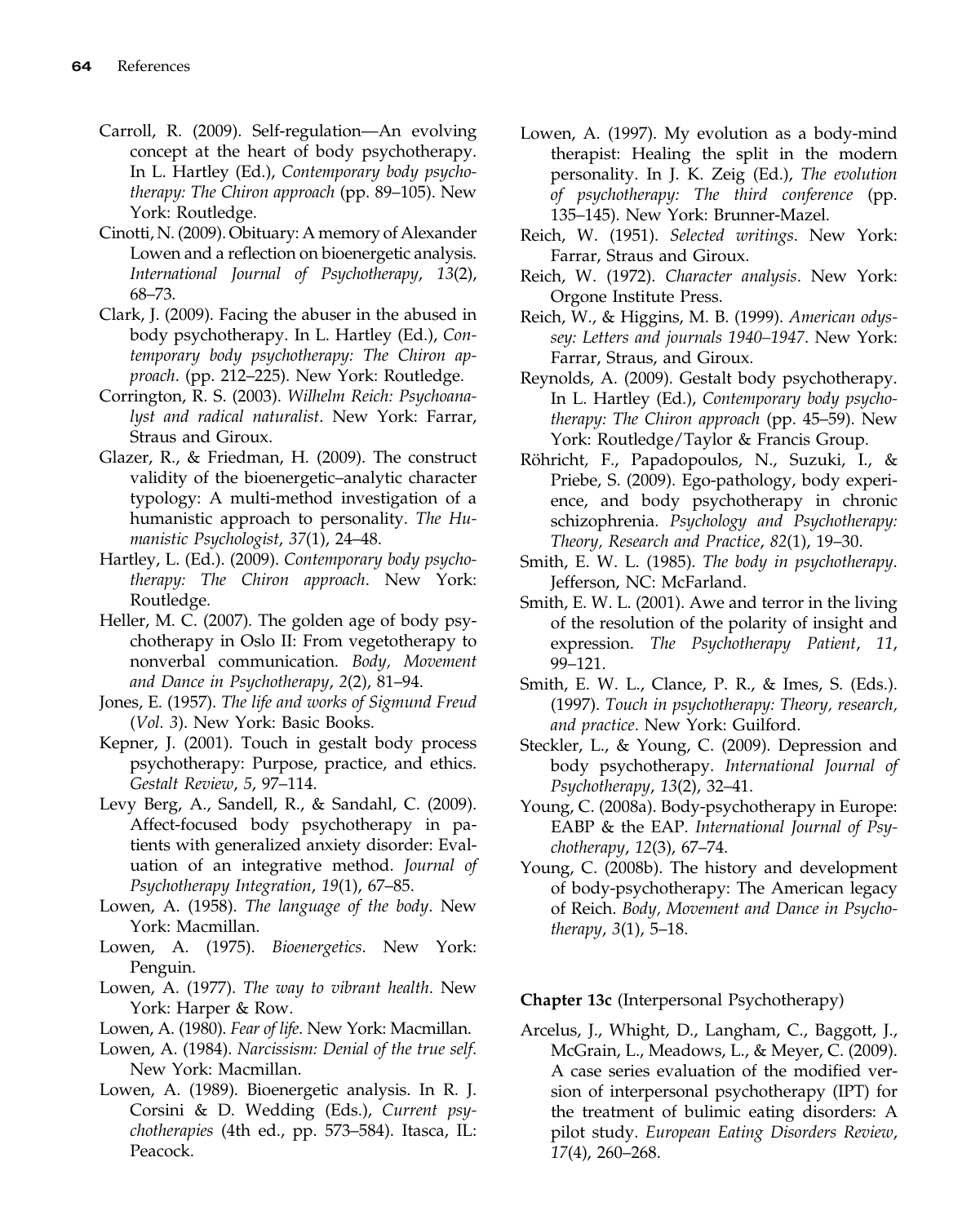- Bolton, P., Bass, J., Neugebauer, R., Verdeli, H., Clougherty, K. F., & Wickramaratne, P. et al., (2003). Group interpersonal psychotherapy for depression in rural Uganda: A randomized controlled trial. Journal of the American Medical Association, 289(23), 3117–3124.
- Bowlby, J. (1969). Attachment and loss (Vol. 1, Attachment). London: Hogarth.
- Brunstein-Klomek, A., Zalsman, G., & Mufson, L. (2007). Interpersonal psychotherapy for depressed adolescents (IPT-A). Israel Journal of Psychiatry and Related Sciences, 44(1), 40–46.
- Carreira, K., Miller, M. D., Frank, E., Houck, P. R., Morse, J. Q., Dew, M. A., Butters, M. A., & Reynolds, C. F., III. (2008). A controlled evaluation of monthly maintenance interpersonal psychotherapy in late-life depression with varying levels of cognitive function. International Journal of Geriatric Psychiatry, 23(11), 1110–1113.
- Constantino, M. J., Arnow, B. A., Blasey, C., & Agras, W. S. (2005). The association between patient characteristics and the therapeutic alliance in cognitive-behavioral and interpersonal therapy for bulimia nervosa. Journal of Consulting and Clinical Psychology, 73(2), 203–211.
- Cuijpers, P., van Straten, A., Andersson, G., & van Oppen, P. (2008). Psychotherapy for depression in adults: A meta-analysis of comparative outcome studies. Journal of Consulting and Clinical Psychology, 76(6), 909–922.
- Cuijpers, P., van Straten, A., Smit, F., Mihalopoulos, C., & Beekman, A. (2008). Preventing the onset of depressive disorders: A meta-analytic review of psychological interventions. American Journal of Psychiatry, 165(10), 1272–1280.
- Curry, J. F., & Becker, S. J. (2008). Empirically supported psychotherapies for adolescent depression and mood disorders. In R. G. Steele, T. D. Elkin, & M. C. Roberts (Eds.), Handbook of evidence-based therapies for children and adolescents: Bridging science and practice (pp. 161–176). New York: Springer.
- Cyranowski, J. M., Frank, E., Shear, M. K., Swartz, H., Fagiolini, A., & Scott, J. et al., (2005). Interpersonal psychotherapy for depression with panic spectrum symptoms: A pilot study. Depression and Anxiety, 21(3), 140–142.
- De Mello, M. F., De Jesus, M., J., Bacaltchuk, J., Verdeli, H., & Neugebauer, R. (2005). A systematic review of research findings on the efficacy of interpersonal therapy for depressive

disorders. European Archives of Psychiatry and Clinical Neuroscience, 255(2), 75–82.

- Dombrovski, A. Y., Lenze, E. J., Dew, M. A., Mulsant, B. H., Pollock, B. G., Houck, P. R., & Reynolds, C. F., III. (2007). Maintenance treatment for old-age depression preserves healthrelated quality of life: A randomized, controlled trial of paroxetine and interpersonal psychotherapy. Journal of the American Geriatrics Society, 55(9), 1325–1332.
- Grote, N. K., Swartz, H. A., Geibel, S. L., Zuckoff, A., Houck, P. R., & Frank, E. (2009). A randomized controlled trial of culturally relevant, brief interpersonal psychotherapy for perinatal depression. Psychiatric Services, 60(3), 313–321.
- Gunlicks, M. L., & Mufson, L. (2009). Interpersonal psychotherapy for depressed adolescents. In S. Nolen-Hoeksema & L. M. Hilt (Eds.), Handbook of depression in adolescents (pp. 511–529). New York: Routledge.
- Hamilton, M. (1960). The rating scale for depression. Journal of Neurological and Neurosurgical Psychiatry, 25, 56–62.
- Hinrichsen, G. A. (2008a). Interpersonal psychotherapy as a treatment for late-life depression. In K. Laidlaw & B. Knight (Eds.), Handbook of emotional disorders in later life: Assessment and treatment (pp. 141–164). New York: Oxford University Press.
- Hinrichsen, G. A. (2008b). Interpersonal psychotherapy for late life depression: Current status and new applications. Journal of Rational-Emotive & Cognitive Behavior, 26(4), 263–275.
- Kiesler, B. J. (1996). Contemporary interpersonal theory and research: Personality, psychopathology, and psychotherapy. New York: Wiley.
- Klerman, G. L., & Weissman, M. M. (Eds.). (1993). New applications of personal therapy. Washington, DC: American Psychiatric Press.
- Klerman, G. L., Weissman, M. M., Rounsaville, B. J., & Chevron, E. S. (1984). Interpersonal psychotherapy of depression. New York: Basic Books.
- Krupnick, J. L., Green, B. L., Stockton, P., Miranda, J., Krause, E., & Mete, M. (2008). Group interpersonal psychotherapy for low-income women with posttraumatic stress disorder. Psychotherapy Research, 18(5), 497–507.
- Markowitz, J. C. (1998). Interpersonal psychotherapy for dysthymic disorder. Washington, DC: American Psychiatric Press.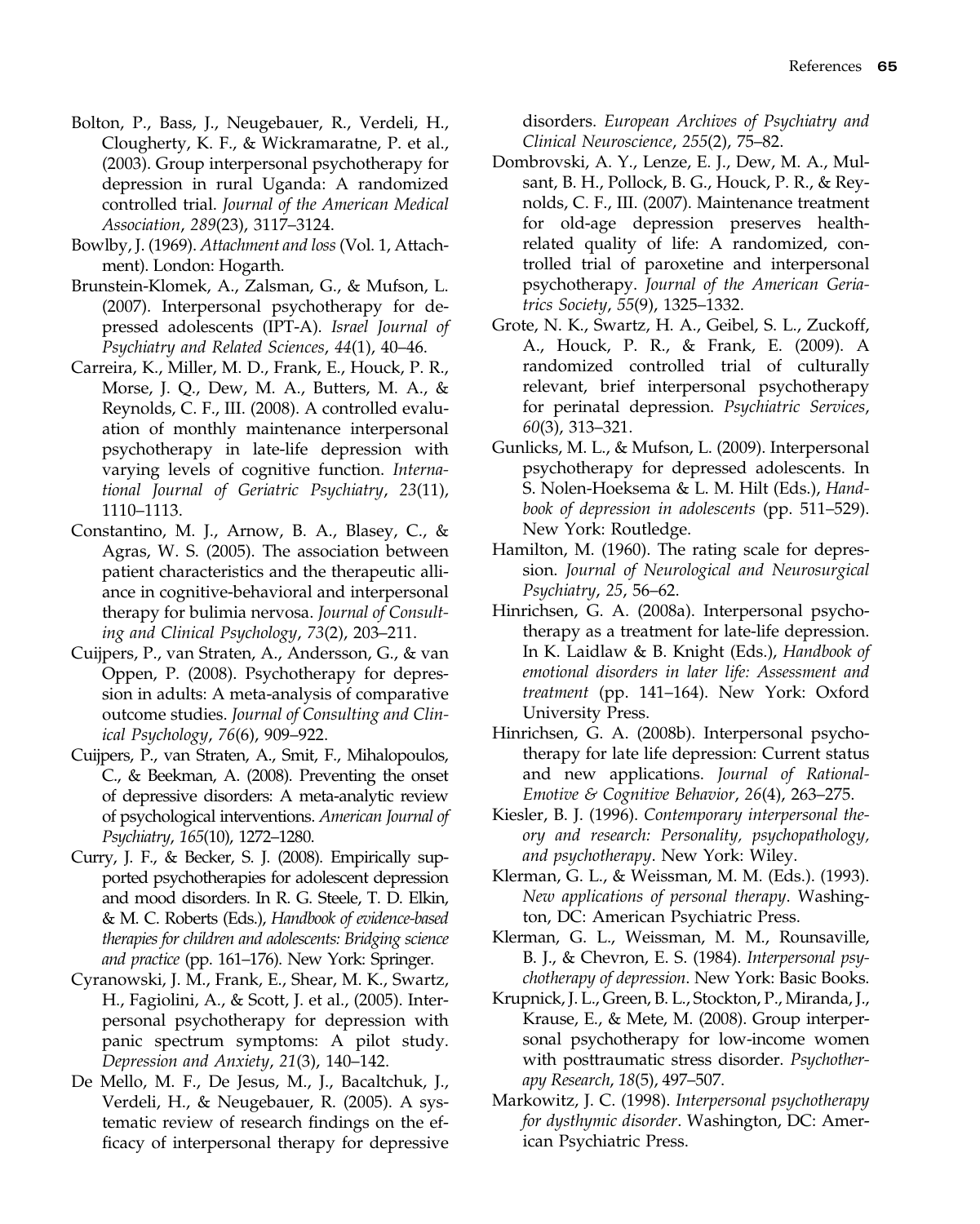- Markowitz, J. C. (2003). Interpersonal psychotherapy. In R. E. Hales & S. C. Yudofsky (Eds.), The American Psychiatric Publishing textbook of clinical psychiatry (4th ed., pp. 1207–1223). Washington, DC: American Psychiatric Publishing.
- Markowitz, J. C., Bleiberg, K., Pessin, H., & Skodol, A. E. (2007). Adapting interpersonal psychotherapy for borderline personality disorder. Journal of Mental Health. Special Issue: Developing New Treatments of Personality Disorder, 16(1), 103–116.
- Meyer, A. (1957). Psychobiology: A science of man. Springfield, IL: Charles C. Thomas.
- Miller, M. D. (2009). Clinician's guide to interpersonal psychotherapy in late life: Helping cognitively impaired or depressed elders and their caregivers. New York: Oxford University Press.
- Miller, M. D., Richards, V., Zuckoff, A., Martire, L. M., Morse, J., Frank, E., & Reynolds, C. F., III. (2007). A model for modifying interpersonal psychotherapy (IPT) for depressed elders with cognitive impairment. Clinical Gerontologist, 30(2), 79–101.
- Mufson, L., Dorta, K.P., Moreau, D., & Weissman, M.M. (2005). Efficacy to effectiveness: Adaptations of interpersonal psychotherapy for adolescent depression. In E. D. Hibbs & P. D. Jensen (Eds.), Psychological treatments for child and adolescent disorders: Empirically based strategies for clinical practice (2nd ed., pp. 165–186). Washington, DC: American Psychological Association.
- Mufson, L., Gallagher, T., Dorta, K. P., & Young, J. F. (2004). A group adaptation of interpersonal psychotherapy for depressed adolescents. American Journal of Psychotherapy, 58(2), 220–237.
- O'Hara, M. W., Stuart, S., Gorman, L. L., & Wenzel, A. (2000). Efficacy of interpersonal psychotherapy for postpartum depression. Archives of General Psychiatry, 57, 1039–1045.
- Ransom, D., Heckman, T. G., Anderson, T., Garske, J., Holroyd, K., & Basta, T. (2008). Telephone-delivered, interpersonal psychotherapy for HIV-infected rural persons with depression: A pilot trial. Psychiatric Services, 59(8), 871–877.
- Robertson, M., Rushton, P., Batrim, D., Moore, E., & Morris, P. (2007). Open trial of interpersonal psychotherapy for chronic post traumatic

stress disorder. Australasian Psychiatry, 15(5), 375–379.

- Rounsaville, B. J., & Carroll, K. (1993). Interpersonal psychotherapy for patients who have used drugs. In G. L. Klerman & M. M. Weissman (Eds.), New applications of interpersonal psychotherapy (pp. 319–352). Washington, DC: American Psychiatric Press.
- Spinelli, M. (2008). Treating antepartum depression: Interpersonal psychotherapy. In S. D. Stone & A. E. Menken (Eds.), Perinatal and postpartum mood disorders: Perspectives and treatment guide for the health care practitioner (pp. 289–307). New York: Springer.
- Spinelli, M. G., & Endicott, J. (2003). Controlled clinical trial of interpersonal psychotherapy versus parenting education program for depressed pregnant women. American Journal of Psychiatry, 160(3), 555–562.
- Stuart, S. (Ed.). (2004). Brief interpersonal psychotherapy. Washington, DC: American Psychiatric Press.
- Sullivan, H. S. (1953). The interpersonal theory of psychiatry. New York: Norton.
- Swartz, H. A., & Markowitz, J. C. (2009). Techniques of individual interpersonal psychotherapy. In G. O. Gabbard (Ed.), Textbook of psychotherapeutic treatments (pp. 309–338). Arlington, VA: American Psychiatric Publishing.
- Verdeli, H., Clougherty, K., Onyango, G., Lewandowski, E., Speelman, L., Betancourt, T. S., Neugebauer, R., Stein, T. R., & Bolton, P. (2008). Group interpersonal psychotherapy for depressed youth in IDP camps in northern Uganda: Adaptation and training. Child and Adolescent Psychiatric Clinics of North America, 17(3), 605–624.
- Weissman, M. M. (2007). Cognitive therapy and interpersonal psychotherapy: 30 years later. American Journal of Psychiatry, 164(5), 693–696.
- Weissman, M. M., Markowitz, J. C., & Klerman, G. L. (2000). Comprehensive guide to interpersonal psychotherapy. New York: Basic Books.
- Weissman, M. M., Markowitz, J. C., & Klerman, G. L. (2007). Clinician's quick guide to interpersonal psychotherapy. New York: Oxford University Press.
- Young, J. F., & Mufson, L. (2008). Interpersonal psychotherapy for treatment and prevention of adolescent depression. New York: Guilford.
- Young, J. F., & Mufson, L. (2009). Interpersonal psychotherapy for adolescents. In C. A. Essau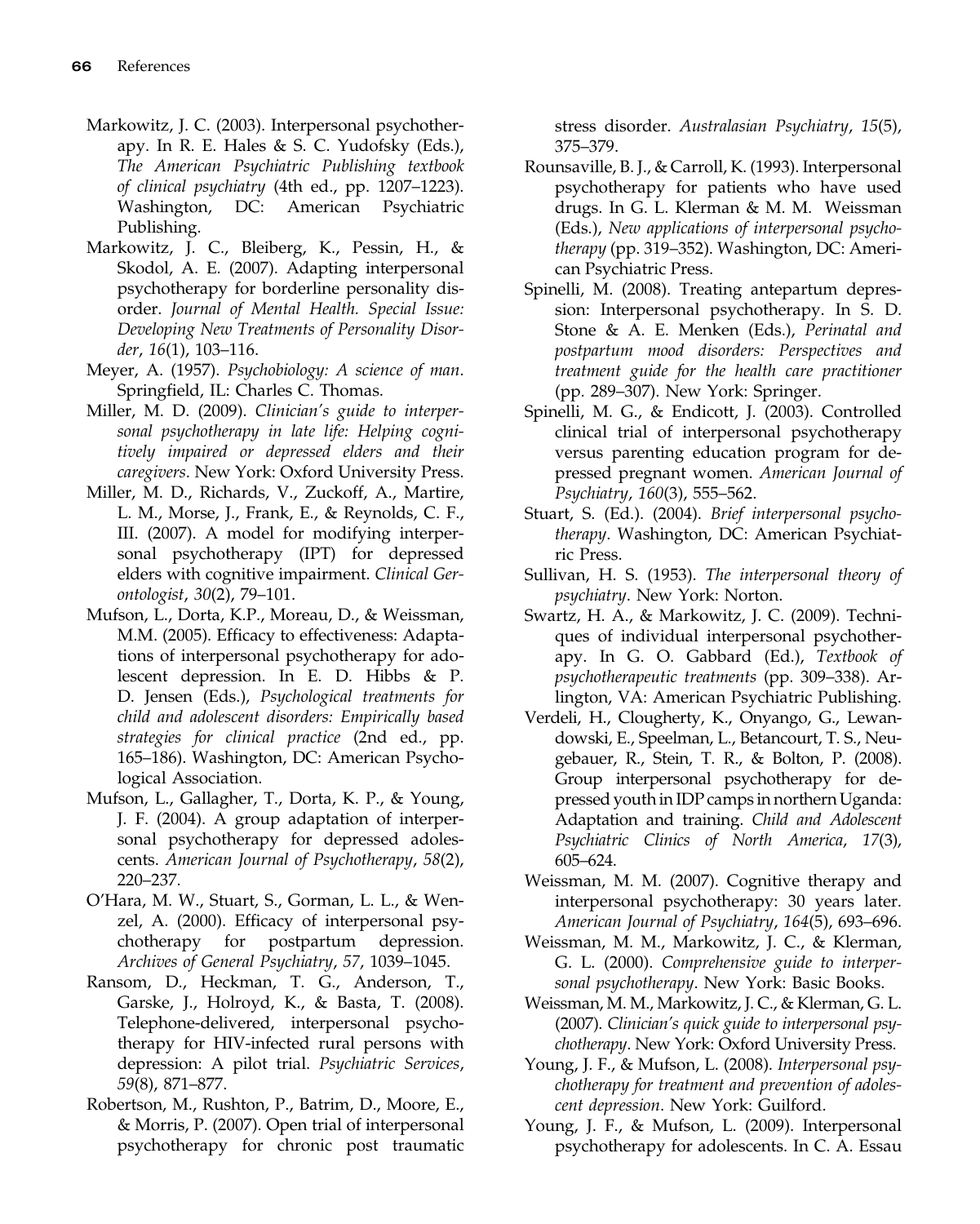(Ed.), Treatments for adolescent depression: Theory and practice (pp. 261–282). New York: Oxford University Press.

# Chapter 13d (Psychodrama)

- Blatner, A. (2000). Foundations of psychodrama: History, theory, and practice (4th ed.). New York: Springer.
- Blatner, A. (2005). Psychodrama. In R. J. Corsini & D. Wedding (Eds.), Current psychotherapies (7th ed., pp. 405–438). Belmont, CA: Brooks/ Cole–Thomson.
- Blatner, A. (2007). Morenean approaches: Recognizing psychodrama's many facets. Journal of Group Psychotherapy, Psychodrama & Sociometry, 59(4), 159–170.
- Blatner, A. (Ed.). (2003). "Not mere players": Psychodrama applications in everyday life. In J. Gershoni (Ed.), Psychodrama in the 21st century: Clinical and educational applications (pp. 103–115). New York: Springer.
- Borgatta, E. F. (2007). Jacob L. Moreno and sociometry: A mid-century reminiscence. Social Psychology Quarterly, 70(4), 330–332.
- Casson, J. (2007). Psychodrama in miniature. In C. Baim, J. Burmeister, & M. Maciel (Eds.), Psychodrama: Advances in theory and practice (pp. 201–213). New York: Routledge.
- Corey, G. (2008). Theory and practice of group counseling (7th ed.) Belmont, CA: Brooks/ Cole–Thomson.
- Corsini, R. J. (1966). Role playing in psychotherapy. Chicago: Aldine-Atherton.
- Dayton, T. (2005). The living stages: A step by step guide to psychodrama, sociometry, and group psychotherapy. Deerfield Beach, FL: Health Communications.
- Duffy, T. K. (2008). Psychodrama. In A. L. Strozíer & J. E. Carpenter (Eds.), Introduction to alternative and complementary therapies (pp. 129–151). New York: Haworth Press.
- Feasey, D. (2001). Good practice in psychodrama: An analytic perspective. London, England: Whurr.
- Fields, C. D. (2007). Sociometry 1937. Social Psychology Quarterly, 70(4), 326–329.
- Fox, J. (Ed.). (1987). The essential Moreno: Writings on psychodrama, group method, and spontaneity. New York: Springer.
- Garfield, S. (Ed.). (2003). Transference in analytic psychodrama. In J. Gershoni (Ed.), Psychodrama

in the 21st century: Clinical and educational applications (pp. 15–30). New York: Springer.

- Hoey, B. (1997). Who calls the tune? A psychodramatic approach to child therapy. London: Routledge.
- Kellermann, P. F. (2007). Let's face it: Mirroring in psychodrama. In C. Baim, J. Burmeister, & M. Maciel (Eds.), Psychodrama: Advances in theory and practice (pp. 83–95). New York: Routledge.
- Kim, K. W. (2003). The effects of being the protagonist in psychodrama. Journal of Group Psychotherapy, Psychodrama & Sociometry, 55(4), 115–127.
- Landy, R. J. (2008). The couch and the stage: Integrating words and action in psychotherapy. Lanham, MD: Jason Aronson.
- Marineau, R. F. (2007). The birth and development of sociometry: The work and legacy of Jacob Moreno (1889–1974). Social Psychology Quarterly, 70(4), 322–325.
- Moreno, J. L. (1934). Who shall survive? A new approach to the problem of human interrelations. Washington, DC: Nervous and Mental Disease Publishing.
- Moreno, J. L. (1947). Theatre of spontaneity: An introduction to psychodrama. Beacon, NY: Beacon House.
- Moreno, Z. T. (1987). Psychodrama, role theory, and the concept of the social atom. In J. K. Zeig (Ed.), The evolution of psychotherapy (pp. 341–366). New York: Brunner/Mazel.
- Schacht, M. (2007). Spontaneity-creativity: The psychodramatic concept of change. In C. Baim, J. Burmeister, & M. Maciel (Eds.), Psychodrama: Advances in theory and practice (pp. 21–39). New York: Routledge.
- Yablonsky, L. (1976). Psychodrama: Resolving emotional problems through role-playing. New York: Basic Books.

### Chapter 13e (Creative Arts Therapies)

- Andersen-Warren, M. (1996). Therapeutic theatre. In S. Mitchell (Ed.), Dramatherapy: Clinical studies (pp. 108–135). London: Kingsley.
- Ashida, S. (2000). The effect of reminiscence music therapy sessions on changes in depressive symptoms in elderly persons with dementia. Journal of Music Therapy, 37, 170–182.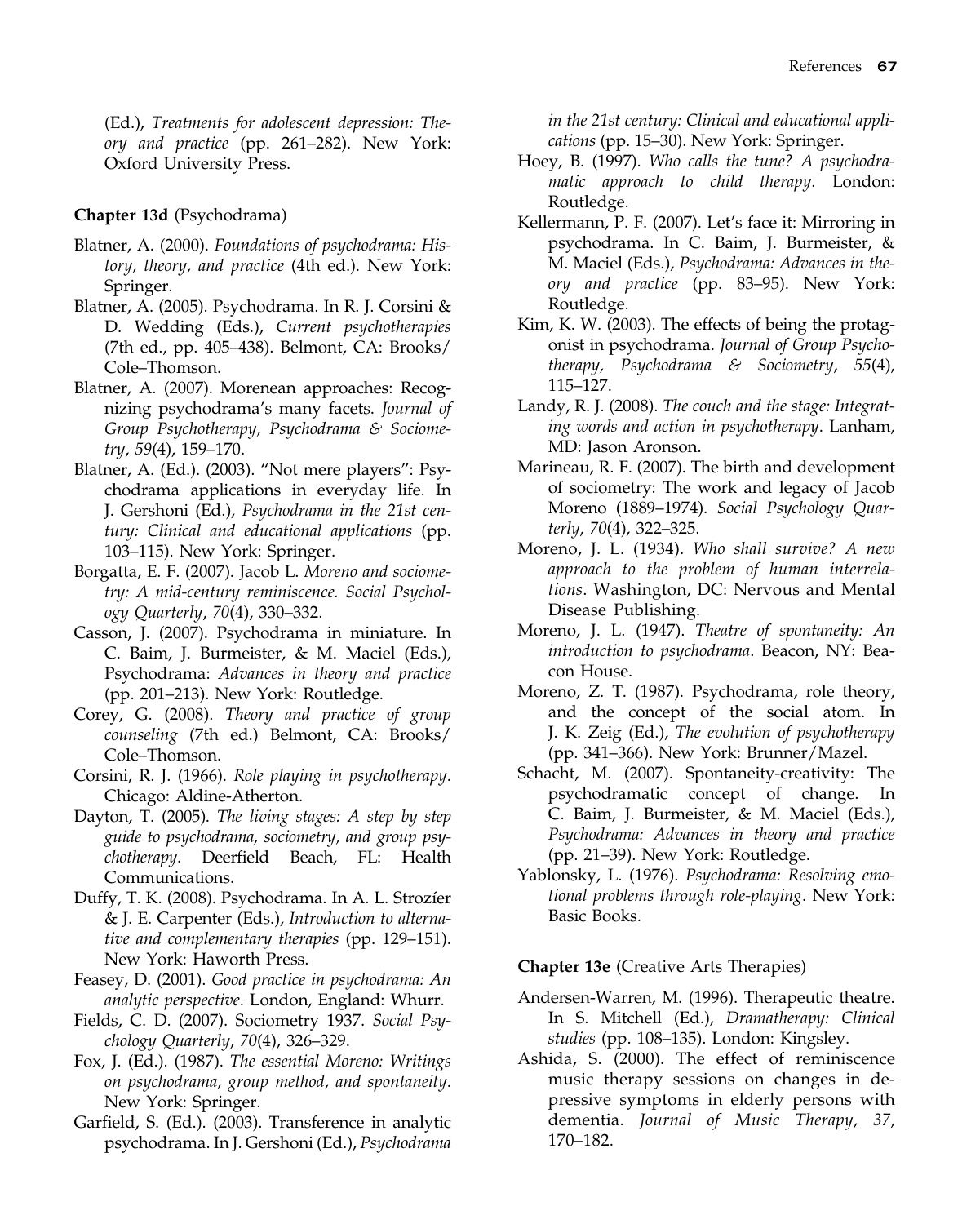- Bouzoukis, C. E. (2001). Pediatric dramatherapy: They couldn't run so they learned to fly. London: Kingsley.
- Ciardiello, S. (Ed.). (2003). Meet them in the lab: Using hip-hop music therapy groups with adolescents in residential settings. In N. E. Sullivan, E. S. Mesbur, N.C. Lang, D. Goodman, & L. Mitchell (Eds.), Social work with groups: Social justice through personal, community, and societal change (pp. 103–117). New York, NY: Haworth Press.
- Crowe, B. (2004). Music and soul making: Toward a new theory of music therapy. Lanham, MD: Scarecrow Press.
- Frohne-Hagemann, I. (Ed.). (2007). Receptive music therapy: Theory and practice. Germany: Zeitpunkt Musik.
- Hanna, J. L. (2004). Applying anthropological methods in dance/movement therapy research. In R. F. Cruz & C. F. Berrol (Eds.), Dance/movement therapists in action: A working guide to research options (pp. 144–165). Springfield, IL: Charles C. Thomas.
- James, J. (1996). Dramatherapy with people with learning disabilities. In S. Mitchell (Ed.), Dramatherapy: Clinical studies (pp. 15–32). London: Kingsley.
- Jennings, S. (1992). "Reason and madness": Therapeutic journeys through King Lear. In S. Jennings (Ed.), Dramatherapy: Theory and practice 2 (pp. 5–18). London: Routledge.
- Johnson, D. R. (1992). The dramatherapist's in-role. In S. Jennings (Ed.), Dramatherapy: Theory and practice 2 (pp. 112–136). London: Routledge.
- Jones, P. (2007). Drama as therapy: Theory, practice and research. New York: Routledge.
- Koger, S. M., Chapin, K., & Brotons, M. (1999). Is music therapy an effective intervention for dementia? A meta-analytic review of literature. Journal of Music Therapy, 36, 2–15.
- Landy, R. (1992). One on one: The role of the dramatherapist working with individuals. In S. Jennings (Ed.), Dramatherapy: Theory and practice 2 (pp. 97–111). London: Routledge.
- Landy, R. J. (2005). Drama therapy and psychodrama. In C. A. Malchiodi (Ed.), Expressive therapies (pp. 90–116). New York: Guilford.
- Landy, R. J. (2007). Drama therapy: Past, present, and future. In I. A. Serlin, J. Sonke-Henderson, R. Brandman, & J. Graham-Pole (Eds.), Whole

person healthcare Vol 3: The arts and health (pp. 143–163). Westport, CT: Praeger.

- Landy, R. J. (2008). The couch and the stage: Integrating words and action in psychotherapy. Lanham, MD: Jason Aronson.
- LeVay, D. (2005). "Little monsters"? Play therapy for children with sexually problematic behavior. In C. Schaefer, J. McCormick, & A. Ohnogi (Eds.), International handbook of play therapy: Advances in assessment, theory, research, and practice (pp. 243–262). Lanham, MD: Jason Aronson.
- Loewy, J. V., & Stewart, K. (2004). Music therapy to help traumatized children and caregivers. In N. B. Webb (Ed.), Mass trauma and violence: Helping families and children cope (pp. 191–215). New York: Guilford.
- Loman, S. T. (2005). Dance/movement therapy. In C. A. Malchiodi (Ed.), Expressive therapies (pp. 68–89). New York: Guilford.
- Malchiodi, C. A. (2003). Handbook of art therapy. New York: Guilford.
- Malchiodi, C. A. (2005). Art therapy. In C. A. Malchiodi (Ed.), Expressive therapies (pp. 16–45). New York: Guilford.
- Nicholas, M. (2003). Introduction: Action methods in group therapy. In D. J. Weiner & L. K. Oxford (Eds.), Action therapy with families and groups: Using creative arts improvisation in clinical practice (pp. 103–105). Washington, DC: American Psychological Association.
- Odell-Miller, H. (Ed.). (2003). Are words enough? Music therapy as an influence in psychoanalytic psychotherapy. In L. King & R. Randall (Eds.), The future of psychoanalytic psychotherapy (pp. 153–166). Philadelphia: Whurr.
- Payne, H. (Ed.). (2006). Dance movement therapy: Theory, research and practice (2nd ed.). New York: Routledge.
- Rio, R. (2009). Connecting through music with people with dementia: A guide for caregivers. London: Jessica Kingsley.
- Rogers, P. (1993). Research in music therapy with sexually abused clients. In H. Payne (Ed.), Handbook of inquiry in the arts therapies: One river, many currents (pp. 197–217). London: Kingsley.
- Rubin, J. A. (2010). Introduction to art therapy: Sources & resources (rev. ed.). New York: Routledge.
- Steiner, M. (1992). Alternatives in psychiatry: Dance movement therapy in the community. In H. Payne (Ed.), Dance movement therapy: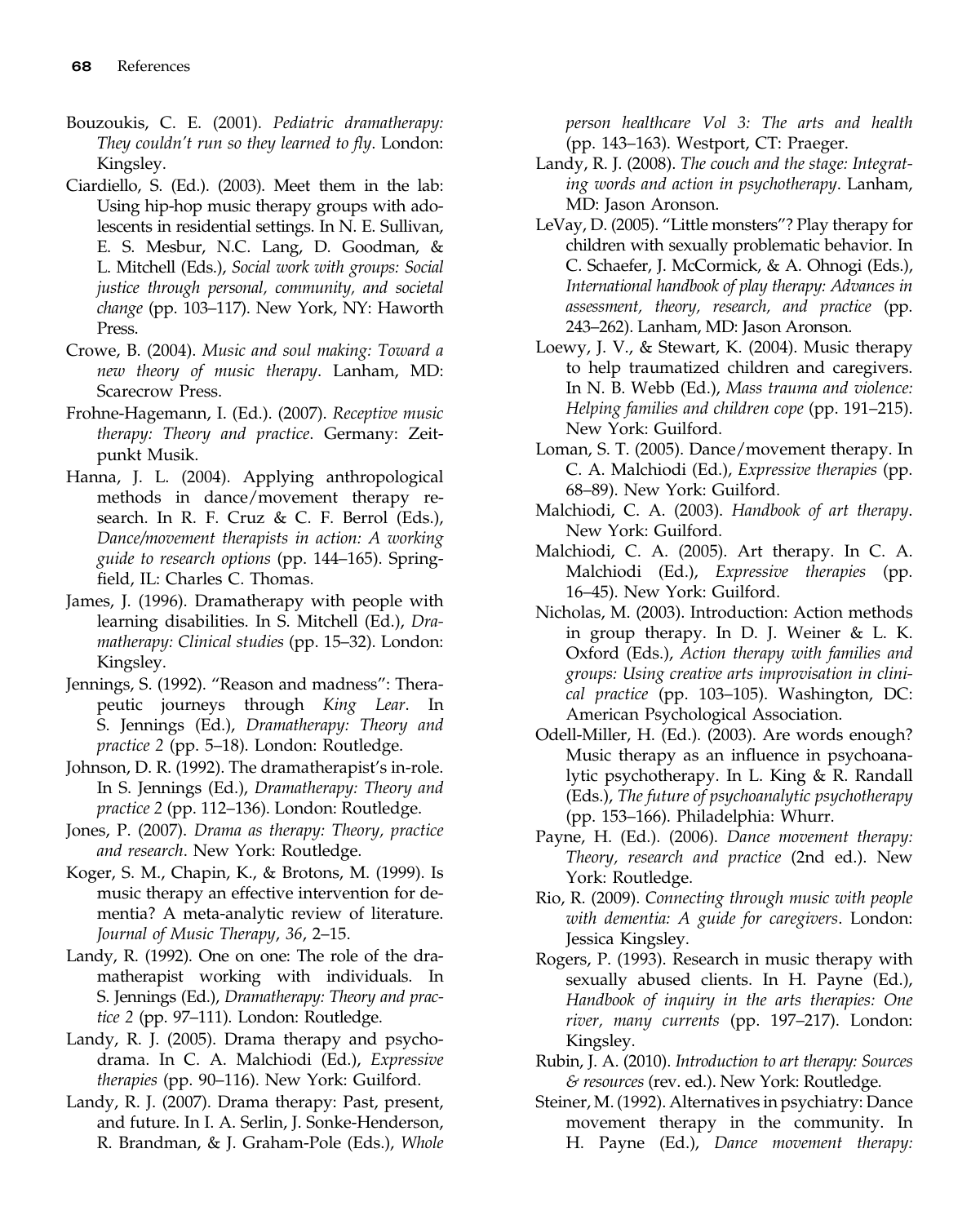Theory and practice (pp. 141–162). London: Routledge.

- Vick, R. M. (2003). A brief history of art therapy. In C. A. Malchiodi (Ed.), Handbook of art therapy (pp. 5–15). New York: Guilford.
- Wadeson, H. (2001). An eclectic approach to art therapy. In J. A. Rubin (Ed.), Approaches to art therapy: Theory and technique (2nd ed., pp. 300–317). New York: Brunner/Mazel.

#### Chapter 14

- Anatchkova, M. D., Velicer, W. F., & Prochaska, J. O. (2005). Replication of subtypes for smoking cessation within the contemplation stage of change. Addictive Behaviors, 30(5), 915–927.
- Atak, N. (2007). A transtheoretical review on smoking cessation. International Quarterly of Community Health Education, 28(2), 165–174.
- Avants, S. K., & Margolin, A. (2004). Development of spiritual self-schema (3-S) therapy for the treatment of addictive and HIV risk behavior: A convergence of cognitive and Buddhist psychology. Journal of Psychotherapy Integration, 14(3), 253–289.
- Basta, T. B., Reece, M., & Wilson, M. G. (2008). The transtheoretical model and exercise among individuals living with HIV. American Journal of Health Behavior, 32(4), 356–367.
- Boswell, J. F., Nelson, D. L., Nordberg, S. S., MCaleavey, A. A., & Castonguay, L. G. (2010). Competency in integrative psychotherapy: Perspectives on training and supervision. Psychotherapy Theory, Research, Practice, Training 47(1), 3–11.
- Bridle, C., Riemsma, R. P., Pattenden, J., Sowden, A. J., Mather, L., & Watt, I. S. et al. (2005). Systematic review of the effectiveness of health behavior interventions based on the transtheoretical model. Psychology & Health, 20(3), 283–301.
- Brodeur, N., Rondeau, G., Brochu, S., Lindsay, J., & Phelps, J. (2009). Does the transtheoretical model predict attrition in domestic violence

treatment programs? In C. M. Murphy & R. D. Maiuro (Eds.), Motivational interviewing and stages of change in intimate partner violence (pp. 159–179). New York: Springer.

- Brown, L. S. (2009). Cultural competence: A new way of thinking about integration in therapy. Journal of Psychotherapy Integration, 19(4), 340–353.
- Callaghan, R. C., Hathaway, A., Cunningham, J. A., Vettese, L. C., Wyatt, S., & Taylor, L. (2005). Does stage-of-change predict dropout in a culturally diverse sample of adolescents admitted to inpatient substance-abuse treatment? A test of the transtheoretical model. Addictive Behaviors, 30(9), 1834–1847.
- Callaghan, R. C., Taylor, L., & Cunningham, J. A. (2007). Does progressive stage transition mean getting better? A test of the transtheoretical model in alcoholism recovery. Addiction, 102(10), 1588–1596.
- Caspar, F. (2008). The current status of psychotherapy integration in Germany and Switzerland. Journal of Psychotherapy Integration, 18(1), 74–78.
- Corsini, R. J., & Wedding, D. (2008). Current psychotherapies (8th ed.). Belmont. CA: Brooks/ Cole–Cengage.
- Dollard, J., & Miller, N. (1950). Personality and psychotherapy: An analysis in terms of learning, thinking, and culture. New York: McGraw-Hill.
- Eubanks-Carter, C., Burckell, L. A., & Goldfried, M. R. (2005). Future directions in psychotherapy integration. In J. C. Norcross & M. R. Goldfried (Eds.), Handbook of psychotherapy integration (2nd ed., pp. 503–521). New York: Oxford University Press .
- Evers, K. E., Prochaska, J. O., Van Marter, D. F., Johnson, J. L., & Prochaska, J. M. (2007). Transtheoretical-based bullying prevention effectiveness trials in middle schools and high schools. Educational Research, 49(4), 397–414.
- Garfield, S. L., & Kurtz, R. (1977). A study of eclectic views. Journal of Clinical and Consulting Psychology, 45, 78–83.
- Gazabon, S. A., Morokoff, P. J., Harlow, L. L., Ward, R. M., & Quina, K. (2007). Applying the transtheoretical model to ethnically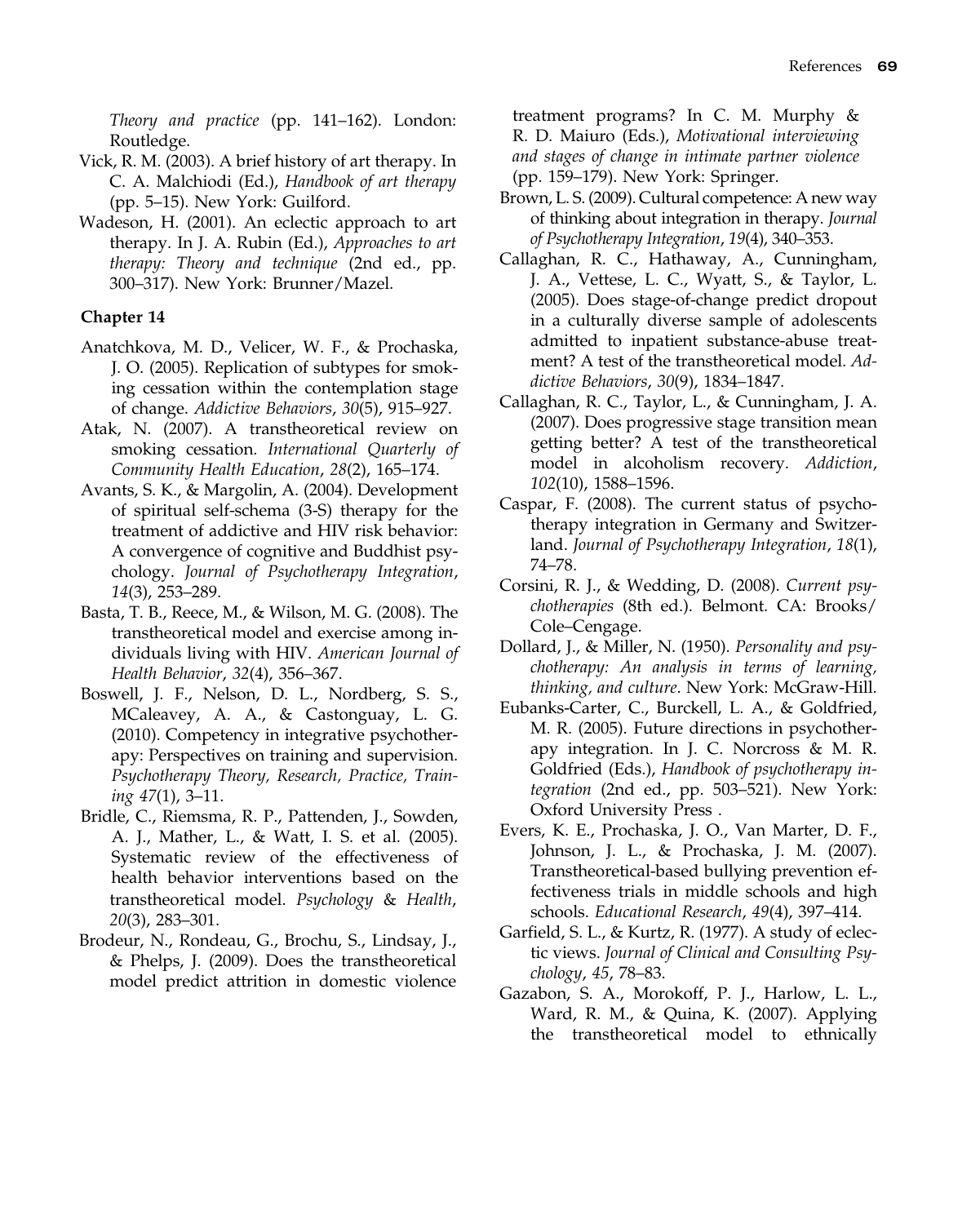diverse women at risk for HIV. Health Education & Behavior, 34(2), 297–314.

- Gold, J. R., & Wachtel, P. L. (1993). Cyclical psychodynamics. In G. Stricker & J. R. Gold (Eds.), Comprehensive handbook of psychotherapy integration (pp. 59–72). New York: Plenum.
- Gold, J., & Wachtel, P. L. (2006). Cyclical psychodynamics. In G. Stricker & J. Gold (Eds.), A casebook of psychotherapy integration (pp. 79–87). Washington, DC: American Psychological Association.
- Guo, B., Aveyard, P., Fielding, A., & Sutton, S. (2009). Do the transtheoretical model processes of change, decisional balance and temptation predict stage movement? Evidence from smoking cessation in adolescents. Addiction, 104(5), 828–838.
- Heather, N., Hönekopp, J., Smailes, D., & Ukatt research team. (2009). Progressive stage transition does mean getting better: A further test of the transtheoretical model in recovery from alcohol problems. Addiction, 104(6), 949–958.
- Iwakabe, S. (2008). Psychotherapy integration in Japan. Journal of Psychotherapy Integration, 18(1), 103–125.
- Johnson, S. S., Paiva, A. L., Cummins, C. O., Johnson, J. L., Dyment, S. J., Wright, J. A., Prochaska, J. O., Prochaska, J. M., & Sherman, K. (2008). Transtheoretical model-based multiple behavior intervention for weight management: Effectiveness on a population basis. Preventive Medicine: An International Journal Devoted to Practice and Theory, 46(3), 238–246.
- Kennedy, K., & Gregoire, T. K. (2009). Theories of motivation in addiction treatment: Testing the relationship of the transtheoretical model of change and self-determination theory. Journal of Social Work Practice in the Addictions, 9(2), 163–183.
- Kleinjan, M., Brug, J., Van den Eijnden, R. J. J. M., Vermulst, A. A., Van Zundert, R. M. P., & Engels, R. C. M. E. (2008). Associations between the transtheoretical processes of change, nicotine dependence and adolescent smokers' transition through the stages of change. Addiction, 103(2), 331–338.
- Kwee, M. G. T. (1984). Klinische multimodal gedragstherapie. Lisse, Holland: Swets and Zeitlinger.
- Lazarus, A. A. (1971). Behavior therapy and beyond. New York: McGraw-Hill.
- Lazarus, A. A. (1987). The multimodal approach with adult outpatients. In M. S. Jacobson (Ed.), Psychotherapists in clinical practice (pp. 286–326). New York: Guilford.
- Lazarus, A. A. (1988). A multimodal perspective on problems of sexual desire. In S. R. Leiblum & R. C. Rosen (Eds.), Sexual desire disorders (pp. 145–167). New York: Guilford.
- Lazarus, A. A. (1989). The practice of multimodal therapy. Baltimore: Johns Hopkins University Press.
- Lazarus, A. A. (1993). Tailoring the therapeutic relationship, or being an authentic chameleon. Psychotherapy, 30, 404–407.
- Lazarus, A. A. (1995). Different types of eclecticism and integration: Let's be aware of the dangers. Journal of Psychotherapy Integration, 5, 27–39.
- Lazarus, A. A. (1997). Brief but comprehensive therapy: The multimodal way. New York: Springer.
- Lazarus, A. A. (2000). Multimodal strategies with adults. In J. Carlson & L. Sperry (Eds.), Brief therapy with individuals and couples (pp. 106–124). Phoenix, AZ: Zeig, Tucker and Theisen.
- Lazarus, A. A. (2001). A brief personal account of CT (conditioning therapy), BT behavior therapy, and CBT (cognitive-behavior therapy): Spanning three continents. In W. T. O'Donohue & D. A. Henderson (Eds.), A history of the behavioral therapies: Founder's personal histories (pp. 152–162). Reno, NV: Context Press.
- Lazarus, A. A. (2005a). Multimodal therapy. In J. C. Norcross & M. R. Goldfried (Eds.), Handbook of psychotherapy integration (2nd ed., pp. 105–120). New York: Oxford University Press.
- Lazarus, A. A. (2005b). Multimodal therapy. In R. J. Corsini & D. Wedding (Eds.), Current psychotherapies (7th ed., pp. 337–371). Belmont, CA: Brooks/Cole–Thomson.
- Lazarus, A. A. (2007). On necessity and sufficiency in counseling and psychotherapy (revisited). Psychotherapy: Theory, Research, Practice, Training, 44(3), 253–256.
- Lazarus, A. A. (2008). Technical eclecticism and multimodal therapy. In J. L. Lebow (Ed.), Twenty-first century psychotherapies: Contemporary approaches to theory and practice (pp. 424–452). Hoboken, NJ: John Wiley.
- Lazarus, A. A., & Lazarus, C. N. (1991). Multimodal life history inventory. Champaign, IL: Research Press.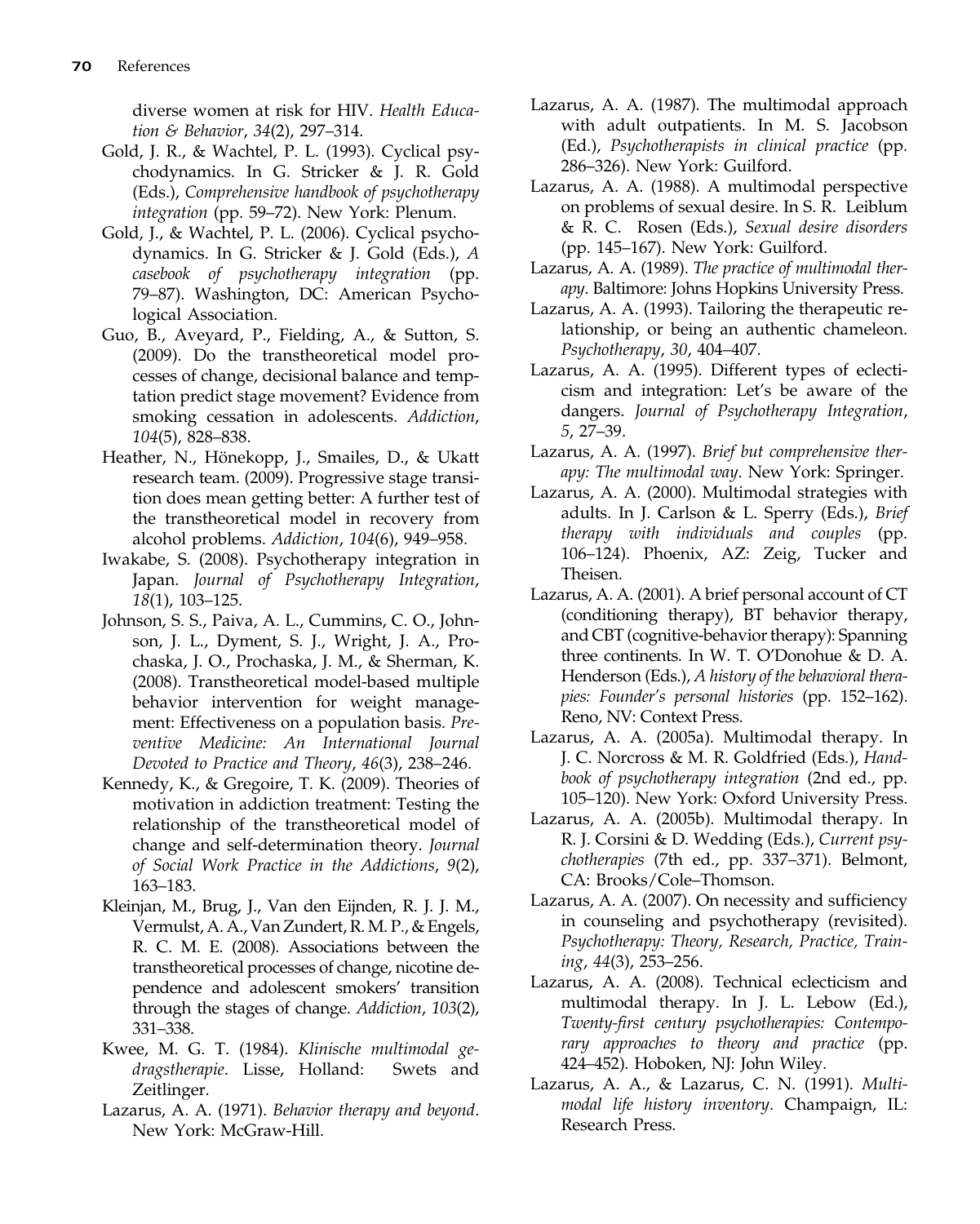- Mitchell, S. (1993). Hope and dread in psychoanalysis. New York: Basic Books.
- Muller, F. J. (2008). Psychotherapy in Argentina: Theoretical orientation and clinical practice. Journal of Psychotherapy Integration, 18(4), 410–420.
- Norcross, J. C., & Goldfried, M. R. (Eds.). (2005). Handbook of psychotherapy integration (2nd ed.). New York: Oxford University Press.
- Norcross, J. C., & Prochaska, J. O. (1988). A study of eclectic (and integrative) views revisited. Professional Psychology: Research and Practice, 19, 170–174.
- Norcross, J. C., Karpiak, C. P., & Lister, K. M. (2005). What's an integrationist? A study of self-identified integrative and (occasionally) eclectic psychologists. Journal of Clinical Psychology, 61, 1587–1594.
- Norman, G. J., Velicer, W. F., Fava, J. L., & Prochaska, J. O. (2000). Cluster subtypes within stages of change in a representative sample of smokers. Addictive Behaviors, 25, 183–204.
- Opazo, R., & Bagladi, V. (2008). Integrative psychotherapy: From Chile with love. Journal of Psychotherapy Integration, 18(1), 126–135.
- Ornstein, E. D., & Ganzer, C. (2000). Strengthening the strengths perspective: An integrative relational approach. Psychoanalytic Social Work, 7, 57–78.
- Prochaska, J. O., & Diclemente, C. C. (1984). The transtheoretical approach: Crossing the traditional boundaries of therapy. Homewood, IL: Dow-Jones-Irwin.
- Prochaska, J. O., & Diclemente, C. C. (2005). The transtheoretical approach. In J. C. Norcross & M. R. Goldfried (Eds.), Handbook of psychotherapy integration (2nd ed., pp. 147–171). New York: Oxford University Press.
- Prochaska, J. O., Johnson, S., & Lee, P. (2009). The transtheoretical model of behavior change. In S. A. Shumaker, J. K. Ockene, & K. A. Riekert (Eds.), The handbook of health behavior change (3rd ed., pp. 59–83). New York: Springer.
- Prochaska, J. O., & Norcross, J. C. (2010). Systems of psychotherapy: A transtheoretical analysis (7th ed.). Belmont, CA: Brooks/Cole–Cengage.
- Randal, P., Simpson, A. I. F., & Laidlaw, T. (2003). Can recovery-focused multimodal psychotherapy facilitate symptom and function improvement in people with treatment-resistant

psychotic illness? A comparison study. Australian and New Zealand Journal of Psychiatry, 37(6), 720–727.

- Salmela, S., Poskiparta, M., Kasila, K., Vähäsarja, K., & Vanhala, M. (2009). Transtheoretical model-based dietary interventions in primary care: A review of the evidence in diabetes. Health Education Research, 24(2), 237–252.
- Schottenbauer, M. A., Glass, C. R., & Arnkoff, D. B. (2005). In J. C. Norcross & M. R. Goldfried (Eds.), Handbook of psychotherapy integration (2nd ed., pp. 459–493). New York: Oxford University Press.
- Schumann, A., Kohlmann, T., Rumpf, H., Hapke, U., John, U., & Meyer, C. (2005). Longitudinal relationships among transtheoretical model constructs for smokers in the precontemplation and contemplation stages of change. Annals of Behavioral Medicine, 30(1), 12–20.
- Stricker, G., & Gold, J. (2005). Assimilative psychodynamic psychotherapy. In J. C. Norcross & M. R. Goldfried (Eds.), Handbook of psychotherapy integration (2nd ed., pp. 221–240). New York: Oxford University Press.
- Van Dyk, G. A. J., & Nefale, M. C. (2005). The split-ego experience of Africans: Ubuntu therapy as a healing alternative. Journal of Psychotherapy Integration, 15(1), 48–66.
- Vasco, A. B. (2008). Psychotherapy integration in Portugal. Journal of Psychotherapy Integration, 18(1), 70–73.
- Wachtel, P. L. (1977). Psychoanalysis and behavior therapy: Toward an integration. New York: Basic Books.
- Wachtel, P. L. (1991). From eclecticism to synthesis: Toward a more seamless psychotherapeutic integration. Journal of Psychotherapy Integration, 1, 43–54.
- Wachtel, P. L. (1993). Therapeutic communication: Principles and effective practice. New York: Guilford.
- Wachtel, P. L. (1997). Psychoanalysis, behavior therapy, and the relational world. Washington, DC: American Psychological Association.
- Wachtel, P. L. (1999). Race in the mind of America: Breaking the vicious circle between Blacks and Whites. Florence, KY: Routledge.
- Wachtel, P. L. (2007). Commentary: Making invisibility visible—probing the interface between race and gender. Washington, DC: American Psychological Association.